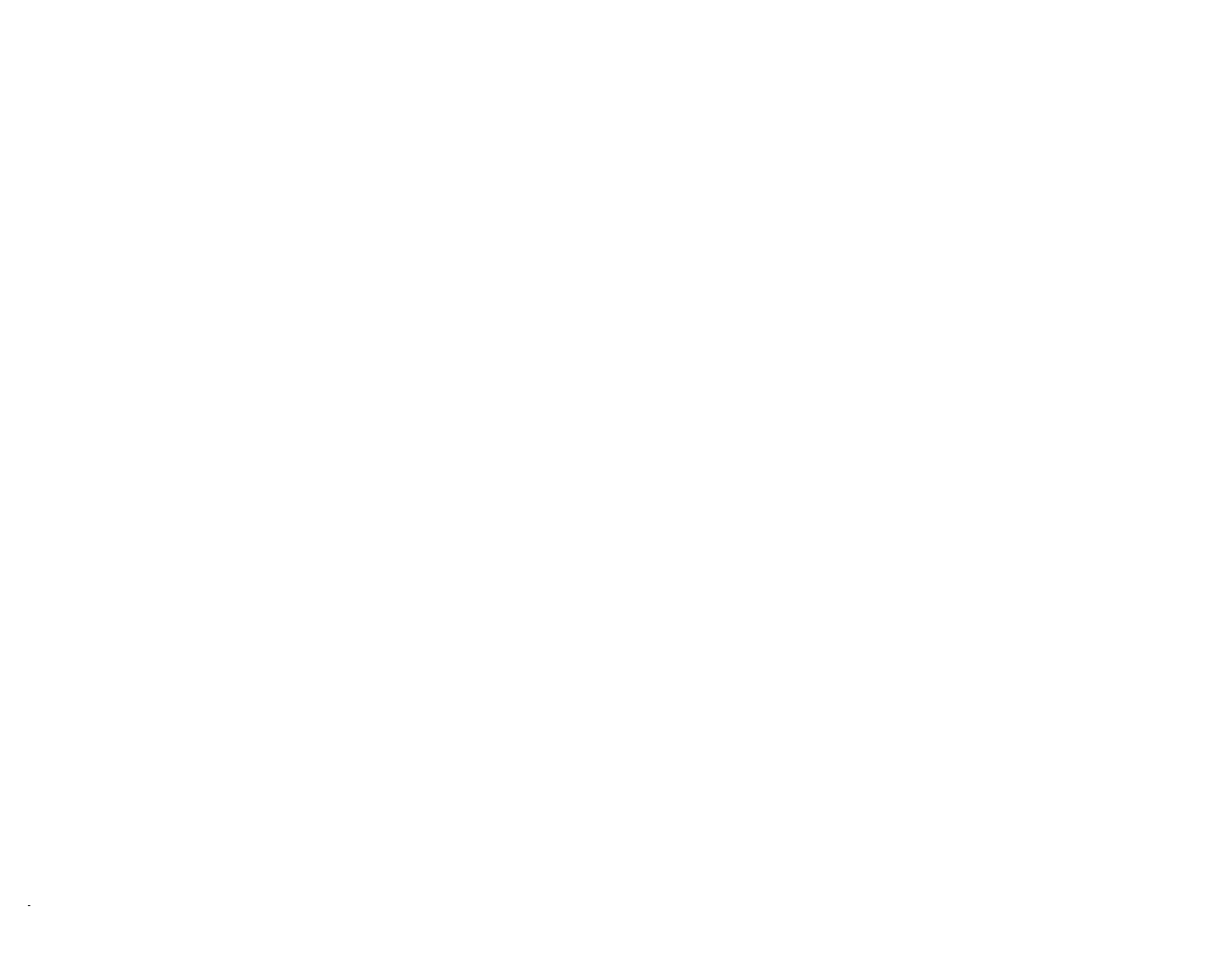|                    | Licence Business Name                                   | <b>Address</b>                                     | <b>Licence Type/Sub</b> |                                        | Phone               |      | Fax                     |     |
|--------------------|---------------------------------------------------------|----------------------------------------------------|-------------------------|----------------------------------------|---------------------|------|-------------------------|-----|
| <b>Issue Date:</b> |                                                         | <b>January 11, 2016</b>                            |                         |                                        |                     |      |                         |     |
|                    | 15 717169 Tai Chi Wellness Centre                       | 4471 No 6 Rd Unit 135 Richmond BC V6V 1P8          | Service Use             | <b>Therapeutic Touch</b><br>Treatments | (604) 256-4467      | Work |                         | Hom |
| <b>Issue Date:</b> |                                                         | <b>January 12, 2016</b>                            |                         |                                        |                     |      |                         |     |
|                    | 16 720972 CTI Transport Ltd                             | 7926 132ND ST SURREY BC V3W 4N1                    | Service Use             |                                        | (604) 537-7475      | Work |                         | Hom |
| 16 720983          | Canada International Travel Ltd                         | 4311 Hazelbridge Way Unit 1705 Richmond BC V6X 3L7 | Service Use             | <b>Travel Agency</b>                   | $(604)$ 285-8968    |      | Work (604) 285-8633 Fax |     |
| 16 721095          | <b>Total Green</b>                                      | 3030 LINCOLN AVE UNIT 211 COQUITLAM BC V3B 6E7     | Service Use             |                                        | (604) 468-7312      |      | Work (604) 942-2186 Fax |     |
| <b>Issue Date:</b> |                                                         | <b>January 13, 2016</b>                            |                         |                                        |                     |      |                         |     |
|                    | 16 721337 C-PORT International Trading<br>Company       | 7297 Moffatt Rd Unit 228 Richmond BC V6Y 3E6       | Service Use             | Home Occupation                        | (604) 231-1666      | Work |                         | Hom |
| 16 721494          | <b>Skyworld Construction Corp</b>                       | 1398 E 49TH AVE VANCOUVER BC V5W 2J5               | Service Use             | <b>General Contractor</b>              | (604) 780-4216      | Work |                         | Hom |
|                    | 16 721316 Top Tec International Education<br>Inc        | 10451 Shellbridge Way Unit 150 Richmond BC V6X 2W8 | Service Use             |                                        | (604) 248-8232      |      | Work (604) 278-5760 Fax |     |
| 16 721106          | <b>MS Detail Services</b>                               | 10523 UNIVERSITY DR UNIT 1107 SURREY BC V3T<br>5T8 | Service Use             | <b>General Contractor</b>              | (778) 888-0266      | Work |                         | Hom |
| 16 720894          | Dickson Signs Ltd                                       | 4076 ECKERT ST CHILLIWACK BC V2R 5J6               | Service Use             | <b>General Contractor</b>              | (604) 614-5677      |      | Work (604) 823-7222 Fax |     |
| 15 717342          | AXKA Group Inc                                          | 4000 No 3 Rd Unit 5240 Richmond BC V6X 0J8         | Service Use             |                                        | (888) 998-6487      | Work |                         | Hom |
| 16 721315          | Elizabeth Clark Business &<br><b>Marketing Services</b> | 12880 Railway Ave Unit 1 Richmond BC V7E 6G1       | Service Use             | Home Occupation                        | (604) 209-6204      | Work |                         | Hom |
| 16 721517          | Peter's Painting Ltd                                    | 2117 ANITA DR PORT COQUITLAM BC V3C 1H4            | Service Use             | <b>General Contractor</b>              | (604) 805-2804      |      | Work (604) 552-1197 Fax |     |
| <b>Issue Date:</b> |                                                         | <b>January 14, 2016</b>                            |                         |                                        |                     |      |                         |     |
|                    | 15 708215 White Spot                                    | 12800 Bridgeport Rd Unit 120 Richmond BC V6V 0B4   | Assembly Use Group 1    | <b>Food Service</b><br>Establishment   | (604) 722-0184      | Work |                         | Hom |
| 16 721343          | Avo International Trades Itd                            | 9333 Sills Ave Unit 32 Richmond BC V6Y 4K8         | Service Use             |                                        | (778) 989-7568      | Work |                         | Hom |
| 16 721330          | <b>Ishario Education Consulting</b><br>Service Ltd      | 7080 No 3 Rd Unit 1508 Richmond BC V6Y 0B5         | Service Use             |                                        | (778) 389-0730      | Work |                         | Hom |
| 16 720914          | Ambitionary, Inc.                                       | 4933 Fisher Dr Unit 1 Richmond BC V6X 3Z2          | Service Use             | Home Occupation                        | (778) 837-7142      | Work |                         | Hom |
| 16 720891          | Aqua United Plumbing                                    | 302 SCHOOL HOUSE ST COQUITLAM BC V3K 6H9           | Service Use             | <b>Plumbing Contractor</b>             | (778) 834-6267      | Work |                         | Hom |
| 15 718265          | Medea Jewelry                                           | 8880 Myhill Rd Richmond BC V6Y 2J2                 | Service Use             | Home Occupation                        | (604) 562-2278      |      | Work (604) 277-8984 Fax |     |
| 15 715266          | Chaos Creation Inc                                      | 8888 Odlin Cr Unit 1130 Richmond BC V6X 3Z8        | Service Use             |                                        | (778) 858-5707      | Work |                         | Hom |
| 11 591858          | WaterSide Auto & Paint                                  | 1350 Valmont Way Unit 1 Richmond BC V6V 1Y4        | Service Use             |                                        | (604) 276-9622      |      | Work (604) 276-9623 Fax |     |
| 11 591857          | WaterSide Auto & Paint                                  | 1350 Valmont Way Unit 1 Richmond BC V6V 1Y4        | Service Use             |                                        | (604) 276-9622      |      | Work (604) 276-9623 Fax |     |
|                    | 16 721363 Intracorp Projects Ltd                        | 666 BURRARD ST UNIT 900 VANCOUVER BC V6C 2X8       | Service Use             | <b>General Contractor</b>              | $(604)$ 801-7000    | Work |                         | Hom |
|                    | 15 718253 Healthy Feet                                  | 8200 Saba Rd Unit 108 Richmond BC V6Y 4C6          | Service Use             | Therapeutic Touch<br>Treatments        | (604) 618-8505 Work |      |                         | Hom |
| <b>Issue Date:</b> |                                                         | <b>January 18, 2016</b>                            |                         |                                        |                     |      |                         |     |
|                    | 16 721679 Boop Canine Training &<br><b>Behaviour</b>    | 4851 Wyne Cr Richmond BC V6V 2V3                   | Service Use             | Professional Dog<br>Walker             | (604) 616-7221      | Work |                         | Hom |
| <b>Issue Date:</b> |                                                         | <b>January 19, 2016</b>                            |                         |                                        |                     |      |                         |     |
|                    | 16 720980 Wanda Trading                                 | 6888 Cooney Rd Unit 707 Richmond BC V6Y 2J8        | Service Use             | Home Occupation                        | (604) 767-6852      | Work |                         | Hom |
| 16 721236          | <b>Rainbow Renovation</b>                               | 602 W KEITH RD NORTH VANCOUVER BC V7M 1M6          | Service Use             | <b>General Contractor</b>              | (604) 518-2548      | Work |                         | Hom |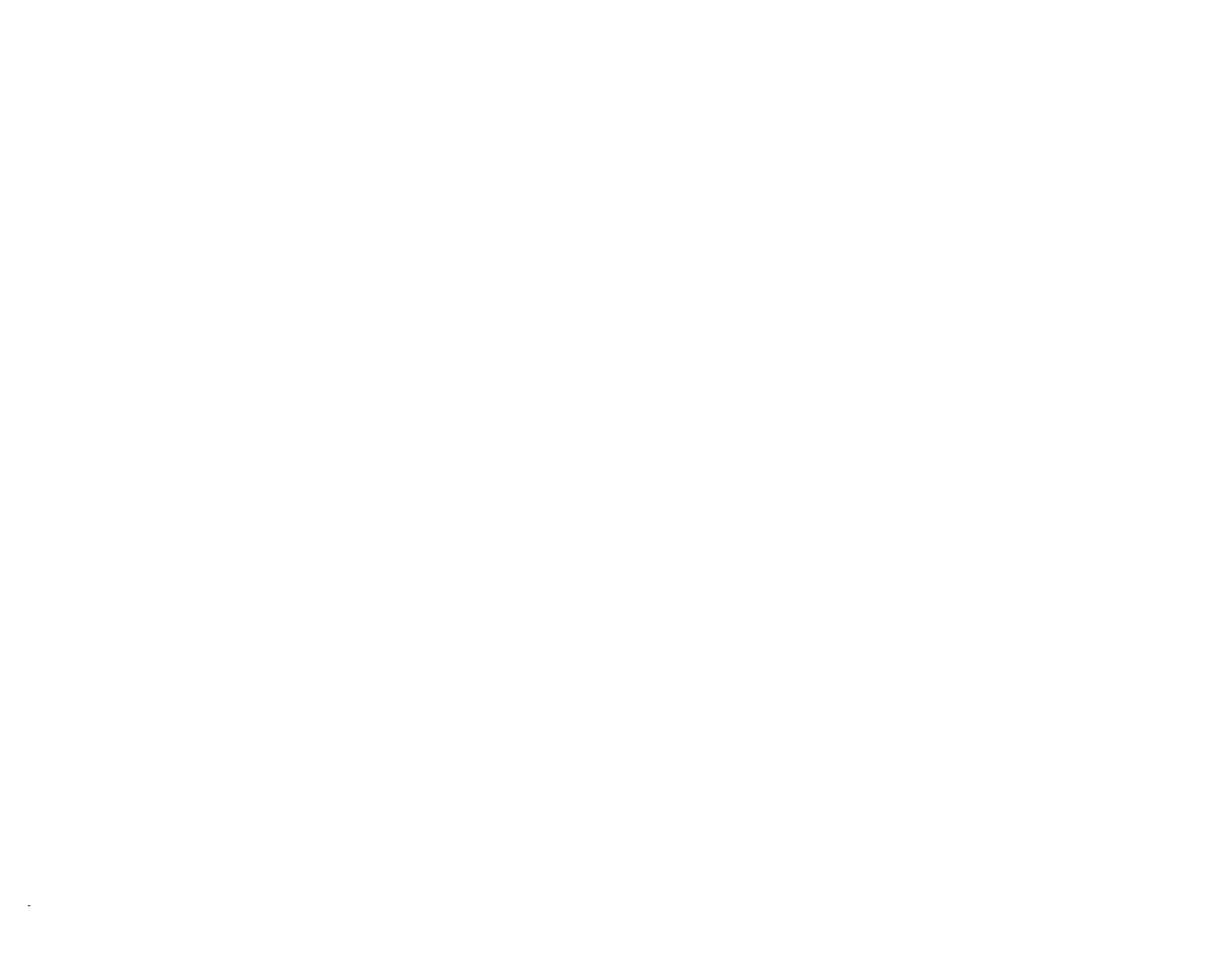|                    | Licence Business Name                                       | <b>Address</b>                                     | <b>Licence Type/Sub</b>                    |                            | <b>Phone</b>        | Fax                                    |     |
|--------------------|-------------------------------------------------------------|----------------------------------------------------|--------------------------------------------|----------------------------|---------------------|----------------------------------------|-----|
| 16 721663          | <b>Coastal Restorations</b>                                 | 555 CRAIGMOHR DR WEST VANCOUVER BC V7S 1X1         | Service Use                                | <b>General Contractor</b>  | (604) 913-2228      | Work (604) 913-2232 Fax                |     |
| 16 721682          | Boop Canine Training &<br><b>Behaviour</b>                  | 4851 Wyne Cr Richmond BC V6V 2V3                   | Service Use                                | Home Occupation            | (604) 616-7221      | Work                                   | Hom |
| 16 721684          | <b>Bibi Cleaning</b>                                        | 3880 Westminster Hwy Unit 201 Richmond BC V7C 5S1  | Service Use                                |                            | (604) 244-7776      | Work                                   | Hom |
| 16 720909          | LK Occupational Therapy                                     | 10760 Rosetti Crt Richmond BC V7E 4B7              | Service Use                                | Home Occupation            | (778) 991-6616      | Work (604) 398-3001 Fax                |     |
| <b>Issue Date:</b> |                                                             | <b>January 20, 2016</b>                            |                                            |                            |                     |                                        |     |
| 15 699590          | Lafarge Canada Inc                                          | 7611 No 9 Rd Richmond BC V6W 1H4                   | Service Use                                |                            | (604) 244-4300      | Work (604) 244-4301 Fax                |     |
| 15 717471          | <b>GHD Limited</b>                                          | 10271 Shellbridge Way Unit 165 Richmond BC V6X 2W8 | Service Use                                |                            | (604) 214-0510      | Work (604) 214-0525 Fax                |     |
| 15 699812          | PSL - Par's Services Ltd                                    | 7611 No 9 Rd Richmond BC V6W 1H4                   | Service Use                                | <b>General Contractor</b>  | (778) 882-6673      | Work (604) 273-5535 Fax                |     |
| 13 641523          | C <sub>2</sub> Imaging LLC                                  | 14251 Burrows Rd Richmond BC V6V 1K9               | Service Use                                |                            | (604) 270-4000      | Work (604) 270-8517 Fax                |     |
| 15 707472          | CoStar Home Energy Ltd                                      | 3860 Jacombs Rd Unit 104 Richmond BC V6V 1Y6       | Service Use                                | <b>General Contractor</b>  | (604) 889-3968      | Work (604) 285-9667 Fax                |     |
| <b>Issue Date:</b> |                                                             | <b>January 21, 2016</b>                            |                                            |                            |                     |                                        |     |
| 16 721565          | Mmmealprep.com                                              | 2291 Gagnon PI Richmond BC V6X 3S6                 | Service Use                                | Home Occupation            | (778) 387-2525      | Work                                   | Hom |
| 16 721607          | Kinetic OHS Services Ltd                                    | 359 LYNN AVE NORTH VANCOUVER BC V7J 2C4            | Service Use                                |                            | (604) 988-0099      | Work                                   | Hom |
| 16 721760          | Evolve Skate Camp Inc                                       | 69 WINGOLD AVE SUITE 120 TORONTO ON M6B 1P8        | Service Use                                |                            | (416) 619-4581      | Work (416) 619-4586 Fax                |     |
| 16 721787          | <b>Bun Enterprises Corp</b>                                 | 6788 Comstock Rd Richmond BC V7C 2X6               | Service Use                                | Home Occupation            | (778) 883-3458      | Work                                   | Hom |
| 16 721604          | <b>Luminaria Cleaning Services</b>                          | 4740 Wintergreen Ave Richmond BC V7C 3X2           | Service Use                                |                            | (778) 321-7378      | Work                                   | Hom |
| 16 721587          | <b>BKG Homes Ltd</b>                                        | 10720 Anglesea Dr Richmond BC V7A 3B9              | Service Use                                | <b>General Contractor</b>  | (604) 727-5919      | Work                                   | Hom |
| 16 721576          | Northwest BC Mechanical                                     | 4340 DAWSON ST BURNABY BC V5C 4B6                  | Service Use                                | <b>Plumbing Contractor</b> | (604) 253-0099      | Work                                   | Hom |
| 16 721518          | Infiniti                                                    | 7551 McCallan Rd Richmond BC V7C 2H6               | Service Use                                | Home Occupation            | (604) 726-2345      | Work                                   | Hom |
| 16 721515          | 1057311 BC Ltd                                              | 8891 Cullen Cr Richmond BC V6Y 2W9                 | Service Use                                |                            | (778) 896-7760      | Work                                   | Hom |
| 16 721498          | Sage Property Maintenance                                   | 8151 Ryan Rd Unit 161 Richmond BC V7A 2E4          | <b>Inter-Municipal Business</b><br>Licence | Home Occupation            | (604) 209-3445      | Work                                   | Hom |
| 16 721497          | Sage Property Maintenance                                   | 8151 Ryan Rd Unit 161 Richmond BC V7A 2E4          | Service Use                                | Home Occupation            | (604) 209-3445      | Work                                   | Hom |
| 16 721422          | L Canada Max Capital                                        | 7591 Moffatt Rd Unit 107 Richmond BC V6Y 3N2       | Service Use                                |                            | (604) 880-0056      | Work                                   | Hom |
| 16 721409          | Next Chapter Counselling &<br>Psychological                 | 22788 Norton Crt Unit 22 Richmond BC V6V 2W7       | Service Use                                |                            | (604) 500-1428      | Work                                   | Hom |
| 16 721773          | Super Save Shredding Inc                                    | 19395 LANGLEY BYPASS SURREY BC V3S 6K1             | Service Use                                |                            | (604) 533-4423      | Work (604) 539-2629 Fax                |     |
| 16 721562          | <b>Staybright Property Services</b>                         | 10660 Railway Ave Richmond BC V7E 2B8              | Service Use                                |                            | (778) 997-5815      | Work (604) 304-6224 Fax                |     |
| <b>Issue Date:</b> |                                                             | <b>January 22, 2016</b>                            |                                            |                            |                     |                                        |     |
| 16 721809          | Alberto A Edejer                                            | 6233 Birch St Unit 30 Richmond BC V6Y 4H3          | Service Use                                | Home Occupation            | (604) 244-1958      | Work                                   | Hom |
| 16 721859          | Libra Metal Ltd                                             | 8511 General Currie Rd Unit 10 Richmond BC V6Y 1M3 | Service Use                                |                            | (778) 896-6798      | Work                                   | Hom |
|                    | 16 721858 M & B Contracting                                 | 10003 Gilmore Cr Richmond BC V6X 1X1               | Inter-Municipal Business<br>Licence        | <b>General Contractor</b>  |                     | (778) 895-1264 Work (604) 241-8277 Fax |     |
| 16 721810          | North Richmond Kyokushin<br>Karate                          | 7600 Blundell Rd Unit 14 Richmond BC V6Y 1J4       | Service Use                                | Home Occupation            | (604) 723-4455      | Work                                   | Hom |
| 16 721756          | Canada Urban International<br><b>Education Exchange Ltd</b> | 8120 No 3 Rd Richmond BC V6Y 2E3                   | Service Use                                |                            | (778) 371-1818      | Work                                   | Hom |
| 16 721754          | Mountainside Mechanical Ltd                                 | 5611 VIEWPOINT PL CHILLIWACK BC V2R 3Y4            | Service Use                                | <b>Plumbing Contractor</b> | (604) 309-5343      | Work                                   | Hom |
| 16 721724          | Van 1 West Renovation<br>Engineering                        | 7911 Ackroyd Rd Unit 3 Richmond BC V6X 4L6         | Service Use                                | <b>General Contractor</b>  | (778) 988-3367      | Work                                   | Hom |
| 15 710253          | <b>Global Vision Education Corp</b>                         | 8600 Cambie Rd Unit 120 Richmond BC V6X 4J9        | Service Use                                |                            | (604) 370-0106 Work |                                        | Hom |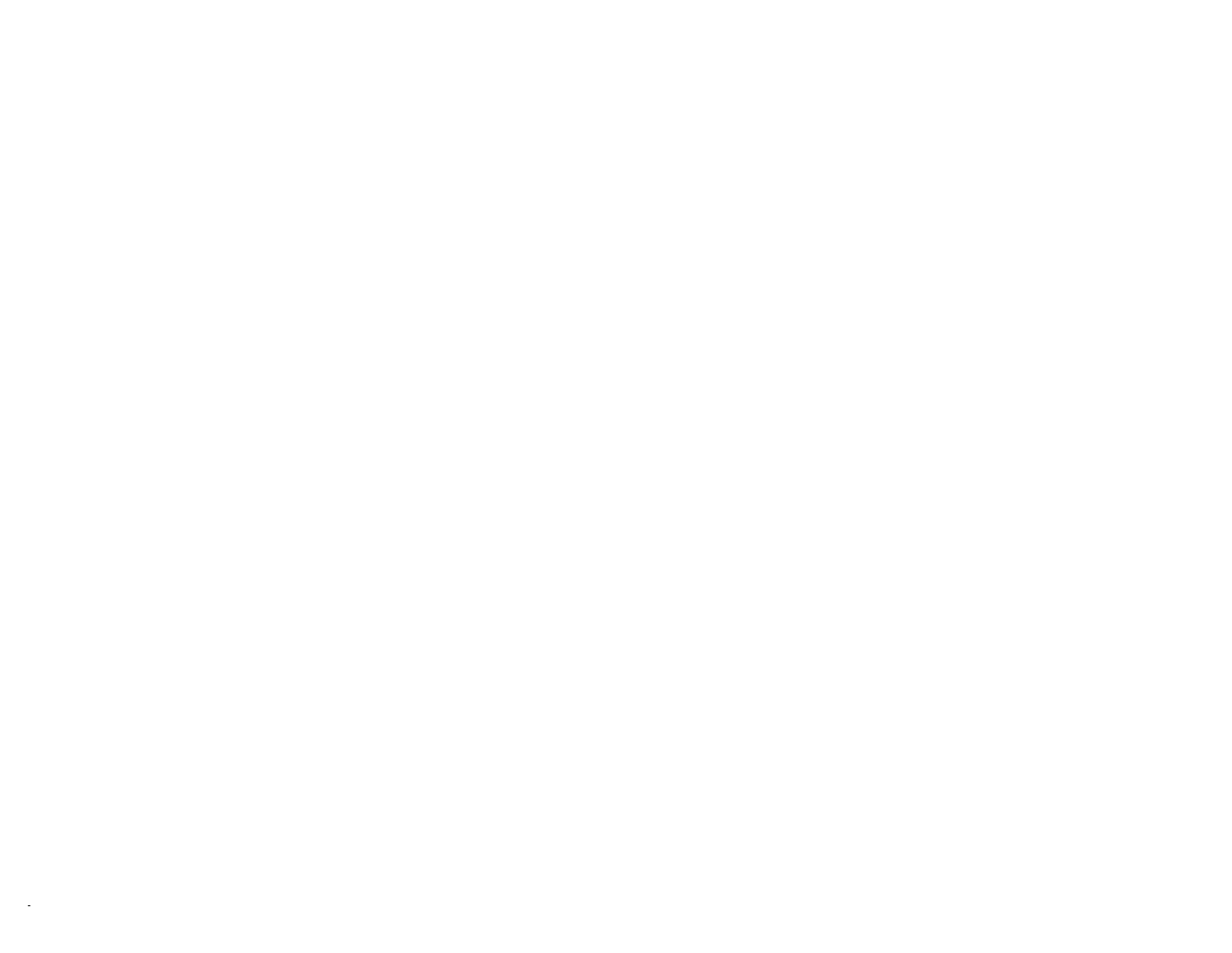|                    | Licence Business Name                                  | <b>Address</b>                                      | <b>Licence Type/Sub</b>         |                                                    | Phone            |      | Fax                     |     |
|--------------------|--------------------------------------------------------|-----------------------------------------------------|---------------------------------|----------------------------------------------------|------------------|------|-------------------------|-----|
| 16 721804          | <b>Canpath Immigration Consulting</b><br>Ltd           | 5500 Lynas Lane Unit 215 Richmond BC V7C 5R5        | Service Use                     | Home Occupation                                    | (778) 829-0209   | Work |                         | Hom |
| 16 721857          | M & B Contracting                                      | 10003 Gilmore Cr Richmond BC V6X 1X1                | Service Use                     | <b>General Contractor</b>                          | (778) 895-1264   |      | Work (604) 241-8277 Fax |     |
| <b>Issue Date:</b> |                                                        | <b>January 25, 2016</b>                             |                                 |                                                    |                  |      |                         |     |
|                    | 15 707141 Famous Famiglia                              | 3211 Grant McConachie Way Richmond BC               | Assembly Use Group 1            | <b>Food Service</b><br>Establishment, Take-<br>Out | (604) 248-7227   |      | Work (604) 231-6198 Hom |     |
| <b>Issue Date:</b> |                                                        | <b>January 26, 2016</b>                             |                                 |                                                    |                  |      |                         |     |
|                    | 15 718148 SVISA Inc                                    | 6151 Westminster Hwy Unit 201 Richmond BC V7C 4V4   | Service Use                     |                                                    | $(604)$ 256-2166 | Work |                         | Hom |
|                    | 15 715418 ABCD Driving School Ltd                      | 5831 McCallan Rd Richmond BC V7C 2H4                | Vehicle for Hire                | Class K -<br><b>DriverTraining</b><br>Vehicle      | (604) 908-4618   | Work |                         | Hom |
| 15 71 56 26        | AC Auto Group                                          | 21320 Westminster Hwy Unit 2133 Richmond BC V6V 2X5 | Mercantile Use                  | Automobile Dealer                                  | (778) 858-3338   |      | Work (604) 278-3302 Fax |     |
| 15 716072          | Jansen Furniture                                       | 12800 Bridgeport Rd Unit 110 Richmond BC V6V 2A5    | Mercantile Use                  | <b>Retail Trading</b>                              | (778) 239-2008   | Work |                         | Hom |
| 15 717635          | Mega International Labor &<br>Immigration Services Inc | 7080 River Rd Unit 131 Richmond BC V6X 1X5          | Service Use                     |                                                    | (604) 961-3387   | Work |                         | Hom |
| 15 717819          | A1 Learning Centre                                     | 8700 McKim Way Unit 1198 Richmond BC V6X 4A5        | Assembly Use Group 3            | <b>Education Institution</b>                       | (778) 889-6291   | Work |                         | Hom |
| 15 717836          | A & W Enterprises Ltd                                  | 5300 No 3 Rd Unit 844 Richmond BC V6X 2X9           | Mercantile Use                  | Retail Trading                                     | (604) 241-7526   |      | Work (604) 241-7526 Fax |     |
| 16 721766          | Unique Interior Contracting                            | 10602 Odlin Rd Richmond BC V6X 4J6                  | Service Use                     | <b>General Contractor</b>                          | (604) 649-2707   |      | Work (604) 279-0189 Fax |     |
| 15 71 5416         | <b>ABCD Driving School Ltd</b>                         | 5831 McCallan Rd Richmond BC V7C 2H4                | Vehicle for Hire                | Vehicle For Hire<br>Office                         | $(604)$ 908-4618 | Work |                         | Hom |
| 15 718245          | <b>Remond Holdings Corp</b>                            | 21771 Fraserwood Way Richmond BC V6W 1J5            | Service Use                     |                                                    | (778) 899-3652   |      | Work (604) 473-9383 Fax |     |
| 15 713900          | Jin-Ocean Investment<br>Management Ltd                 | 4000 No 3 Rd Unit 3025 Richmond BC V6X 0J8          | Service Use                     |                                                    | (778) 384-0930   | Work |                         | Hom |
| 15 713234          | Egycan Foods                                           | 11471 Blacksmith PI Unit 107 Richmond BC V7A 4T7    | Mercantile Use                  | <b>Wholesale Trading</b>                           | (604) 584-8802   |      | Work (778) 395-4666 Fax |     |
| 15 711601          | San You Food                                           | 11786 River Rd Unit 102 Richmond BC V6X 3Z3         | Mercantile Use                  | <b>Wholesale Trading</b>                           | (778) 320-3823   | Work |                         | Hom |
| 15 710718          | Loveincity Canada Ecommerce<br>Ltd                     | 5117 No 3 Rd Richmond BC V6X 2C7                    | Mercantile Use                  | <b>Wholesale Trading</b>                           | (778) 322-5899   | Work |                         | Hom |
| 15 710717          | Loveincity Canada Ecommerce<br>Ltd                     | 5117 No 3 Rd Richmond BC V6X 2C7                    | Service Use                     |                                                    | (778) 322-5899   | Work |                         | Hom |
| 15 707849          | Snowy Village Dessert Cafe Ltd                         | 8571 Alexandra Rd Unit 113 Richmond BC V6X 1C3      | Assembly Use Group 1            | Food Service<br>Establishment                      | (778) 927-7505   | Work |                         | Hom |
| 15 693177          | Top Home Cabinets Ltd                                  | 1999 Savage Rd Unit 118 Richmond BC V6V 0A4         | Industrial/Manufacturing<br>Use |                                                    | (778) 318-6087   | Work |                         | Hom |
| 15 707514          | A11 Auto                                               | 2420 Shell Rd Unit 150 Richmond BC V6X 2P1          | Service Use                     |                                                    | (778) 889-9358   |      | Work (604) 821-1809 Fax |     |
| 15 718297          | Sanpoutei Ramen                                        | 4328 No 3 Rd Unit 160 Richmond BC V6X 2C2           | Assembly Use Group 1            | <b>Food Service</b><br>Establishment               | (604) 889-1155   |      | Work (604) 733-8821 Fax |     |
|                    | 15 705870 Richard Piano Studio                         | 8788 McKim Way Unit 1275 Richmond BC V6X 4E2        | Assembly Use Group 3            | <b>Education Institution</b>                       | (778) 388-5609   | Work |                         | Hom |
|                    | 15 713966 Able Ink & Toner                             | 4000 No 3 Rd Unit 3155 Richmond BC V6X 0J8          | Mercantile Use                  | <b>Retail Trading</b>                              | (778) 862-3840   | Work |                         | Hom |
| <b>Issue Date:</b> |                                                        | <b>January 27, 2016</b>                             |                                 |                                                    |                  |      |                         |     |
| 16 721757          | Kai Lin Canada Development Ltd                         | 5791 Cantrell Rd Richmond BC V7C 3H5                | Service Use                     | <b>General Contractor</b>                          | (778) 883-5777   | Work |                         | Hom |
| 16 722322          | Pace Chemicals Ltd                                     | 1597 DERWENT WAY DELTA BC V3M 6K8                   | Service Use                     |                                                    | (604) 520-6211   |      | Work (604) 521-5927 Fax |     |
| 16 722279          | <b>GPJ Merchandise</b>                                 | 5382 Maple Rd Richmond BC V7E 1G3                   | Service Use                     |                                                    | $(604)$ 306-7800 | Work |                         | Hom |
| 16 722096          | Golden J Forming                                       | 6180 Camsell Cr Richmond BC V7C 2M3                 | Service Use                     | <b>General Contractor</b>                          | (604) 271-5637   | Work |                         | Hom |
| 16 722062          | Monalisa Handicrafts Company                           | 10871 Mortfield Rd Unit 212 Richmond BC V7A 2W1     | Service Use                     | Home Occupation                                    | (778) 839-4379   | Work |                         | Hom |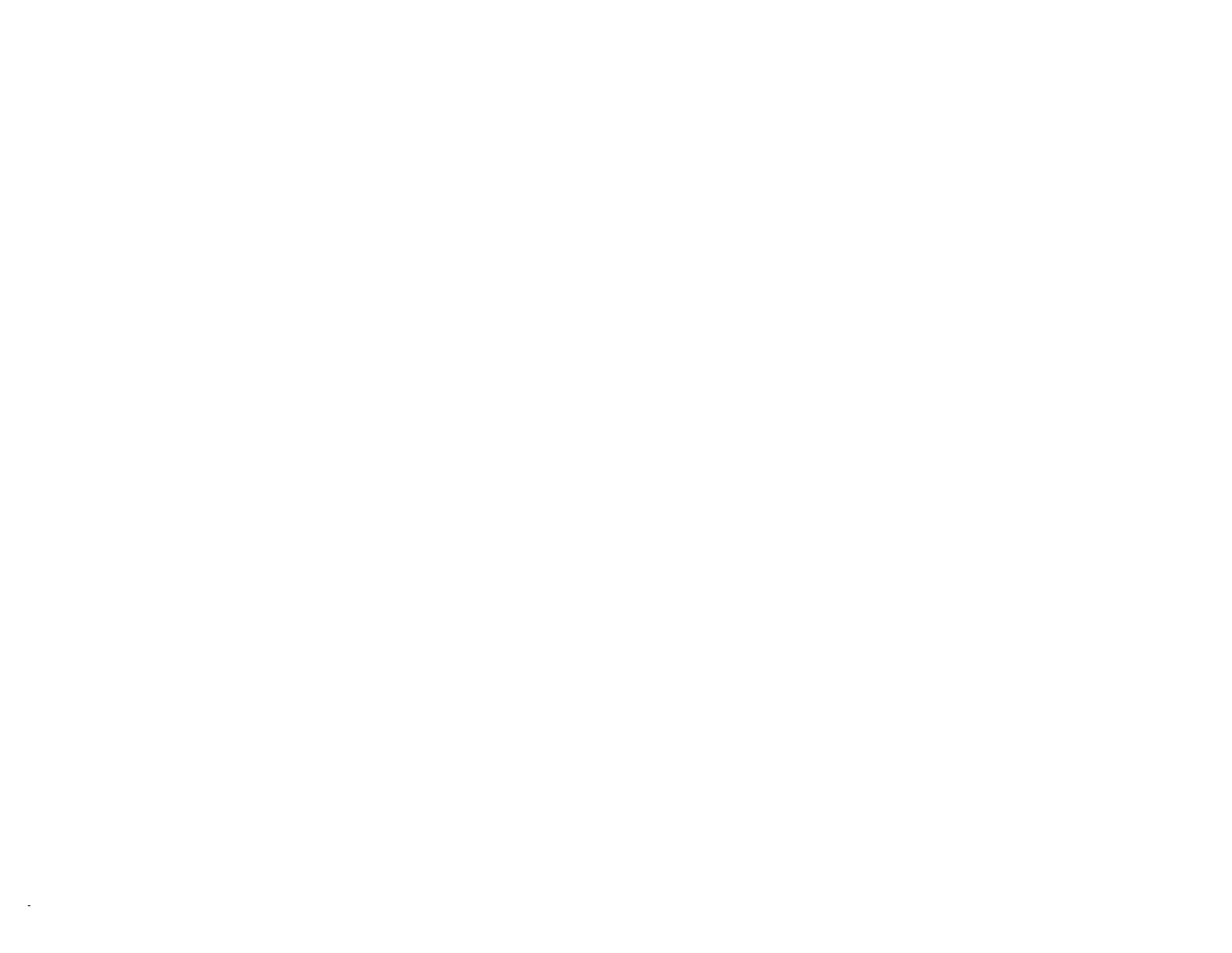|                    | Licence Business Name                          | <b>Address</b>                                                | <b>Licence Type/Sub</b>                    |                              | <b>Phone</b>     | Fax                                    |     |
|--------------------|------------------------------------------------|---------------------------------------------------------------|--------------------------------------------|------------------------------|------------------|----------------------------------------|-----|
| 16 722045          | Luxury Dream Homes Ltd                         | PO BOX 195 10688 KING GEORGE BLVD SURREY BC<br><b>V3T 4V8</b> | Service Use                                | <b>General Contractor</b>    | (604) 765-2900   | Work                                   | Hom |
| 16 721935          | Anker Industries Inc                           | 9342 No 2 Rd Richmond BC V7E 2C8                              | Service Use                                | <b>General Contractor</b>    | (778) 989-4807   | Work                                   | Hom |
| 16 721936          | Anker Industries Inc                           | 9342 No 2 Rd Richmond BC V7E 2C8                              | <b>Inter-Municipal Business</b><br>Licence | <b>General Contractor</b>    | (778) 989-4807   | Work                                   | Hom |
| <b>Issue Date:</b> |                                                | <b>January 29, 2016</b>                                       |                                            |                              |                  |                                        |     |
| 16 722440          | JC Contracting                                 | 1266 E 59TH AVE VANCOUVER BC V5X 1Y9                          | Service Use                                | <b>General Contractor</b>    | (604) 355-3085   | Work                                   | Hom |
| 15 713783          | Pacific Mattress Recycling Inc                 | 11571 Twigg PI Richmond BC V6V 2K7                            | Industrial/Manufacturing<br>Use            |                              | (604) 324-3211   | Work (604) 926-2881 Fax                |     |
| 16 723371          | Hemlock Plumbing and Heating                   | 3236 ATWATER CRES ABBOTSFORD BC V2T 4G4                       | Service Use                                | <b>Plumbing Contractor</b>   | (778) 389-2858   | Work                                   | Hom |
| 16 723318          | Speed-Fanatics Motorsports Inc.                | 11651 4th Ave Richmond BC V7E 3H5                             | Service Use                                |                              | (778) 996-0970   | Cellul                                 | Hom |
| 16 722465          | Tri Global Capital Ltd                         | 5900 NO 3 RD UNIT 600 RICHMOND BC V6X 3P7                     | Service Use                                |                              | (778) 803-5465   | Work (604) 238-8510 Fax                |     |
| 16 722444          | <b>Mellor Building Management</b><br>Services  | 8520 Granville Ave Unit 33 Richmond BC V6Y 3S4                | Service Use                                | <b>General Contractor</b>    | (778) 988-4415   | Work                                   | Hom |
| 13 641223          | Happy Veggie World                             | 13988 Cambie Rd Unit 373 Richmond BC V6V 2K4                  | Service Use                                |                              | (604) 278-5591   | Work (604) 248-0169 Fax                |     |
| 16 722172          | Jay & Ess Construction Ltd                     | 6485 124A ST SURREY BC V3W 5Y1                                | Service Use                                |                              | $(604)$ 613-2931 | Work                                   | Hom |
| 16 722287          | North West Cardiology Services                 | 7368 Gollner Ave Unit 607 Richmond BC V6Y 0H9                 | Service Use                                |                              | (604) 771-3822   | Work                                   | Hom |
| 15 705658          | Hamza Disposal Ltd                             | 16540 River Rd Richmond BC V6V 1L6                            | Service Use                                | <b>Delivery Services</b>     | (604) 721-5029   | Work (604) 304-9601 Fax                |     |
| 13 650146          | <b>Seastar Solutions</b>                       | 3971 No 6 Rd Richmond BC V6V 1X3                              | Industrial/Manufacturing<br>Use            |                              | (604) 232-5375   | Work (604) 303-2897 Fax                |     |
| 16 722357          | <b>PX Craftivity</b>                           | 6588 Barnard Dr Unit 54 Richmond BC V7C 5R8                   | Service Use                                | Home Occupation              | $(604)$ 218-5603 | Work                                   | Hom |
| <b>Issue Date:</b> |                                                | February 1, 2016                                              |                                            |                              |                  |                                        |     |
| 16 723470          | Mirzaei                                        | 12110 Bath Rd Unit 62 Richmond BC V6V 2A6                     | Service Use                                | Home Occupation              | (604) 279-2088   | Work                                   | Hom |
| <b>Issue Date:</b> |                                                | February 2, 2016                                              |                                            |                              |                  |                                        |     |
| 15 718299          | Vibe                                           | 4151 Hazelbridge Way Unit 2360 Richmond BC V6X 4J7            | Mercantile Use                             | <b>Retail Trading</b>        | (778) 987-5966   | Work                                   | Hom |
| 16 723464          | Comfurt Zone - Pet Services                    | 8336 MAPLE TREE LANE BURNABY BC V5J 5B3                       | Service Use                                |                              | (604) 217-7630   | Work                                   | Hom |
| 15 704965          | Ewin Health Solution Ltd                       | 4328 No 3 Rd Unit 130 Richmond BC V6X 2C2                     | Mercantile Use                             | Retail Trading               | (778) 328-2376   | Work                                   |     |
| 15 704822          | M's Travel Ltd                                 | 8260 Westminster Hwy Unit 1365 Richmond BC V6X 3Y2            | Service Use                                | <b>Travel Agency</b>         | (604) 272-7338   | Work                                   |     |
| <b>Issue Date:</b> |                                                | February 3, 2016                                              |                                            |                              |                  |                                        |     |
| 16 723547          | Sun Valley Masonry Inc                         | 33790 INDUSTRIAL AVE UNIT 3A ABBOTSFORD BC<br><b>V2S 7T9</b>  | Service Use                                | <b>General Contractor</b>    | $(604)$ 853-4263 | Work (604) 853-8955 Hom                |     |
| 16 723392          | M & H Canadian Healthy Organic<br>Products Ltd | 7733 Firbridge Way Unit 201 Richmond BC V6X 2A9               | Service Use                                |                              | (778) 288-8068   | Work                                   | Hom |
|                    | 16 723545 Mardina Construction Ltd             | 20222 96TH AVE UNIT 30 LANGLEY BC V1M 3C3                     | Service Use                                | <b>General Contractor</b>    |                  | (604) 796-2995 Work (604) 796-2991 Fax |     |
| 16 723544          | Tailwags Pet Care Services Ltd                 | 3031 Williams Rd Unit 64 Richmond BC V7E 1H9                  | Service Use                                | Home Occupation              | (778) 954-8254   | Work                                   | Hom |
| 16 723541          | <b>JRS Auto Service: Richmond</b><br>Auto Spa  | 1608 E HASTING ST VANCOUVER BC V5L 1S6                        | Service Use                                |                              | $(604)$ 708-1088 | Work (604) 708-1037 Fax                |     |
| 16 723486          | Over The Top Cleaners Ltd                      | 11520 Seaton Rd Richmond BC V7A 3G6                           | Service Use                                |                              | (604) 729-3704   | Work                                   | Hom |
| 16 723483          | <b>Consury Services Ltd</b>                    | 6828 Eckersley Rd Unit 435 Richmond BC V6Y 0E8                | Service Use                                | Home Occupation              | (778) 968-4866   | Work                                   | Hom |
| 16 723403          | <b>Cezars Flooring</b>                         | 14713 90TH AVE SURREY BC V3R 1A6                              | Service Use                                | <b>General Contractor</b>    | (604) 780-7793   | Work (604) 625-5533 Fax                |     |
| 16 723400          | Jennifer Kate Green                            | 10891 Mortfield Rd Unit 305 Richmond BC V7A 2W1               | Service Use                                | Home Occupation              | (604) 349-4291   | Work                                   | Hom |
| 16 723552          | <b>AMTEK Electric Ltd</b>                      | 11780 Mellis Dr Richmond BC V6X 1M1                           | Service Use                                | <b>Electrical Contractor</b> | (604) 339-9378   | Work                                   | Hom |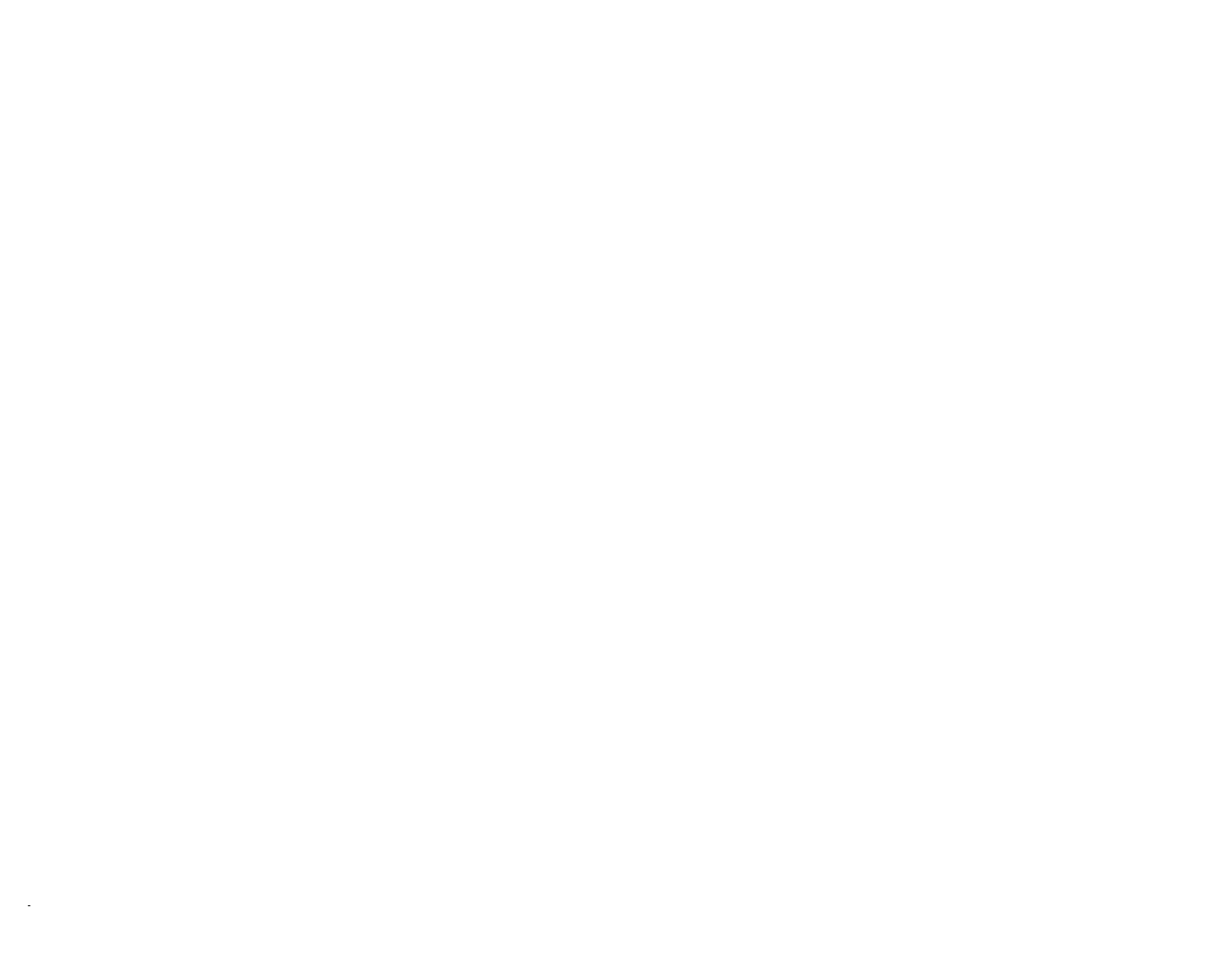|                    | <b>Licence Business Name</b>               | <b>Address</b>                                      | <b>Licence Type/Sub</b>                    |                                      | <b>Phone</b>     |      | Fax                     |     |
|--------------------|--------------------------------------------|-----------------------------------------------------|--------------------------------------------|--------------------------------------|------------------|------|-------------------------|-----|
| 16 721257          | Greenleaf Organic Health Co Ltd            | 8888 Odlin Cr Unit 1320 Richmond BC V6X 3Z8         | Mercantile Use                             | Retail Trading                       | (604) 730-1162   | Work |                         | Hom |
| 16 723382          | M & K Excavating (Ltd)                     | 12340 71A AVE SURREY BC V3W 0R3                     | Service Use                                | <b>General Contractor</b>            | (778) 321-6685   | Work |                         | Hom |
| 16 723554          | <b>AMTEK Electric Ltd</b>                  | 11780 Mellis Dr Richmond BC V6X 1M1                 | <b>Inter-Municipal Business</b><br>Licence | <b>Electrical Contractor</b>         | (604) 339-9378   | Work |                         | Hom |
| 15 718228          | <b>Arrow Transportation Systems</b><br>Ltd | 15111 Williams Rd Richmond BC                       | Service Use                                |                                      | (604) 798-7610   | Work |                         | Hom |
| 16 721582          | Filcan Fibretech                           | 6911 Graybar Rd Richmond BC V6W 1H3                 | Service Use                                |                                      | (778) 869-8997   | Work |                         | Hom |
| 16 722272          | <b>Wessner Consulting Ltd</b>              | 4380 Agar Dr Richmond V7B 1A3                       | Service Use                                | <b>General Contractor</b>            | (604) 727-3861   | Work |                         | Hom |
| 16 722274          | <b>Wessner Consulting Ltd</b>              | 4380 Agar Dr Richmond V7B 1A3                       | <b>Inter-Municipal Business</b><br>Licence | <b>General Contractor</b>            | (604) 727-3861   | Work |                         | Hom |
| 16 722485          | Plaza Premium Lounge                       | 3211 Grant McConachie Way Richmond BC               | Assembly Use Group 2                       |                                      | $(604)$ 276-0082 |      | Work (604) 276-0089 Fax |     |
| 16 723260          | <b>ZNZ Medical Supply Ltd</b>              | 7100 Lynnwood Dr Unit 36 Richmond BC V7C 5S8        | Service Use                                | Home Occupation                      | (604) 729-6650   | Work |                         | Hom |
| 16 723264          | <b>Metro Edge Realty</b>                   | 5631 No 3 Rd Unit 202 Richmond BC V6X 2C7           | Service Use                                |                                      | (778) 650-0527   | Work |                         | Hom |
| 16 723286          | Ventura Janitorial Services                | 12331 McNeely Dr Unit 39 Richmond BC V6V 2S3        | Service Use                                | Home Occupation                      | (604) 767-6359   | Work |                         | Hom |
| 15 717809          | Royce Chocolate                            | 6060 Minoru Blvd Richmond BC V6Y 2V7                | Mercantile Use                             | <b>Retail Trading</b>                | (604) 202-8012   | Work |                         | Hom |
| <b>Issue Date:</b> |                                            | February 4, 2016                                    |                                            |                                      |                  |      |                         |     |
|                    | 15 709883 Noodle's Tao                     | 4800 No 3 Rd Unit 105 Richmond BC V6X 3A6           | Assembly Use Group 1                       | <b>Food Service</b><br>Establishment | (604) 332-0698   | Work |                         |     |
| 15 715206          | Vancouver Institute of Beauty Inc          | 4000 No 3 Rd Unit 1110 Richmond BC V6X 0J8          | Mercantile Use                             | <b>Retail Trading</b>                | (778) 508-7887   | Work |                         | Hom |
| 16 723489          | Mapa Social Media Consulting               | 3580 Springthorne Cr Richmond BC V7E 1Z7            | Service Use                                | Home Occupation                      | (778) 838-6045   | Work |                         | Hom |
| <b>Issue Date:</b> |                                            | <b>February 5, 2016</b>                             |                                            |                                      |                  |      |                         |     |
| 16 722484          | Panacare Biosciences Ltd                   | 21000 Westminster Hwy Unit 2135 Richmond BC V6V 2S9 | Industrial/Manufacturing<br>Use            |                                      | (604) 638-9936   | Work |                         | Hom |
| 16 723816          | Kevin Kroetsch Enterprises Inc             | 7011 No 5 Rd Richmond BC V6Y 2V3                    | Service Use                                | <b>General Contractor</b>            | (604) 362-4436   | Work |                         | Hom |
| 16 723821          | <b>CRL Mechanical</b>                      | 1844 W 7TH AVE UNIT 114 VANCOUVER BC V6J 1S8        | Service Use                                | <b>Plumbing Contractor</b>           | (604) 817-2737   | Work |                         | Hom |
| 16 723817          | Kevin Kroetsch Enterprises Inc             | 7011 No 5 Rd Richmond BC V6Y 2V3                    | <b>Inter-Municipal Business</b><br>Licence | <b>General Contractor</b>            | (604) 362-4436   | Work |                         | Hom |
| 16 723703          | Wah Hing Construction Ltd                  | 1775 EAST 62ND AVE VANCOUVER BC V5P 2K9             | Service Use                                | <b>General Contractor</b>            | (604) 218-9589   |      | Work (604) 738-8688 Fax |     |
| 15 705845          | Canadian City Post                         | 8508 ASH ST VANCOUVER BC V6P 3M2                    | Vending Machine Use                        | Newspapers                           | (604) 321-5211   |      | Work (604) 321-1126 Fax |     |
| 16 722040          | Sing Tao Property Guide                    | 8508 ASH ST VANCOUVER BC V6P 3N2                    | Vending Machine Use                        | Newspapers                           | (604) 321-5211   |      | Work (604) 321-1126 Fax |     |
| 16 723762          | Abar Contracting                           | 1740 272 ST ALDERGROVE BC V4W 2R1                   | Service Use                                | <b>General Contractor</b>            | (604) 996-0141   | Work |                         | Hom |
| <b>Issue Date:</b> |                                            | <b>February 10, 2016</b>                            |                                            |                                      |                  |      |                         |     |
| 16 723872          | <b>PWS Contracting</b>                     | 1243 VICTORIA DR VANCOUVER BC V5L 4G7               | Service Use                                | <b>General Contractor</b>            | (778) 628-1611   | Work |                         | Hom |
|                    | 16 723905 Venture Alarms                   | 7083 198A ST LANGLEY BC V2Y 3H6                     | Service Use                                | <b>General Contractor</b>            | (778) 574-2486   |      | Work (604) 427-1881 Fax |     |
| 16 723862          | E's Style Renovation                       | 7640 Gilbert Rd Unit 2 Richmond BC V7C 3W2          | Service Use                                | <b>General Contractor</b>            | (778) 837-2899   | Work |                         | Hom |
| 16 723851          | Mansouri Enterprises Inc                   | 6994 GREENWOOD ST UNIT 108 BURNABY BC V5A           | Service Use                                | <b>General Contractor</b>            | (604) 298-8388   | Work |                         | Hom |
|                    |                                            | 1X8                                                 |                                            |                                      |                  |      |                         |     |
|                    | 16 723744 VT Construction & Flooring       | 22788 Westminster Hwy Unit 12 Richmond BC V6V 0B1   | <b>Inter-Municipal Business</b><br>Licence | <b>General Contractor</b>            | (778) 927-9109   | Work |                         | Hom |
|                    | 16 723742 VT Construction & Flooring       | 22788 Westminster Hwy Unit 12 Richmond BC V6V 0B1   | Service Use                                | <b>General Contractor</b>            | (778) 927-9109   | Work |                         | Hom |
| <b>Issue Date:</b> |                                            | <b>February 11, 2016</b>                            |                                            |                                      |                  |      |                         |     |
|                    | 16 724068 1063925 BC Ltd                   | 3111 Corvette Way Unit 1205 Richmond BC V6X 0E2     | Vehicle for Hire                           | Vehicle For Hire<br>Office           | (604) 376-7654   | Work |                         | Hom |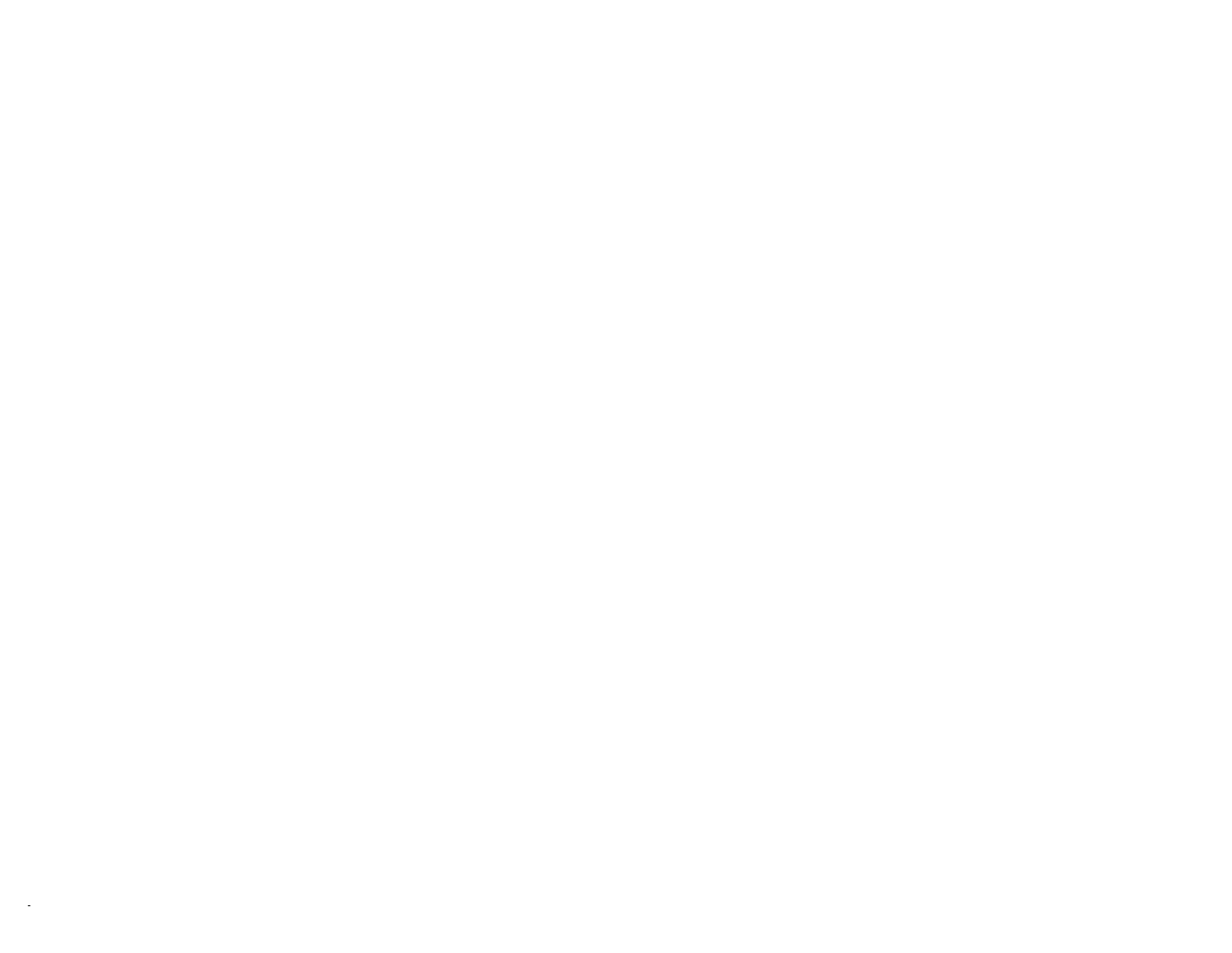|                    | Licence Business Name                              | <b>Address</b>                                                             | <b>Licence Type/Sub</b>         |                                        | Phone            |      | Fax                     |     |
|--------------------|----------------------------------------------------|----------------------------------------------------------------------------|---------------------------------|----------------------------------------|------------------|------|-------------------------|-----|
| 16 724073          | 1063925 BC Ltd                                     | 3111 Corvette Way Unit 1205 Richmond BC V6X 0E2                            | Vehicle for Hire                | Class B - Limousine                    | (604) 376-7654   | Work |                         | Hom |
| 15 714821          | Panasia Holidays                                   | 4000 No 3 Rd Unit 1260 Richmond BC V6X 0J8                                 | Service Use                     | <b>Travel Agency</b>                   | (403) 237-5455   |      | Work (403) 237-5465 Fax |     |
| <b>Issue Date:</b> |                                                    | <b>February 12, 2016</b>                                                   |                                 |                                        |                  |      |                         |     |
| 16 722171          | Ip Charm Jewellry                                  | 6551 No 3 Rd Richmond BC V6Y 2B6                                           | Mercantile Use                  | <b>Retail Trading</b>                  | (604) 782-9818   | Work |                         | Hom |
| 15 718063          | Core-Mark International Inc                        | 13200 Delf PI Unit 100 Richmond BC V6V 2A2                                 | Service Use                     |                                        | (604) 244-4631   |      | Work (604) 273-6794 Fax |     |
| 16 722489          | Shearwater Reseach Inc                             | 13155 Delf PI Unit 250 Richmond BC V6V 2A2                                 | Industrial/Manufacturing<br>Use |                                        | (604) 669-9958   |      | Work (604) 681-4982 Fax |     |
| 16 724153          | Coto Design Inc                                    | 288 CAMATA ST UNIT 3 NEW WESTMINSTER BC V3M<br>0 <sub>H</sub> <sub>8</sub> | Service Use                     | <b>General Contractor</b>              | (778) 987-5788   | Work |                         | Hom |
| 16 722400          | Kohl & Frisch (K&F)                                | 7435 Nelson Rd Unit 103 Richmond BC V6W 1G3                                | Mercantile Use                  | <b>Wholesale Trading</b>               | (778) 328-5111   |      | Work (800) 265-2520 Alt |     |
| 16 721743          | China-Canada Traditional Martial<br>Arts Institute | 3511 Viking Way Unit 1 Richmond BC V6V 1W1                                 | Assembly Use Group 3            | <b>Health Studio</b>                   | (778) 327-8328   | Work |                         | Hom |
| 16 720915          | Fastgo Express                                     | 13431 Maycrest Way Unit 110 Richmond BC V6V 2M3                            | Service Use                     |                                        | (607) 270-8680   | Work |                         | Hom |
| 16 721258          | Boyang Development Corporation                     | 4000 No 3 Rd Unit 5145 Richmond BC V6X 0J8                                 | Service Use                     |                                        | (778) 558-7665   | Work |                         | Hom |
| 16 721981          | T Song                                             | 4000 No 3 Rd Unit 2190 Richmond BC V6X 0J8                                 | Mercantile Use                  | <b>Retail Trading</b>                  | $(604)$ 438-8088 | Work |                         | Hom |
| <b>Issue Date:</b> |                                                    | <b>February 15, 2016</b>                                                   |                                 |                                        |                  |      |                         |     |
| 16 723942          | Casea Tours Inc                                    | 9399 Tomicki Ave Unit 329 Richmond BC V6X 0H6                              | Service Use                     | <b>Travel Agency</b>                   | (604) 500-1766   | Work |                         | Hom |
| 16 724126          | L A Living & Designs Inc                           | 10208 Gilmore Cr Richmond BC V6X 1X3                                       | Service Use                     | <b>General Contractor</b>              | (604) 760-3139   | Work |                         | Hom |
| 16 724115          | Toe-Hoe Leasing Ltd                                | 45154 NICOMEN CR UNIT 1 CHILLIWACK BC V2R 0R7                              | Service Use                     |                                        | (604) 671-1411   |      | Work (604) 769-3972 Fax |     |
| 16 724069          | Elpis Accounting Ltd                               | 10711 No 5 Rd Unit 21 Richmond BC V7A 4E6                                  | Service Use                     | Home Occupation                        | (778) 318-8165   | Work |                         | Hom |
| 16 723950          | Jian Sun                                           | 7508 Williams Rd Richmond BC V7A 1G1                                       | Service Use                     | <b>General Contractor</b>              | $(604)$ 655-1866 | Work |                         | Hom |
| 16 724184          | <b>Select Sprinklers</b>                           | 1644 OUGHTON DR COQUITLAM BC V3C 1H7                                       | Service Use                     | <b>General Contractor</b>              | (604) 828-7723   | Work |                         | Hom |
| 16 723941          | Diamond Parking/DPS #4225                          | 4411 No 3 Rd Richmond BC V6X 3A7                                           | Service Use                     | Parking Enforcement<br><b>Business</b> | (604) 681-8797   |      | Work (604) 684-0329 Fax |     |
| 16 723927          | <b>Gradex Construction Ltd</b>                     | 12960 84 AVE SURREY BC V3W 1K7                                             | Service Use                     | <b>General Contractor</b>              | (604) 503-4181   |      | Work (604) 599-0716 Fax |     |
| 15 717631          | Kumare Bakery                                      | 8120 Park Rd Richmond BC V6Y 1T1                                           | Industrial/Manufacturing<br>Use |                                        | (604) 284-5111   |      | Work (604) 284-5115 Fax |     |
| 16 723959          | Fortune Star Canada                                | 8320 Sierpina PI Richmond BC V7A 4N8                                       | Service Use                     | Home Occupation                        | (778) 984-1208   | Work |                         | Hom |
| <b>Issue Date:</b> |                                                    | <b>February 16, 2016</b>                                                   |                                 |                                        |                  |      |                         |     |
| 15 717443          | Taiji Guanzhen Academy                             | 5811 Cedarbridge Way Unit 130 Richmond BC V6X 2A8                          | Service Use                     |                                        | (604) 817-6668   | Work |                         | Hom |
| 15 717632          | Taiji Guanzhen Academy                             | 5811 Cedarbridge Way Unit 130 Richmond BC V6X 2A8                          | Mercantile Use                  | Second-Hand Dealer                     | (604) 817-6668   | Work |                         | Hom |
| 15 717772          | <b>Sutton Toplinks Realty</b>                      | 6020 Blundell Rd Unit 135 Richmond BC V7C 1H8                              | Service Use                     |                                        | (604) 285-8300   | Work |                         | Hom |
| 15 717441          | Taiji Guanzhen Academy                             | 5811 Cedarbridge Way Unit 130 Richmond BC V6X 2A8                          | Assembly Use Group 3            | <b>Education Institution</b>           | (604) 817-6668   | Work |                         | Hom |
| 15 710540          | Gallery X Studio Ltd                               | 6191 Westminster Hwy Unit 130 Richmond BC V7C 4V4                          | Assembly Use Group 3            | Education Institution (778) 316-7118   |                  | Work |                         | Hom |
| 15 716567          | Bang Bang Tang Consulting<br>Service Ltd           | 4000 No 3 Rd Unit 2075 Richmond BC V6X 0J8                                 | Service Use                     |                                        |                  | Work |                         | Hom |
| <b>Issue Date:</b> |                                                    | <b>February 17, 2016</b>                                                   |                                 |                                        |                  |      |                         |     |
| 15 713729          | <b>TWI Construction</b>                            | 10740 Trepassey Dr Richmond BC V7E 4K7                                     | Service Use                     | <b>General Contractor</b>              | (604) 728-1371   |      | Work (604) 285-8526 Fax |     |
| 16 724280          | Twin City Development Inc                          | 7620 Ash St Richmond BC V6Y 2S1                                            | Service Use                     | <b>General Contractor</b>              | (604) 244-1112   |      | Work (604) 273-5373 Fax |     |
| 16 724300          | <b>Futuretech Mechanical</b>                       | 10770 146TH ST SURREY BC V3R 3T5                                           | Service Use                     | <b>Gas Contractor</b>                  | (604) 202-5531   | Work |                         | Hom |
| 16 724311          | Cool Baby Steps Online Store                       | 8191 General Currie Rd Unit 18 Richmond BC V6Y 1L9                         | Service Use                     | Home Occupation                        | (778) 874-2012   | Work |                         | Hom |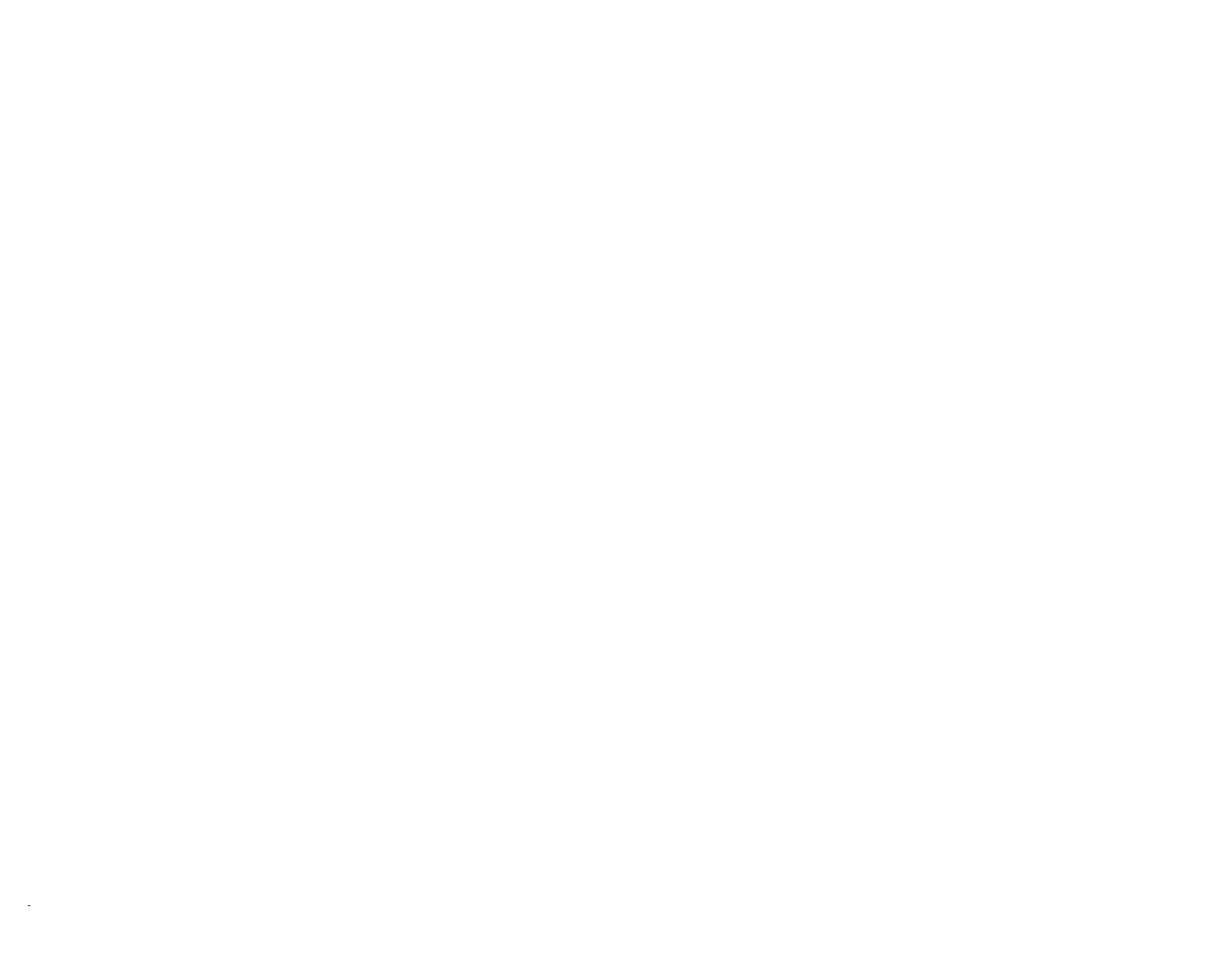|                    | Licence Business Name                             | <b>Address</b>                                      | <b>Licence Type/Sub</b>                    |                                             | <b>Phone</b>   |      | Fax                     |     |
|--------------------|---------------------------------------------------|-----------------------------------------------------|--------------------------------------------|---------------------------------------------|----------------|------|-------------------------|-----|
| <b>Issue Date:</b> |                                                   | February 18, 2016                                   |                                            |                                             |                |      |                         |     |
| 16 724031          | Bloom & Willow Designs                            | 7671 Minoru Blvd Unit 253 Richmond BC V6Y 1Z3       | Service Use                                | Home Occupation                             | (604) 417-2912 | Work |                         | Hom |
| 16 724454          | Always Inspect-it Home<br>Inspections             | 8111 Francis Rd Unit 22 Richmond BC V6Y 3R4         | <b>Inter-Municipal Business</b><br>Licence | <b>General Contractor</b>                   | (604) 317-8857 |      | Work (604) 274-0171     | Fax |
| 16 724465          | <b>Matcon Demolition Ltd</b>                      | 2208 HARTLEY AVE COQUITLAM BC V3X 6X3               | Service Use                                | <b>General Contractor</b>                   | (604) 520-5909 |      | Work (604) 520-5957 Fax |     |
| 16 724453          | Always Inspect-it Home<br>Inspections             | 8111 Francis Rd Unit 22 Richmond BC V6Y 3R4         | Service Use                                |                                             | (604) 317-8857 |      | Work (604) 274-0171 Fax |     |
| 16 724246          | PRJC Trade Ltd                                    | 10091 Swinton Cr Unit 58 Richmond BC V7A 3S9        | Service Use                                |                                             | (604) 220-1782 |      | Work (604) 207-2581 Fax |     |
| 16 721891          | Daifong Enterprise Inc                            | 10451 Shellbridge Way Unit 150 Richmond BC V6X 2W8  | Service Use                                |                                             | (604) 278-5720 | Work |                         | Hom |
| 16 721263          | Activo (Western Canada) Inc                       | 12031 Horseshoe Way Unit 105 Richmond BC V7A 4V4    | <b>Inter-Municipal Business</b><br>Licence | <b>General Contractor</b>                   | (604) 277-7530 |      | Work (604) 277-7533 Fax |     |
| 14 675270          | Golden Kitchen Cabinet Ltd                        | 2300 Simpson Rd Unit 3 Richmond BC V6X 2P9          | Industrial/Manufacturing<br>Use            |                                             | (778) 862-0123 | Work |                         | Hom |
| 16 721261          | Activo (Western Canada) Inc                       | 12031 Horseshoe Way Unit 105 Richmond BC V7A 4V4    | Service Use                                | <b>General Contractor</b>                   | (604) 277-7530 |      | Work (604) 277-7533 Fax |     |
| 16 722179          | Mrs Sam's Learning Formula                        | 3671 Westminster Hwy Unit 200 Richmond BC V7C 5V2   | Assembly Use Group 3                       | <b>Education Institution</b>                | (604) 285-0064 | Work |                         | Hom |
| <b>Issue Date:</b> |                                                   | <b>February 19, 2016</b>                            |                                            |                                             |                |      |                         |     |
| 16 724405          | Al - Irish Maintenance Services                   | 6051 Azure Rd Unit 107 Richmond BC V7C 2P6          | Service Use                                | Home Occupation                             | (604) 241-4060 | Work |                         | Hom |
| 16 724500          | <b>Break Ground Construction Ltd</b>              | 822 POIRIER ST COQUITLAM BC V3J 6C1                 | Service Use                                | <b>General Contractor</b>                   | (604) 616-7680 | Work |                         | Hom |
| 16 724404          | Lovefrankly Productions                           | 10168 Kilby Dr Unit 28 Richmond BC V6X 3W2          | Service Use                                |                                             | (604) 719-2176 | Work |                         | Hom |
| 16 724394          | <b>Cee Kay Construction Services</b>              | 9191 Patterson Rd Richmond BC V6X 1P8               | Service Use                                | <b>General Contractor</b>                   | (604) 214-0400 |      | Work (604) 616-2039     | Hom |
| 16 724223          | K T C Construction Ltd                            | 22888 Windsor Crt Unit 117 Richmond BC V6V 2W6      | Service Use                                | <b>General Contractor</b>                   | (778) 233-1588 | Work |                         | Hom |
| 16 724200          | <b>Magnificient Maintenance</b>                   | 7500 Granville Ave Unit 1407 Richmond BC V6Y 3Y6    | Service Use                                | <b>General Contractor</b>                   | (778) 834-6006 | Work |                         | Hom |
| 16 724201          | <b>Magnificient Maintenance</b>                   | 7500 Granville Ave Unit 1407 Richmond BC V6Y 3Y6    | <b>Inter-Municipal Business</b><br>Licence | <b>General Contractor</b>                   | (778) 834-6006 | Work |                         | Hom |
| 16 724285          | J D North America Consulting<br>Company           | 9771 Pigott Rd Richmond BC V7A 2C1                  | Service Use                                | Home Occupation                             | (604) 241-5696 | Work |                         | Hom |
| <b>Issue Date:</b> |                                                   | <b>February 23, 2016</b>                            |                                            |                                             |                |      |                         |     |
| 16 724536          | Net8 Esports Club Inc                             | 4411 No 3 Rd Unit 101 Richmond BC V6X 3A7           | Vending Machine Use                        | <b>Amusement Centre</b>                     | (604) 285-0212 | Work |                         | Hom |
| 16 724637          | Karmic Maintenance                                | 6071 Azure Rd Unit 23 Richmond BC V7C 2P3           | Service Use                                |                                             | (778) 995-5460 | Work |                         | Hom |
| 16 724619          | Kevin Huang                                       | 8811 Lansdowne Rd Unit 503 Richmond BC V6X 3T4      | Service Use                                | <b>General Contractor</b>                   | (778) 988-8688 |      | Work (604) 288-5057     | Hom |
| 16 724523          | Solutre Inc                                       | 9200 GLENLYON PKWY FLOOR 2 BURNABY BC V5J<br>5J8    | Service Use                                |                                             | (604) 438-3814 |      | Work (604) 438-3815 Fax |     |
| 16 724555          | Pacific Predators Hockey Ltd                      | 8120 Dalemore Rd Richmond BC V7C 2A6                | Service Use                                |                                             | (604) 616-1197 | Work |                         | Hom |
| 16 724532          | Net8 Esports Club Inc                             | 4411 No 3 Rd Unit 101 Richmond BC V6X 3A7           | Assembly Use Group 1                       | <b>Food Service</b><br>Establishment, Take- | (604) 285-0212 | Work |                         | Hom |
| 16 724527          | John Neufeld Enterprises Ltd                      | 36060 OLD YALE RD UNIT 116 ABBOTSFORD BC V3G<br>2E9 | Service Use                                | Out<br><b>General Contractor</b>            | (604) 309-6236 | Work |                         | Hom |
| 16 724597          | <b>Latinos Demolition And Asbestos</b><br>Removal | 11917 98TH AVE SURREY BC V3V 8B3                    | Service Use                                |                                             | (778) 928-9536 | Work |                         | Hom |
| <b>Issue Date:</b> |                                                   | <b>February 24, 2016</b>                            |                                            |                                             |                |      |                         |     |
|                    | 16 722476 Vivi Fashion Inc                        | 4380 No 3 Rd Unit 1125 Richmond BC V6X 3V7          | Mercantile Use                             | <b>Retail Trading</b>                       | (778) 991-8822 | Work |                         | Hom |
| 16 723571          | VANC Pharmaceuticals Inc                          | 2639 Viking Way Unit 210 Richmond BC V6V 3B7        | Service Use                                |                                             | (604) 247-2639 |      | Work (604) 247-2693 Fax |     |
| 16 723743          | Elite Wealth Advisors Inc                         | 7080 River Rd Unit 241 Richmond BC V6X 1X5          | Service Use                                |                                             | (604) 278-8087 |      | Work (800) 935-4832 Fax |     |
| January 3, 2017    |                                                   |                                                     | Page 8 of 58                               |                                             |                |      |                         |     |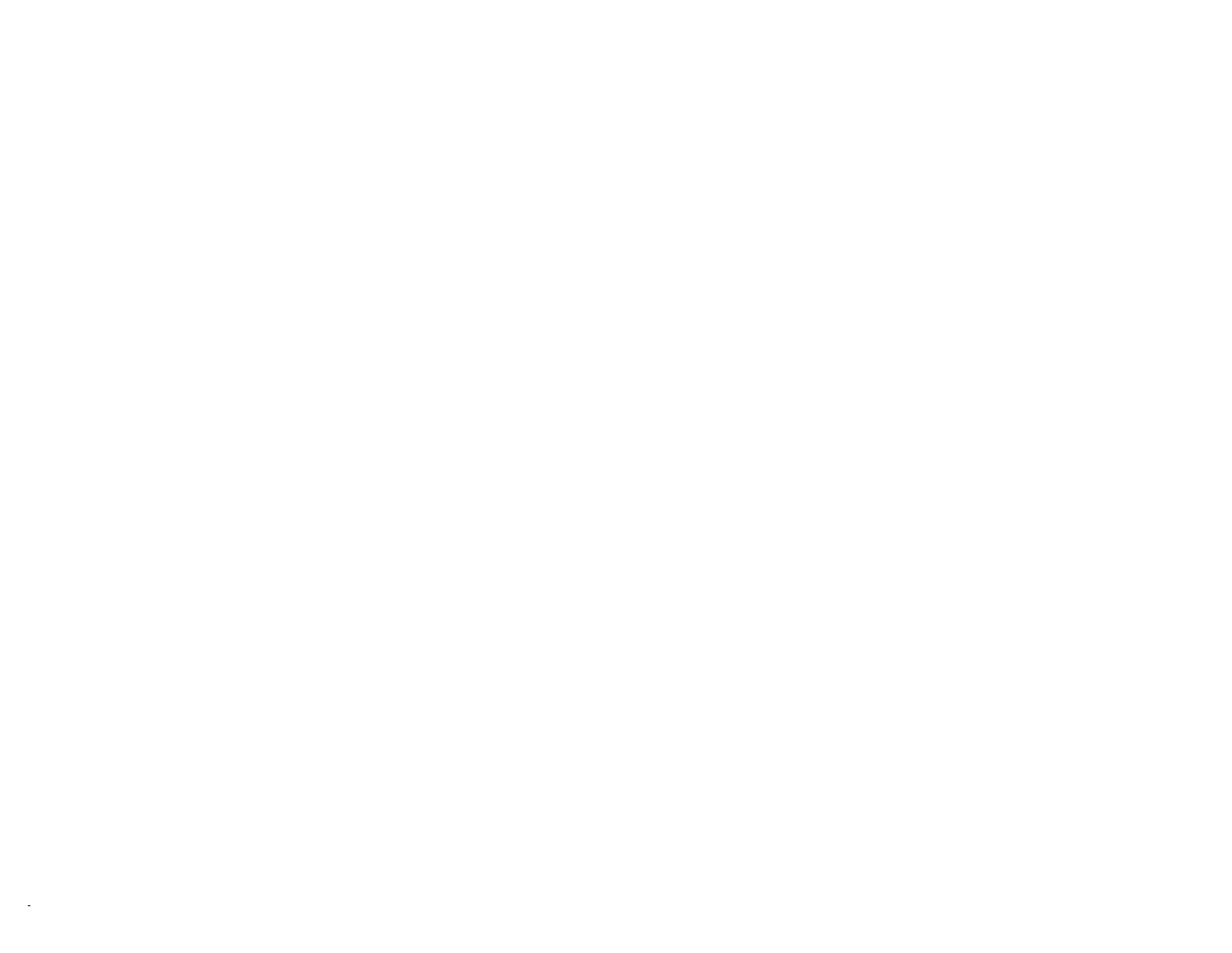|                    | <b>Licence Business Name</b>                              | <b>Address</b>                                         | <b>Licence Type/Sub</b>                    |                                        | <b>Phone</b>     |        | Fax                     |     |
|--------------------|-----------------------------------------------------------|--------------------------------------------------------|--------------------------------------------|----------------------------------------|------------------|--------|-------------------------|-----|
| 16 723266          | Jetta Travel Ltd                                          | 3700 No 3 Rd Unit 2060 Richmond BC V6X 3X2             | Service Use                                | <b>Travel Agency</b>                   | (604) 285-8685   | Work   |                         | Hom |
| 16 722275          | Kunyuan International Group Ltd                           | 5731 No 3 Rd Richmond BC V6X 2C9                       | Service Use                                |                                        | (604) 332-1107   | Work   |                         | Hom |
| 16 722085          | YiBoutique                                                | 4000 No 3 Rd Unit 1300 Richmond BC V6X 0J8             | Mercantile Use                             | <b>Retail Trading</b>                  | (778) 883-7757   | Work   |                         | Hom |
| 16 720911          | <b>Blossom Immigration Consulting</b><br>and Tutoring Inc | 8700 McKim Way Unit 3013 Richmond BC V6X 4A5           | Service Use                                |                                        | (604) 727-2565   | Work   |                         | Hom |
| 16 722071          | Enoch Wealth Inc                                          | 4940 No 3 Rd Unit 203 Richmond BC V6X 3A5              | Service Use                                |                                        | (604) 243-7758   |        | Work (888) 370-5171     | Fax |
| 16 722333          | Symbol Mattress and Furniture<br>Ltd                      | 12371 Horseshoe Way Unit 120 Richmond BC V7A 4X6       | Service Use                                |                                        | (604) 304-5302   | Work   |                         | Hom |
| <b>Issue Date:</b> |                                                           | <b>February 26, 2016</b>                               |                                            |                                        |                  |        |                         |     |
| 16 725621          | Go Gecko Cleaning Services Inc                            | 10222 No 1 Rd Unit 2 Richmond BC V7E 1S2               | Service Use                                | Home Occupation                        | (604) 671-0622   | Work   |                         | Hom |
| 16 724663          | <b>Altex Contracting Ltd</b>                              | 27046 108TH AVE MAPLE RIDGE BC V2W 1P4                 | Service Use                                | <b>General Contractor</b>              | (604) 803-1717   | Work   |                         | Hom |
| 16 725626          | TX-7 Design Ltd                                           | 11491 7th Ave Unit 41 Richmond BC V7E 4J5              | Service Use                                | Home Occupation                        | (778) 997-4144   | Work   |                         | Hom |
| 16 725615          | <b>GS Castle Homes Ltd</b>                                | 15046 95A AVE SURREY BC V3R 1E5                        | Service Use                                | <b>General Contractor</b>              | (778) 895-0566   |        | Work (604) 588-0131     | Fax |
| 16 725614          | <b>Totem Developments Ltd</b>                             | 6678 ANGUS DR VANCOUVER BC V6P 5H9                     | Service Use                                | <b>General Contractor</b>              | (604) 600-7988   | Work   |                         | Hom |
| 16 725613          | Samsung SDS GSCL Canada                                   | 16131 Blundell Rd Richmond BC V6W 0A3                  | Service Use                                |                                        | (847) 257-2092   | Work   |                         | Hom |
| 16 725584          | T M V Gardening & Landscaping                             | 3322 E 29TH AVE VANCOUVER BC V5R 1W8                   | Service Use                                |                                        | (778) 829-6657   | Work   |                         | Hom |
| 16 725543          | Milltron Electric Inc                                     | 9630 MILWAUKEE WAY PRINCE GEORGE BC V2N 5T3            | Service Use                                | <b>Electrical Contractor</b>           | (250) 563-9332   |        | Work (250) 563-9435 Fax |     |
| 16 725514          | WestOak                                                   | 7615 128 ST UNIT 1 SURREY BC V3W 4E6                   | Service Use                                | <b>General Contractor</b>              | (604) 715-2472   |        | Work (604) 590-3594 Fax |     |
| 16 724708          | Wildfiredragon Designs                                    | 9039 ALTAIR PL BURNABY BC V3J 1A8                      | Service Use                                |                                        | (778) 229-5545   | Work   |                         | Hom |
| 16 724705          | Canadian Dewatering LP                                    | 19577 94TH AVE SURREY BC V4N 4E6                       | Service Use                                | <b>General Contractor</b>              | (604) 888-0042   |        | Work (604) 888-0054     | Fax |
| 16 725585          | Rosewood Interiors Inc                                    | 19636 72A AVE LANGLEY BC V2Y 3E5                       | Service Use                                | <b>General Contractor</b>              | (604) 339-6320   | Work   |                         | Hom |
| <b>Issue Date:</b> |                                                           | <b>February 28, 2016</b>                               |                                            |                                        |                  |        |                         |     |
|                    | 16 722955 T & J Acu Center Corp                           | 8788 McKim Way Unit 1280 Richmond BC V6X 4E2           | Service Use                                | <b>Therapeutic Touch</b><br>Treatments | (604) 370-2511   | Work   |                         | Hom |
| <b>Issue Date:</b> |                                                           | <b>February 29, 2016</b>                               |                                            |                                        |                  |        |                         |     |
| 16 723763          | Canada Sage Enterprises Inc                               | 8888 Odlin Cr Unit 2070 Richmond BC V6X 3Z8            | Mercantile Use                             | <b>Retail Trading</b>                  | (604) 272-6622   |        | Work (604) 272-6621 Fax |     |
| 16 725744          | One Engineering Ltd                                       | 9820 Bates Rd Richmond BC V7A 1E5                      | Service Use                                |                                        | (778) 928-3007   | Work   |                         | Hom |
| 16 725714          | The Tomorrow Agency Inc                                   | 9480 Auburn Dr Richmond BC V7A 5A8                     | Service Use                                | Home Occupation                        | (778) 991-9604   | Work   |                         | Hom |
| 16 725663          | M D - Honey Farm                                          | 6015 130A ST SURREY BC V3X 0E1                         | Service Use                                |                                        | (604) 436-5750   | Cellul |                         | Hom |
| 16 725661          | <b>RGC Construction Management</b><br>Ltd                 | 12155 GEE ST MAPLE RIDGE BC V2X 7M7                    | Service Use                                | <b>General Contractor</b>              | (604) 372-3358   | Work   |                         | Hom |
| 16 725652          | Kwok Wing Renovation Co                                   | 8651 Ackroyd Rd Unit 205 Richmond BC V6X 1B6           | Service Use                                | <b>General Contractor</b>              | (778) 239-7397   | Work   |                         | Hom |
| 16 723764          | Canada Sage Enterprises Inc                               | 8888 Odlin Cr Unit 2070 Richmond BC V6X 3Z8            | Service Use                                |                                        | (604) 272-6622   |        | Work (604) 272-6621 Fax |     |
|                    | 16 723272 Focus Learning Center                           | 5755 No 3 Rd Unit 201 Richmond BC V6X 2C9              | Assembly Use Group 3                       | <b>Education Institution</b>           | (778) 297-4078   | Work   |                         | Hom |
| 15 712524          | D'Luxe Hair Studio Inc                                    | 7117 Elmbridge Way Unit 101 Richmond BC V6X 2A2        | Service Use                                |                                        | (604) 328-1818   | Work   |                         | Hom |
| 15 696851          | Sunshine Villas And Condos<br>(BC) Ltd                    | 11980 Hammersmith Way Unit 1105 Richmond BC V7A<br>0A4 | Service Use                                |                                        | (604) 259-2827   | Work   |                         | Fax |
| 16 725627          | Style Elite Homes Ltd                                     | 14520 88A AVE SURREY BC V3R 1A1                        | Service Use                                | <b>General Contractor</b>              | (604) 721-0091   | Work   |                         | Hom |
| <b>Issue Date:</b> |                                                           | <b>March 2, 2016</b>                                   |                                            |                                        |                  |        |                         |     |
| 16 725882          | Marcon Project (408) Ltd                                  | 5645 199 ST LANGLEY BC V3A 1H9                         | Service Use                                | <b>General Contractor</b>              | $(604)$ 530-5646 |        | Work (604) 539-5199 Fax |     |
| 16 725853          | Yternal Development Inc                                   | 2431 McKessock Ave Richmond BC V6X 2N8                 | <b>Inter-Municipal Business</b><br>Licence | <b>General Contractor</b>              | (778) 919-9226   | Work   |                         | Hom |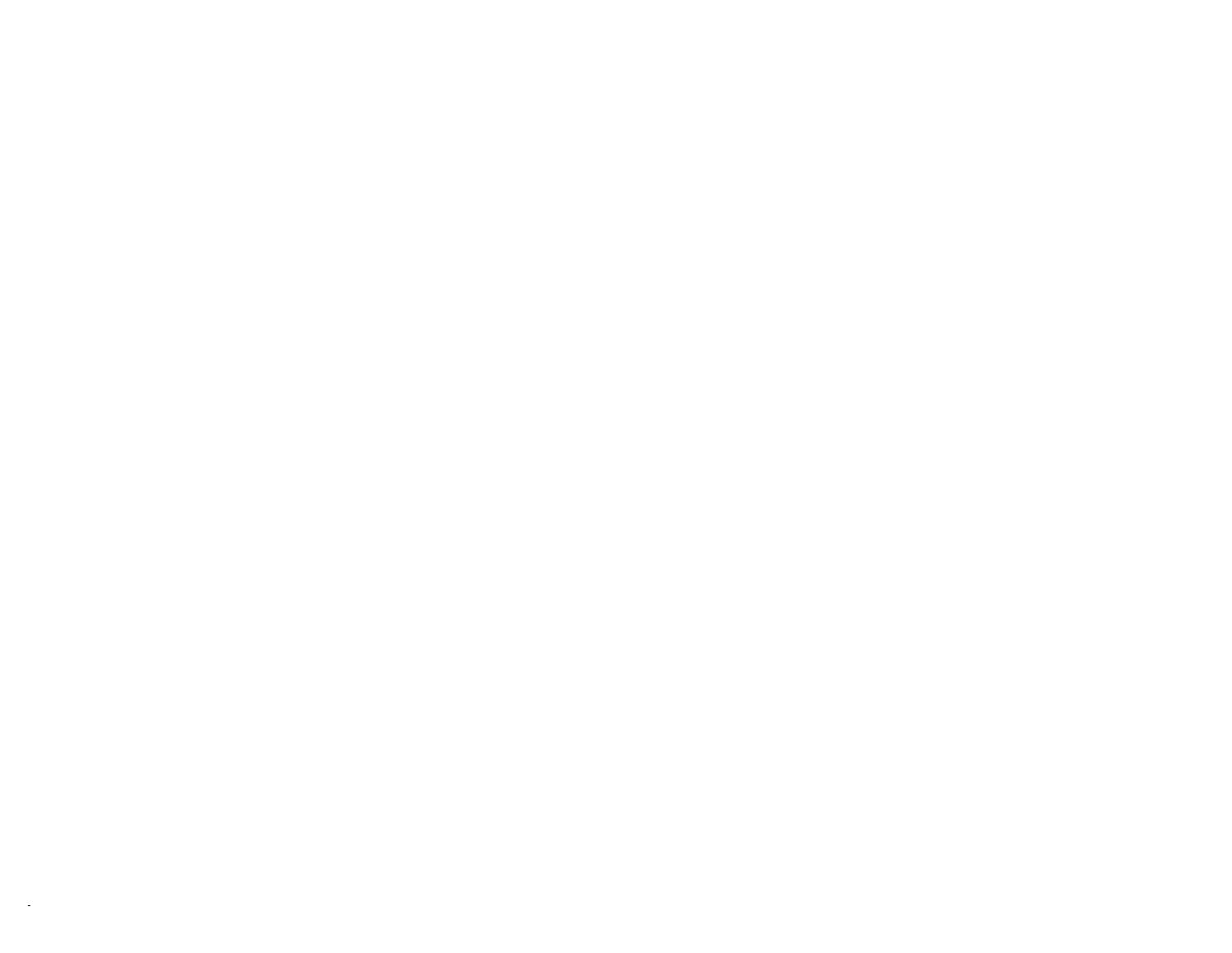|                    | Licence Business Name                         | <b>Address</b>                                       | <b>Licence Type/Sub</b>                                |                                        | <b>Phone</b>     |      | Fax                     |     |
|--------------------|-----------------------------------------------|------------------------------------------------------|--------------------------------------------------------|----------------------------------------|------------------|------|-------------------------|-----|
| 16 725851          | <b>Conrad Peart</b>                           | 10199 133 ST SURREY BC V3T 3Y8                       | Service Use                                            | <b>General Contractor</b>              | (604) 704-6737   | Work |                         | Hom |
| 16 725852          | Yternal Development Inc                       | 2431 McKessock Ave Richmond BC V6X 2N8               | Service Use                                            | <b>General Contractor</b>              | (778) 919-9226   | Work |                         | Hom |
| 16 725792          | Mei Lin Investment Ltd                        | 8471 Garden City Rd Richmond BC V6Y 2P1              | Service Use                                            | Home Occupation                        | (778) 384-5559   | Work |                         | Hom |
| 16 725746          | Forward Taxation & Consulting                 | 8531 No 2 Rd Richmond BC V7C 3M4                     | Service Use                                            | Home Occupation                        | (778) 688-7599   | Work |                         | Hom |
| 16 725790          | <b>ESF Holdings Inc</b>                       | 1009 ALPINE PL PORT MOODY BC V3H 3Y5                 | Service Use                                            | <b>General Contractor</b>              | (604) 722-3138   | Work |                         | Hom |
| 16 725801          | Reggin Industries Inc                         | 10605 42 ST SE CALGARY AB T2C 5B9                    | Service Use                                            | <b>General Contractor</b>              | (403) 255-8141   |      | Work (403) 252-7931 Fax |     |
| <b>Issue Date:</b> |                                               | <b>March 3, 2016</b>                                 |                                                        |                                        |                  |      |                         |     |
|                    | 15 715783 Crystal Ballroom                    | 11780 River Rd Unit 145 Richmond BC V6X 1Z7          | Assembly Use Group 3                                   | Commercial<br>Entertainment            | (604) 323-1238   | Work |                         | Hom |
| 15 717604          | Narsha Enterprises Inc                        | 4940 No 3 Rd Unit 135 Richmond BC V6X 3A5            | Mercantile Use                                         | <b>Retail Trading</b>                  | $(604)$ 518-2177 | Work |                         | Hom |
| 16 725907          | A & P Driving School                          | 9860 Aquila Rd Richmond BC V7A 3R2                   | Vehicle for Hire                                       | Class K -<br>DriverTraining<br>Vehicle | (604) 805-5025   | Work |                         | Hom |
| 16 725909          | A & P Driving School                          | 9860 Aquila Rd Richmond BC V7A 3R2                   | Vehicle for Hire                                       | Vehicle For Hire<br>Office             | $(604)$ 805-5025 | Work |                         | Hom |
| 16 725913          | <b>Crossmark Projects Ltd</b>                 | 5420 Wagtail Ave Richmond BC V7E 4V9                 | Service Use                                            | <b>General Contractor</b>              | (604) 727-1885   | Work |                         | Hom |
| 16 725965          | Ripudaman Singh Aujla                         | 11100 Seaton Rd Richmond BC V7A 3G2                  | Service Use                                            | <b>General Contractor</b>              | (778) 846-9476   | Work |                         | Hom |
| <b>Issue Date:</b> |                                               | <b>March 7, 2016</b>                                 |                                                        |                                        |                  |      |                         |     |
| 16 721941          | Hao Wen Education Corp                        | 10451 Shellbridge Way Unit 200 Richmond BC V6X 2W8   | Service Use                                            |                                        | (778) 919-6787   | Work |                         | Hom |
| 16 723641          | Enverton College Inc                          | 4000 No 3 Rd Unit 5165 Richmond BC V6X 0J8           | Assembly Use Group 3                                   | <b>Education Institution</b>           | (604) 757-0032   | Work |                         | Hom |
| 16 721629          | Shanghai Jinjiang Food                        | 11880 Hammersmith Way Unit 170 Richmond BC V7A 5C8   | Mercantile Use                                         | <b>Wholesale Trading</b>               | (604) 271-8618   |      | Work (604) 271-8218 Fax |     |
| 15 713002          | Van Stonefoundry Inc                          | 14211 Burrows Rd Unit 3 Richmond BC V6V 1K9          | Industrial/Manufacturing<br>Use                        |                                        | (604) 207-8802   |      | Work (604) 207-9066 Fax |     |
| 15 714889          | Foody World                                   | 3000 Sexsmith Rd Richmond BC V6X 4K9                 | Mercantile Use                                         | <b>Retail Trading</b>                  | (604) 233-0886   |      | Work (604) 233-0880 Fax |     |
| 16 724711          | Ryuu Japanese Kitchen                         | 7899 Templeton Station Rd Unit 1204 Richmond V7B 0B7 | Assembly Use Group 1                                   | Food Service<br>Establishment          | $(604)$ 248-8989 |      | Work (604) 821-0678 Fax |     |
| 16 721421          | IMB - The Immigration Boulevard<br>Ltd        | 8580 Cambie Rd Unit 203 Richmond BC V6X 4J8          | Service Use                                            |                                        | (604) 723-4563   | Work |                         | Hom |
| <b>Issue Date:</b> |                                               | <b>March 8, 2016</b>                                 |                                                        |                                        |                  |      |                         |     |
| 16 726083          | JHB Enterprise Inc                            | 6115 Rekis Ave Richmond BC V7E 5G9                   | Service Use                                            | <b>Delivery Services</b>               | (778) 237-9884   |      | Work (778) 370-0596 Fax |     |
| 16 726172          | New Concept Decor                             | 10160 River Dr Richmond BC V6X 1Z3                   | Service Use                                            | Home Occupation                        | $(236)$ 999-6585 | Work |                         | Hom |
| 16 726115          | Franco Landscaping<br><b>Construction Ltd</b> | 15972 98 AVE SURREY BC V4N 4S6                       | Service Use                                            |                                        | (778) 829-9085   | Work |                         | Hom |
| 16 726076          | Shirley's Music Studio                        | 10124 Lawson Dr Richmond BC V7E 5M3                  | Service Use                                            |                                        | (778) 829-8688   |      | Work (604) 272-9463 Fax |     |
|                    | 16 726008 Bun Enterprises Corp                | 6788 Comstock Rd Richmond BC V7C 2X6                 | Inter-Municipal Business General Contractor<br>Licence |                                        | (778) 883-3458   | Work |                         | Hom |
|                    | 16 721196 Algafresh International Ltd         | 11300 River Rd Unit 150 Richmond BC V6X 1Z5          | Industrial/Manufacturing<br>Use                        |                                        | (604) 447-4050   | Work |                         | Hom |
|                    | 16 726182 Stan Fedorchenko                    | 10155 No 1 Rd Richmond BC V7E 1S1                    | Service Use                                            | Home Occupation                        | (778) 886-7864   | Work |                         | Hom |
|                    | 16 726126 When Then Education Services        | 6400 No 1 Rd Richmond BC V7C 1T3                     | Service Use                                            | Home Occupation                        | (778) 861-5518   | Work |                         | Hom |
| <b>Issue Date:</b> |                                               | <b>March 9, 2016</b>                                 |                                                        |                                        |                  |      |                         |     |
|                    | 16 726162 MTTM Auto Group Ltd                 | 11060 Horseshoe Way Richmond BC V7A 5C3              | Service Use                                            |                                        | $(604)$ 285-9666 | Work |                         | Hom |
|                    | 16 726186 Mutual Projects Inc                 | 5300 CHAMBERLAYNE AVE DELTA BC V4K 2J8               | Service Use                                            | <b>General Contractor</b>              | (604) 644-2333   | Work |                         | Hom |
|                    |                                               |                                                      |                                                        |                                        |                  |      |                         |     |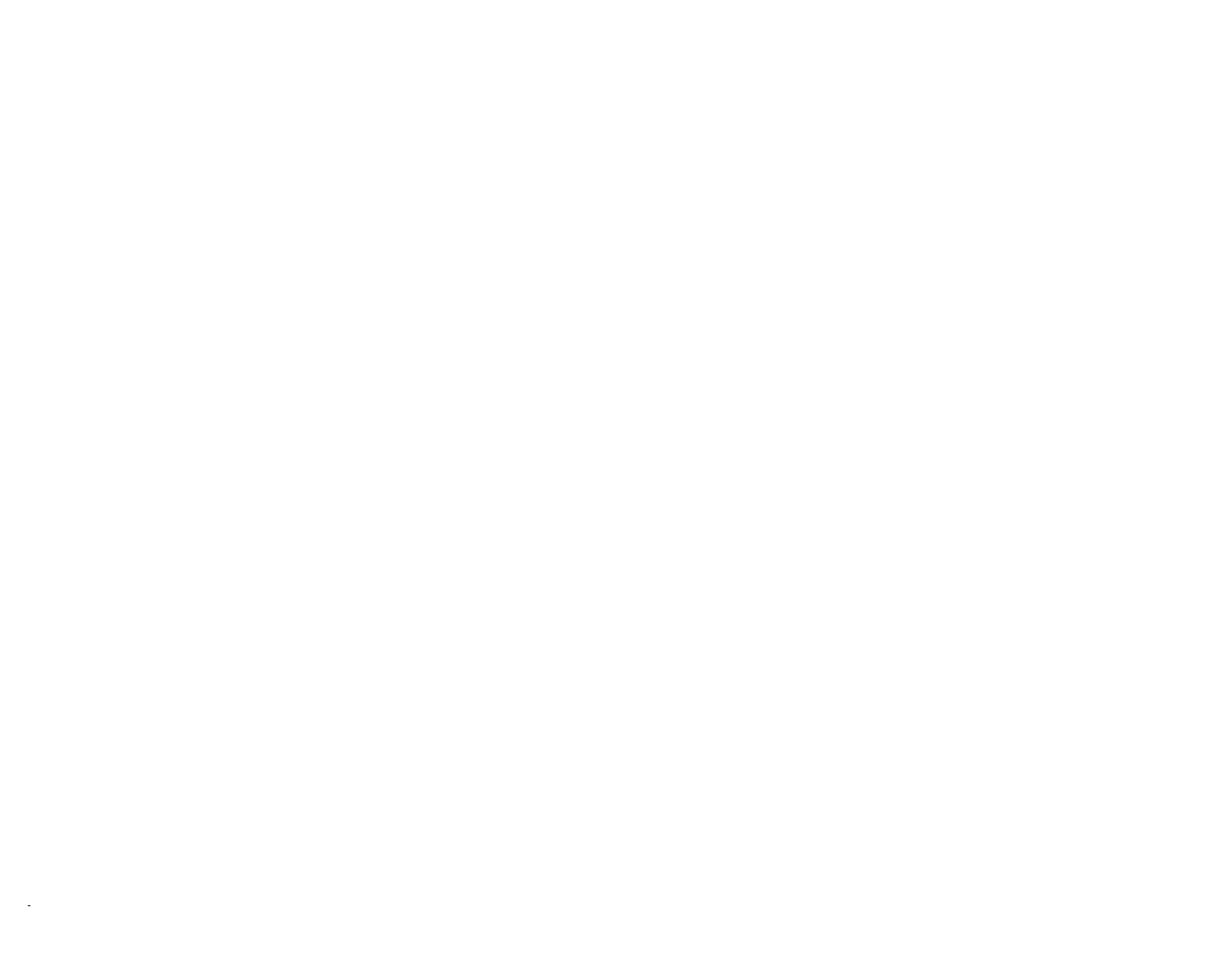| 32978 BANFF PL ABBOTSFORD BC V2S 7B1<br>Service Use<br><b>General Contractor</b><br>(604) 323-6467<br>16 726267<br>Smithscape Landscape<br>Work<br><b>Construction Ltd</b><br>Grand Ocean Construction &<br><b>General Contractor</b><br>16 726178<br>2129 MARINE WAY NEW WESTMINSTER BC V3M 2H2<br>Service Use<br>(604) 360-2651<br>Work<br><b>Consulting Limited</b><br>16 726163<br>Gary-Mary Education &<br>6111 Tiffany Blvd Unit 15 Richmond BC V7C 4Y7<br>Service Use<br>Home Occupation<br>(604) 678-9237<br>Work (604) 678-9237 Fax<br><b>Immigration Center</b><br>Vancouver Marketplace<br>3211 Grant McConachie Way Richmond<br>Mercantile Use<br><b>Retail Trading</b><br>(604) 273-4605<br>Work<br>16 725980<br>16 723962<br><b>WBI Consulting Group Inc.</b><br>6081 No 3 Rd Unit 804 Richmond BC V6Y 2B2<br>Service Use<br>$(604) 636 - 4618$<br>Work<br>16 722328<br>Jensen Travel Company Ltd<br>8700 McKim Way Unit 1163 Richmond BC V6X 4A5<br>Service Use<br><b>Travel Agency</b><br>(604) 288-0803<br>Work (604) 233-0383 Fax<br>16 721569<br><b>Triple Win Accounting Services</b><br>11220 Voyageur Way Unit 11 Richmond BC V6X 3E1<br>Service Use<br>(778) 708-0512<br>Work<br>599294 BC Ltd<br>PO BOX 491 7101C 120 STREET DELTA BC V4E 2A9<br>Service Use<br><b>General Contractor</b><br>(604) 366-2890<br>16 726110<br>Work (778) 564-2065 Fax<br>21320 Westminster Hwy Unit 2128 Richmond BC V6V 2X5<br>Mercantile Use<br>Automobile Dealer<br>(604) 720-3619<br>Work<br>16 721860<br>Eurosports Autohaus<br><b>Issue Date:</b><br>March 10, 2016<br>Mercantile Use<br>15 710492<br>Bombay Hair Ltd<br>21331 Gordon Way Unit 2130 Richmond BC V6W 1J9<br>(604) 362-6535<br>Work<br><b>Wholesale Trading</b> |            |
|-------------------------------------------------------------------------------------------------------------------------------------------------------------------------------------------------------------------------------------------------------------------------------------------------------------------------------------------------------------------------------------------------------------------------------------------------------------------------------------------------------------------------------------------------------------------------------------------------------------------------------------------------------------------------------------------------------------------------------------------------------------------------------------------------------------------------------------------------------------------------------------------------------------------------------------------------------------------------------------------------------------------------------------------------------------------------------------------------------------------------------------------------------------------------------------------------------------------------------------------------------------------------------------------------------------------------------------------------------------------------------------------------------------------------------------------------------------------------------------------------------------------------------------------------------------------------------------------------------------------------------------------------------------------------------------------------------------------------------------------|------------|
|                                                                                                                                                                                                                                                                                                                                                                                                                                                                                                                                                                                                                                                                                                                                                                                                                                                                                                                                                                                                                                                                                                                                                                                                                                                                                                                                                                                                                                                                                                                                                                                                                                                                                                                                           | Hom        |
|                                                                                                                                                                                                                                                                                                                                                                                                                                                                                                                                                                                                                                                                                                                                                                                                                                                                                                                                                                                                                                                                                                                                                                                                                                                                                                                                                                                                                                                                                                                                                                                                                                                                                                                                           | Hom        |
|                                                                                                                                                                                                                                                                                                                                                                                                                                                                                                                                                                                                                                                                                                                                                                                                                                                                                                                                                                                                                                                                                                                                                                                                                                                                                                                                                                                                                                                                                                                                                                                                                                                                                                                                           |            |
|                                                                                                                                                                                                                                                                                                                                                                                                                                                                                                                                                                                                                                                                                                                                                                                                                                                                                                                                                                                                                                                                                                                                                                                                                                                                                                                                                                                                                                                                                                                                                                                                                                                                                                                                           | Hom        |
|                                                                                                                                                                                                                                                                                                                                                                                                                                                                                                                                                                                                                                                                                                                                                                                                                                                                                                                                                                                                                                                                                                                                                                                                                                                                                                                                                                                                                                                                                                                                                                                                                                                                                                                                           | Hom        |
|                                                                                                                                                                                                                                                                                                                                                                                                                                                                                                                                                                                                                                                                                                                                                                                                                                                                                                                                                                                                                                                                                                                                                                                                                                                                                                                                                                                                                                                                                                                                                                                                                                                                                                                                           |            |
|                                                                                                                                                                                                                                                                                                                                                                                                                                                                                                                                                                                                                                                                                                                                                                                                                                                                                                                                                                                                                                                                                                                                                                                                                                                                                                                                                                                                                                                                                                                                                                                                                                                                                                                                           | Hom        |
|                                                                                                                                                                                                                                                                                                                                                                                                                                                                                                                                                                                                                                                                                                                                                                                                                                                                                                                                                                                                                                                                                                                                                                                                                                                                                                                                                                                                                                                                                                                                                                                                                                                                                                                                           |            |
|                                                                                                                                                                                                                                                                                                                                                                                                                                                                                                                                                                                                                                                                                                                                                                                                                                                                                                                                                                                                                                                                                                                                                                                                                                                                                                                                                                                                                                                                                                                                                                                                                                                                                                                                           | Hom        |
|                                                                                                                                                                                                                                                                                                                                                                                                                                                                                                                                                                                                                                                                                                                                                                                                                                                                                                                                                                                                                                                                                                                                                                                                                                                                                                                                                                                                                                                                                                                                                                                                                                                                                                                                           |            |
|                                                                                                                                                                                                                                                                                                                                                                                                                                                                                                                                                                                                                                                                                                                                                                                                                                                                                                                                                                                                                                                                                                                                                                                                                                                                                                                                                                                                                                                                                                                                                                                                                                                                                                                                           | Hom        |
| 16 723663<br><b>GARAHE Car Care Services</b><br>11782 River Rd Unit 106 Richmond BC V6X 1Z7<br>Service Use<br>(604) 726-4165<br>Work                                                                                                                                                                                                                                                                                                                                                                                                                                                                                                                                                                                                                                                                                                                                                                                                                                                                                                                                                                                                                                                                                                                                                                                                                                                                                                                                                                                                                                                                                                                                                                                                      | <b>Hom</b> |
| <b>Issue Date:</b><br>March 11, 2016                                                                                                                                                                                                                                                                                                                                                                                                                                                                                                                                                                                                                                                                                                                                                                                                                                                                                                                                                                                                                                                                                                                                                                                                                                                                                                                                                                                                                                                                                                                                                                                                                                                                                                      |            |
| Pinsam Reflexology Ltd<br>3675 Westminster Hwy Unit 100 Richmond BC V7C 5V2<br>Service Use<br><b>Therapeutic Touch</b><br>(778) 896-7760<br>Work<br>16 724553<br>Treatments                                                                                                                                                                                                                                                                                                                                                                                                                                                                                                                                                                                                                                                                                                                                                                                                                                                                                                                                                                                                                                                                                                                                                                                                                                                                                                                                                                                                                                                                                                                                                               | Hom        |
| 9800 Odlin Rd Unit 40 Richmond BC V6X 0C2<br>16 726428<br>UC-Can International Learning<br>Service Use<br>Home Occupation<br>(604) 716-2645<br>Work<br>Institute Inc                                                                                                                                                                                                                                                                                                                                                                                                                                                                                                                                                                                                                                                                                                                                                                                                                                                                                                                                                                                                                                                                                                                                                                                                                                                                                                                                                                                                                                                                                                                                                                      | Hom        |
| <b>SSS Transport</b><br>15 SMOKEY SMITH PL UNIT 208 NEW WESTMINSTER<br>Service Use<br>Work<br>16 726422<br>(425) 275-8689<br><b>BC V3L 5V7</b>                                                                                                                                                                                                                                                                                                                                                                                                                                                                                                                                                                                                                                                                                                                                                                                                                                                                                                                                                                                                                                                                                                                                                                                                                                                                                                                                                                                                                                                                                                                                                                                            | Hom        |
| 16 726374<br>1863 POWELL ST VANCOUVER BC V5L 1H8<br>Work (604) 254-5166 Fax<br>CY Loh Associates Ltd<br>Service Use<br>$(604)$ 254-0868                                                                                                                                                                                                                                                                                                                                                                                                                                                                                                                                                                                                                                                                                                                                                                                                                                                                                                                                                                                                                                                                                                                                                                                                                                                                                                                                                                                                                                                                                                                                                                                                   |            |
| Pinkbaby Enterprise Ltd<br>4000 No 3 Rd Unit 3070 Richmond BC V6X 0J8<br>Service Use<br>(778) 891-7019<br>Work<br>16 725669                                                                                                                                                                                                                                                                                                                                                                                                                                                                                                                                                                                                                                                                                                                                                                                                                                                                                                                                                                                                                                                                                                                                                                                                                                                                                                                                                                                                                                                                                                                                                                                                               | Hom        |
| Work<br>15 717286<br>CH Beauty Care<br>4400 Hazelbridge Way Unit 800 Richmond BC V6X 3R8<br>Service Use<br>$(604)$ 356-1119                                                                                                                                                                                                                                                                                                                                                                                                                                                                                                                                                                                                                                                                                                                                                                                                                                                                                                                                                                                                                                                                                                                                                                                                                                                                                                                                                                                                                                                                                                                                                                                                               | Hom        |
| <b>CRL Mechanical</b><br>16 726326<br>1844 W 7TH AVE UNIT 114 VANCOUVER BC V6J 1S8<br>Service Use<br><b>Gas Contractor</b><br>(604) 817-2737<br>Work                                                                                                                                                                                                                                                                                                                                                                                                                                                                                                                                                                                                                                                                                                                                                                                                                                                                                                                                                                                                                                                                                                                                                                                                                                                                                                                                                                                                                                                                                                                                                                                      | Hom        |
| <b>Issue Date:</b><br><b>March 14, 2016</b>                                                                                                                                                                                                                                                                                                                                                                                                                                                                                                                                                                                                                                                                                                                                                                                                                                                                                                                                                                                                                                                                                                                                                                                                                                                                                                                                                                                                                                                                                                                                                                                                                                                                                               |            |
| 15 717122<br><b>Browcasso</b><br>12000 1st Ave Unit 120 Richmond BC V7E 3L9<br>Service Use<br>Work<br>$(604)$ 916-1963                                                                                                                                                                                                                                                                                                                                                                                                                                                                                                                                                                                                                                                                                                                                                                                                                                                                                                                                                                                                                                                                                                                                                                                                                                                                                                                                                                                                                                                                                                                                                                                                                    | Hom        |
| 11989 WOODRIDGE CR DELTA BC V4E 3H4<br>Service Use<br>16 726520<br><b>Woodridge Tree Consulting</b><br>(778) 847-0669<br>Work<br>Arborists Ltd                                                                                                                                                                                                                                                                                                                                                                                                                                                                                                                                                                                                                                                                                                                                                                                                                                                                                                                                                                                                                                                                                                                                                                                                                                                                                                                                                                                                                                                                                                                                                                                            | Hom        |
| <b>Issue Date:</b><br>March 15, 2016                                                                                                                                                                                                                                                                                                                                                                                                                                                                                                                                                                                                                                                                                                                                                                                                                                                                                                                                                                                                                                                                                                                                                                                                                                                                                                                                                                                                                                                                                                                                                                                                                                                                                                      |            |
| 2188 No 5 Rd Unit 190 Richmond BC V6X 2T1<br><b>Food Service</b><br>(604) 278-4225<br>16 721932<br><b>Prairie Cottage Foods</b><br>Assembly Use Group 1<br>Work<br>Establishment, Take-<br>Out                                                                                                                                                                                                                                                                                                                                                                                                                                                                                                                                                                                                                                                                                                                                                                                                                                                                                                                                                                                                                                                                                                                                                                                                                                                                                                                                                                                                                                                                                                                                            | Hom        |
| 16 725515 Westcana Services Inc<br>9580 Williams Rd Richmond BC V7A 1H2<br>Assembly Use Group 1<br>6042743510227 Work (604) 275-0096 Hom                                                                                                                                                                                                                                                                                                                                                                                                                                                                                                                                                                                                                                                                                                                                                                                                                                                                                                                                                                                                                                                                                                                                                                                                                                                                                                                                                                                                                                                                                                                                                                                                  |            |
| <b>Issue Date:</b><br>March 17, 2016                                                                                                                                                                                                                                                                                                                                                                                                                                                                                                                                                                                                                                                                                                                                                                                                                                                                                                                                                                                                                                                                                                                                                                                                                                                                                                                                                                                                                                                                                                                                                                                                                                                                                                      |            |
| 16 721003<br><b>Emperor Feet Acupressure</b><br>4000 No 3 Rd Unit 3110 Richmond BC V6X 0J8<br>Service Use<br><b>Therapeutic Touch</b><br>(604) 441-7658<br>Work<br>Treatments                                                                                                                                                                                                                                                                                                                                                                                                                                                                                                                                                                                                                                                                                                                                                                                                                                                                                                                                                                                                                                                                                                                                                                                                                                                                                                                                                                                                                                                                                                                                                             |            |
| Holiday Inn Vancouver Airport<br>10720 Cambie Rd Richmond BC V6X 1K8<br>Service Use<br>Parking Enforcement<br>(604) 821-1818<br>Work (604) 821-1819 Fax<br>16 726240<br><b>Business</b>                                                                                                                                                                                                                                                                                                                                                                                                                                                                                                                                                                                                                                                                                                                                                                                                                                                                                                                                                                                                                                                                                                                                                                                                                                                                                                                                                                                                                                                                                                                                                   |            |
| <b>Issue Date:</b><br>March 18, 2016                                                                                                                                                                                                                                                                                                                                                                                                                                                                                                                                                                                                                                                                                                                                                                                                                                                                                                                                                                                                                                                                                                                                                                                                                                                                                                                                                                                                                                                                                                                                                                                                                                                                                                      |            |
| <b>General Contractor</b><br>Nicola Construction Ltd<br>9811 Berry Rd Richmond BC V7A 2M9<br>Service Use<br>(778) 836-1026<br>16 726721<br>Work                                                                                                                                                                                                                                                                                                                                                                                                                                                                                                                                                                                                                                                                                                                                                                                                                                                                                                                                                                                                                                                                                                                                                                                                                                                                                                                                                                                                                                                                                                                                                                                           | Hom        |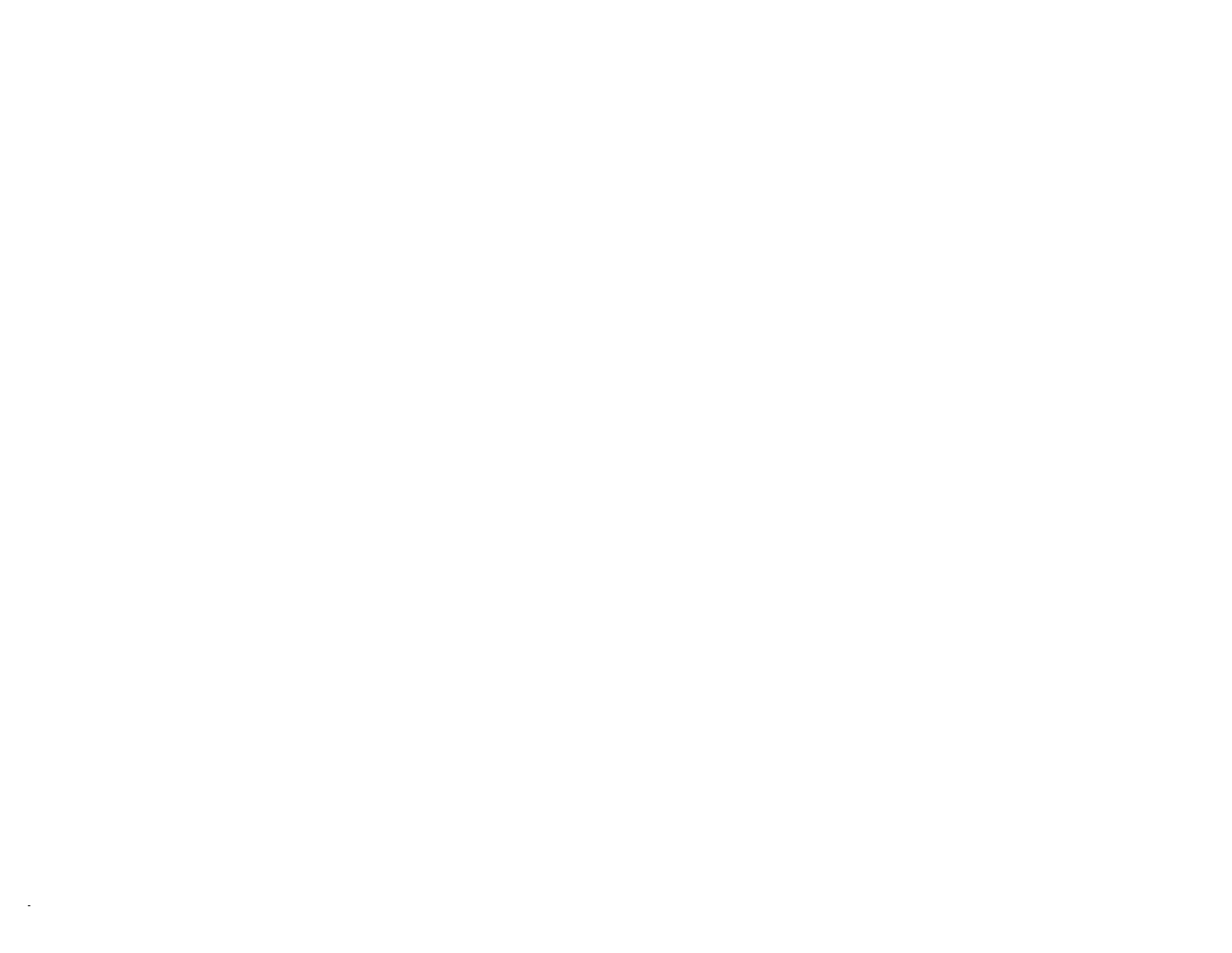|                    | <b>Licence Business Name</b>                                  | <b>Address</b>                                     | <b>Licence Type/Sub</b>                    |                                     | Phone               | Fax                     |     |
|--------------------|---------------------------------------------------------------|----------------------------------------------------|--------------------------------------------|-------------------------------------|---------------------|-------------------------|-----|
|                    | 16 725708 Jun International Trading<br>Corporation            | 3071 No 5 Rd Unit 250 Richmond BC V6X 2T4          | Service Use                                |                                     | (604) 284-0044      | Work                    | Hom |
| 16 725719          | Global Dynamic Trading Ltd                                    | 4380 No 3 Rd Unit 1135 Richmond BC V6X 3V7         | Mercantile Use                             | <b>Retail Trading</b>               | (604) 442-1855      | Work                    | Hom |
| 16 726385          | Alpro Aluminum Products Ltd                                   | 6691 Elmbridge Way Unit 160 Richmond BC V7C 4N1    | Industrial/Manufacturing<br>Use            |                                     | $(604)$ 270-6100    | Work (604) 270-6164 Fax |     |
| 16 726386          | Alpro Aluminum Products Ltd                                   | 6691 Elmbridge Way Unit 160 Richmond BC V7C 4N1    | <b>Inter-Municipal Business</b><br>Licence | <b>General Contractor</b>           | (604) 270-6100      | Work (604) 270-6164 Fax |     |
| 16 726440          | Alpro Aluminum Products Ltd                                   | 6691 Elmbridge Way Unit 160 Richmond BC V7C 4N1    | Service Use                                | <b>General Contractor</b>           | (604) 270-6100      | Work (604) 270-6164 Fax |     |
| 16 725516          | Westcana Services Inc                                         | 6100 Bowling Green Rd Richmond BC V6Y 4G2          | Assembly Use Group 1                       |                                     | (604) 272-3237      | Work (604) 372-1328 Hom |     |
| 16 726630          | <b>Citywide Plumbing</b>                                      | 20071 113B AVE MAPLE RIDGE BC V2X 0Z2              | Service Use                                | <b>Gas Contractor</b>               | (604) 590-4999      | Work                    | Hom |
| 16 72 6627         | <b>Trimaran Botanicals Wellness</b>                           | 11180 Merchantman PI Richmond BC V7E 4R3           | Service Use                                | Home Occupation                     | (604) 338-4177      | Work                    | Hom |
| 16 726812          | <b>RCLazaga Cleaning Services</b>                             | 10999 Steveston Hwy Unit 25 Richmond BC V7A 1N4    | Service Use                                |                                     | (604) 274-9558      | Work                    | Hom |
| 16 726826          | Northwest Star Contracting                                    | 10291 Steveston Hwy Unit 20 Richmond BC V7A 1N2    | Service Use                                | <b>General Contractor</b>           | (604) 753-8960      | Work                    | Hom |
| 16 726846          | Yan Design Development Co                                     | 9911 Greenlees Rd Richmond BC V7A 1V3              | Service Use                                |                                     | (604) 616-8542      | Work                    | Hom |
| 16 726970          | When They Find Us                                             | 6551 Minoru Blvd Unit 206 Richmond BC V6Y 1Y4      | Service Use                                | Home Occupation                     | (604) 773-9142      | Work                    | Hom |
| 13 647094          | <b>SGB Enterprises Ltd</b>                                    | 11280 Twigg PI Unit 138 Richmond BC V6V 0A6        | Service Use                                |                                     | (604) 233-1929      | Work (604) 322-8671 Fax |     |
| 16 726508          | High Touch Science Made Fun                                   | 6994 GREENWOOD ST UNIT 106 BURNABY BC V5A<br>1X8   | Service Use                                |                                     | (778) 737-5277      | Work (604) 435-0390 Fax |     |
| 16 721940          | A Mamun & Company Inc                                         | 11600 Bridgeport Rd Unit 1 Richmond BC V6X 1T2     | Service Use                                |                                     | (604) 366-7807      | Work                    | Hom |
| 16 726648          | Senic Studio                                                  | 8288 Granville Ave Unit 1703 Richmond BC V6Y 0H6   | Service Use                                | Home Occupation                     | (778) 858-9477      | Work                    | Hom |
| 16 724459          | <b>Front West Services</b>                                    | 6411 Buswell St Unit 204 Richmond BC V6Y 2G5       | Service Use                                |                                     | (604) 282-7108      | Work                    | Hom |
| 15 705650          | Hertz Canada Ltd                                              | 11100 Cambie Rd Unit 100 Richmond BC V6X 1K9       | Vehicle for Hire                           | Class J - Rental<br>Vehicle Group 2 | (604) 606-4784      | Work                    | Hom |
| 15 718201          | Jordans Home                                                  | 3200 Sweden Way Richmond BC V6V 0B3                | Mercantile Use                             | Retail Trading                      | (604) 733-1174      | Work (604) 733-8022 Fax |     |
| 15 718202          | Jordans Home                                                  | 3200 Sweden Way Richmond BC V6V 0B3                | Mercantile Use                             | <b>Wholesale Trading</b>            | (604) 733-1174      | Work (604) 733-8022 Fax |     |
| 16 720913          | LIH Chinese Art Gallery Ltd                                   | 4380 No 3 Rd Unit 1307 Richmond BC V6X 3V7         | Mercantile Use                             | <b>Retail Trading</b>               | (778) 898-0299      | Work                    | Hom |
| 16 721131          | <b>Pure Dental</b>                                            | 8580 Cambie Rd Unit 107 Richmond BC V6X 4J8        | Service Use                                |                                     | (604) 285-3111      | Work                    | Hom |
| 15 705648          | Hertz Canada Ltd                                              | 11100 Cambie Rd Unit 100 Richmond BC V6X 1K9       | Vehicle for Hire                           | Vehicle For Hire<br>Office          | (604) 606-4784      | Work                    | Hom |
| 16 723740          | JW Colossus Accounting &<br><b>Taxation Services Inc.</b>     | 3631 No 3 Rd Unit 270 Richmond BC V6X 2B9          | Service Use                                |                                     | (604) 278-6226      | Work (604) 278-6226 Fax |     |
| 16 723863          | Steveston Fruit & Veggie Farm<br>Market                       | 9520 Steveston Hwy Richmond BC V7A 1M5             | Mercantile Use                             | Roadside Stand                      | (778) 373-3008      | Work (778) 373-3089 Fax |     |
| 16 723983          | Organics To Home                                              | 12500 Horseshoe Way Unit 156 Richmond BC V7A 5K2   | Mercantile Use                             | <b>Wholesale Trading</b>            | (604) 727-1281      | Work                    | Hom |
| 16 724379          | Sandhill Homes Ltd                                            | 11020 No 5 Rd Unit 228 Richmond BC V7A 4E7         | Service Use                                | <b>General Contractor</b>           | (604) 271-6296      | Work (604) 276-8937 Fax |     |
| 16 724380          | Sandhill Homes Ltd                                            | 11020 No 5 Rd Unit 228 Richmond BC V7A 4E7         | <b>Inter-Municipal Business</b><br>Licence | <b>General Contractor</b>           | (604) 271-6296      | Work (604) 276-8937 Fax |     |
|                    | 16 724408 Arrive Canada Immigration<br><b>Consulting Corp</b> | 5811 Cooney Rd Unit 305 Richmond BC V6X 3M1        | Service Use                                |                                     | (778) 318-7989 Work |                         | Hom |
| <b>Issue Date:</b> |                                                               | March 21, 2016                                     |                                            |                                     |                     |                         |     |
|                    | 15 717474 GHD Contractors Limited                             | 10271 Shellbridge Way Unit 165 Richmond BC V6X 2W8 | Service Use                                | <b>General Contractor</b>           | (604) 214-0510      | Work (604) 214-0525 Fax |     |
| 16 726638          | Canada Sun Talk Service Ltd                                   | 11360 Kingsbridge Dr Richmond BC V7A 4T2           | Vehicle for Hire                           | Vehicle For Hire<br>Office          | (604) 800-3778      | Work                    | Hom |
| 16 726639          | Canada Sun Talk Service Ltd                                   | 11360 Kingsbridge Dr Richmond BC V7A 4T2           | Vehicle for Hire                           | Class I - Charter<br>Minibus        | (604) 800-3778      | Work                    | Hom |
| 16 726873          | Bench                                                         | 3880 Grant McConachie Way Richmond BC V7B 0A5      | Mercantile Use                             | <b>Retail Trading</b>               | (604) 214-9690 Work |                         | Hom |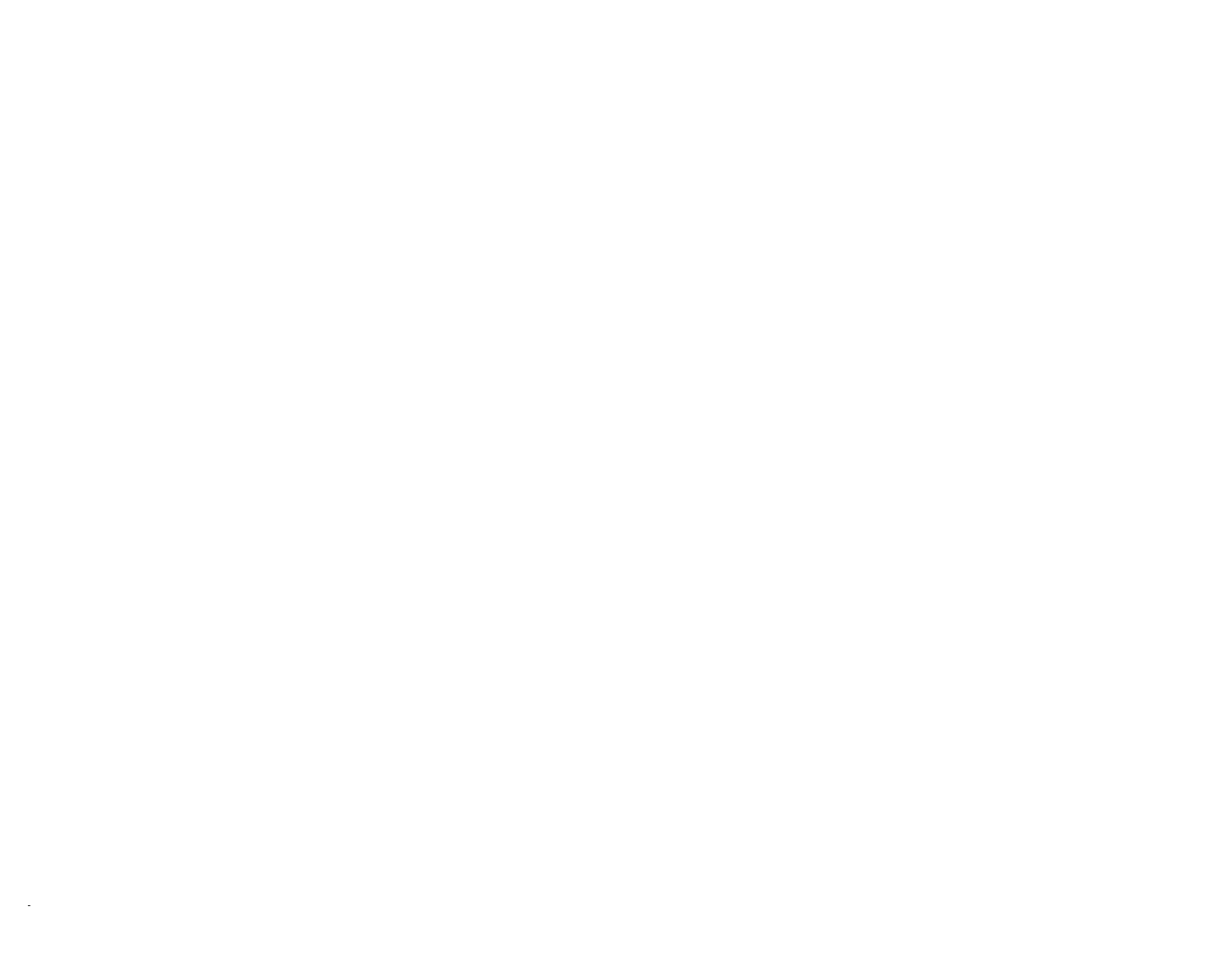|                    | Licence Business Name                                | <b>Address</b>                                    | <b>Licence Type/Sub</b>                    |                                      | <b>Phone</b>     |      | Fax                        |
|--------------------|------------------------------------------------------|---------------------------------------------------|--------------------------------------------|--------------------------------------|------------------|------|----------------------------|
| 16 725597          | 1054499 BC Ltd                                       | 5900 No 3 Rd Unit 710 Richmond BC V6X 3P7         | Service Use                                |                                      | (604) 259-3389   |      | Work (604) 259-3387 Fax    |
| 15 717542          | Progressive Automations Inc                          | 11300 No 5 Rd Unit 120 Richmond BC V7A 5J7        | Mercantile Use                             | <b>Wholesale Trading</b>             | (800) 676-6123   | Work | Hom                        |
| 16 724596          | Neofuture Immigration And<br>Education               | 8580 Cambie Rd Unit 204 Richmond BC V6X 4J8       | Service Use                                |                                      | (778) 785-0218   | Work |                            |
| <b>Issue Date:</b> |                                                      | <b>March 22, 2016</b>                             |                                            |                                      |                  |      |                            |
| 15 712928          | <b>Collector Consignment Shop</b>                    | 4540 No 3 Rd Unit 1415 Richmond BC V6X 4E4        | Mercantile Use                             | Second-Hand Dealer                   | (778) 822-1812   | Work | Hom                        |
| 16 721318          | <b>Richmond Gold</b>                                 | 8191 Westminster Hwy Unit 125 Richmond BC V6X 1A7 | Mercantile Use                             | Second-Hand Dealer                   | (604) 374-3819   | Work | Hom                        |
| 16 724302          | Kam Ho Noddle Express                                | 8700 McKim Way Unit 2083 Richmond BC V6X 4A5      | Assembly Use Group 1                       | Food Service<br>Establishment        | (604) 785-8898   | Work | Hom                        |
| <b>Issue Date:</b> |                                                      | <b>March 23, 2016</b>                             |                                            |                                      |                  |      |                            |
|                    | 16 727069 A-Canadian First-Contracting               | 10240 Ryan Rd Unit 205 Richmond BC V7A 4R1        | <b>Inter-Municipal Business</b><br>Licence | <b>General Contractor</b>            | (778) 242-3056   | Work | Hom                        |
| 16 727101          | <b>Compro Plumbing</b>                               | 33091 HAWTHORNE CRES MISSION BC V2V 6Z1           | Service Use                                | <b>Plumbing Contractor</b>           | (604) 820-7544   | Work | Hom                        |
| 16 727126          | Green Spade Landscaping and<br>Maintenance Ltd       | 7140 Granville Ave Unit 102 Richmond BC V6Y 1N8   | Service Use                                |                                      | (604) 805-9146   | Work | Hom                        |
| 16 727161          | <b>Fast Trek Marketing</b>                           | 3900 Moncton St Unit 205 Richmond BC V7E 3A6      | Service Use                                | Home Occupation                      | (604) 726-8801   | Work | Hom                        |
| 16 727097          | <b>Kulwant Gill</b>                                  | 14210 84A AVE SURREY BC V3W 0Z8                   | Service Use                                | <b>General Contractor</b>            | (778) 590-4413   | Work | Hom                        |
| 16 727089          | 0853803 BC Ltd                                       | 4258 Peterson Dr Richmond BC V7E 4X9              | Service Use                                | <b>General Contractor</b>            | (604) 761-3934   |      | Work (604) 241-8843<br>Fax |
| 16 727075          | Dragon Projects Management<br>Group                  | 418 E 50TH AVE VANCOUVER BC V5X 1B1               | Service Use                                | <b>General Contractor</b>            | (778) 861-8664   | Work | Hom                        |
| 16 727067          | North American United<br><b>Education Centre Ltd</b> | 8851 Ashby PI Richmond BC V6Y 2X2                 | Service Use                                | Home Occupation                      | (604) 728-1577   | Work | Hom                        |
| 16 726990          | Lunniss Developments Ltd                             | PO BOX 75189 WRPO SURREY BC V4A 0B1               | Service Use                                | <b>General Contractor</b>            | (604) 538-3956   |      | Work (604) 538-3956 Fax    |
| 16 726928          | JR Brothers Cargo and General<br>Services            | 9760 Seavale Rd Richmond BC V7A 4B5               | Service Use                                | <b>General Contractor</b>            | (604) 779-4461   | Work | Hom                        |
| 16 726755          | Poly Management                                      | 6840 Donald Rd Richmond BC V7C 2Y9                | <b>Inter-Municipal Business</b><br>Licence | <b>General Contractor</b>            | (778) 688-7218   | Work | Hom                        |
| 16 726746          | Poly Management                                      | 6840 Donald Rd Richmond BC V7C 2Y9                | Service Use                                | <b>General Contractor</b>            | (778) 688-7218   | Work | Hom                        |
| 16 726736          | Yiminty JH Ltd                                       | 6331 No 4 Rd Unit 5 Richmond BC V6Y 2T1           | Service Use                                | Home Occupation                      | (604) 285-9103   |      | Work (604) 285-9103<br>Fax |
| 16 726015          | Ever Bliss Agency Company                            | 5811 Cooney Rd Unit 305 Richmond BC V6X 3M1       | Service Use                                |                                      | (778) 895-3182   | Work | Hom                        |
| 16 727140          | 0949351 BC Ltd                                       | 727 PRINCESS AVE VANCOUVER BC V6A 3E4             | Service Use                                | <b>General Contractor</b>            | (604) 726-2736   | Work | Hom                        |
| 16 727068          | A-CanadianFirst-Contracting                          | 10240 Ryan Rd Unit 205 Richmond BC V7A 4R1        | Service Use                                | <b>General Contractor</b>            | (778) 242-3056   | Work | Hom                        |
| <b>Issue Date:</b> |                                                      | <b>March 29, 2016</b>                             |                                            |                                      |                  |      |                            |
| 16 721499          | Bucha Brew                                           | 12171 Bridgeport Rd Unit 6 Richmond BC V6V 1J4    | Industrial/Manufacturing<br>Use            |                                      | (604) 992-1900   | Work | Hom                        |
| 16 725981          | Travelab                                             | 3211 Grant McConachie Way Richmond BC             | Mercantile Use                             | <b>Retail Trading</b>                | (604) 273-4420   | Work | Hom                        |
| 16 725587          | Peer Distribution Inc                                | 12811 Rowan PI Unit 1112 Richmond BC V6V 2S6      | Mercantile Use                             | <b>Wholesale Trading</b>             | $(604)$ 505-6048 | Work | Hom                        |
| 16 723876          | <b>Goldkey Consulting Services Ltd</b>               | 11590 Cambie Rd Unit 250 Richmond BC V6X 3Z5      | Service Use                                |                                      | (778) 859-5488   | Work | Hom                        |
| 16 720889          | <b>SPEEDERS Indoor ProKarts</b>                      | 13471 Crestwood PI Unit 150 Richmond BC V6V 2G4   | Assembly Use Group 1                       | <b>Food Service</b><br>Establishment | (780) 964-5278   | Work | Hom                        |
| 16 720887          | <b>SPEEDERS Indoor ProKarts</b>                      | 13471 Crestwood PI Unit 150 Richmond BC V6V 2G4   | Assembly Use Group 3                       | Commercial<br>Entertainment          | (780) 964-5278   | Work | Hom                        |
| 15 713492          | Tip Top Tailors                                      | 6060 Minoru Blvd Unit 2124 Richmond BC V6Y 2V7    | Mercantile Use                             | <b>Retail Trading</b>                | (778) 980-0343   | Work | Hom                        |
| 15 710073          | Sea Fortune Restaurant Inc                           | 8360 Granville Ave Unit 145 Richmond BC V6Y 1P3   | Assembly Use Group 1                       | <b>Food Service</b><br>Establishment | (604) 273-2028   |      | Work (604) 270-2887 Fax    |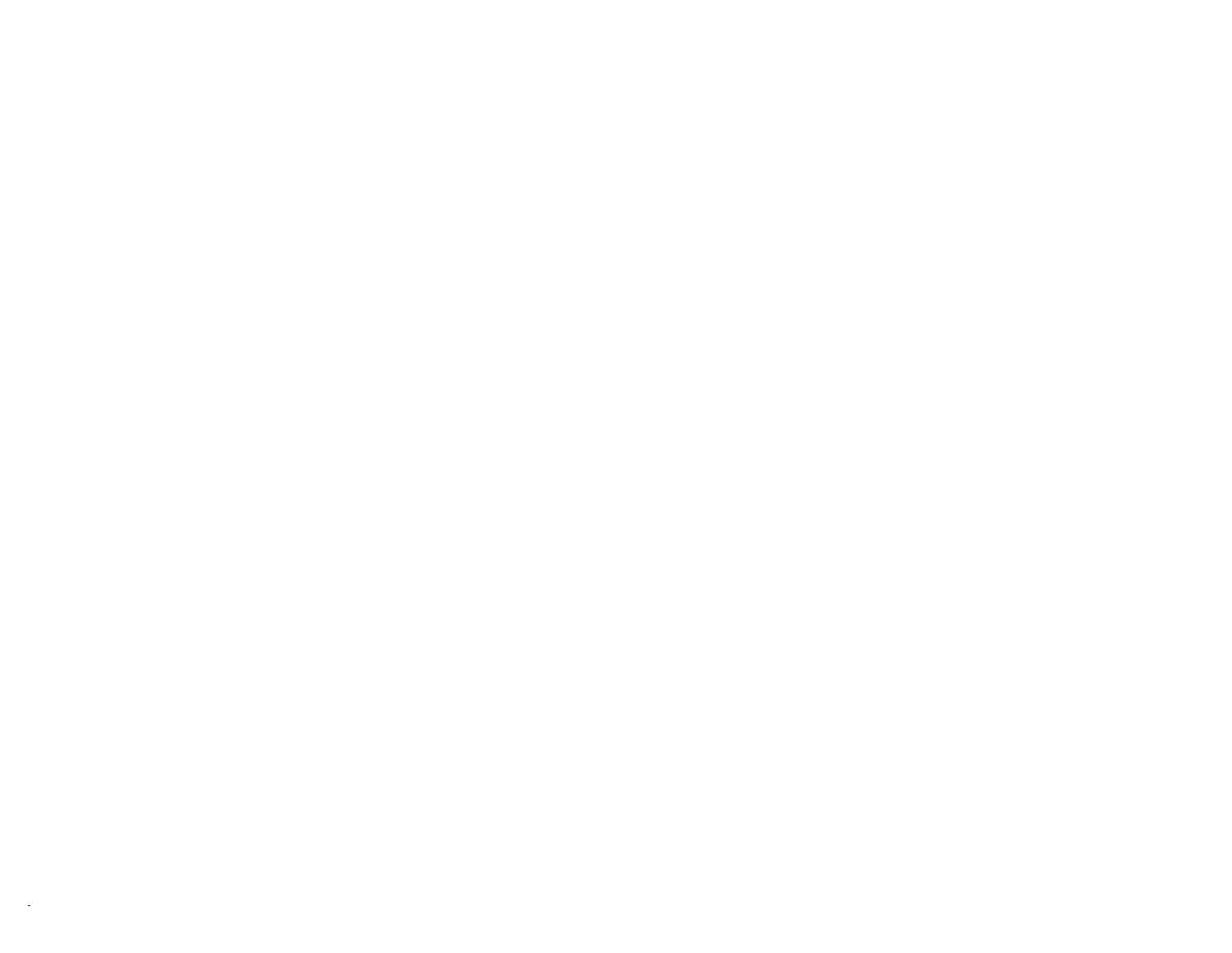|                    | Licence Business Name                         | <b>Address</b>                                                    | <b>Licence Type/Sub</b>         |                                        | <b>Phone</b>                           |      | Fax                     |     |
|--------------------|-----------------------------------------------|-------------------------------------------------------------------|---------------------------------|----------------------------------------|----------------------------------------|------|-------------------------|-----|
|                    | 16 724074 Layfield Canada Ltd                 | 11115 Silversmith PI Richmond BC V7A 5E4                          | Service Use                     |                                        | (604) 275-5588                         |      | Work (604) 275-5589 Fax |     |
| <b>Issue Date:</b> |                                               | <b>March 30, 2016</b>                                             |                                 |                                        |                                        |      |                         |     |
| 16 728230          | Peter Pan International Trading<br>Co         | 7371 Westminster Hwy Unit 1506 Richmond BC V6X 0B4                | Service Use                     | Home Occupation                        | (778) 788-6166                         | Work |                         | Hom |
| <b>Issue Date:</b> |                                               | April 1, 2016                                                     |                                 |                                        |                                        |      |                         |     |
| 16 728307          | <b>Rocking Construction Ltd</b>               | 10400 Cambie Rd Richmond BC V6X 1K5                               | Service Use                     | <b>General Contractor</b>              | (604) 447-2937                         | Work |                         | Hom |
| 16 727312          | <b>Been's Decorating</b>                      | 202 LEBLEU ST UNIT 303 COQUITLAM BC V3K 4L6                       | Service Use                     | <b>General Contractor</b>              | (604) 970-4815                         | Work |                         | Hom |
| 16 728434          | Rob Houlding Golf Inc                         | 14970 BLACKWOOD LANE WHITE ROCK BC V4B 5J4                        | Service Use                     | <b>General Contractor</b>              | (778) 241-3672                         | Work |                         | Hom |
| 16 727335          | Core Driving School Ltd                       | 11571 Bird Rd Richmond BC V6X 1N7                                 | Service Use                     | <b>Driver Training</b><br>School       | (778) 322-1553                         | Work |                         | Hom |
| 16 727336          | Core Driving School Ltd                       | 11571 Bird Rd Richmond BC V6X 1N7                                 | Vehicle for Hire                | Class K -<br>DriverTraining<br>Vehicle | (778) 322-1553                         | Work |                         | Hom |
| 16 728166          | Advance Demolition & Recycling<br>Inc         | PO BOX 414 10090 152 ST UNIT 151 SURREY BC V3R<br>8X <sub>8</sub> | Service Use                     |                                        | (604) 765-1331                         |      | Work (604) 888-5571 Fax |     |
| 16 728203          | <b>Longfellow Quilting Service</b>            | 4451 Tiffin Cr Richmond BC V7C 4X7                                | Service Use                     | Home Occupation                        | (604) 277-5026                         | Work |                         | Hom |
| 16 727171          | <b>Brad's Contracting</b>                     | 46504 MCCAFFREY BLVD CHILLIWACK BC V2P 1E5                        | Service Use                     | <b>General Contractor</b>              | (604) 799-5117                         | Work |                         | Hom |
| 16 728424          | <b>FHF Construction Corp</b>                  | 616 19TH ST E NORTH VANCOUVER BC V7L 3A1                          | Service Use                     | <b>General Contractor</b>              | (778) 235-5464                         | Work |                         | Hom |
| 16 728181          | Eugenie International Foods<br>Enterprise Ltd | 6100 Dover Rd Richmond BC V7C 3L1                                 | Service Use                     | Home Occupation                        | (778) 680-6480                         |      | Work (604) 285-9007 Fax |     |
| 16 726625          | Shine Management Ltd                          | 10451 Shellbridge Way Unit 150 Richmond BC V6X 2W8                | Service Use                     |                                        | (604) 767-6852                         |      | Work (604) 278-5760 Fax |     |
| 16 726600          | Milcah Boutique                               | 4000 No 3 Rd Unit 2085 Richmond BC V6X 0J8                        | Mercantile Use                  | <b>Retail Trading</b>                  | (604) 723-7190                         | Work |                         | Hom |
| 16 726171          | The Liberty Distillery                        | 1999 Savage Rd Unit 168 Richmond BC V6V 0A4                       | Service Use                     |                                        | (604) 739-7801                         |      | Work (604) 739-7800 Fax |     |
| 16 724694          | CE Design Studio Inc                          | 1991 Savage Rd Unit 190 Richmond BC V6V 0A4                       | Service Use                     | <b>General Contractor</b>              | (604) 276-9198                         |      | Work (604) 276-9198 Fax |     |
| 16 724080          | Vancouver Yacht Care                          | 5158 48TH AVE UNIT 223 DELTA BC V4K 5B6                           | Service Use                     |                                        | (604) 309-2916                         | Work |                         | Hom |
| 16 721319          | Dr J H C Young Inc                            | 8120 Cook Rd Unit 290 Richmond BC V6Y 1T9                         | Service Use                     |                                        | (604) 278-2738                         | Work |                         |     |
| 15 717994          | <b>TW Printing</b>                            | 2633 Viking Way Unit 168 Richmond BC V6V 3B6                      | Industrial/Manufacturing<br>Use |                                        | $(604)$ 363-1049                       | Work |                         | Hom |
| 15 716560          | Sino Business Development<br>Centre           | 5740 Minoru Blvd Richmond BC V6X 2A9                              | Service Use                     |                                        | (778) 988-8688                         |      | Work (604) 288-5057 Fax |     |
| 15 694309          | Home Idol Building Supplies Inc               | 11511 Bridgeport Rd Unit 104 Richmond BC V6X 1T4                  | Mercantile Use                  | <b>Retail Trading</b>                  | $(604)$ 638-9638                       |      | Work (604) 638-9639 Fax |     |
| 16 727328          | <b>Building Better Practice</b>               | 6100 Tiffany Blvd Unit 13 Richmond BC V7C 5A8                     | Service Use                     | Home Occupation                        | (604) 307-0454                         | Work |                         | Hom |
| 16 727169          | Counterpoint Communication Inc                | 11171 Barkentine PI Richmond BC V7E 4R1                           | Service Use                     | Home Occupation                        | $(604)$ 638-0868                       | Work |                         | Hom |
| <b>Issue Date:</b> |                                               | April 5, 2016                                                     |                                 |                                        |                                        |      |                         |     |
|                    | 15 716699 Trinity 's Little Children Centre   | 7100 Granville Ave Richmond BC V6Y 1N8                            | Assembly Use Group 3            |                                        | (778) 297-8522 Work (604) 278-5719 Fax |      |                         |     |
|                    | 16 728723 Mayfair Mechanical Inc              | 33803 MAYFAIR AVE ABBOTSFORD BC V2S 1P7                           | Service Use                     | Gas Contractor                         | (604) 864-2800                         | Work |                         | Hom |
| <b>Issue Date:</b> |                                               | April 6, 2016                                                     |                                 |                                        |                                        |      |                         |     |
| 16 726999          | Pier 73 Marina & Yacht Club Ltd               | 3500 Cessna Dr Richmond BC V7B 1C7                                | Service Use                     |                                        | (604) 980-5973                         |      | Work (604) 980-0371 Fax |     |
| 16 728656          | MD Waddell Holding Ltd                        | 26660 60TH AVE LANGLEY BC V4W 1V7                                 | Service Use                     | <b>Electrical Contractor</b>           | (604) 856-7954                         | Work |                         |     |
| 15 717539          | Tea Impression                                | 8171 Ackroyd Rd Unit 165 Richmond BC V6X 3K1                      | Mercantile Use                  | <b>Retail Trading</b>                  | (604) 285-9399                         | Work |                         | Hom |
| 16 728542          | Fraser Valley Drywall Ltd                     | 8083 BROCON CR MISSION BC V2V 4M7                                 | Service Use                     | <b>General Contractor</b>              | (604) 826-9100                         |      | Work (604) 826-9064 Fax |     |
| 16 728549          | <b>West York Homes</b>                        | 3807 TRIUMPH ST BURNABY BC V5C 1Y6                                | Service Use                     | <b>General Contractor</b>              | (604) 830-6164                         | Work |                         | Hom |
|                    |                                               |                                                                   |                                 |                                        |                                        |      |                         |     |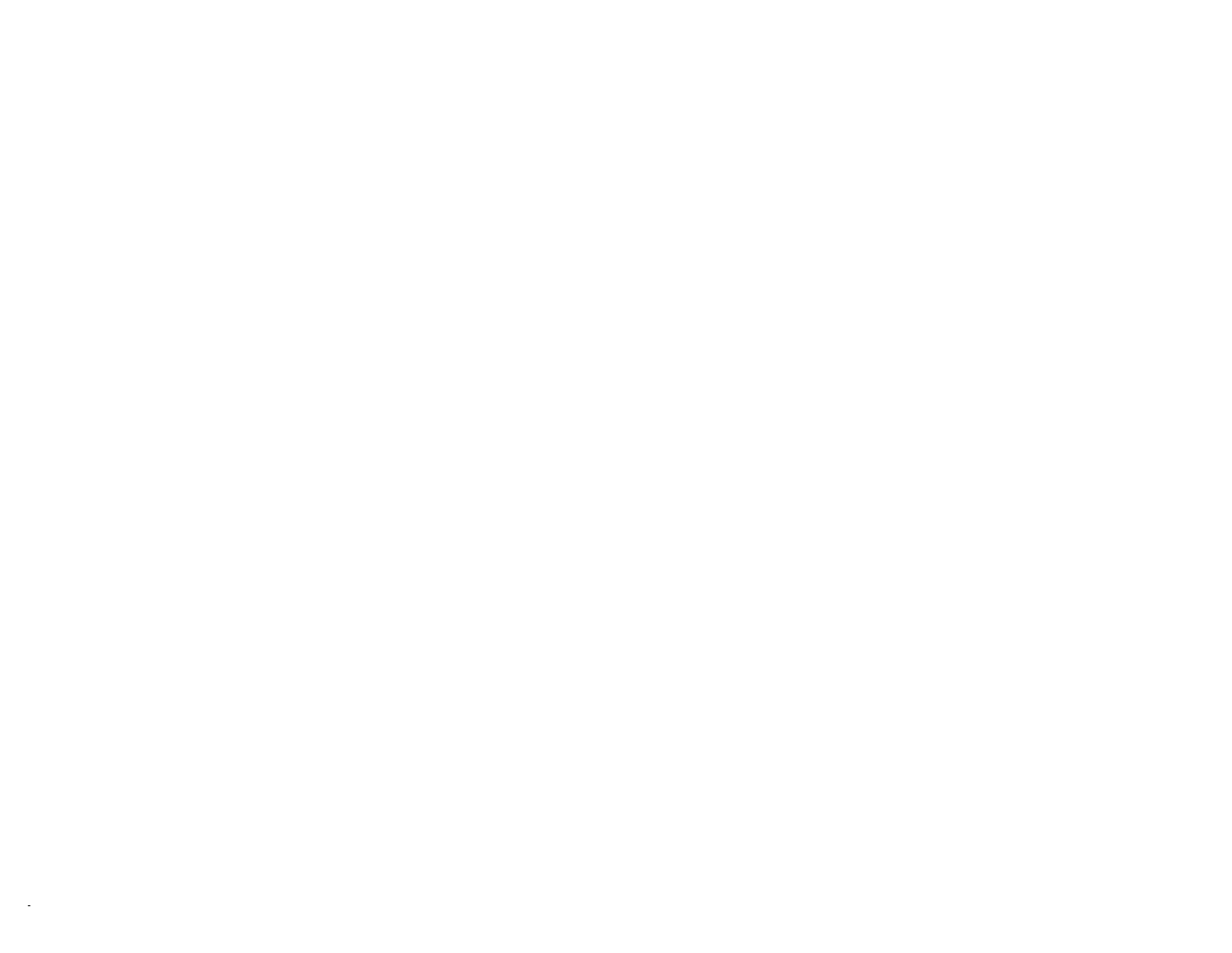|                    | Licence Business Name                                  | <b>Address</b>                                                                    | <b>Licence Type/Sub</b>                    |                                        | <b>Phone</b>     |      | Fax                     |     |
|--------------------|--------------------------------------------------------|-----------------------------------------------------------------------------------|--------------------------------------------|----------------------------------------|------------------|------|-------------------------|-----|
| <b>Issue Date:</b> |                                                        | April 7, 2016                                                                     |                                            |                                        |                  |      |                         |     |
| 16 728579          | Coastal Landmark Developments<br>Inc                   | 11860 No 1 Rd Unit 7 Richmond BC V7E 1S9                                          | Service Use                                | <b>General Contractor</b>              | (604) 644-1384   | Work |                         | Hom |
| 16 727146          | Sentron Holding Ltd                                    | 5811 Cooney Rd Unit 305 Richmond BC V6X 3M1                                       | Service Use                                |                                        | (778) 895-8612   | Work |                         | Hom |
| 16 727104          | Wells Millwork & Cabinets Co Ltd                       | 12320 Vulcan Way Unit 105 Richmond BC V6V 1J8                                     | Service Use                                |                                        | (604) 821-0032   |      | Work (604) 821-0033 Fax |     |
| 16 728250          | <b>PLLR 388</b>                                        | 12811 Rowan PI Unit 2112 Richmond BC V6V 2S6                                      | Service Use                                |                                        | $(604)$ 244-9381 |      | Work (604) 244-9382 Fax |     |
| 16 728257          | Seacret Spa                                            | 6551 No 3 Rd Richmond BC V6Y 2B6                                                  | Mercantile Use                             | <b>Retail Trading</b>                  | (778) 288-2158   | Work |                         | Hom |
| 16 728442          | Jiang's Landscaping                                    | 4191 Williams Rd Unit 9 Richmond BC V7E 1J7                                       | Service Use                                |                                        | $(306)$ 351-4839 | Work |                         | Hom |
| 16 728565          | Brainstorm                                             | 6611 Goldsmith Dr Richmond BC V7E 4G6                                             | Service Use                                | <b>General Contractor</b>              | (604) 505-2033   | Work |                         | Hom |
| 16 728706          | Y & G Beauty Travel Ltd                                | 9171 Ferndale Rd Unit 717 Richmond BC V6Y 0A5                                     | Service Use                                | <b>Travel Agency</b>                   | $(604)$ 569-1328 |      | Work (604) 284-4883 Fax |     |
| 16 728713          | C4 Consulting BC                                       | 7293 Moffatt Rd Unit 259 Richmond BC V6Y 3E4                                      | Service Use                                |                                        | (604) 363-3020   | Work |                         | Hom |
| 16 728745          | Art + Soul Creative Co                                 | 7560 Moffatt Rd Unit 202 Richmond BC V6Y 1X8                                      | Service Use                                | Home Occupation                        | (778) 899-5965   | Work |                         | Hom |
| 16 728759          | Adore Designs by Kanika Inc                            | 22620 McLean Ave Richmond BC V6V 2P7                                              | Service Use                                | Home Occupation                        | (604) 544-4787   | Work |                         | Hom |
| 16 727102          | Wells Millwork & Cabinets Co Ltd                       | 12320 Vulcan Way Unit 105 Richmond BC V6V 1J8                                     | Industrial/Manufacturing<br>Use            |                                        | (604) 821-0032   |      | Work (604) 821-0033 Fax |     |
| 16 728533          | Rapid Health Rehabilitation                            | 7293 Moffatt Rd Unit 353 Richmond BC V6Y 3E4                                      | Service Use                                |                                        | (604) 653-5980   | Work |                         | Hom |
| 16 721243          | Eatmeals Enterprises Ltd                               | 12651 Vickers Way Richmond BC V6V 1J5                                             | Service Use                                |                                        | (604) 270-2205   | Work |                         | Hom |
| 16 728233          | Forest of Zen Wellness                                 | 4000 No 3 Rd Unit 6240 Richmond BC V6X 0J8                                        | Service Use                                | <b>Therapeutic Touch</b><br>Treatments | (604) 961-8722   | Work |                         | Hom |
| 15 718035          | Nato Windows and Doors<br><b>Manufacturing Limited</b> | 12811 Rowan PI Unit 3116 Richmond BC V6V 2S6                                      | Service Use                                | <b>General Contractor</b>              | $(604)$ 558-0108 |      | Work (604) 558-0107 Fax |     |
| 16 724376          | Etong International Trade Ltd                          | 2188 No 5 Rd Unit 150 Richmond BC V6X 2T1                                         | Service Use                                |                                        | (604) 288-5340   |      | Work (604) 288-5340 Fax |     |
| 16 725745          | Maple Leaf Curtains Ltd                                | 3871 No 3 Rd Unit 100 Richmond BC V6X 2B8                                         | Mercantile Use                             | <b>Retail Trading</b>                  | $(604)$ 332-8881 | Work |                         |     |
| 16 726161          | <b>Bestcare Ultrasound Technology</b><br>Inc           | 3691 Viking Way Unit 7 Richmond BC V6V 2J6                                        | Mercantile Use                             | <b>Wholesale Trading</b>               | (604) 626-2188   | Work |                         | Hom |
| 16 726183          | Pacific B & B                                          | 7700 Bates Rd Richmond BC V7A 1E1                                                 | <b>Residential Use</b>                     | Bed & Breakfast                        | (778) 288-9889   |      | Work (604) 422-8688 Fax |     |
| 16 726506          | Twiisted Design & Print Media Inc                      | 11180 Voyageur Way Unit 180 Richmond BC V6X 3N8                                   | Service Use                                |                                        | (604) 273-4697   | Work |                         | Hom |
| 16 726584          | Focus Media Inc                                        | 4351 No 3 Rd Unit 105 Richmond BC V6X 3A7                                         | Service Use                                |                                        | (604) 285-6985   | Work |                         | Hom |
| 16 726606          | O & L International Trade                              | 4000 No 3 Rd Unit 2110 Richmond BC V6X 0J8                                        | Service Use                                |                                        | (604) 767-7508   | Work |                         | Hom |
| 16 726620          | HongYe Vancouver Construction<br>Ltd                   | 5811 Cooney Rd Unit 305 Richmond BC V6X 3M1                                       | <b>Inter-Municipal Business</b><br>Licence | <b>General Contractor</b>              | (778) 903-9229   | Work |                         | Hom |
| 16 726616          | HongYe Vancouver Construction<br>Ltd                   | 5811 Cooney Rd Unit 305 Richmond BC V6X 3M1                                       | Service Use                                | <b>General Contractor</b>              | (778) 903-9229   | Work |                         | Hom |
| 16 726504          |                                                        | Twiisted Design & Print Media Inc 11180 Voyageur Way Unit 180 Richmond BC V6X 3N8 | Industrial/Manufacturing<br>Use            |                                        | (604) 273-4697   | Work |                         | Hom |
| 15 718004          | Nato Windows and Doors<br>Manufacturing Limited        | 12811 Rowan PI Unit 3116 Richmond BC V6V 2S6                                      | Industrial/Manufacturing<br>Use            |                                        | (604) 558-0108   |      | Work (604) 558-0107 Fax |     |
| <b>Issue Date:</b> |                                                        | April 8, 2016                                                                     |                                            |                                        |                  |      |                         |     |
| 16 728884          | Ocean Star International<br>Academy                    | 5880 Dover Cr Unit 202 Richmond BC V7C 5P5                                        | Service Use                                |                                        | (778) 929-6113   | Work |                         | Hom |
| 16 729001          | Au Design                                              | 5921 SUNSET ST BURNABY BC V5G 4N2                                                 | Service Use                                | <b>General Contractor</b>              | (604) 618-1211   |      | Work (604) 298-5921 Fax |     |
| 16 728981          | Pro Line Hockey Academy                                | 10080 Wilkinson Rd Richmond BC V7A 3K2                                            | Service Use                                | Home Occupation                        | (425) 319-3603   | Work |                         | Hom |
| 16 728963          | Jin Li Da Foods Ltd                                    | 9731 Seagrave Rd Richmond BC V7A 3X7                                              | Service Use                                | Home Occupation                        | (778) 829-3777   | Work |                         | Hom |
| 16 728950          | <b>TX Contracting Ltd</b>                              | 9431 No 6 Rd Richmond BC V6W 1E5                                                  | <b>Inter-Municipal Business</b><br>Licence | <b>General Contractor</b>              | (604) 763-1573   | Work |                         | Hom |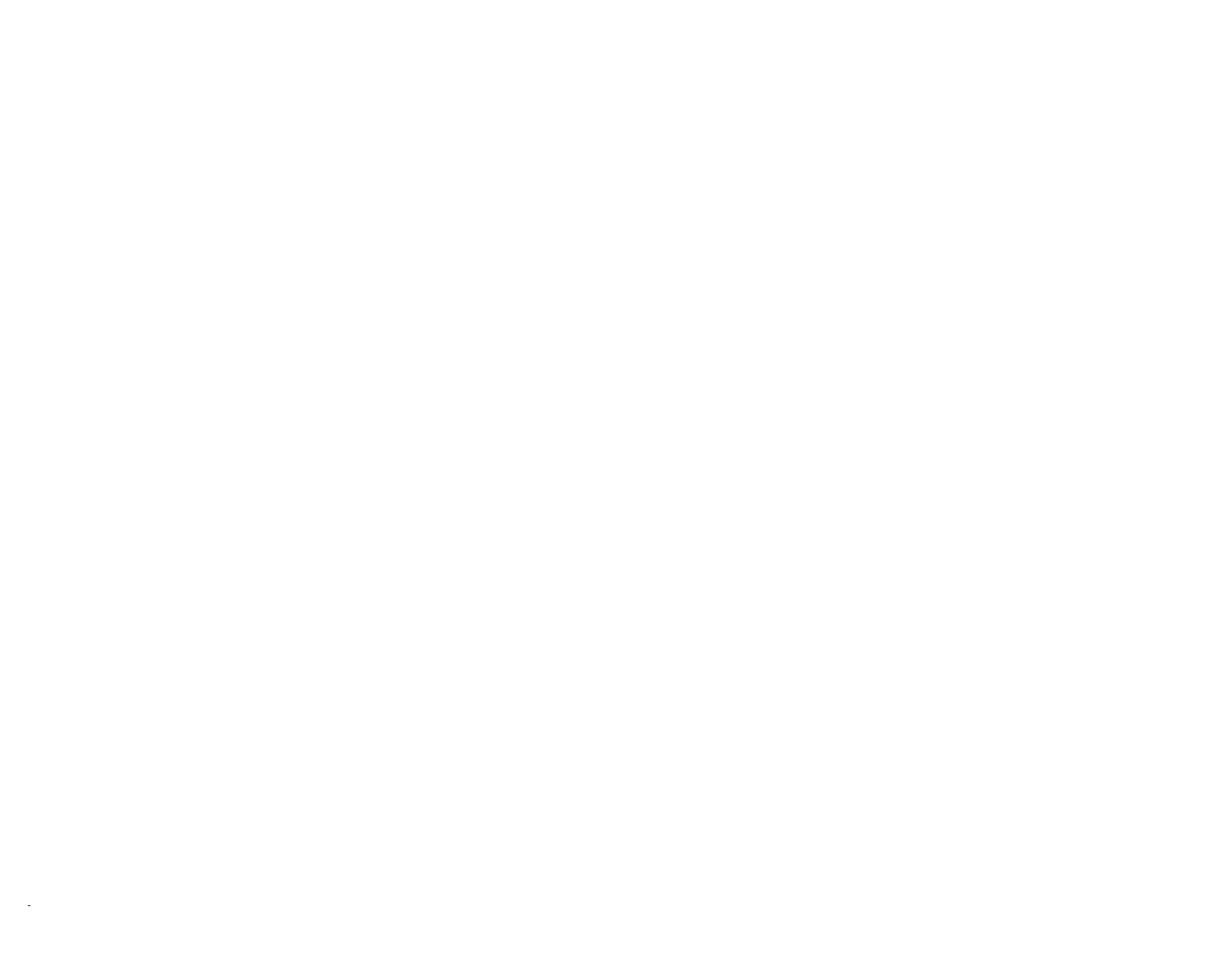|                    | Licence Business Name                  | <b>Address</b>                                     | <b>Licence Type/Sub</b>                    |                                                    | <b>Phone</b>     |      | Fax                     |     |
|--------------------|----------------------------------------|----------------------------------------------------|--------------------------------------------|----------------------------------------------------|------------------|------|-------------------------|-----|
| 16 728946          | Amanda Dams Photography                | 6160 Mara Cr Richmond BC V7C 2P0                   | Service Use                                | Home Occupation                                    | (604) 401-5727   | Work |                         | Hom |
| 16 728882          | <b>Wales Construction Management</b>   | 6588 Barnard Dr Unit 50 Richmond BC V7C 5R8        | Service Use                                | <b>General Contractor</b>                          | (604) 288-4455   | Work |                         | Hom |
| 16 728949          | <b>TX Contracting Ltd</b>              | 22788 Westminster Hwy Unit 6 Richmond BC V6V 0B1   | Service Use                                | <b>General Contractor</b>                          | (604) 763-1573   | Work |                         | Hom |
| <b>Issue Date:</b> |                                        | April 11, 2016                                     |                                            |                                                    |                  |      |                         |     |
| 16 723964          | Martin Bittengl School of Soccer       | 4904 57A ST DELTA BC V4K 3G5                       | Service Use                                |                                                    | (604) 442-2481   | Work |                         | Hom |
| 16 724261          | La Cuisson Cafe                        | 13988 Maycrest Way Unit 165 Richmond BC V6V 3C3    | Assembly Use Group 1                       | <b>Food Service</b><br>Establishment               | (604) 908-5111   | Work |                         | Hom |
| 16 724420          | Menchie's Frozen Yogurt                | 12480 No 1 Rd Unit 110 Richmond BC V7E 0A2         | Assembly Use Group 1                       | <b>Food Service</b><br>Establishment, Take-<br>Out | (778) 887-1690   | Work |                         | Hom |
| 16 728969          | Diamond Parking / DPS #4               | 10151 No 3 Rd Richmond BC V7A 4R6                  | Service Use                                | <b>Parking Enforcement</b><br><b>Business</b>      | (604) 681-8797   |      | Work (604) 684-0329 Hom |     |
| 15 715634          | Fortune Terrace Chinese Cuisine        | 6200 River Rd Unit 130 Richmond BC V7C 0B1         | Assembly Use Group 1                       | <b>Food Service</b><br>Establishment               | (604) 285-8980   | Work |                         | Hom |
| 15 71 6528         | Juliet K's Beauty Lounge               | 10880 No 5 Rd Unit 145 Richmond BC V6W 0B3         | Service Use                                |                                                    | (604) 729-3367   | Work |                         | Hom |
| 15 713312          | Catch Kitchen And Bar Ltd              | 3866 Bayview St Unit 200 Richmond BC V7E 4R7       | Assembly Use Group 1                       | <b>Food Service</b><br>Establishment               | (604) 761-7947   | Work |                         | Hom |
| <b>Issue Date:</b> |                                        | April 12, 2016                                     |                                            |                                                    |                  |      |                         |     |
| 15 703577          | HuoQuan Wealth Management<br>Group Inc | 7080 River Rd Unit 201 Richmond BC V6X 1X5         | Service Use                                |                                                    | $(604)$ 288-0620 |      | Work (604) 285-3355 Fax |     |
| <b>Issue Date:</b> |                                        | April 13, 2016                                     |                                            |                                                    |                  |      |                         |     |
| 16 728410          | <b>IFortune Construction Inc.</b>      | 5811 Cooney Rd Unit 415 Richmond BC V6X 3M1        | Service Use                                | <b>General Contractor</b>                          | (604) 285-5298   | Work |                         | Hom |
| 16 728631          | 1034061 BC Ltd                         | 12811 Rowan PI Unit 3108 Richmond BC V6V 2S6       | Industrial/Manufacturing<br>Use            |                                                    | (604) 897-8955   | Work |                         | Hom |
| 16 728550          | <b>Uadmission Education Ltd</b>        | 5811 Cooney Rd Unit 305 Richmond BC V6X 3M1        | Service Use                                |                                                    | (778) 997-3513   | Work |                         | Hom |
| 16 727287          | Uni Agency                             | 8700 McKim Way Unit 1108 Richmond BC V6X 4A5       | Service Use                                |                                                    | (604) 830-9327   | Work |                         | Hom |
| 16 727243          | Aroma Living Headquarter               | 4000 No 3 Rd Unit 6155 Richmond BC V6X 0J8         | Mercantile Use                             | <b>Retail Trading</b>                              | (604) 818-8188   | Work |                         | Hom |
| 16 727167          | Jin An Logistic Ltd                    | 8700 McKim Way Unit 1023 Richmond BC V6X 4A5       | Service Use                                | <b>Delivery Services</b>                           | $(604)$ 285-4468 | Work |                         | Hom |
| 15 703136          | <b>Hayer Demolition Ltd</b>            | 12011 Mitchell Rd Richmond BC V6V 1M8              | Service Use                                |                                                    | (604) 324-4253   | Work |                         |     |
| 16 728564          | New Path Tours (Canada) Inc            | 10451 Shellbridge Way Unit 232 Richmond BC V6X 2W8 | Service Use                                | <b>Travel Agency</b>                               | (604) 285-2211   |      | Work (604) 285-1182 Fax |     |
| <b>Issue Date:</b> |                                        | April 15, 2016                                     |                                            |                                                    |                  |      |                         |     |
| 16 729149          | Wealthson Trading Inc                  | 5240 Calderwood Cr Richmond BC V7C 3G3             | Service Use                                | Home Occupation                                    | (778) 680-7897   | Work |                         | Hom |
| 16 729057          | Fine Mansion Development Corp          | 8780 Citadel Cr Richmond BC V7C 4T3                | Service Use                                | Home Occupation                                    | (778) 990-2282   | Work |                         | Hom |
| 16 729100          | Empire West Properties Ltd             | 11711 Mellis Dr Richmond BC V6X 1L9                | Service Use                                | <b>General Contractor</b>                          | (778) 896-7552   |      | Work (604) 270-9444 Fax |     |
| 16 729015          | <b>Buddy Bites</b>                     | 5691 Pearl Crt Richmond BC V7C 5E5                 | Service Use                                |                                                    | (604) 728-9023   | Work |                         | Hom |
| 16 729102          | <b>Empire West Properties Ltd</b>      | 11711 Mellis Dr Richmond BC V6X 1L9                | <b>Inter-Municipal Business</b><br>Licence | <b>General Contractor</b>                          | (778) 896-7552   |      | Work (604) 270-9444 Fax |     |
| 16 729105          | RDL Custom Woodworks Ltd               | 19835 56 AVE UNIT 103 LANGLEY BC V3A 3Y1           | Service Use                                | <b>General Contractor</b>                          | (604) 533-4291   |      | Work (604) 530-4282 Fax |     |
| 16 729111          | 1058085 BC LTD                         | 6411 Blundell Rd Richmond BC V7C 1H7               | Service Use                                | <b>General Contractor</b>                          | (778) 885-6434   | Work |                         | Hom |
| 16 729158          | <b>Duoler Travel Ltd</b>               | 7080 No 3 Rd Unit 1101 Richmond BC V6Y 0B5         | Service Use                                |                                                    | (778) 300-1721   | Work |                         | Hom |
| 16 729191          | Jiamei Education                       | 8535 Jones Rd Unit 208 Richmond BC V6Y 1L7         | Service Use                                |                                                    | (778) 317-8234   | Work |                         | Hom |
| 16 729362          | <b>Yuyang Construction Ltd</b>         | 6191 Williams Rd Richmond BC V7E 1K6               | Service Use                                | <b>General Contractor</b>                          | (778) 996-9166   | Work |                         | Hom |
| 16 729387          | MariaWalter Drafting & Design          | 5880 Dover Cr Unit 449 Richmond BC V7C 5P5         | Service Use                                |                                                    | (604) 441-8072   | Work |                         | Hom |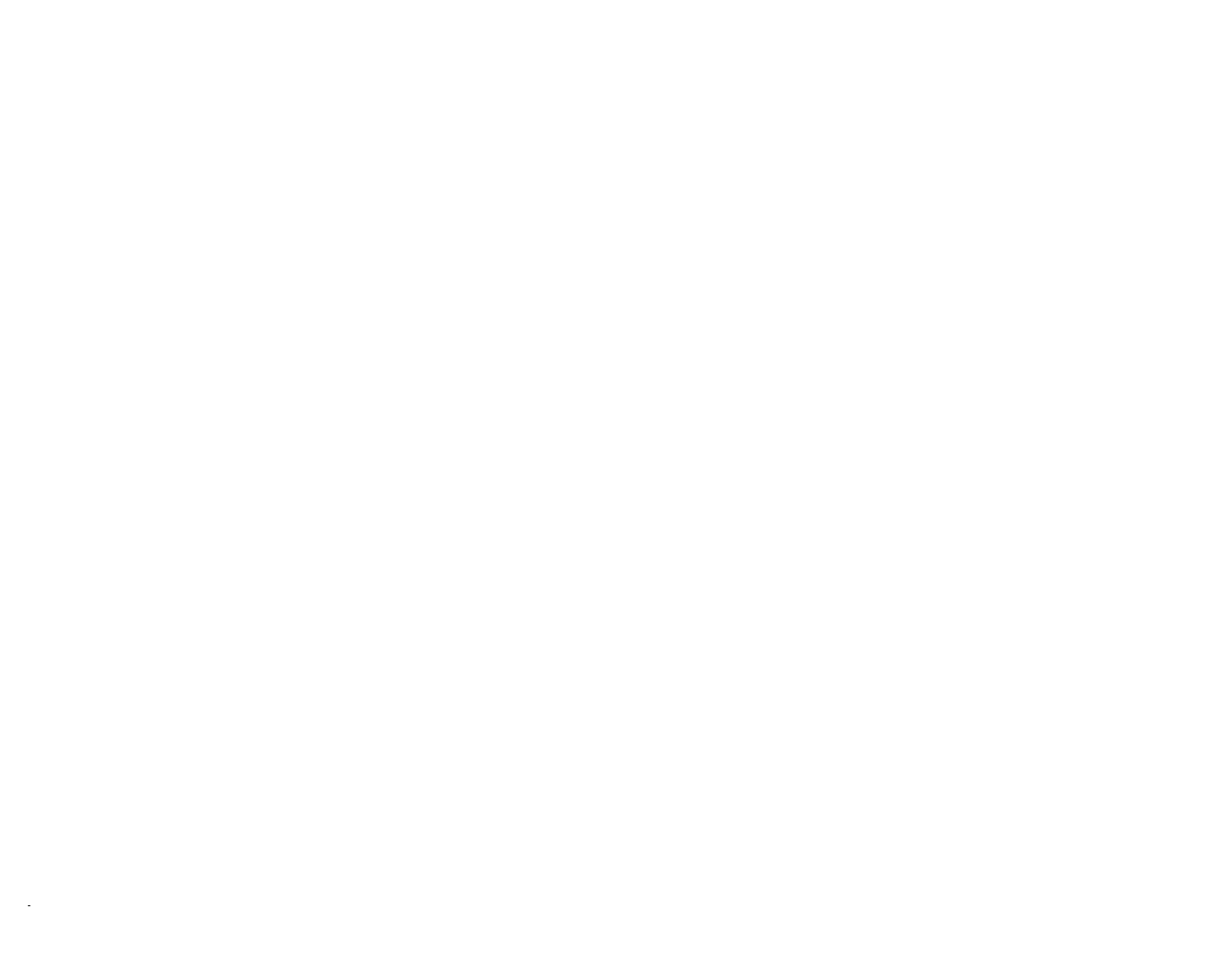|                    | <b>Licence Business Name</b>                     | <b>Address</b>                                                                         | <b>Licence Type/Sub</b>                    |                                      | <b>Phone</b>       |      | Fax                     |     |
|--------------------|--------------------------------------------------|----------------------------------------------------------------------------------------|--------------------------------------------|--------------------------------------|--------------------|------|-------------------------|-----|
| 16 729389          | KB Construction Supplies &<br>Rentals            | 5880 Dover Cr Unit 449 Richmond BC V7C 5P5                                             | Service Use                                |                                      | (604) 411-8072     | Work |                         | Hom |
| 16 729410          | Dan Renovation and Consulting                    | 4180 Fisher Dr Richmond BC V6X 3S4                                                     | Service Use                                | <b>General Contractor</b>            | (778) 839-5353     | Work |                         | Hom |
| 16 729002          | <b>Mainland Signs</b>                            | 11791 Machrina Way Unit 130 Richmond BC V7A 4V3                                        | <b>Inter-Municipal Business</b><br>Licence | <b>General Contractor</b>            | (604) 637-8200     |      | Work (604) 637-7929 Fax |     |
| 16 726926          | Unifloor Trading Inc                             | 14488 Knox Way Unit 148 Richmond BC V6V 2Z5                                            | Mercantile Use                             | <b>Wholesale Trading</b>             | $(604)$ 276-0833   |      | Work (604) 276-0633 Fax |     |
| 16 729402          | <b>HAP Chartered Professional</b><br>Accountants | 6081 No 3 Rd Unit 621 Richmond BC V6Y 2B2                                              | Service Use                                | Home Occupation                      | (604) 276-0321     | Work |                         | Hom |
| 16 725731          | One Stop Appliances                              | 2777 Olafsen Ave Unit 155 Richmond BC V6X 2R4                                          | Mercantile Use                             | <b>Retail Trading</b>                | (604) 961-7273     |      | Work (604) 247-2696 Fax |     |
| 15 710938          | Super Life Wellness Centre                       | 8888 Odlin Cr Unit 1310 Richmond BC V6X 3Z8                                            | Service Use                                |                                      | (604) 889-1962     | Work |                         | Hom |
| 15 716339          | Maple Leaf Curtains Ltd                          | 3871 No 3 Rd Unit 201 Richmond BC V6X 2B8                                              | Mercantile Use                             | <b>Retail Trading</b>                | (604) 332-8881     | Work |                         |     |
| 15 716343          | Maple Leaf Curtains Ltd                          | 3871 No 3 Rd Unit 201 Richmond BC V6X 2B8                                              | Mercantile Use                             | <b>Wholesale Trading</b>             | $(604)$ 332-8881   | Work |                         |     |
| 15 718000          | Tony Lin P R E C                                 | 8111 Anderson Rd Unit 615 Richmond BC V6Y 3Z8                                          | Service Use                                |                                      | (604) 285-0332     | Work |                         | Hom |
| 16 721572          | <b>Gilmore Gardens Seniors</b><br>Residence      | 4088 Blundell Rd Richmond BC V7C 5V1                                                   | <b>Residential Use</b>                     | <b>Apartment Building</b>            | (604) 271-7222     |      | Work (604) 271-7244 Fax |     |
| 16 729000          | <b>Mainland Signs</b>                            | 11791 Machrina Way Unit 130 Richmond BC V7A 4V3                                        | Service Use                                | <b>General Contractor</b>            | (604) 637-8200     |      | Work (604) 637-7929 Fax |     |
| 16 725650          | 0872175 BC Ltd                                   | 1991 Savage Rd Unit 190 Richmond BC V6V 0A4                                            | Service Use                                |                                      | (604) 808-8821     | Work |                         | Hom |
| 16 725912          | Ailash Co                                        | 8338 Capstan Way Unit 1233 Richmond BC V6X 4B5                                         | Service Use                                |                                      | (604) 721-1506     | Work |                         | Hom |
| 16 726774          | Super Life Wellness Clinic                       | 8888 Odlin Cr Unit 1310 Richmond BC V6X 3Z8                                            | Service Use                                |                                      | (604) 374-5872     |      | Work (604) 581-3014 Fax |     |
| 16 726775          | Super Life Wellness Clinic                       | 8888 Odlin Cr Unit 1310 Richmond BC V6X 3Z8                                            | Mercantile Use                             | <b>Retail Trading</b>                | (604) 374-5872     |      | Work (604) 581-3014 Fax |     |
| 16 728567          | Keybond Investment                               | 10451 Shellbridge Way Unit 232 Richmond BC V6X 2W8                                     | Service Use                                |                                      | (604) 285-2806     | Work |                         | Hom |
| 16 726943          | Greater Vancouver Home Care                      | 3851 Shell Rd Unit 110 Richmond BC V6X 2W2                                             | Service Use                                |                                      | (604) 630-5070     | Work |                         | Hom |
| 14 677001          | Ltd<br>Leader LED Display Solutions              | 6091 Dyke Rd Unit 105 Richmond BC V7E 3R3                                              | Industrial/Manufacturing<br>Use            |                                      | $(604)$ 285-5010   |      | Work (604) 447-8647 Fax |     |
| 16 721862          | Mind Over Matter Canada                          | 2251 No 5 Rd Unit 150 Richmond BC V6X 2S8                                              | Service Use                                |                                      | (604) 328-5348     | Work |                         | Hom |
| <b>Issue Date:</b> |                                                  | April 18, 2016                                                                         |                                            |                                      |                    |      |                         |     |
| 16 729600          | Pacific Western Power &<br>Controls Ltd          | 1952 KINGSWAY AVE UNIT 104 PORT COQUITLAM BC<br>V3C 6C2                                | Service Use                                | <b>Electrical Contractor</b>         | (604) 468-7972     |      | Work (604) 468-7911 Fax |     |
| <b>Issue Date:</b> |                                                  | April 19, 2016                                                                         |                                            |                                      |                    |      |                         |     |
| 15 708473          | Warthog ATV Ltd                                  | 11860 Hammersmith Way Unit 128 Richmond BC V7A 5G1 Mercantile Use                      |                                            | <b>Wholesale Trading</b>             | (778) 994-1877     | Work |                         | Hom |
|                    | 15 715842 Promaster Countertops                  | 11860 Hammersmith Way Unit 128 Richmond BC V7A 5G1 Service Use                         |                                            |                                      | $(604)$ 304-4161   | Work |                         | Hom |
| <b>Issue Date:</b> |                                                  | April 20, 2016                                                                         |                                            |                                      |                    |      |                         |     |
|                    | 15 713211 Church's Chicken                       | 3880 Grant McConachie Way Richmond BC V7B 0A5                                          | Assembly Use Group 1                       | <b>Food Service</b><br>Establishment | (604) 278-2755     |      | Work (604) 278-2745 Fax |     |
|                    | Wholesale Food Inc                               | 16 723482 Minerva Carthage Mediterranean 11460 Voyageur Way Unit 7 Richmond BC V6X 3E1 | Mercantile Use                             | <b>Wholesale Trading</b>             | (778) 297-4040     | Work |                         | Hom |
| 16 724044          | Oak & Fort                                       | 6551 No 3 Rd Unit 1812 Richmond BC V6Y 2B6                                             | Mercantile Use                             | <b>Retail Trading</b>                | 6045596911140 Work |      |                         | Hom |
|                    | 16 729542 Da Wen Fantuan                         | 6968 RUSSELL AVE UNIT 103 BURNABY BC V3J 4R9                                           | Service Use                                | <b>Delivery Services</b>             | (778) 833-1131     | Work |                         | Hom |
| 16 729608          | <b>Emterra Environmental</b>                     | 6362 148 ST SURREY BC V3S 3C4                                                          | Service Use                                |                                      | (604) 597-6734     |      | Work (604) 599-6142 Fax |     |
| <b>Issue Date:</b> |                                                  | April 22, 2016                                                                         |                                            |                                      |                    |      |                         |     |
|                    | 16 726835 Yoshiko Lashes                         | 12000 1st Ave Unit 120 Richmond BC V7E 3L9                                             | Service Use                                |                                      | (604) 284-2020     | Work |                         | Hom |
|                    | 16 729547 No-Worry Entertainment                 | 11191 Kingsbridge Dr Richmond BC V7A 4T1                                               | Service Use                                | Home Occupation                      | (778) 233-0005     | Work |                         | Hom |
|                    |                                                  |                                                                                        |                                            |                                      |                    |      |                         |     |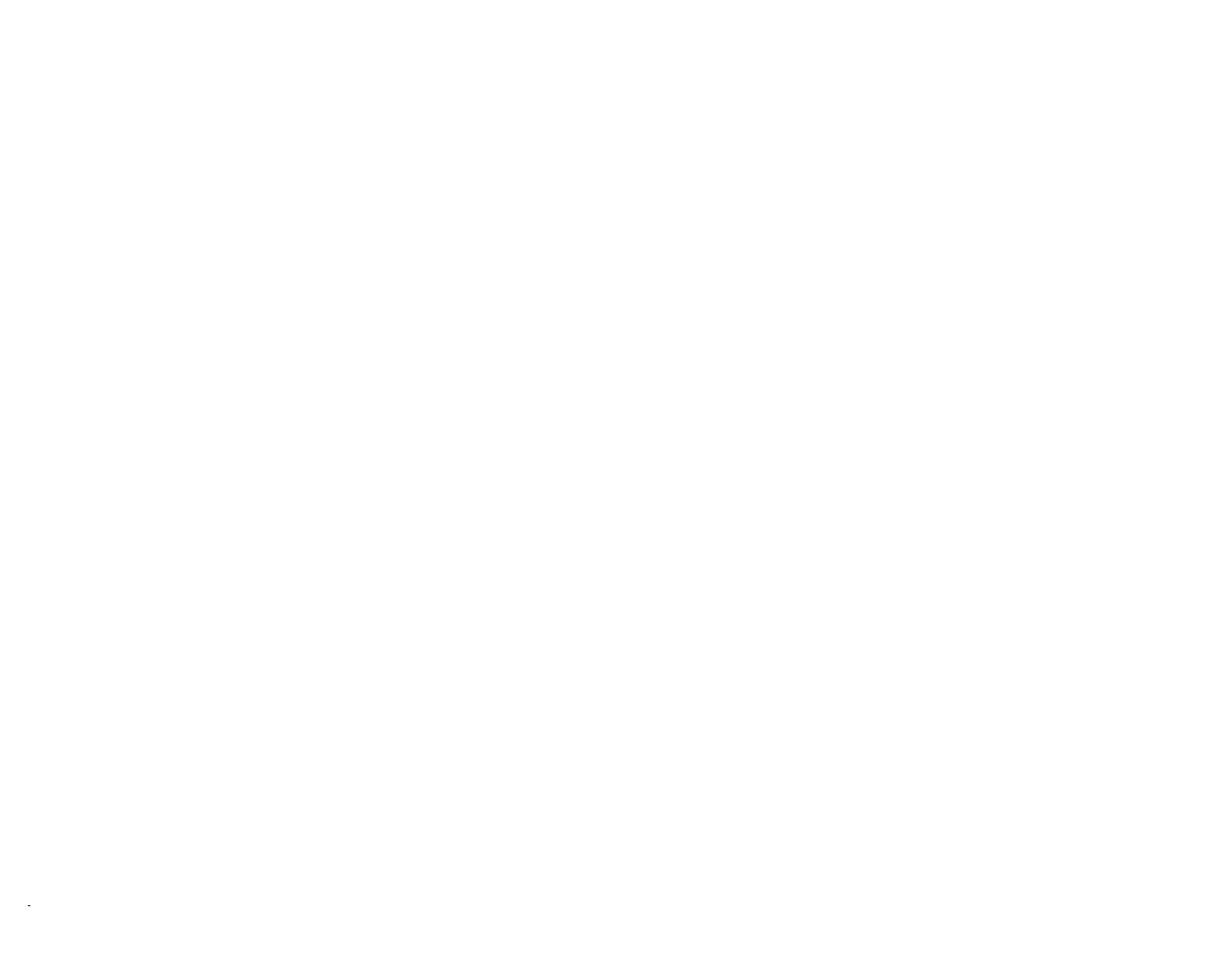| Licence            | <b>Business Name</b>                         | <b>Address</b>                                     | <b>Licence Type/Sub</b>                    |                                                    | <b>Phone</b>       |      | Fax                      |     |
|--------------------|----------------------------------------------|----------------------------------------------------|--------------------------------------------|----------------------------------------------------|--------------------|------|--------------------------|-----|
| 16 729567          | <b>Huncut Enterprise</b>                     | 5399 Cedarbridge Way Unit 705 Richmond BC V6X 0L6  | Service Use                                | <b>General Contractor</b>                          | (778) 385-6000     | Work |                          | Hom |
| 16 729619          | Wetopia New Media Ltd                        | 9651 Alberta Rd Unit 10 Richmond BC V6Y 1T7        | Service Use                                | Home Occupation                                    | (778) 869-4249     | Work |                          | Hom |
| 16 729640          | <b>Benefare Apps</b>                         | 10280 Bryson Dr Unit 4 Richmond BC V6X 3Y8         | Service Use                                | Home Occupation                                    | (604) 812-6408     | Work |                          | Hom |
| 16 729641          | Justice Link Software Systems<br>Ltd         | 10460 No 3 Rd Unit 17 Richmond BC V7A 4W5          | Service Use                                | Home Occupation                                    | (647) 545-2753     | Work |                          | Hom |
| 16 729699          | Hong Chang Investments Ltd                   | 7511 Petts Rd Richmond BC V7A 1J9                  | Service Use                                |                                                    | (604) 275-8161     |      | Work (778) 861-8801 Cell |     |
| 16 729546          | <b>Excalibur Security Services Inc</b>       | 8246 Lansdowne Rd Unit 602 Richmond BC V6X 3Y4     | Service Use                                | Private Investigation<br>Agency                    | (778) 987-5382     | Work |                          | Hom |
| 16 729758          | Vancity Plumbing & Heating Ltd               | 24497 KIMOLA DR MAPLE RIDGE BC V2W 0B9             | Service Use                                | <b>Plumbing Contractor</b>                         | (604) 671-3917     |      | Work (604) 477-0540 Fax  |     |
| 16 727078          | <b>Kid Nest Fashion</b>                      | 5300 No 3 Rd Unit 225 Richmond BC V6X 2X9          | Mercantile Use                             | <b>Retail Trading</b>                              | (604) 288-4465     | Work |                          | Hom |
| 16 729497          | Vansilkimports                               | 22051 McLean Ave Richmond BC V6V 2P2               | Service Use                                | Home Occupation                                    | (778) 896-0740     | Work |                          | Hom |
| 16 729493          | Innovision Events and Marketing              | 3700 Regent St Richmond BC V7E 2N6                 | Service Use                                |                                                    | (604) 370-3694     | Work |                          | Hom |
| 16 729462          | <b>DSY Designs Ltd</b>                       | 7411 Broadmoor Blvd Richmond BC V7A 1A6            | Service Use                                |                                                    | (604) 720-1885     | Work |                          | Hom |
| 16 729461          | <b>Stoddard Contracting Ltd</b>              | 10771 Mortfield Rd Unit 16 Richmond BC V7A 2W1     | Service Use                                | <b>General Contractor</b>                          | (604) 868-7801     | Work |                          | Hom |
| 16 729137          | Hongguxuan Wood Products Ltd                 | 4000 No 3 Rd Unit 2305 Richmond BC V6X 0J8         | Mercantile Use                             | <b>Retail Trading</b>                              | (604) 720-3478     | Work |                          | Hom |
| 16 729010          | <b>GLG Life Tech Corporation</b>             | 10271 Shellbridge Way Unit 100 Richmond BC V6X 2W8 | Service Use                                |                                                    | $(604) 669 - 2602$ |      | Work (604) 662-8858 Fax  |     |
| 16 729541          | 100% Development                             | 8580 Spires Rd Richmond BC V6Y 1W2                 | Service Use                                | <b>General Contractor</b>                          | (604) 273-6363     | Work |                          | Hom |
| 16 728536          | TXL                                          | 10700 Cambie Rd Unit 105 Richmond BC V6X 1K8       | Service Use                                |                                                    | (604) 273-8712     | Work |                          | Hom |
| <b>Issue Date:</b> |                                              | April 25, 2016                                     |                                            |                                                    |                    |      |                          |     |
| 16 730032          | <b>Escobedo Flooring</b>                     | 22711 Norton Crt Unit 16 Richmond BC V6V 2W7       | Service Use                                | <b>General Contractor</b>                          | (604) 722-4978     | Work |                          | Hom |
| 16 730024          | <b>MG Fire</b>                               | 21482 124 AVE MAPLE RIDGE BC V2X 4H3               | Service Use                                | Sprinkler Contractor                               | $(604)$ 467-1808   |      | Work (604) 380-1808 Fax  |     |
| 16 729960          | <b>Cratus Manufacturing Solutions</b><br>Inc | 9339 Alberta Rd Unit 42 Richmond BC V6Y 4E3        | Service Use                                | Home Occupation                                    | (604) 818-9599     | Work |                          |     |
| 16 729618          | Assurance Air Medical Inc                    | 4520 Agar Dr Richmond BC V7B 1A3                   | Service Use                                |                                                    | $(604)$ 868-7050   | Work |                          | Hom |
| 15 717262          | Kidtropolis Family Fun Place Inc             | 5940 No 2 Rd Unit 110 Richmond BC V7C 4R9          | Assembly Use Group 3                       | Commercial<br>Entertainment                        | (604) 285-7529     |      | Work (604) 288-5050 Fax  |     |
| 15 717259          | Kidtropolis Family Fun Place Inc             | 5940 No 2 Rd Unit 110 Richmond BC V7C 4R9          | Assembly Use Group 1                       | <b>Food Service</b><br>Establishment               | (604) 285-7529     |      | Work (604) 288-5050 Fax  |     |
| <b>Issue Date:</b> |                                              | April 26, 2016                                     |                                            |                                                    |                    |      |                          |     |
|                    | 16 730113 Well Fortunate                     | 6651 Lynas Lane Unit 214 Richmond BC V7C 3K8       | <b>Inter-Municipal Business</b><br>Licence | <b>General Contractor</b>                          | (778) 389-8812     | Work |                          | Hom |
| 16 730112          | Well Fortunate                               | 6651 Lynas Lane Unit 214 Richmond BC V7C 3K8       | Service Use                                | <b>General Contractor</b>                          | (778) 389-8812     | Work |                          | Hom |
| 16 724564          | One Plus One Grill                           | 4151 Hazelbridge Way Unit 3200 Richmond BC V6X 4J7 | Assembly Use Group 1                       | <b>Food Service</b><br>Establishment, Take-<br>Out | (778) 668-6882     | Work |                          | Hom |
|                    | 16 729972 Coldbox Builders Inc               | 86 AUDIA CRT FLOOR 2 VAUGHAN ON L4K 3N4            | Service Use                                | <b>General Contractor</b>                          | (905) 761-5510     |      | Work (905) 880-8994 Fax  |     |
| 16 730031          | Koome Urban Forestry                         | 1163 THE HIGH ST UNIT 305 COQUITLAM BC V3B 7W2     | Service Use                                | <b>General Contractor</b>                          | (778) 885-6777     | Work |                          | Hom |
|                    |                                              |                                                    |                                            |                                                    |                    |      |                          |     |
| <b>Issue Date:</b> |                                              | April 27, 2016                                     |                                            |                                                    |                    |      |                          |     |
| 16 730128          | T & R Home Inspections                       | 3711 Robson Crt Unit 36 Richmond BC V7C 5T8        | Service Use                                |                                                    | (604) 315-7738     | Work |                          | Hom |
| 16 730990          | Satrap HVAC Services Inc                     | 1163 SHAVINGTON ST NORTH VANCOUVER BC V7C<br>1L1   | Service Use                                | <b>General Contractor</b>                          | (604) 723-0171     | Work |                          | Hom |
| 16 729908          | Newtop Development Co Ltd                    | 6171 Comstock Rd Richmond BC V7C 2X5               | Service Use                                | <b>General Contractor</b>                          | $(604)$ 339-6986   |      | Work (604) 272-5628 Fax  |     |
| 16 729907          | Ambergreat Electronics Inc                   | 7380 Elmbridge Way Unit 1001 Richmond BC V6X 4A1   | Service Use                                | Home Occupation                                    | (778) 683-8854     | Work |                          | Hom |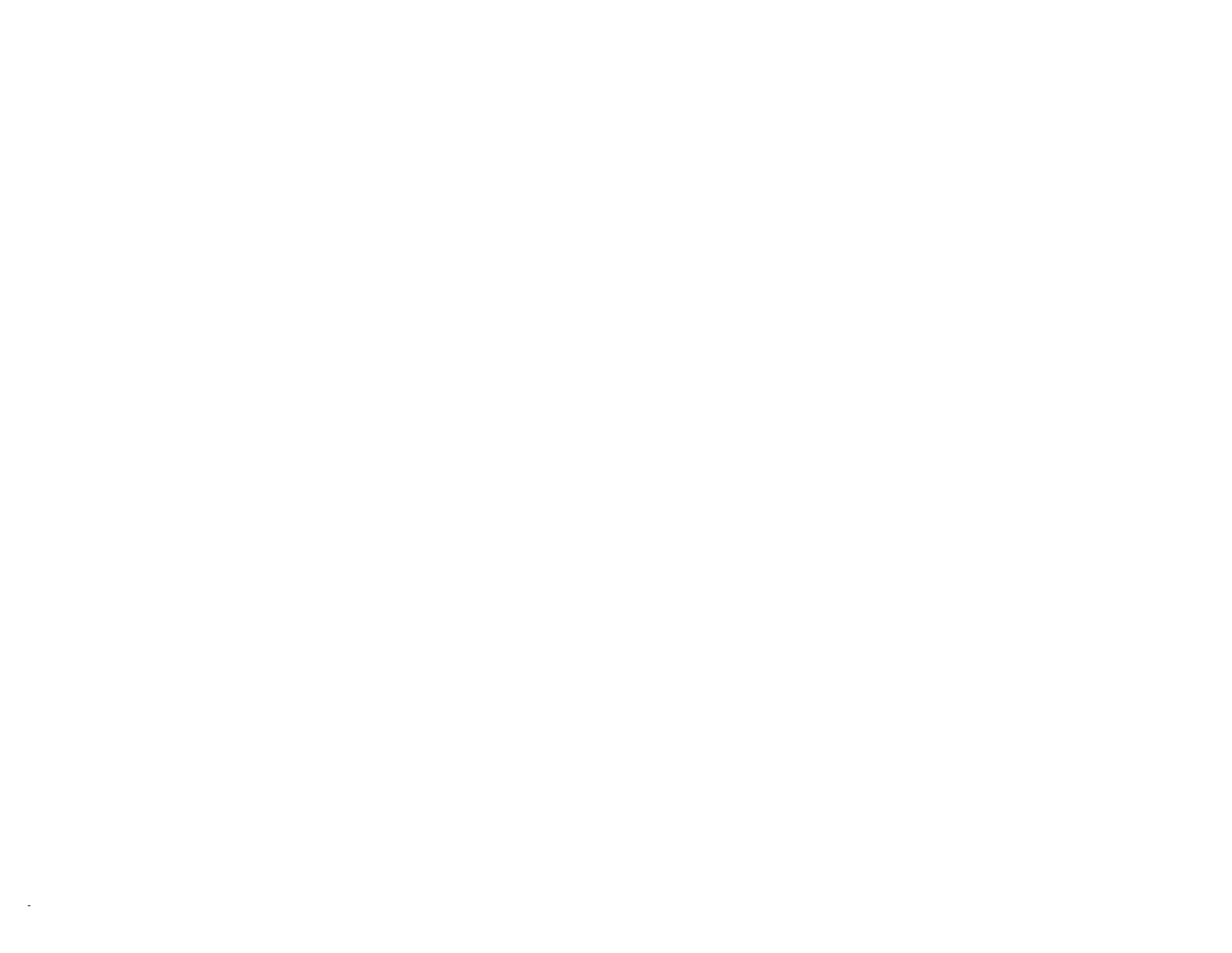|                    | Licence Business Name                              | <b>Address</b>                                                  | <b>Licence Type/Sub</b>                    |                                                    | <b>Phone</b>                           |      | Fax                     |     |
|--------------------|----------------------------------------------------|-----------------------------------------------------------------|--------------------------------------------|----------------------------------------------------|----------------------------------------|------|-------------------------|-----|
| 16 729863          | DV Lam Construction Co                             | 4111 Garry St Unit 21 Richmond BC V7E 2T9                       | <b>Inter-Municipal Business</b><br>Licence | <b>General Contractor</b>                          | (778) 998-3380                         | Work |                         | Hom |
| 16 729821          | <b>RCT Contracting Ltd</b>                         | 5880 Dover Cr Unit 142 Richmond BC V7C 5P5                      | <b>Inter-Municipal Business</b><br>Licence | <b>General Contractor</b>                          | (604) 618-4278                         | Work |                         | Hom |
| 16 729820          | <b>RCT Contracting Ltd</b>                         | 5880 Dover Cr Unit 142 Richmond BC V7C 5P5                      | Service Use                                | <b>General Contractor</b>                          | (604) 618-4278                         | Work |                         | Hom |
| 16 729601          | Ironwood Animal Hospital Ltd                       | 11380 Steveston Hwy Unit 150 Richmond BC V7A 1N6                | Mercantile Use                             | <b>Retail Trading</b>                              | $(604)$ 285-2050                       | Work |                         | Hom |
| 16 729599          | Ironwood Animal Hospital Ltd                       | 11380 Steveston Hwy Unit 150 Richmond BC V7A 1N6                | Service Use                                | Animal Hospital                                    | (604) 285-2050                         | Work |                         | Hom |
| 16 729862          | DV Lam Construction Co                             | 4111 Garry St Unit 21 Richmond BC V7E 2T9                       | Service Use                                | <b>General Contractor</b>                          | (778) 998-3380                         | Work |                         | Hom |
| <b>Issue Date:</b> |                                                    | <b>April 28, 2016</b>                                           |                                            |                                                    |                                        |      |                         |     |
|                    | 16 730119 Thread And Copper                        | 7899 Templeton Station Rd Unit 1195 Richmond V7B 0B7            | Mercantile Use                             | <b>Retail Trading</b>                              | (604) 330-5748                         |      | Work (604) 278-3611 Fax |     |
| <b>Issue Date:</b> |                                                    | April 29, 2016                                                  |                                            |                                                    |                                        |      |                         |     |
| 16 731033          | Empire Stone Imports & Trades<br>Ltd               | 1590 BOOTH AVE COQUITLAM BC V3K 1B9                             | Service Use                                | <b>General Contractor</b>                          | $(604)$ 527-8000                       |      | Work (604) 527-8111 Fax |     |
| 16 729267          | Quatum Development                                 | 8600 Cambie Rd Unit 110 Richmond BC V6X 4J9                     | <b>Inter-Municipal Business</b><br>Licence | <b>General Contractor</b>                          | (778) 869-8822                         |      | Work (604) 676-2277 Fax |     |
| 16 729532          | Vivid 9 Gem Co Ltd                                 | 5811 Cooney Rd Unit 305 Richmond BC V6X 3M1                     | Mercantile Use                             | <b>Wholesale Trading</b>                           | (778) 384-0930                         | Work |                         | Hom |
| 16 730059          | Canada Rising Bonroy<br>Enterprise Ltd             | 1090 W PENDER ST UNIT 208 RICHMOND V6E 2N7                      | Service Use                                |                                                    | (778) 988-1681                         | Work |                         | Hom |
| 16 730108          | <b>Three Perfect Renovation</b>                    | 6315 Blundell Rd Richmond BC V7C 1H7                            | Service Use                                | <b>General Contractor</b>                          | (604) 500-3777                         | Work |                         | Hom |
| 16 730164          | Jessica Liu                                        | 8731 Garden City Rd Richmond BC V6Y 2P4                         | Service Use                                |                                                    | (604) 616-5903                         | Work |                         | Hom |
| 16 731035          | R Double Fashion Ltd                               | 7151 Montana Rd Richmond BC V7C 4K2                             | Service Use                                | Home Occupation                                    | (778) 772-8970                         | Work |                         | Hom |
| 16 729265          | Quatum Development                                 | 8600 Cambie Rd Unit 110 Richmond BC V6X 4J9                     | Service Use                                | <b>General Contractor</b>                          | (778) 869-8822                         |      | Work (604) 676-2277 Fax |     |
| 16 729531          | Golden Phoenix Real Estate                         | 8877 Odlin Cr Unit 235 Richmond BC V6X 3Z7                      | Service Use                                |                                                    | (604) 649-6612                         | Work |                         | Hom |
| 16 730114          | <b>LKL Realty Corp</b>                             | 8880 Jones Rd Unit 341 Richmond BC V6Y 3Z1                      | Service Use                                | Home Occupation                                    | (778) 322-8718                         | Work |                         | Hom |
| 15 713454          | Mermaid Beauty and Health Spa                      | 3779 Sexsmith Rd Unit 2123 Richmond BC V6X 3Z9                  | Service Use                                |                                                    | (604) 787-1769                         | Work |                         | Hom |
| 16 729218          | Yu Yue Construction &<br>Development Ltd           | 3700 No 3 Rd Unit 2255 Richmond BC V6X 3X2                      | <b>Inter-Municipal Business</b><br>Licence | <b>General Contractor</b>                          | (604) 270-1123                         | Work |                         |     |
| 15 700636          | Feida Express                                      | 6020 No 3 Rd Unit 103 Richmond BC V6Y 2B3                       | Service Use                                |                                                    | (604) 285-1667                         | Work |                         | Hom |
| 16 729967          | Cannoli King Vancouver                             | 2828 E HASTINGS ST UNIT 104 VANCOUVER BC V5K<br>5C <sub>5</sub> | Assembly Use Group 1                       | <b>Food Service</b><br>Establishment, Take-<br>Out | (604) 767-1555                         | Work |                         | Hom |
| 15 706085          | New Asia Pacific Food Co Ltd                       | 11860 Hammersmith Way Unit 168 Richmond BC V7A 5G1              | Service Use                                |                                                    | (604) 271-8618                         |      | Work (604) 271-8218 Fax |     |
| 16 722106          | <b>Nature Republic</b>                             | 4151 Hazelbridge Way Unit 1180 Richmond BC V6X 4J7              | Mercantile Use                             | Retail Trading                                     | (604) 736-8920                         | Work |                         | Hom |
| 16 722344          | Boson Food                                         | 9111 Beckwith Rd Unit 2010 Richmond BC V6X 1V7                  | Assembly Use Group 1                       | <b>Food Service</b><br>Establishment               | (604) 284-0828                         | Work |                         | Hom |
| 16 726641          | Atomy Empire Richmond Center                       | 8700 McKim Way Unit 1091 Richmond BC V6X 4A5                    | Service Use                                |                                                    | (604) 285-6988                         | Work |                         | Hom |
|                    | 16 726922 Grando Logistics Canada Inc              | 8788 McKim Way Unit 3105 Richmond BC V6X 4E2                    | Service Use                                |                                                    | (604) 330-2101                         | Work |                         | Hom |
|                    | 16 729217 Yu Yue Construction &<br>Development Ltd | 3700 No 3 Rd Unit 2255 Richmond BC V6X 3X2                      | Service Use                                | <b>General Contractor</b>                          | (604) 270-1123                         | Work |                         |     |
| 15 704881          | <b>Blundell Market Ltd</b>                         | 7791 No 3 Rd Richmond BC V6Y 2C9                                | Mercantile Use                             | <b>Retail Trading</b>                              | (778) 883-6039                         | Work |                         | Hom |
| <b>Issue Date:</b> |                                                    | May 2, 2016                                                     |                                            |                                                    |                                        |      |                         |     |
|                    | 16 731145 Trenchless Drilling Services Inc         | 27060 20TH AVE LANGLEY BC V4W 2P1                               | Service Use                                | <b>General Contractor</b>                          | (604) 607-6654 Work (604) 607-6651 Fax |      |                         |     |
| <b>Issue Date:</b> |                                                    | May 3, 2016                                                     |                                            |                                                    |                                        |      |                         |     |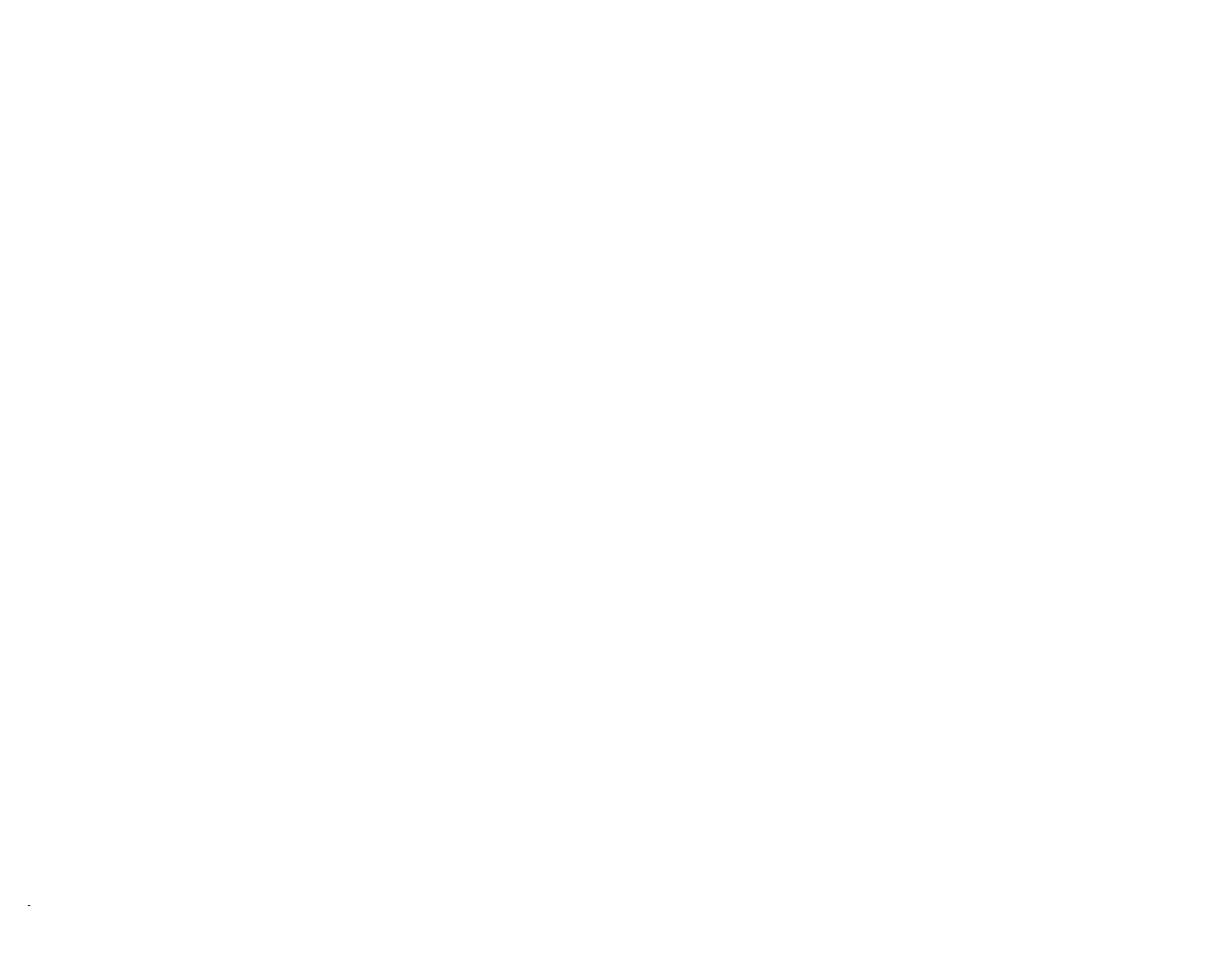|                    | Licence Business Name                                   | <b>Address</b>                                    | <b>Licence Type/Sub</b>                    |                                                    | <b>Phone</b>     |        | Fax                     |      |
|--------------------|---------------------------------------------------------|---------------------------------------------------|--------------------------------------------|----------------------------------------------------|------------------|--------|-------------------------|------|
| 16 730503          | Elizabeth Clark Business &<br><b>Marketing Services</b> | 12880 Railway Ave Unit 1 Richmond BC V7E 6G1      | Service Use                                | Home Occupation                                    | (604) 209-6204   | Work   |                         | Hom  |
| 16 729041          | Link Global Travel Ltd                                  | 7080 River Rd Unit 206 Richmond BC V6X 1X5        | Service Use                                | <b>Travel Agency</b>                               | (778) 898-8848   | Cellul |                         | Hom  |
| 16 729656          | <b>ME Mediatech Corporation</b>                         | 13351 Commerce Pkwy Unit 1263 Richmond BC V6V 2X7 | Service Use                                |                                                    | (604) 256-2180   | Work   |                         | Hom  |
| <b>Issue Date:</b> |                                                         | May 4, 2016                                       |                                            |                                                    |                  |        |                         |      |
| 16 730989          | Archicon Building Ltd                                   | 8000 Heather St Unit 3 Richmond BC V6Y 2R1        | <b>Inter-Municipal Business</b><br>Licence | <b>General Contractor</b>                          | (604) 779-9204   | Work   |                         | Hom  |
| 16 730988          | Archicon Building Ltd                                   | 8000 Heather St Unit 3 Richmond BC V6Y 2R1        | Service Use                                | <b>General Contractor</b>                          | (604) 779-9204   | Work   |                         | Hom  |
| 16 729145          | <b>Community Cash Canada</b>                            | 11171 Horseshoe Way Unit 13 Richmond BC V7A 4S5   | Service Use                                |                                                    | (604) 272-3790   |        | Work (604) 780-3790     | Cell |
| 15 703270          | Man Kwan                                                | 8140 Cook Rd Unit 103 Richmond BC V6Y 1V1         | Service Use                                |                                                    | (778) 926-6228   | Work   |                         | Hom  |
| 16 721761          | <b>Sunberry Clinic</b>                                  | 4400 Hazelbridge Way Unit 340 Richmond BC V6X 3R8 | Service Use                                | <b>Therapeutic Touch</b><br>Treatments             | (604) 364-7999   | Work   |                         | Hom  |
| <b>Issue Date:</b> |                                                         | May 5, 2016                                       |                                            |                                                    |                  |        |                         |      |
| 16 731234          | Pragmatic Homes Inc                                     | 8051 No 2 Rd Richmond BC V7C 3M2                  | Service Use                                | Home Occupation                                    | (604) 283-7984   | Hom    |                         |      |
| 16 731236          | <b>Pragmatic Homes Inc</b>                              | 8051 No 2 Rd Richmond BC V7C 3M2                  | <b>Inter-Municipal Business</b><br>Licence | <b>General Contractor</b>                          | (604) 283-7984   | Hom    |                         |      |
| 16 731238          | Aviarisk Consulting Ltd                                 | 8480 Granville Ave Unit 303 Richmond BC V6Y 4E8   | Service Use                                |                                                    | (778) 953-3357   | Work   |                         | Hom  |
| 16 731262          | Sachi                                                   | 4080 Garry St Unit 52 Richmond BC V7E 6J9         | Service Use                                | Home Occupation                                    | (778) 855-2651   | Work   |                         | Hom  |
| 16 731348          | Supertech Development Ltd                               | 618 E KENT AVE S VANCOUVER BC V5X 0B1             | Service Use                                | <b>General Contractor</b>                          | $(604)$ 338-1901 | Work   |                         | Hom  |
| 16 731380          | Omega Mechanical Ltd                                    | 5595 ROY ST UNIT 202 BURNABY BC V5B 3A5           | Service Use                                | <b>Plumbing Contractor</b>                         | (604) 225-2460   | Work   |                         | Hom  |
| 16 731423          | <b>Troll Productions Inc.</b>                           | 2234 W 1ST AVE UNIT 410 VANCOUVER BC V6K 1G1      | Service Use                                | <b>General Contractor</b>                          | (604) 970-6781   | Work   |                         | Hom  |
| <b>Issue Date:</b> |                                                         | May 6, 2016                                       |                                            |                                                    |                  |        |                         |      |
|                    | 16 731564 Orca Airways Ltd                              | 4540 Agar Dr Richmond BC V7B 1A3                  | Service Use                                |                                                    | (604) 270-6722   |        | Work (604) 270-6775 Fax |      |
| <b>Issue Date:</b> |                                                         | May 9, 2016                                       |                                            |                                                    |                  |        |                         |      |
| 15 699133          | <b>Centurion Electric Ltd</b>                           | 15100 Knox Way Unit 140 Richmond BC V6V 3A6       | <b>Inter-Municipal Business</b><br>Licence | <b>Electrical Contractor</b>                       | (604) 270-0107   |        | Work (604) 270-0104 Fax |      |
| 16 722278          | <b>Mars Auto Sales</b>                                  | 11951 Mitchell Rd Unit 165 Richmond BC V6V 1T5    | Mercantile Use                             | Second-Hand Dealer                                 | (778) 834-3999   | Work   |                         | Hom  |
| 16 731593          | Infinite Systems Inc                                    | 1187 WELLINGTON DR NORTH VANCOUVER BC V7K<br>1L3  | Service Use                                | <b>Electrical Contractor</b>                       | (604) 808-0304   |        | Work (604) 980-1575 Fax |      |
| 15 699130          | <b>Centurion Electric Ltd</b>                           | 15100 Knox Way Unit 140 Richmond BC V6V 3A6       | Service Use                                | <b>Electrical Contractor</b>                       | (604) 270-0107   |        | Work (604) 270-0104 Fax |      |
| <b>Issue Date:</b> |                                                         | May 10, 2016                                      |                                            |                                                    |                  |        |                         |      |
|                    | 16 730162 J & J Concessions                             | 46233 CESSNA DR CHILLIWACK BC V2P 1A7             | Assembly Use Group 1                       | <b>Food Service</b><br>Establishment, Take-<br>Out | (604) 799-6511   | Work   |                         |      |
| 16 731363          | Valerie Villeneuve                                      | 9111 No 1 Rd Richmond BC V7E 1R6                  | Service Use                                |                                                    | (604) 446-2869   | Work   |                         | Hom  |
| 16 731409          | <b>Millennium Deficiency Solutions</b>                  | 6471 Coltsfoot Dr Richmond BC V7C 2J5             | Service Use                                | <b>General Contractor</b>                          | (778) 991-7440   | Work   |                         | Hom  |
| 16 731622          | <b>Bowes Bros Construction</b>                          | 20746 37 AVE LANGLEY BC V3A 7M3                   | Service Use                                | <b>General Contractor</b>                          | (604) 341-1526   | Work   |                         | Hom  |
| 16 731623          | <b>DBND</b> Enterprises Inc                             | 5559 Hankin Dr Richmond BC V7C 5N2                | Service Use                                | Home Occupation                                    | $(604)$ 506-5668 | Work   |                         | Hom  |
| 16 731652          | <b>RCM Holdings Ltd</b>                                 | 12219 102A AVE SURREY BC V3V 8A7                  | Service Use                                | <b>General Contractor</b>                          | (604) 360-4927   | Work   |                         | Hom  |
| 16 731663          | John's Data Manipulation Corp                           | 5600 Francis Rd Richmond BC V7C 1K3               | Service Use                                | Home Occupation                                    | (778) 919-7168   | Work   |                         | Hom  |
| <b>Issue Date:</b> |                                                         | May 12, 2016                                      |                                            |                                                    |                  |        |                         |      |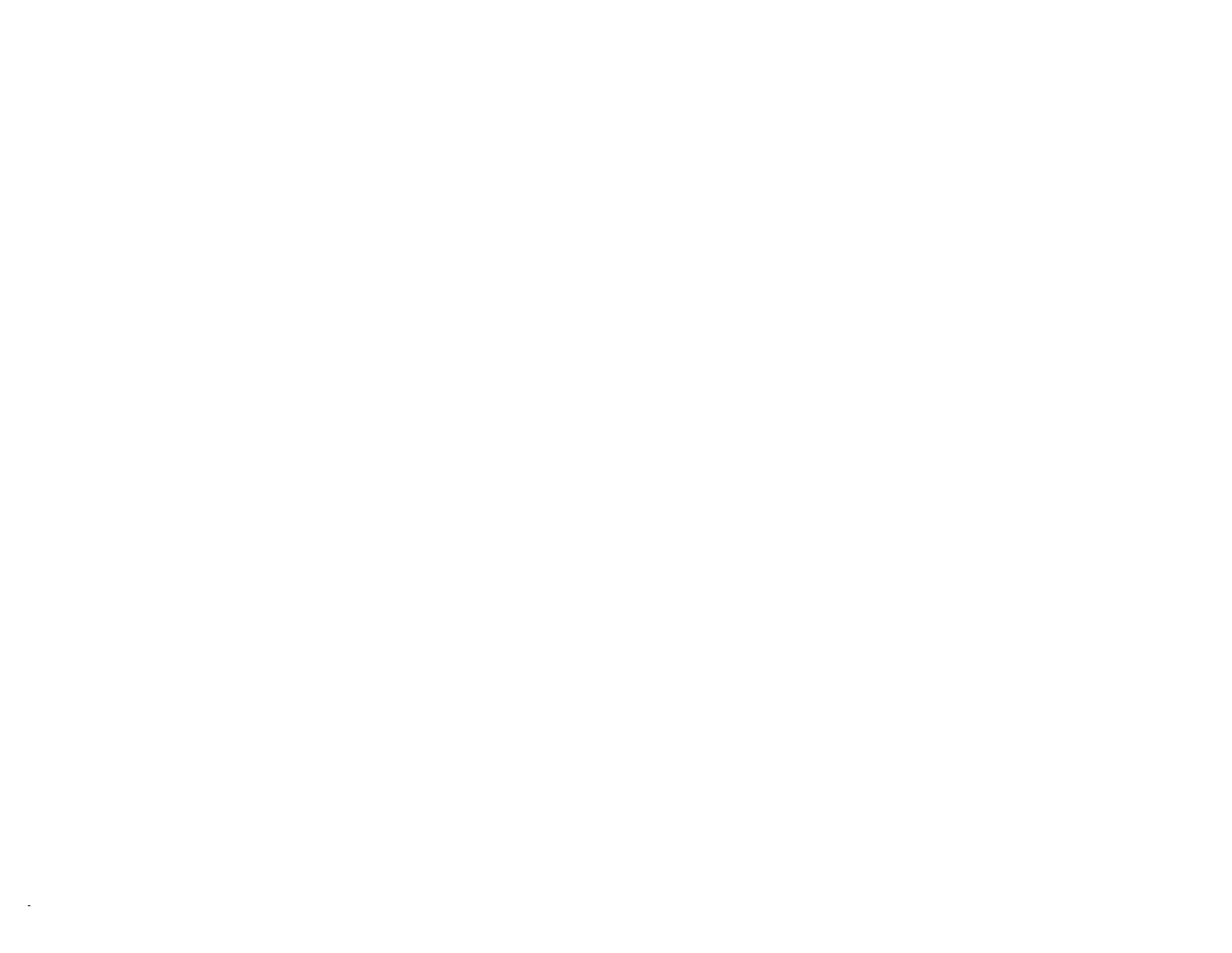|                    | Licence Business Name                   | <b>Address</b>                                  | <b>Licence Type/Sub</b>                    |                                                    | <b>Phone</b>   |      | Fax                      |      |
|--------------------|-----------------------------------------|-------------------------------------------------|--------------------------------------------|----------------------------------------------------|----------------|------|--------------------------|------|
| 16 731814          | Kogi Landscape                          | 5468 LAUREL ST BURNABY BC V5G 1N2               | Service Use                                | <b>General Contractor</b>                          | (778) 863-9722 | Work |                          | Hom  |
| 16 731916          | North Van Irrigation                    | 2598 FROMME RD NORTH VANCOUVER BC V7J 3K5       | Service Use                                | <b>General Contractor</b>                          | (604) 500-3344 | Work |                          | Hom  |
| 16 731331          | <b>Great White North Mechanical</b>     | 8444 PIPER CRES CHILLIWACK BC V2P 7R8           | Service Use                                | <b>Plumbing Contractor</b>                         | (604) 780-1571 |      | Work (604) 780-1571 Cell |      |
| 16 731330          | <b>Great White North Mechanical</b>     | 8444 PIPER CRES CHILLIWACK BC V2P 7R8           | Service Use                                | <b>Gas Contractor</b>                              | (604) 780-1571 |      | Work (604) 780-1571      | Cell |
| 16 731807          | <b>MWK Contracting Inc</b>              | 14084 GREENCREST DR SURREY BC V4P 1L6           | Service Use                                | <b>General Contractor</b>                          | (604) 535-6102 | Work |                          | Hom  |
| 16 731954          | Astec Developments Ltd                  | 8350 BEATRICE ST VANCOUVER BC V5P 3R9           | Service Use                                | <b>General Contractor</b>                          | (604) 771-0068 | Work |                          | Hom  |
| <b>Issue Date:</b> |                                         | May 16, 2016                                    |                                            |                                                    |                |      |                          |      |
| 16 728667          | <b>GBFF</b>                             | 4000 No 3 Rd Unit 1135 Richmond BC V6X 0J8      | Mercantile Use                             | <b>Retail Trading</b>                              | (604) 365-2576 | Work |                          |      |
| 16 729593          | A & W Ent. Ltd                          | 4151 Hazelbridge Way Richmond BC V6X 4J7        | Service Use                                | Mobile Vendor -<br><b>Private Property</b>         | (604) 220-8823 | Work |                          | Hom  |
| 16 731595          | Miss Siam                               | 1836 TRIUMPH ST VANCOUVER BC V5L 1K3            | Assembly Use Group 1                       | <b>Food Service</b><br>Establishment, Take-<br>Out | (778) 985-8544 | Work |                          | Hom  |
| <b>Issue Date:</b> |                                         | May 17, 2016                                    |                                            |                                                    |                |      |                          |      |
| 16 725841          | Max Group Commercial Inc                | 5900 No 6 Rd Unit 110 Richmond BC V6V 1T1       | Service Use                                |                                                    | (604) 285-5268 |      | Work (604) 285-5269 Fax  |      |
| 16 732212          | <b>Burley Boys Tree Service Ltd</b>     | 737 BURLEY DR WEST VANCOUVER BC V7T 1Z7         | Service Use                                | <b>General Contractor</b>                          | (604) 926-8733 |      | Work (604) 904-6784 Fax  |      |
| 16 731946          | <b>GWireless Smart Homes Ltd</b>        | 6580 Coltsfoot Dr Richmond BC V7C 2J4           | <b>Inter-Municipal Business</b><br>Licence | <b>Electrical Contractor</b>                       | (778) 288-0147 | Work |                          | Hom  |
| 16 728927          | AAA Colour Stone Ltd                    | 4540 No 3 Rd Unit 1460 Richmond BC V6X 4E4      | Mercantile Use                             | <b>Retail Trading</b>                              | (778) 994-1927 | Work |                          | Hom  |
| 16 731942          | <b>GWireless Smart Homes Ltd</b>        | 6580 Coltsfoot Dr Richmond BC V7C 2J4           | Service Use                                | <b>Electrical Contractor</b>                       | (778) 288-0147 | Work |                          | Hom  |
| <b>Issue Date:</b> |                                         | May 18, 2016                                    |                                            |                                                    |                |      |                          |      |
| 16 731809          | Rav Developments Ltd                    | 3711 Raymond Ave Richmond BC V7E 1A9            | Service Use                                | <b>General Contractor</b>                          | (604) 219-1623 | Work |                          | Hom  |
| 16 732009          | <b>Losun Renovations Company</b>        | 10171 Seacote Rd Richmond BC V7A 4B1            | Service Use                                | <b>General Contractor</b>                          | (604) 568-6789 | Work |                          | Hom  |
| 16 732000          | Whole Heart Home Service                | 8700 Cantley Rd Richmond BC V7C 3R9             | Service Use                                | Home Occupation                                    | (778) 896-1982 | Work |                          | Hom  |
| 16 732276          | <b>Hot Street Production Ltd</b>        | 5642 WESTHAVEN RD WEST VANCOUVER BC V7W<br>1T6  | Service Use                                |                                                    | (604) 454-8833 | Work |                          | Hom  |
| 16 731752          | Hong Hai Holdings Ltd                   | 3380 Jesmond Ave Richmond BC V7E 1C3            | <b>Inter-Municipal Business</b><br>Licence | <b>Electrical Contractor</b>                       | (778) 888-9663 | Work |                          |      |
| 16 731748          | Hong Hai Holdings Ltd                   | 3380 Jesmond Ave Richmond BC V7E 1C3            | Service Use                                | <b>Electrical Contractor</b>                       | (778) 888-9663 | Work |                          |      |
| 16 731733          | S & B Elite Enterprises Ltd             | 10660 Hollybank Dr Richmond BC V7E 4S5          | Service Use                                | <b>General Contractor</b>                          | (604) 700-7163 | Work |                          | Hom  |
| 16 731829          | <b>EE</b> Jewellery                     | 8020 Colonial Dr Unit 213 Richmond BC V7C 4V1   | Service Use                                | Home Occupation                                    | (604) 317-3178 | Work |                          | Hom  |
| 16 731811          | Rav Developments Ltd                    | 3711 Raymond Ave Richmond BC V7E 1A9            | <b>Inter-Municipal Business</b><br>Licence | <b>General Contractor</b>                          | (604) 219-1623 | Work |                          | Hom  |
| <b>Issue Date:</b> |                                         | May 19, 2016                                    |                                            |                                                    |                |      |                          |      |
| 16 732288          | <b>Cam Resch Construction</b>           | 10620 No 4 Rd Unit 86 Richmond BC V7A 2Z7       | Service Use                                | <b>General Contractor</b>                          | (604) 889-4732 | Work |                          | Hom  |
| 16 732371          | Pendulum Development Ltd                | 4310 NORFOLK ST BURNABY BC V5G 4J9              | Service Use                                | <b>General Contractor</b>                          | (778) 891-8151 |      | Work (604) 559-8454 Fax  |      |
| 16 732228          | <b>Manda Construction Ltd</b>           | 8811 Lansdowne Rd Unit 1401 Richmond BC V6X 3T4 | Service Use                                | <b>General Contractor</b>                          | (604) 782-8072 | Work |                          | Hom  |
| 16 732220          | Relief Massage Therapist<br>Corporation | 9588 162A ST SURREY BC V4N 2B6                  | Service Use                                |                                                    | (778) 883-7791 | Work |                          | Hom  |
| 16 732083          | Homes by Holmes                         | 9431 Finn Rd Richmond BC V7A 2L3                | <b>Inter-Municipal Business</b><br>Licence | <b>General Contractor</b>                          | (778) 708-4193 | Work |                          | Hom  |
| 16 732080          | Homes by Holmes                         | 9431 Finn Rd Richmond BC V7A 2L3                | Service Use                                | <b>General Contractor</b>                          | (778) 708-4193 | Work |                          | Hom  |
| 16 731903          | <b>TriplePhive Auto</b>                 | 10802 Seahurst PI Richmond BC V7A 3Z8           | Service Use                                | Home Occupation                                    | (604) 780-8930 | Work |                          | Hom  |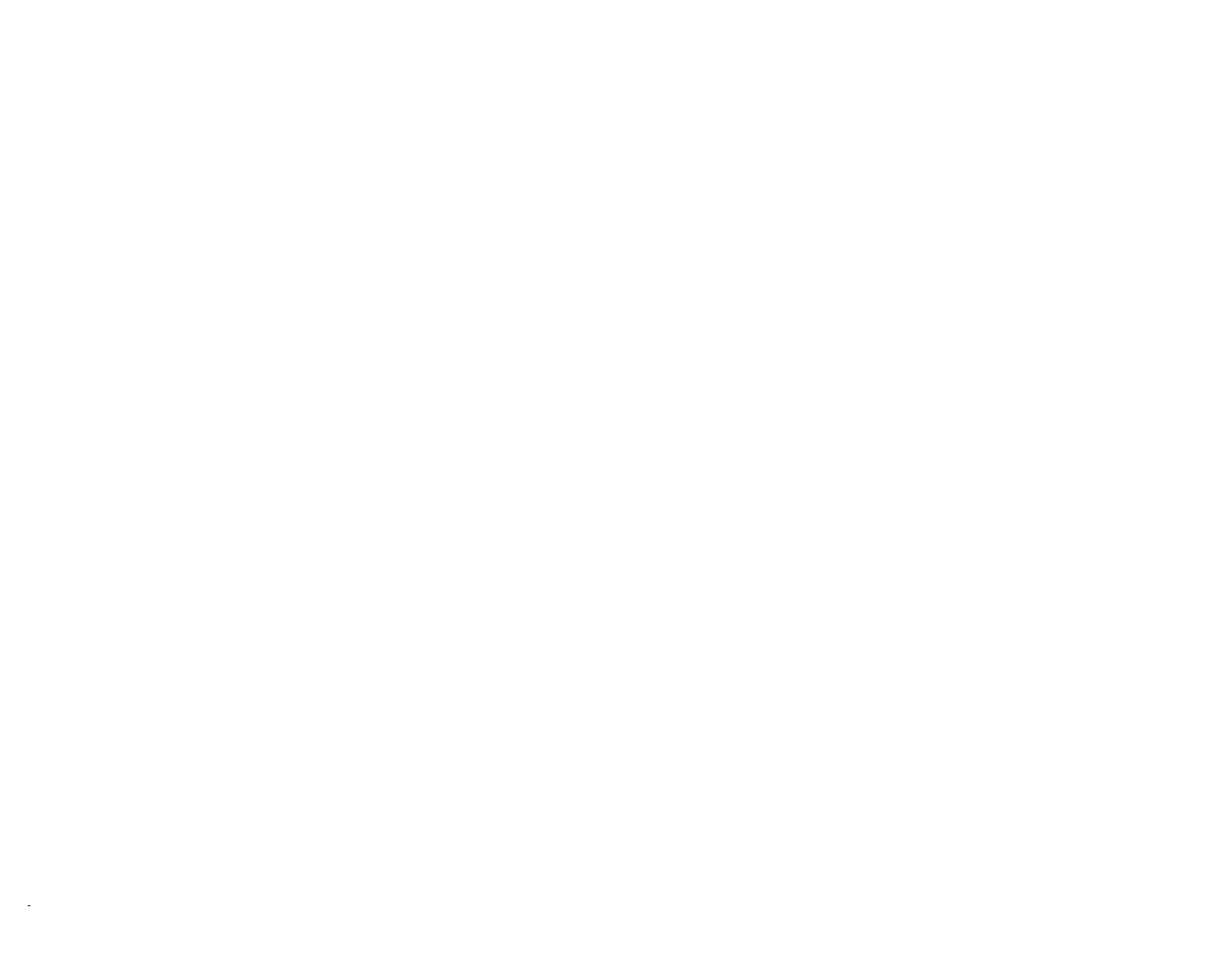| Licence            | <b>Business Name</b>                            | <b>Address</b>                                                 | <b>Licence Type/Sub</b> |                                               | Phone            |      | Fax                     |      |
|--------------------|-------------------------------------------------|----------------------------------------------------------------|-------------------------|-----------------------------------------------|------------------|------|-------------------------|------|
| 16 731895          | Xinlong Investment Inc                          | 7328 Gollner Ave Unit 1705 Richmond BC V6Y 0H7                 | Service Use             | Home Occupation                               | (778) 319-7188   | Work |                         | Hom  |
| 16 732218          | <b>Parkar Enterprises</b>                       | 9728 Alexandra Rd Unit 51 Richmond BC V6X 1C5                  | Service Use             | Home Occupation                               | (604) 562-0785   | Work |                         | Hom  |
| <b>Issue Date:</b> |                                                 | May 20, 2016                                                   |                         |                                               |                  |      |                         |      |
| 16 732472          | Process Four Design Ltd                         | 991 HORNBY ST UNIT 108 VANCOUVER BC V6Z 1V3                    | Service Use             |                                               | (604) 687-7747   | Work |                         | Hom  |
| 16 732465          | Capstone Appliance Installation                 | 335 E 22ND ST NORTH VANCOUVER BC V7L 3C8                       | Service Use             | <b>Gas Contractor</b>                         | (604) 971-5533   | Work |                         | Hom  |
| <b>Issue Date:</b> |                                                 | May 24, 2016                                                   |                         |                                               |                  |      |                         |      |
| 16 725747          | Item Clothing Ltd                               | 4000 No 3 Rd Unit 2155 Richmond BC V6X 0J8                     | Mercantile Use          | <b>Retail Trading</b>                         | (604) 349-4459   | Work |                         |      |
| 16 732562          | Hitise Technology Co Ltd                        | 16411 26B AVE SURREY BC V3Z 0P3                                | Service Use             |                                               | (778) 378-7157   | Work |                         | Hom  |
| 16 732229          | So Chocolate Kiosk S8292                        | 3211 Grant McConachie Way Richmond                             | Mercantile Use          | <b>Retail Trading</b>                         | (416) 863-6400   |      | Work (416) 863-6552 Fax |      |
| 16 726072          | Ching Da Enterprises Ltd                        | 4400 Hazelbridge Way Unit 640 Richmond BC V6X 3R8              | Service Use             |                                               | (778) 988-8688   | Work |                         | Hom  |
| 16 723904          | <b>EJ Beauty Ltd</b>                            | 4000 No 3 Rd Unit 2270 Richmond BC V6X 0J8                     | Mercantile Use          | <b>Retail Trading</b>                         | $(604)$ 366-6677 | Work |                         | Hom  |
| 16 728304          | Augeo Gallery Inc                               | 6081 No 3 Rd Unit 629 Richmond BC V6Y 2B2                      | Mercantile Use          | <b>Retail Trading</b>                         | (604) 729-0488   | Work |                         |      |
| <b>Issue Date:</b> |                                                 | May 26, 2016                                                   |                         |                                               |                  |      |                         |      |
|                    | 16 732440 Miren Amaya Del Castillo<br>Architect | 7453 Moffatt Rd Unit 122 Richmond BC V6Y 3W1                   | Service Use             |                                               | (604) 562-4617   | Work |                         | Hom  |
| 16 732580          | <b>Fleetwood Moving</b>                         | 6511 Gilbert Rd Unit 301 Richmond BC V7C 3V9                   | Service Use             | Home Occupation                               | $(604)$ 367-5080 | Work |                         | Hom  |
| 16 732486          | Ao Jie Xu                                       | 5791 Cantrell Rd Richmond BC V7C 3H5                           | Service Use             | <b>General Contractor</b>                     | (604) 345-7976   | Work |                         | Hom  |
| 16 732506          | Go North Studies Abroad                         | 6655 Lynas Lane Unit 107 Richmond BC V7C 3K8                   | Service Use             | Home Occupation                               | (604) 442-6767   | Work |                         | Hom  |
| 16 733540          | Gurinder Pooni                                  | 18712 55 AVE SURREY BC V3S 4N7                                 | Service Use             | <b>General Contractor</b>                     | (778) 908-0671   | Work |                         | Hom  |
| 16 732390          | Diamond Parking / DPS #4315                     | 8191 River Rd Richmond BC V6X 1X8                              | Service Use             | <b>Parking Enforcement</b><br><b>Business</b> | (604) 681-8797   |      | Work (604) 684-0329 Fax |      |
| 16 732388          | Scooter Courier Inc                             | 11580 Blundell Rd Richmond BC V6Y 1L3                          | Service Use             | Home Occupation                               | (604) 721-0797   | Work |                         | Hom  |
| 16 731541          | Ryan Lu & Company                               | 8091 Westminster Hwy Unit 110 Richmond BC V6X 1A7              | Service Use             |                                               | (778) 995-1517   | Work |                         | Hom  |
| 16 731382          | Canbays Holiday Ltd                             | 8111 Anderson Rd Unit 620 Richmond BC V6Y 3Z8                  | Service Use             | <b>Travel Agency</b>                          | (604) 245-7888   |      | Work (778) 896-6199     | Cell |
| 16 726173          | <b>IDO Cake Studio</b>                          | 7117 Elmbridge Way Unit 102 Richmond BC V6X 2A2                | Service Use             |                                               | (778) 929-0127   | Work |                         | Hom  |
| 16 732408          | <b>Moonport Technologies</b><br>Corporation     | 6380 Buswell St Unit 117 Richmond BC V6Y 2G2                   | Service Use             | Home Occupation                               | (604) 809-8382   | Work |                         | Hom  |
| 16 732561          | Jia Di New Visitor Service                      | 9533 Tomicki Ave Unit 4 Richmond BC V6X 0E5                    | Service Use             | Home Occupation                               | (778) 385-1088   | Work |                         | Hom  |
| <b>Issue Date:</b> |                                                 | May 27, 2016                                                   |                         |                                               |                  |      |                         |      |
|                    | 16 733513 Dyer + Bell General Contractors       | 1525 COAL HARBOUR QUAY UNIT E20 VANCOUVER<br><b>BC V6G 3E7</b> | Service Use             | <b>General Contractor</b>                     | (604) 562-4747   | Work |                         | Hom  |
|                    | 16 733564 Five Pillars Enterprises Ltd          | 10251 No 1 Rd Unit 8 Richmond BC V7E 1S1                       | Service Use             | Home Occupation                               | (778) 688-5158   | Work |                         | Hom  |
| 16 732670          | Franka Empowering Group<br><b>Fitness</b>       | 9200 Ferndale Rd Unit 301 Richmond BC V6Y 4L1                  | Service Use             | Home Occupation                               | (604) 313-8180   | Work |                         | Hom  |
|                    | 16 731612 Power Pros Electrical Ltd             | 30445 PROGRESSIVE WAY UNIT 2 ABBOTSFORD BC<br>V2T 6W3          | Service Use             | <b>Electrical Contractor</b>                  | (604) 855-1700   | Work |                         | Hom  |
|                    | 16 731542 Mavis Lau Consulting                  | 8633 Capstan Way Unit 3 Richmond BC V6X 2H6                    | Service Use             | Home Occupation                               | (604) 763-4075   | Work |                         | Hom  |
|                    | 16 733576 Mar-Tech Underground Services<br>Ltd  | 5166 272ND ST LANGLEY BC V4W 1S3                               | Service Use             | <b>General Contractor</b>                     | (604) 888-2223   |      | Work (604) 857-2700 Fax |      |
| <b>Issue Date:</b> |                                                 | May 30, 2016                                                   |                         |                                               |                  |      |                         |      |
|                    | 16 732470 Super Save Hydro-Vac Inc              | 19395 LANGLEY BYPASS SURREY BC V3S 6K1                         | Service Use             | <b>General Contractor</b>                     | (604) 533-4423   |      | Work (604) 539-2629 Fax |      |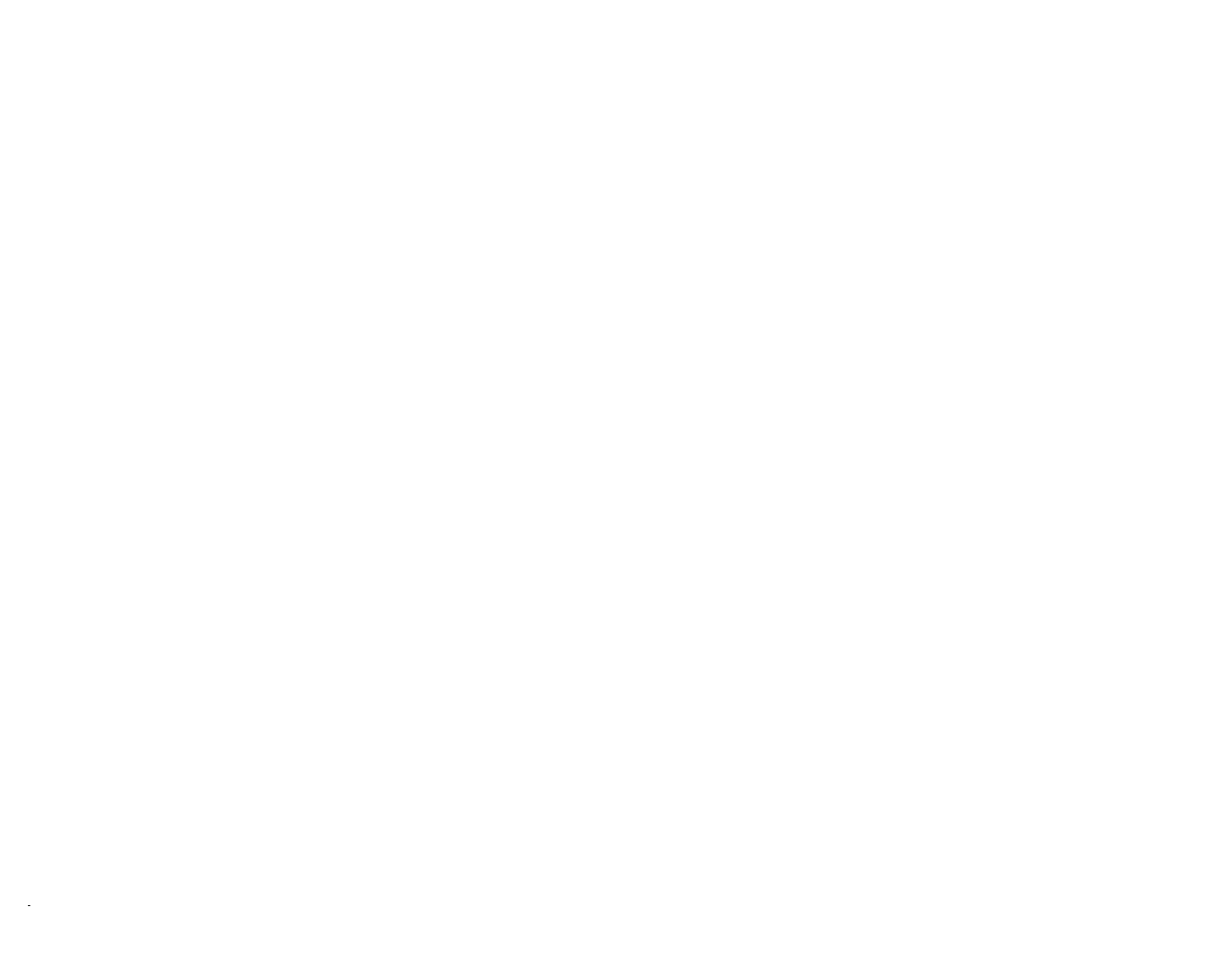|                     | Licence Business Name                                 | <b>Address</b>                                    | <b>Licence Type/Sub</b>                    |                                      | <b>Phone</b>                          |      | Fax                     |     |
|---------------------|-------------------------------------------------------|---------------------------------------------------|--------------------------------------------|--------------------------------------|---------------------------------------|------|-------------------------|-----|
| <b>Issue Date:</b>  |                                                       | June 1, 2016                                      |                                            |                                      |                                       |      |                         |     |
| 16 722385 Pot Belly |                                                       | 3779 Sexsmith Rd Unit 2116 Richmond BC V6X 3Z9    | Assembly Use Group 1                       | <b>Food Service</b><br>Establishment | (778) 999-6986                        | Work |                         | Hom |
| 16 724378           | Global Direct Trading Inc                             | 11700 Cambie Rd Unit 150 Richmond BC V6X 1L5      | Service Use                                |                                      | (604) 278-6331                        |      | Work (604) 278-6231     | Fax |
| 16 730161           | Patternly Analytics Inc                               | 3751 Jacombs Rd Unit 135 Richmond BC V6V 2R4      | Service Use                                |                                      | (778) 308-5882                        | Work |                         | Hom |
| 16 733741           | CL Plumbing and Heating<br>Services                   | 10800 Springmont Dr Unit 7 Richmond BC V7E 3S5    | Service Use                                | <b>Plumbing Contractor</b>           | (604) 722-0833                        | Work |                         | Hom |
|                     | 16 733742 CL Plumbing and Heating<br>Services         | 10800 Springmont Dr Unit 7 Richmond BC V7E 3S5    | <b>Inter-Municipal Business</b><br>Licence | <b>Plumbing Contractor</b>           | (604) 722-0833                        | Work |                         | Hom |
| <b>Issue Date:</b>  |                                                       | <b>June 2, 2016</b>                               |                                            |                                      |                                       |      |                         |     |
| 15 714317           | Jinrong Construction Ltd                              | 4778 CANADA WAY BURNABY BC V5G 1L5                | Service Use                                | <b>General Contractor</b>            | (778) 388-9630                        | Work |                         | Hom |
|                     | 16 724243 NHT Global                                  | 4000 No 3 Rd Unit 150 Richmond BC V6X 0J8         | Mercantile Use                             | <b>Retail Trading</b>                | (778) 232-5081                        | Work |                         | Hom |
| <b>Issue Date:</b>  |                                                       | <b>June 3, 2016</b>                               |                                            |                                      |                                       |      |                         |     |
| 15 716225           | Useabc North American Youth<br><b>Education Base</b>  | 5800 Minoru Blvd Unit 120 Richmond BC V6X 2A9     | Assembly Use Group 3                       | <b>Education Institution</b>         | (604) 401-0118                        | Work |                         | Hom |
| 16 733880           | International Private Vaults Inc                      | 8160 Park Rd Unit 120 Richmond BC V6Y 1T1         | Service Use                                |                                      | (604) 303-9711                        | Work |                         | Hom |
| 15 710031           | Spike Auto                                            | 13571 Verdun PI Unit 130 Richmond BC V6V 1W5      | Service Use                                |                                      | $(604)$ 321-3839                      | Work |                         | Hom |
| 16 733968           | Able Auctions                                         | 19757 92A AVE LANGLEY BC V1M 3B3                  | Service Use                                |                                      | (604) 881-2253                        | Work |                         | Hom |
| <b>Issue Date:</b>  |                                                       | <b>June 6, 2016</b>                               |                                            |                                      |                                       |      |                         |     |
|                     | 16 731364 Park Road Dental Clinic                     | 8081 Park Rd Richmond BC V6Y 1S8                  | Service Use                                |                                      | $(604)$ 285-0968                      |      | Work (604) 285-0906 Fax |     |
| <b>Issue Date:</b>  |                                                       | <b>June 7, 2016</b>                               |                                            |                                      |                                       |      |                         |     |
| 16 729352           | Roger Luo CPA                                         | 11220 Voyageur Way Unit 11 Richmond BC V6X 3E1    | Service Use                                |                                      | (778) 712-1628                        | Work |                         | Hom |
| 16 733667           | PSJ Trucking Ltd                                      | 3367 FRANCIS LANE COQUITLAM BC V3E 0K7            | Service Use                                |                                      | (778) 892-7781                        | Work |                         | Hom |
| 16 732342           | Well Sing Property Development<br>Ltd                 | 6011 Westminster Hwy Unit 201 Richmond BC V7C 4V4 | Service Use                                |                                      | (778) 998-2308                        |      | Work (778) 297-1261 Fax |     |
| 16 731831           | Yicity Technologies Inc                               | 11220 Voyageur Way Unit 10 Richmond BC V6X 3E1    | Service Use                                |                                      | (604) 259-8860                        | Work |                         | Hom |
| 16 731712           | <b>Trulton Realty Inc</b>                             | 6081 No 3 Rd Unit 914 Richmond BC V6Y 2B2         | Service Use                                |                                      | (604) 347-5999                        |      | Work (604) 210-9010 Fax |     |
| 16 730047           | Alpha Millwork                                        | 1611 Valmont Way Unit 110 Richmond BC V6V 1Y3     | Industrial/Manufacturing<br>Use            |                                      | (604) 273-3321                        | Work |                         | Hom |
| 16 729443           | Canadian Glacial Clay<br><b>Cosmetics Corporation</b> | 3771 Jacombs Rd Unit 450 Richmond BC V6V 2L9      | Service Use                                |                                      | 6042799498140 Work (604) 279-9496 Fax |      |                         |     |
|                     | 16 729062 TDL Business Company                        | 12620 Bridgeport Rd Unit 250 Richmond BC V6V 1J5  | Mercantile Use                             | <b>Wholesale Trading</b>             | (778) 881-9458                        | Work |                         | Hom |
|                     | 16 726512 Coco Fresh Tea & Juice                      | 8100 No 2 Rd Unit 140 Richmond BC V7C 5J9         | Assembly Use Group 1                       | Food Service<br>Establishment        | (604) 618-5417 Work                   |      |                         | Hom |
| 16 725651           | Sinone Auto Lease Ltd                                 | 4400 Hazelbridge Way Unit 640 Richmond BC V6X 3R8 | Service Use                                |                                      | (778) 960-8989                        | Work |                         | Hom |
| 16 721879           | Perfect Hearts Yoga Inc                               | 13020 No 2 Rd Unit 160 Richmond BC V7E 6S3        | Assembly Use Group 3                       | <b>Health Studio</b>                 | (604) 285-9642                        | Work |                         | Hom |
| 15 710971           | S R P Vancouver Foods Inc                             | 1999 Savage Rd Unit 171 Richmond BC V6V 0A4       | Industrial/Manufacturing<br>Use            |                                      | (778) 710-2096                        | Work |                         | Hom |
| 15 703033           | 0957857 BC Ltd                                        | 4011 Francis Rd Richmond BC V7C 1J8               | Service Use                                |                                      | (604) 505-1734                        | Work |                         | Hom |
| 15 695488           | Citius Table Tennis Club                              | 11060 Horseshoe Way Richmond BC V7A 5C3           | Assembly Use Group 3                       | <b>Health Studio</b>                 | (604) 773-9986                        | Work |                         | Hom |
| 16 729500 PC Tours  |                                                       | 8060 Jones Rd Unit 422 Richmond BC V6Y 4K5        | Service Use                                | <b>Travel Agency</b>                 | (604) 649-4812                        | Work |                         | Hom |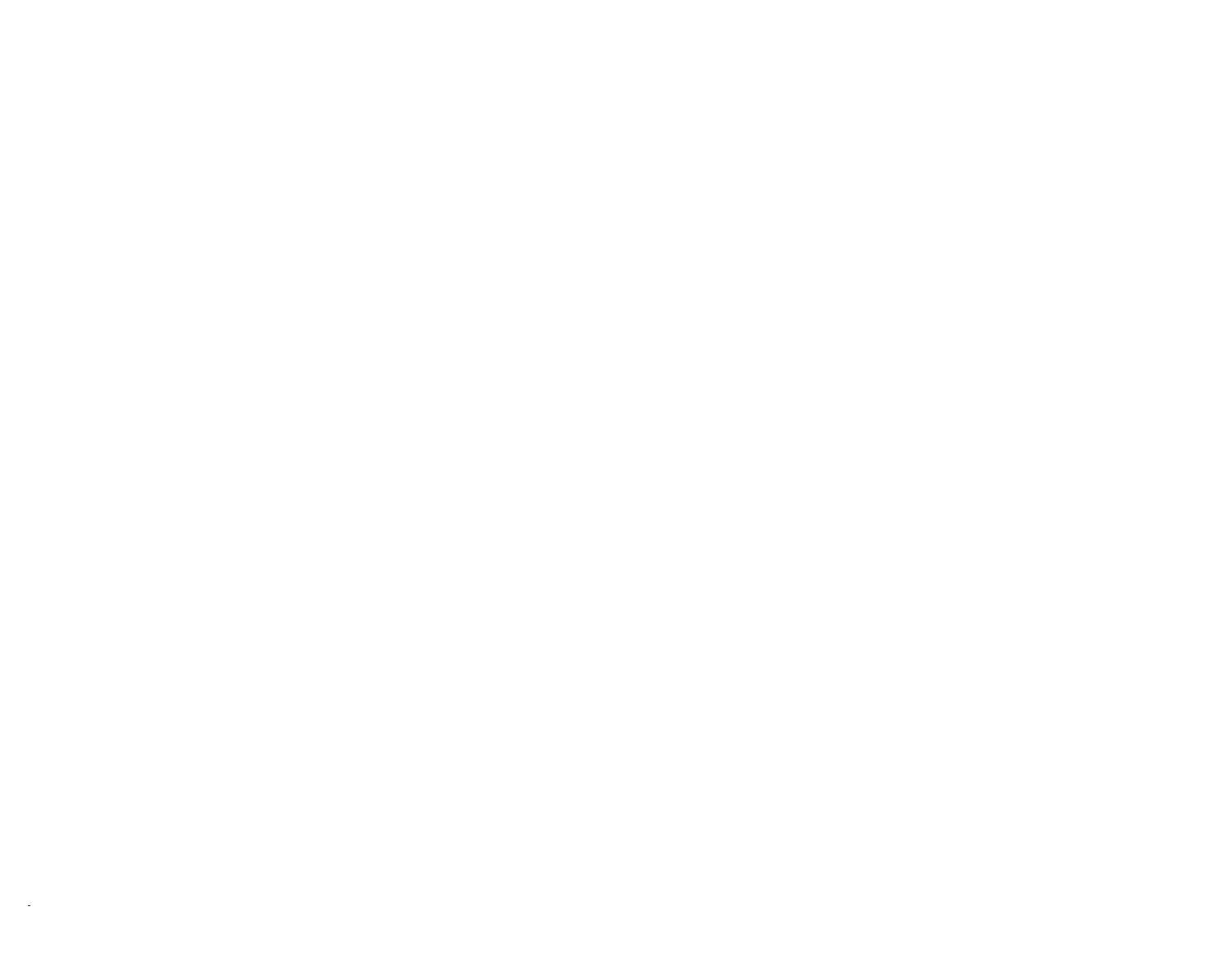|                    | <b>Licence Business Name</b>                                  | <b>Address</b>                                                 | <b>Licence Type/Sub</b>                    |                                                    | Phone               | Fax                                    |
|--------------------|---------------------------------------------------------------|----------------------------------------------------------------|--------------------------------------------|----------------------------------------------------|---------------------|----------------------------------------|
| <b>Issue Date:</b> |                                                               | June 8, 2016                                                   |                                            |                                                    |                     |                                        |
| 16 732476          | W444 Operations Ltd                                           | 4940 No 3 Rd Unit 309 Richmond BC V6X 3A5                      | Service Use                                |                                                    | (604) 303-7605      | Work (604) 303-9719 Fax                |
| 16 730120          | <b>Twin Boys</b>                                              | 8580 Cambie Rd Unit 105 Richmond BC V6X 4J8                    | Service Use                                |                                                    | (604) 370-0106      | Work<br>Hom                            |
| 16 734401          | Perfect Hearts Yoga Inc                                       | 13020 No 2 Rd Unit 160 Richmond BC V7E 6S3                     | Mercantile Use                             | <b>Retail Trading</b>                              | (604) 285-9642      | Hom<br>Work                            |
| 16 732306          | Hathstauwk Holdings Ltd                                       | 12831 Horseshoe PI Richmond BC V7A 4X5                         | Service Use                                |                                                    | (604) 272-7400      | Work (604) 272-4623 Fax                |
| 16 731484          | Ali & Associates Chartered<br><b>Professional Accountants</b> | 11782 Hammersmith Way Unit 105 Richmond BC V7A 5E2 Service Use |                                            |                                                    | (604) 285-0786      | Work (604) 285-0787 Fax                |
| 16 729725          | Allan Yuan Acupuncture                                        | 8279 Saba Rd Unit 195 Richmond BC V6Y 4B6                      | Service Use                                | <b>Registered Massage</b><br><b>Therapy Clinic</b> | (604) 273-3334      | Work (604) 273-3331 Fax                |
| 16 729484          | PT & C LWG Forensic<br><b>Consulting Services</b>             | 12031 Horseshoe Way Unit 100 Richmond BC V7A 4V4               | Service Use                                |                                                    | (888) 782-3473      | Work (866) 390-1485 Fax                |
| 16 728758          | Esso/7-Eleven Store # 37895H                                  | 9100 Westminster Hwy Richmond BC V6X 1B1                       | Mercantile Use                             | <b>Retail Trading</b>                              | (604) 821-1569      | Work<br>Hom                            |
| 16 727330          | Shanghai Express Inc                                          | 11220 Voyageur Way Unit 10 Richmond BC V6X 3E1                 | Service Use                                | <b>Delivery Services</b>                           | (778) 927-7778      | Hom<br>Work                            |
| 16 728756          | Esso/7-Eleven Store # 37895H                                  | 9100 Westminster Hwy Richmond BC V6X 1B1                       | Service Use                                |                                                    | $(604)$ 821-1569    | Hom<br>Work                            |
| 16 730076          | Up Sign Ltd                                                   | 12300 Horseshoe Way Unit 133 Richmond BC V7A 4Z1               | Service Use                                | <b>General Contractor</b>                          | (604) 255-7446      | Work<br>Hom                            |
| <b>Issue Date:</b> |                                                               | June 9, 2016                                                   |                                            |                                                    |                     |                                        |
| 16 732296          | <b>Dream Wallcoverings</b>                                    | 12271 Bridgeport Rd Richmond BC V6V 1J4                        | Mercantile Use                             | <b>Retail Trading</b>                              | (604) 217-5687      | Work<br>Hom                            |
| 15 694282          | Kairui Development and<br>Investment (Canada) Ltd             | 12080 Bridgeport Rd Richmond BC V6V 1J3                        | Mercantile Use                             | <b>Retail Trading</b>                              | (604) 270-6668      | Work (604) 276-9996 Fax                |
| 16 733770          | 604-Got-Bins                                                  | 2211 YEW ST VANCOUVER BC V6K 3G8                               | Service Use                                |                                                    | (604) 468-2467      | Work (604) 608-3951 Fax                |
| 16 733641          | <b>Braidwood Hospitality</b><br>Management Inc                | 8677 Capstan Way Unit 1007 Richmond BC V6X 2H6                 | Service Use                                |                                                    | (604) 681-4444      | Work<br>Hom                            |
| 16 732298          | Dream Wallcoverings                                           | 12271 Bridgeport Rd Richmond BC V6V 1J4                        | Service Use                                | <b>General Contractor</b>                          | (604) 217-5687      | Work<br>Hom                            |
| 16 731621          | Wellway Investment &<br>Consulting Inc                        | 8171 Ackroyd Rd Unit 4020 Richmond BC V6X 3K1                  | Service Use                                |                                                    | (778) 588-3626      | Hom<br>Work                            |
| 16 730065          | Scotch & Soda                                                 | 6551 No 3 Rd Unit 1542 Richmond BC V6Y 2B6                     | Mercantile Use                             | <b>Retail Trading</b>                              | (604) 227-7751      | Work (778) 282-0999 Fax                |
| 16 729200          | PolyLift Concrete                                             | 14671 Burrows Rd Richmond BC V6V 1K9                           | <b>Inter-Municipal Business</b><br>Licence | <b>General Contractor</b>                          | (778) 381-8992      | Work                                   |
| 16 728708          | T & K Trading Ltd                                             | 12868 Clarke PI Unit 150 Richmond BC V6V 2H1                   | Service Use                                | <b>Delivery Services</b>                           | (778) 682-8838      | Hom<br>Work                            |
| 16 728359          | Scout and Co                                                  | 12420 No 1 Rd Unit 150 Richmond BC V7E 6N2                     | Mercantile Use                             | <b>Retail Trading</b>                              | (778) 388-1819      | Hom<br>Work                            |
| 16 727327          | <b>ECS Holdings Ltd</b>                                       | 6900 Graybar Rd Unit 3135 Richmond BC V6W 0A5                  | Service Use                                |                                                    | (604) 276-9913      | Work (604) 231-9046<br>Fax             |
| 16 727289          | <b>Precision Patterns Inc.</b>                                | 3571 Viking Way Unit 3 Richmond BC V6V 1W1                     | Industrial/Manufacturing<br>Use            |                                                    | (604) 247-9175      | Work<br>Hom                            |
| 16 726962          | <b>EWE Waste Solution Limited</b>                             | 13500 Maycrest Way Unit 145 Richmond BC V6V 2N8                | Service Use                                |                                                    | (604) 273-1110      | Hom<br>Work                            |
| 16 729152          | PolyLift Concrete                                             | 14671 Burrows Rd Richmond BC V6V 1K9                           | Service Use                                | <b>General Contractor</b>                          | (778) 381-8992      | Work                                   |
|                    | 16 732347 Green Me                                            | 13351 Commerce Pkwy Unit 1263 Richmond BC V6V 2X7              | Mercantile Use                             | <b>Wholesale Trading</b>                           |                     | (604) 256-2180 Work (604) 256-2163 Fax |
| 16 726618          | Pedal Motion Cycles Ltd                                       | 13500 Maycrest Way Unit 145 Richmond BC V6V 2N8                | Mercantile Use                             | <b>Wholesale Trading</b>                           | (778) 986-6382      | Work<br>Hom                            |
| <b>Issue Date:</b> |                                                               | <b>June 10, 2016</b>                                           |                                            |                                                    |                     |                                        |
| 16 734126          | <b>Medussa Home Textiles</b>                                  | 7111 Lynnwood Dr Unit 16 Richmond BC V7C 5S9                   | Service Use                                | Home Occupation                                    | (778) 989-3111      | Work<br>Hom                            |
| 16 733933          | Da Tang Flooring                                              | 8786 DELVISTA DR DELTA BC V4C 4A5                              | Service Use                                | <b>General Contractor</b>                          | (778) 885-0808      | Work<br>Hom                            |
| 16 733939          | Neway Consulting Ltd                                          | 3759 Bamfield Dr Richmond BC V6X 3B4                           | Service Use                                | Home Occupation                                    | (778) 995-0208      | Work<br>Hom                            |
| 16 733940          | Nicola Construction Ltd                                       | 9811 Berry Rd Richmond BC V7A 2M9                              | <b>Inter-Municipal Business</b><br>Licence | <b>General Contractor</b>                          | (778) 836-1026      | Work<br>Hom                            |
| 16 734000          | Dacy Ventures Inc                                             | 211 HOREL RD SALT SPRING ISLAND BC V8K 2A4                     | Service Use                                | <b>General Contractor</b>                          | (250) 537-7662 Work | Hom                                    |
| January 3, 2017    |                                                               |                                                                | Page 24 of 58                              |                                                    |                     |                                        |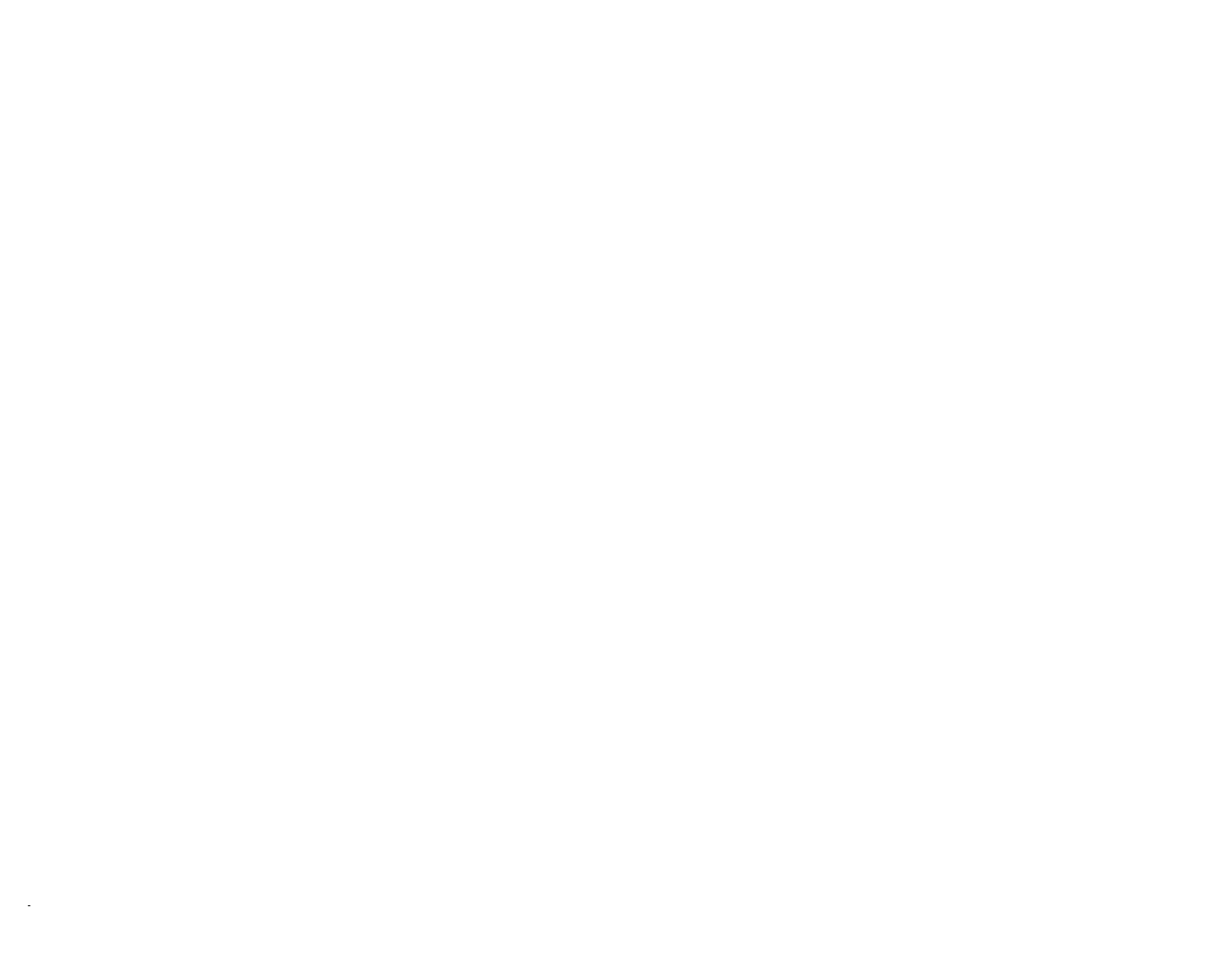|                    | <b>Licence Business Name</b>                | <b>Address</b>                                               | <b>Licence Type/Sub</b>                    |                                                    | <b>Phone</b>     |      | Fax                     |     |
|--------------------|---------------------------------------------|--------------------------------------------------------------|--------------------------------------------|----------------------------------------------------|------------------|------|-------------------------|-----|
| 16 734027          | <b>CityEcho Real Estate Services</b><br>Inc | 6600 Constable Dr Richmond BC V7E 3Y2                        | Service Use                                | Home Occupation                                    | (778) 388-1363   | Work |                         | Hom |
| 16 734420          | Ocean Market Sport Surfaces<br>(2014) Ltd   | 4481 232 ST LANGLEY BC V2Z 2S2                               | Service Use                                |                                                    | (604) 530-6430   |      | Work (604) 534-1900 Fax |     |
| 16 734028          | The Porter Yang Development<br>Ltd          | 625 W 53RD AVE VANCOUVER BC V6P 1K2                          | Service Use                                | <b>General Contractor</b>                          | (778) 222-2282   | Work |                         | Hom |
| 16 734061          | <b>Enable Occupational Therapy</b>          | 7488 BYRNE PARK WALK UNIT 601 BURNABY BC V3N<br>0B6          | Service Use                                |                                                    | (778) 288-4289   | Work |                         | Hom |
| 16 734166          | CJ Carpet and Home Cleaning                 | 6111 Tiffany Blvd Unit 5 Richmond BC V7C 4Y7                 | Service Use                                |                                                    | (778) 855-3666   | Work |                         | Hom |
| 16 734210          | <b>Goldsun Construction Ltd</b>             | 7580 Petts Rd Richmond BC V7A 1J7                            | Service Use                                | <b>General Contractor</b>                          | (604) 295-0787   | Work |                         | Hom |
| 16 733861          | 770110294BC0001                             | 8331 Elsmore Rd Richmond BC V7C 2A2                          | Service Use                                | Home Occupation                                    | $(604)$ 307-1118 | Work |                         | Hom |
| 16 733625          | <b>Pardisi Electrical</b>                   | 3240 Steveston Hwy Richmond BC V7E 2J5                       | Service Use                                | <b>Electrical Contractor</b>                       | (604) 304-5330   | Work |                         | Hom |
| 16 734053          | <b>Waterside Window Coverings</b>           | 10000 No 2 Rd Richmond BC V7E 2E3                            | Service Use                                | Home Occupation                                    | (604) 448-9810   |      | Work (604) 448-9820 Fax |     |
| 16 733603          | Lean International Supplies Ltd             | 5111 Brighouse Way Unit 305 Richmond V7C 0A2                 | Service Use                                |                                                    | (604) 276-9080   |      | Work (604) 276-9080 Fax |     |
| 16 733702          | Insight Ability Training and<br>Consulting  | 4200 Coldfall Rd Unit 3 Richmond BC V7C 1P8                  | Service Use                                | Home Occupation                                    | (604) 506-8537   | Work |                         | Hom |
| 16 732219          | Alderwood House School Inc                  | 12111 1st Ave Richmond BC V7E 3M1                            | Assembly Use Group 3                       |                                                    | (604) 377-8385   | Work |                         | Hom |
| 16 733821          | Xinde Antique Consultant                    | 4260 Blundell Rd Richmond BC V7C 1G8                         | Service Use                                | Home Occupation                                    | (604) 767-6310   | Work |                         | Hom |
| 16 733614          | OS General Contracting Ltd                  | 4148 KASLO ST VANCOUVER BC V5R 2B6                           | Service Use                                | <b>General Contractor</b>                          | (604) 434-0359   | Work |                         | Hom |
| 16 733624          | Satori Hand Made Goods Ltd                  | 5351 Blundell Rd Richmond BC V7C 1H3                         | Service Use                                | Home Occupation                                    | (604) 274-5698   | Work |                         | Hom |
| 16 733680          | Sevastopiano Lessons                        | 7297 Moffatt Rd Unit 332 Richmond BC V6Y 3E6                 | Service Use                                | Home Occupation                                    | (604) 233-0481   | Hom  |                         | Hom |
| 16 733761          | ADL Landscaping Ltd                         | 1640 LANGWORTHY ST NORTH VANCOUVER BC V7K<br>1N <sub>5</sub> | Service Use                                |                                                    | (604) 558-1235   | Work |                         | Hom |
| 16 733774          | S Sidhu Trucking Ltd                        | 9651 123A ST SURREY BC V3V 4P7                               | Service Use                                |                                                    | (604) 290-5634   |      | Work (604) 589-9653 Fax |     |
| 16 733775          | 1067788 BC Ltd                              | 9651 123A ST SURREY BC V3V 4P7                               | Service Use                                |                                                    | (604) 779-5634   |      | Work (604) 589-9653 Fax |     |
| 16 733785          | Interlink General & Mechanical<br>Services  | 10620 Alexis Crt Richmond BC V7A 4Y4                         | Service Use                                | <b>General Contractor</b>                          | (778) 317-6613   | Work |                         | Hom |
| 16 733786          | Interlink General & Mechanical<br>Services  | 10620 Alexis Crt Richmond BC V7A 4Y4                         | <b>Inter-Municipal Business</b><br>Licence | <b>General Contractor</b>                          | (778) 317-6613   | Work |                         | Hom |
| 16 726348          | Lower Mainland Motor Company<br>Ltd         | 21320 Westminster Hwy Unit 2118 Richmond BC V6V 2X5          | Mercantile Use                             | Automobile Dealer                                  | (604) 765-8624   | Work |                         | Hom |
| <b>Issue Date:</b> |                                             | June 14, 2016                                                |                                            |                                                    |                  |      |                         |     |
| 16 729613          | <b>Steveston Vapor</b>                      | 3880 Chatham St Unit 110 Richmond BC V7E 2Z5                 | Mercantile Use                             | <b>Retail Trading</b>                              | (778) 863-7522   | Work |                         | Hom |
| 16 731395          | Waikiki BBQ                                 | 13980 Maycrest Way Unit 138 Richmond BC V6V 3C2              | Industrial/Manufacturing<br>Use            |                                                    | $(604)$ 362-1588 | Work |                         | Hom |
| 16 731491          | Lelem' Express                              | 7700 Minoru Gate Richmond BC V6Y 1R9                         | Assembly Use Group 1                       | <b>Food Service</b><br>Establishment, Take-<br>Out | $(604)$ 888-5556 | Work |                         | Hom |
|                    | 16 733970 Gogo Mart                         | 6400 No 3 Rd Richmond BC V6Y 2C2                             | Assembly Use Group 1                       | <b>Food Service</b><br>Establishment, Take-<br>Out | (778) 628-8523   | Work |                         | Hom |
| 16 731073          | Apex Physiotherapy and Health<br>Clinic     | 8291 Ackroyd Rd Unit 135 Richmond BC V6X 3K5                 | Service Use                                |                                                    | (604) 729-1033   |      | Work (604) 270-3931 Fax |     |
| 16 731031          | Premier TL Home Ltd                         | 11451 Bridgeport Rd Unit 140 Richmond BC V6X 1T4             | Service Use                                | <b>General Contractor</b>                          | (778) 995-2688   |      | Work (604) 273-2726 Fax |     |
| 16 729846          | Importransact Captial Inc                   | 5951 No 3 Rd Unit 118 Richmond BC V6X 2E3                    | Service Use                                |                                                    | (778) 682-6882   | Work |                         | Hom |
| 16 728937          | Hoya Home Living                            | 12071 1st Ave Unit 102 Richmond BC V7E 3M1                   | Mercantile Use                             | <b>Retail Trading</b>                              | $(604)$ 306-6390 |      | Work (604) 272-9721 Fax |     |
| 16 728581          | Hunni's                                     | 3900 Moncton St Unit 105 Richmond BC V7E 3A6                 | Mercantile Use                             | <b>Retail Trading</b>                              | (604) 828-3446   | Work |                         | Hom |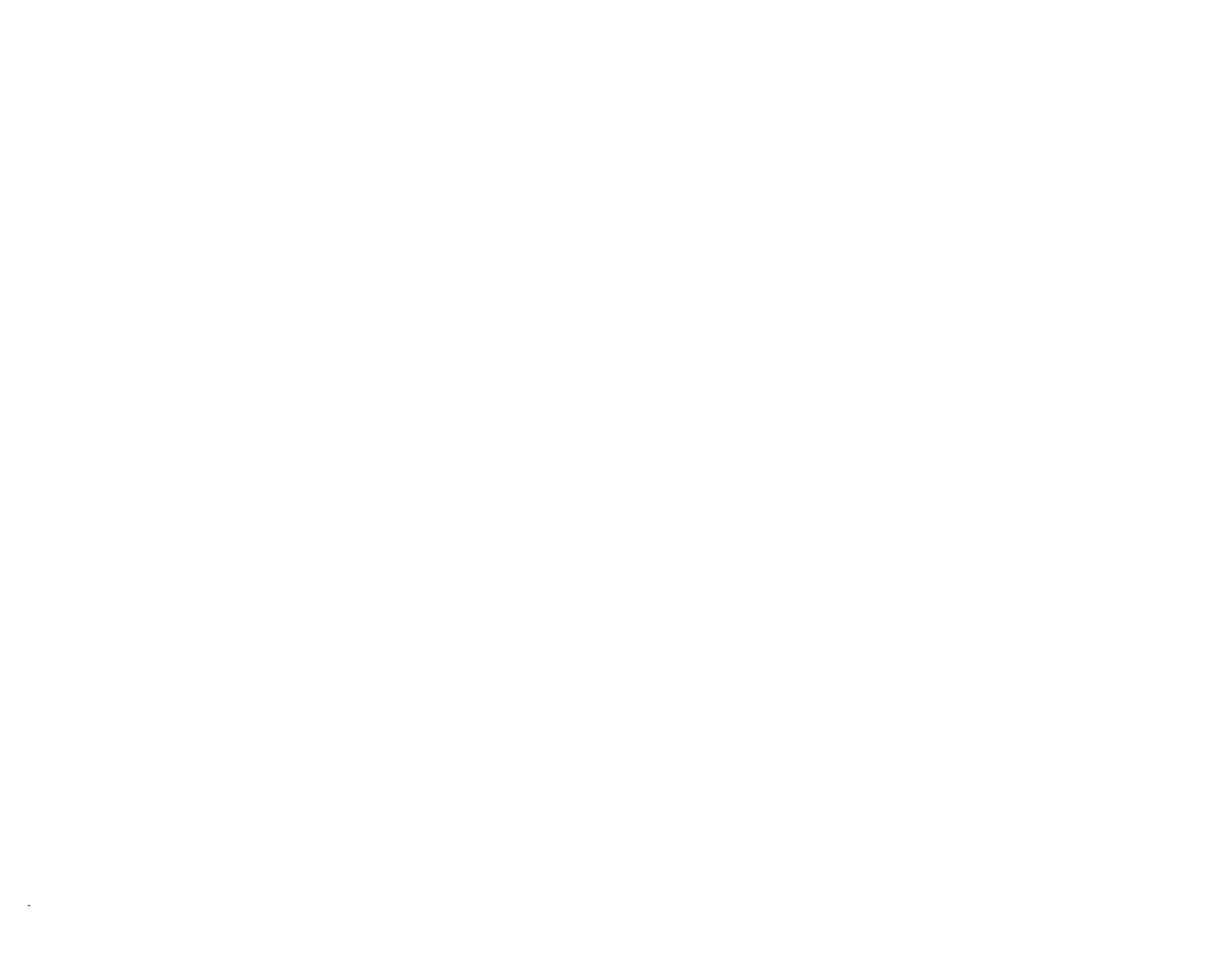|                    | <b>Licence Business Name</b>               | <b>Address</b>                                             | <b>Licence Type/Sub</b>                    |                                     | Phone            |      | Fax                        |
|--------------------|--------------------------------------------|------------------------------------------------------------|--------------------------------------------|-------------------------------------|------------------|------|----------------------------|
| 16 728441          | <b>Country Vines</b>                       | 12900 Steveston Hwy Richmond BC V6W 1A3                    | Mercantile Use                             | Roadside Stand                      | (604) 448-0555   |      | Work (604) 448-0911 Hom    |
| 16 726159          | Fortune Decor Inc                          | 2631 Viking Way Unit 148 Richmond BC V6V 3B5               | Mercantile Use                             | <b>Wholesale Trading</b>            | (604) 900-2498   |      | Work (604) 900-2498 Fax    |
| 15 712722          | Sun Bear Building Supplies Inc             | 4691 Vanguard Rd Unit 160 Richmond BC V6X 2P7              | Mercantile Use                             | <b>Wholesale Trading</b>            | (604) 821-0688   |      | Work (604) 303-8832 Fax    |
| 15 702979          | Orbit Distribution Systems Ltd             | 13240 Worster Crt Richmond BC V6V 2B3                      | Service Use                                |                                     | (604) 278-4460   | Work | Hom                        |
| 14 657922          | <b>BC Conveying Machinery Ltd</b>          | 4720 Vanguard Rd Richmond BC V6X 2P8                       | Mercantile Use                             | <b>Wholesale Trading</b>            | (604) 321-2331   |      | Work (604) 321-9953 Fax    |
| 16 733548          | M9 Consulting Inc                          | 11871 Horseshoe Way Unit 1201 Richmond BC V7A 5H5          | Service Use                                |                                     | (512) 695-9585   | Work |                            |
| 16 729388          | Vapour King                                | 6584 No 3 Rd Richmond BC V6Y 2C2                           | Mercantile Use                             | <b>Retail Trading</b>               | (604) 728-2086   | Work | Hom                        |
| <b>Issue Date:</b> |                                            | <b>June 15, 2016</b>                                       |                                            |                                     |                  |      |                            |
| 16 726765          | New Continental Academy                    | 8360 Bridgeport Rd Unit 201 Richmond BC V6X 3C7            | Assembly Use Group 3                       | <b>Education Institution</b>        | (604) 670-5952   | Work | Hom                        |
| 16 734884          | Canada Regional Aviation<br>(Group) Corp   | 4360 Agar Dr Richmond BC V7B 1A3                           | Service Use                                |                                     | (604) 282-4723   | Work | Hom                        |
| 16 734133          | <b>Back to Roots Nutrition</b>             | 12639 No 2 Rd Unit 303 Richmond BC V7E 6N6                 | Service Use                                | Home Occupation                     | (778) 896-4373   | Work | Hom                        |
| 16 733547          | Sinan Construction Ltd                     | 7340 Westminster Hwy Unit 210 Richmond BC V6X 1A1          | Service Use                                | <b>General Contractor</b>           | (604) 288-7992   | Work | Hom                        |
| 16 732035          | Eagle Rider Vancouver                      | 3500 Cessna Dr Richmond BC V7B 1C7                         | Vehicle for Hire                           | Class J - Rental<br>Vehicle Group 1 | (778) 379-2453   | Work | Hom                        |
| 16 732034          | Eagle Rider Vancouver                      | 3500 Cessna Dr Richmond BC V7B 1C7                         | Service Use                                |                                     | (778) 379-2453   | Work | Hom                        |
| 16 729735          | SVacation Inc                              | 6151 Westminster Hwy Unit 201 Richmond BC V7C 4V4          | Service Use                                | <b>Travel Agency</b>                | $(604)$ 256-2166 | Work | Hom                        |
| 16 729674          | Richmond Holdings (2015) Ltd               | 5831 Cedarbridge Way Richmond BC V6X 2A8                   | Service Use                                |                                     | (604) 273-5732   |      | Work (604) 273-6474<br>Fax |
| 16 729012          | Globe Financial Services Inc               | 5900 No 3 Rd Unit 570 Richmond BC V6X 3P7                  | Service Use                                |                                     | (604) 328-8293   | Work | Hom                        |
| 16 726384          | Delice Catering                            | 2611 Viscount Way Richmond BC V6V 2G8                      | Assembly Use Group 1                       | <b>Food Catering</b>                | (604) 767-2260   | Work | Hom                        |
| 15 715768          | Vancouver China Culture Centre<br>Inc      | 8171 Ackroyd Rd Unit 120 Richmond BC V6X 3K1               | Mercantile Use                             | <b>Retail Trading</b>               | (604) 782-8288   | Work | Hom                        |
| 16 729664          | Swordfern Management Ltd                   | 5831 Cedarbridge Way Richmond BC V6X 2A8                   | Service Use                                |                                     | (604) 273-5732   |      | Work (604) 273-6474 Fax    |
| <b>Issue Date:</b> |                                            | <b>June 16, 2016</b>                                       |                                            |                                     |                  |      |                            |
| 16 734229          | <b>Pahal Construction Ltd</b>              | 11715 98 AVE SURREY BC V3V 2J1                             | Service Use                                | <b>General Contractor</b>           | (604) 716-7820   | Work | Hom                        |
| 16 734230          | <b>Sterling Recruitment</b>                | 4391 Windjammer Dr Richmond BC V7E 4L5                     | Service Use                                | Home Occupation                     | (778) 899-8753   | Work | Hom                        |
| 16 734341          | Sivertech                                  | 9351 Patterson Rd Richmond BC V6X 1P8                      | Service Use                                | Home Occupation                     | (778) 883-3016   | Work | Hom                        |
| 16 726134          | 10 Accounting Corporation                  | 6061 No 3 Rd Unit 120 Richmond BC V6Y 2B2                  | Service Use                                |                                     | (604) 285-9909   |      | Work (604) 285-9908 Fax    |
| 15 713893          | <b>Skynet Terminals Inc</b>                | 9500 Van Horne Way Unit 140 Richmond BC V6X 1W3            | Service Use                                |                                     | (604) 821-9925   |      | Work (604) 821-9935 Fax    |
| 14 663730          | At Hair Studio                             | 8328 Capstan Way Unit 1113 Richmond BC V6X 4B6             | Service Use                                |                                     | (604) 722-7666   | Work | Hom                        |
| 16 734616          | Tubify Foods Inc                           | 3105 E 15TH AVE VANCOUVER BC V5M 2L1                       | Assembly Use Group 1                       |                                     | (604) 780-7234   | Work | Hom                        |
| 16 727331          | Vinwil Trading Ltd                         | 11220 Voyageur Way Unit 10 Richmond BC V6X 3E1             | Service Use                                | <b>Delivery Services</b>            | (778) 927-7778   | Work | Hom                        |
| <b>Issue Date:</b> |                                            | <b>June 17, 2016</b>                                       |                                            |                                     |                  |      |                            |
| 16 734602          | Lofty General Contracting Inc              | 12311 McNeely Dr Unit 32 Richmond BC V6V 2S2               | <b>Inter-Municipal Business</b><br>Licence | <b>General Contractor</b>           | (778) 861-3262   | Work | Hom                        |
| 16 734865          | <b>Auburn Supplies</b>                     | 6188 Woodwards Rd Richmond BC V7E 1H3                      | Service Use                                | Home Occupation                     | (778) 888-9143   | Work | Hom                        |
| 16 734620          | <b>Craftsman Mechanical Systems</b><br>Inc | 5452 BAKERVIEW DR SURREY BC V3S 1A5                        | Service Use                                | <b>Plumbing Contractor</b>          | (604) 330-5896   | Work |                            |
| 16 734601          | Lofty General Contracting Inc              | 12311 McNeely Dr Unit 32 Richmond BC V6V 2S2               | Service Use                                | <b>General Contractor</b>           | (778) 861-3262   | Work | Hom                        |
| 16 734567          | Confluence Projects Ltd                    | 2228 MARSTRAND AVE UNIT 602 VANCOUVER BC<br><b>V6K 4T1</b> | Service Use                                | <b>General Contractor</b>           | $(604)$ 338-3637 | Work | Hom                        |
| 16 734513          | Alpha Glass Ltd                            | 6491 Minoru Blvd Unit 203 Richmond BC V6Y 1Y8              | Service Use                                | <b>General Contractor</b>           | (778) 952-1360   | Work | Hom                        |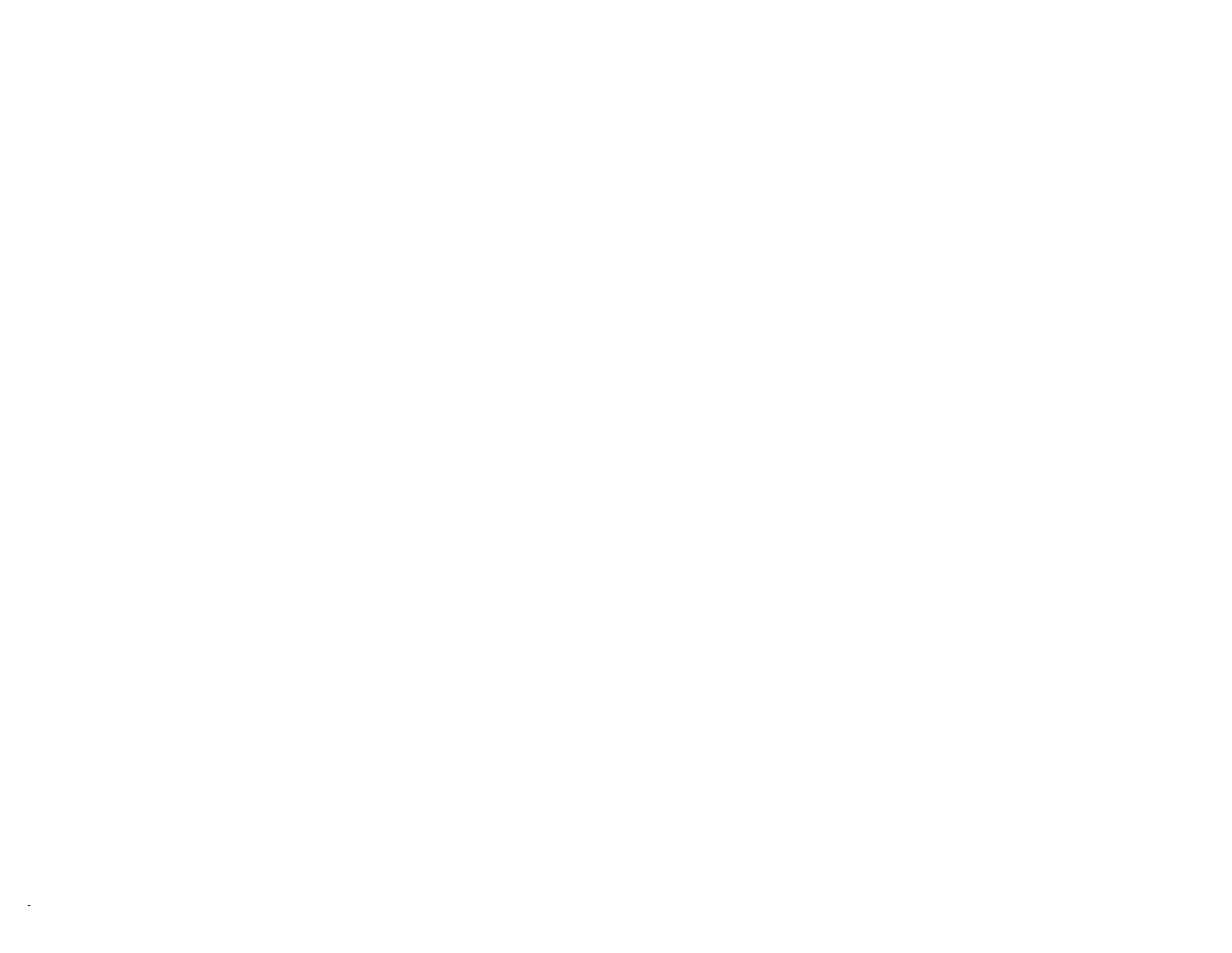|                    | <b>Licence Business Name</b>                            | <b>Address</b>                                            | <b>Licence Type/Sub</b> |                                        | Phone            | Fax                      |     |
|--------------------|---------------------------------------------------------|-----------------------------------------------------------|-------------------------|----------------------------------------|------------------|--------------------------|-----|
| 16 734409          | Capture Energy                                          | 4051 Garry St Unit 2 Richmond BC V7E 2T9                  | Service Use             | Home Occupation                        | (604) 787-1952   | Work                     | Hom |
| 16 734226          | Fleetwood Plumbing & Heating<br>Ltd                     | 16326 79TH AVE SURREY BC V4N 0K5                          | Service Use             | <b>Plumbing Contractor</b>             | (604) 729-2245   | Work (604) 729-2245 Cell |     |
| 16 731215          | Up Jus                                                  | 4000 No 3 Rd Unit 2020 Richmond BC V6X 0J8                | Mercantile Use          | <b>Retail Trading</b>                  | (604) 868-3035   | Work                     | Hom |
| 15 717515          | <b>Smart Beauty Spa</b>                                 | 8888 Odlin Cr Unit 2020 Richmond BC V6X 3Z8               | Service Use             | <b>Therapeutic Touch</b><br>Treatments | (604) 304-0893   | Work                     |     |
| 15 717514          | <b>Smart Beauty Spa</b>                                 | 8888 Odlin Cr Unit 2020 Richmond BC V6X 3Z8               | Service Use             |                                        | $(604)$ 304-0893 | Work                     |     |
| 16 734626          | Industrial Building and Structure<br>Construction       | 428 E 46TH AVE VANCOUVER BC V5W 1Z9                       | Service Use             | <b>General Contractor</b>              | (604) 284-5073   | Work                     | Hom |
| 16 734510          | Opera Development Inc                                   | 1041 SW MARINE DR VANCOUVER BC V6P 6L6                    | Service Use             | <b>General Contractor</b>              | (604) 325-9400   | Work                     | Hom |
| <b>Issue Date:</b> |                                                         | <b>June 20, 2016</b>                                      |                         |                                        |                  |                          |     |
| 16 731693          | Sycorp Holdings Inc.                                    | 21300 Gordon Way Unit 188 Richmond BC V6W 1M2             | Service Use             |                                        | (604) 278-3220   | Work (866) 887-5670 Fax  |     |
| 16 734484          | <b>GEP Magicians Inc</b>                                | 8275 MANITOBA ST VANCOUVER BC V5X 4L8                     | Service Use             | Film Production<br>Office              | (604) 336-6200   | Work (604) 336-6203 Fax  |     |
| 16 731570          | <b>GE Motors</b>                                        | 21320 Westminster Hwy Unit 2128 Richmond BC V6V 2X5       | Mercantile Use          | Automobile Dealer                      | (604) 285-9535   | Work                     | Hom |
| 16 731404          | Canadian Agri-Food Trading Inc                          | 22091 Fraserwood Way Unit 2000 Richmond BC V6W 1J5        | Service Use             |                                        | (778) 251-9858   | Work                     | Hom |
| <b>Issue Date:</b> |                                                         | June 21, 2016                                             |                         |                                        |                  |                          |     |
| 16 735200          | K A O Construction Design<br>Studio Inc                 | 7261 SUSSEX AVE BURNABY BC V5J 3V6                        | Service Use             | <b>General Contractor</b>              | (604) 818-9882   | Work                     | Hom |
| 16 735201          | BC Keystone Home Care                                   | 9940 LOUGHEED HWY UNIT 325 BURNABY BC V3J<br>1N3          | Service Use             |                                        | (604) 422-8777   | Work (604) 422-8778 Wor  |     |
| 16 735212          | <b>Biro Innovative Construction Ltd</b>                 | 20974 NEWLANDS DR LANGLEY BC V3A 4M2                      | Service Use             | <b>Gas Contractor</b>                  | (604) 356-6477   | Work                     | Hom |
| 16 735245          | Ting Photography Ltd                                    | 9533 Granville Ave Unit 20 Richmond BC V6Y 1P9            | Service Use             |                                        | (778) 882-6208   | Work                     | Hom |
| 16 731602          | Vancouver China Overseas<br><b>Travel Ltd</b>           | 8888 Odlin Cr Unit 2090 Richmond BC V6X 3Z8               | Service Use             | <b>Travel Agency</b>                   | (778) 882-4228   | Cellul                   | Hom |
| <b>Issue Date:</b> |                                                         | June 22, 2016                                             |                         |                                        |                  |                          |     |
| 16 731278          | AirSeaLand Cargo Inc                                    | 2633 Viking Way Unit 163 Richmond BC V6V 3B6              | Service Use             |                                        | (604) 418-5664   | Work (604) 961-1545 Cell |     |
| 16 735430          | De Rucci Home Ltd                                       | 4151 Hazelbridge Way Unit 1880 Richmond BC V6X 4J7        | Mercantile Use          | <b>Retail Trading</b>                  | (604) 285-4788   | Work (604) 285-4788 Fax  |     |
| <b>Issue Date:</b> |                                                         | June 23, 2016                                             |                         |                                        |                  |                          |     |
| 16 733518          | New Dawn Immigration Canada<br>Consulting Ltd           | 10451 Shellbridge Way Unit 200 Richmond BC V6X 2W8        | Service Use             |                                        | (604) 812-8099   | Work                     | Hom |
| 16 734507          | Canada Today Media Group Inc                            | 10451 Shellbridge Way Unit 200 Richmond BC V6X 2W8        | Service Use             |                                        | (778) 999-9113   | Work                     |     |
| 16 732155          | Steveston Village Antiques &<br><b>Collectibles Ltd</b> | 12051 2nd Ave Unit 120 Richmond BC V7E 3L6                | Mercantile Use          | <b>Retail Trading</b>                  | $(604)$ 304-4055 | Work (604) 304-4078 Fax  |     |
| 16 729257          | <b>UC Auto Limited</b>                                  | 4311 Hazelbridge Way Unit 1825 Richmond BC V6X 3L7        | Service Use             |                                        | (778) 863-0258   | Work                     | Hom |
| 16 734547          | No 4 Blueberry Farm                                     | 10231 Granville Ave Richmond BC V6Y 1R5                   | Mercantile Use          | Roadside Stand                         | (604) 812-9999   | Work                     |     |
| 16 732375 Jane Cao |                                                         | 5188 Westminster Hwy Unit 103 Richmond BC V7C 5S7         | Service Use             |                                        | (604) 284-2643   | Work                     | Hom |
| <b>Issue Date:</b> |                                                         | <b>June 24, 2016</b>                                      |                         |                                        |                  |                          |     |
| 16 734756          | <b>Buchanan Contracting Inc</b>                         | 8740 No 1 Rd Unit 103 Richmond BC V7C 4L5                 | Service Use             | <b>General Contractor</b>              | (604) 218-0254   | Work                     | Hom |
| 16 734766          | Columbia International Education<br>Group Inc           | 5631 No 3 Rd Unit 100 Richmond BC V6X 2C7                 | Assembly Use Group 3    | <b>Education Institution</b>           | (778) 297-6833   | Work                     | Hom |
| 16 735382          | <b>Budal Group</b>                                      | 7569 EDGAR INDUSTRIAL CRT UNIT 110 RED DEER<br>AL T4P 4E2 | Service Use             | <b>General Contractor</b>              | (403) 342-1410   | Work (403) 341-6262 Fax  |     |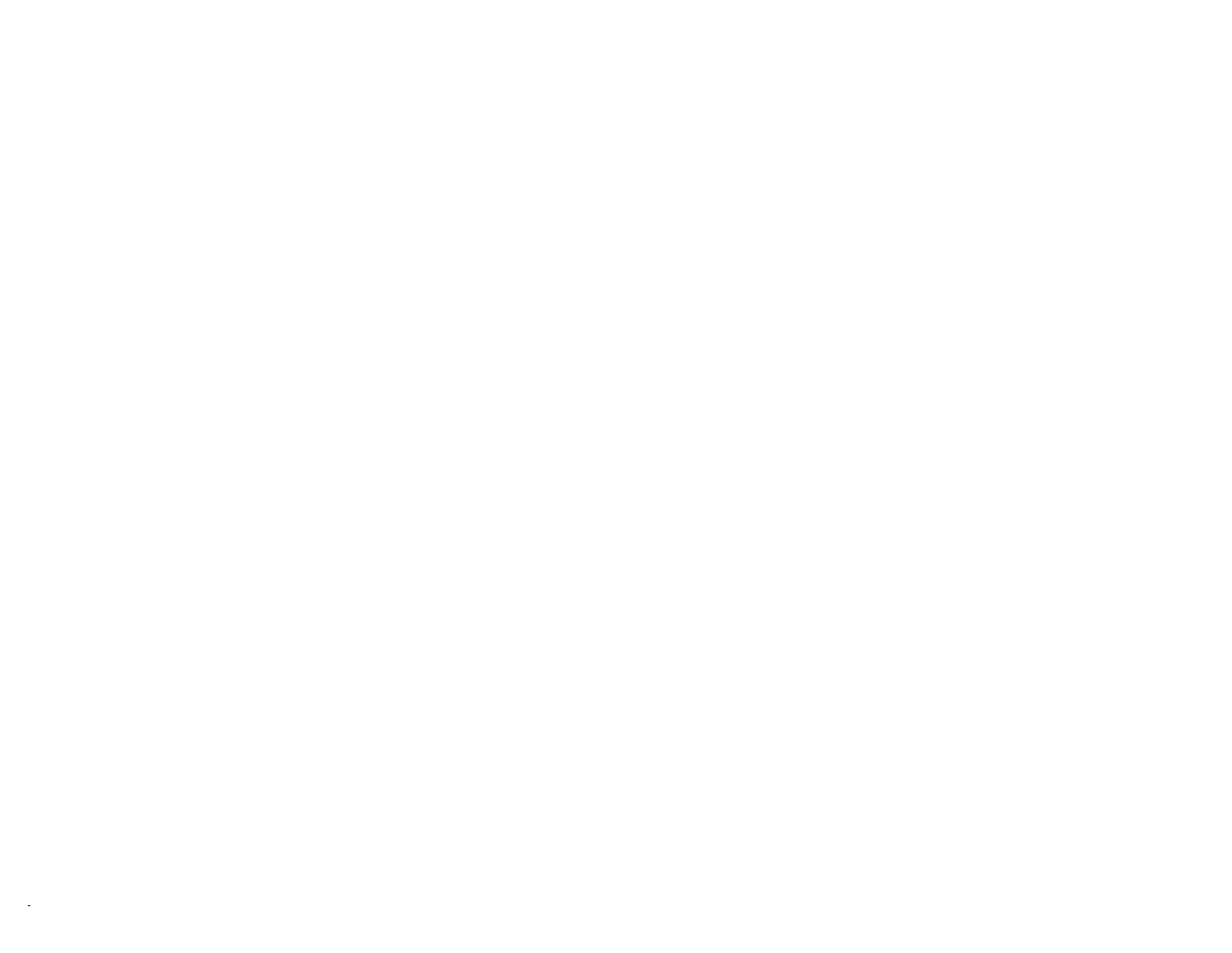|                    | Licence Business Name                       | <b>Address</b>                                                | <b>Licence Type/Sub</b>         |                               | <b>Phone</b>   | Fax                     |            |
|--------------------|---------------------------------------------|---------------------------------------------------------------|---------------------------------|-------------------------------|----------------|-------------------------|------------|
| 16 733562          | Dr L Rebecca Rivera Inc                     | 6051 Gilbert Rd Unit 103 Richmond BC V7C 3V3                  | Service Use                     |                               | (604) 270-2204 | Work                    | <b>Hom</b> |
| 16 731244          | Kingdom Property Investment Ltd             | 3820 Cessna Dr Unit 360 Richmond BC V7B 0A2                   | Service Use                     |                               | (604) 285-9778 | Work                    | Hom        |
| 16 728563          | Sino-Canada Int'l Courier (NA)<br>Group Ltd | 4351 No 3 Rd Unit 168 Richmond BC V6X 3A7                     | Service Use                     |                               | (604) 207-0338 | Work (604) 207-0060     | Fax        |
| 16 734803          | <b>Candeo Contracting Ltd</b>               | 2728 COAST MERIDIAN RD PORT COQUITLAM BC<br>V3B 3M3           | Service Use                     | <b>General Contractor</b>     | (778) 558-7717 | Work                    | Hom        |
| <b>Issue Date:</b> |                                             | <b>June 26, 2016</b>                                          |                                 |                               |                |                         |            |
| 16 735320          | Georgia Strait Refrigeration                | 1103 SILVER MOUNTAIN DR NANAIMO BC V9R 7E2                    | Service Use                     | Refrigeration<br>Contractor   | (250) 896-2544 | Work (250) 716-7297 Fax |            |
| 16 735364          | Tiong Chua                                  | 10740 Southridge Rd Richmond BC V7A 2X4                       | Service Use                     | <b>General Contractor</b>     | (604) 362-0501 | Work                    | Hom        |
| 16 735366          | Kailuan Canada Investment<br>Corporation    | 8633 Capstan Way Unit 7 Richmond BC V6X 2H6                   | Service Use                     | Home Occupation               | (604) 821-1577 | Work                    | Hom        |
| 16 735371          | KS II Tools Inc                             | 1907 51ST AVE E VANCOUVER BC V5P 1W1                          | Service Use                     | Peddlers                      | (778) 889-6382 | Work                    | Hom        |
| 16 735287          | Beneath Your Feet Landscaping<br>Inc        | 11923 ACADIA ST MAPLE RIDGE BC V2X 3B1                        | Service Use                     |                               | (604) 839-3495 | Work                    | Hom        |
| 16 735409          | Lidia Contracting Ltd                       | 2955 DIAMOND CR UNIT 311 ABBOTSFORD BC V2T<br>2L5             | Service Use                     | <b>Plumbing Contractor</b>    | (778) 242-6071 | Work                    | Hom        |
| 16 735416          | Lidia Contracting Ltd                       | 2955 DIAMOND CR UNIT 311 ABBOTSFORD BC V2T<br>2L <sub>5</sub> | Service Use                     | <b>Gas Contractor</b>         | (778) 242-6071 | Work                    | Hom        |
| 16 735224          | <b>JC Shotcrete</b>                         | PO BOX 2094, STN A ABBOTSFORD BC V2T 3X8                      | Service Use                     | <b>General Contractor</b>     | (604) 854-5700 | Work (604) 854-5598     | Fax        |
| 16 735501          | Pro Design Co Ltd                           | 4651 Larkspur Ave Richmond BC V7C 2H9                         | Service Use                     | <b>General Contractor</b>     | (604) 723-8682 | Work                    | Hom        |
| 16 735403          | Amritpal Singh Purewal                      | 8191 No 5 Rd Richmond BC V6Y 2V5                              | Service Use                     | <b>General Contractor</b>     | (604) 779-1959 | Work                    | Hom        |
| 16 735581          | Woof Concept Products Ltd                   | 7633 Francis Rd Richmond BC V6Y 1A3                           | Service Use                     | Home Occupation               | (778) 883-5210 | Work                    | Hom        |
| 16 735442          | Throne Investment & Trading Inc             | 1165 QUEENS AVE WEST VANCOUVER BC V7S 2K3                     | Service Use                     | <b>General Contractor</b>     | (778) 788-8916 | Work                    | Hom        |
| 16 734624          | Rengar Investment Ltd                       | 10000 Fisher Gate Unit 36 Richmond BC V6X 3W8                 | Service Use                     |                               | (604) 288-4626 | Work                    | Hom        |
| 16 735410          | Discover BC/Kitchen                         | 3880 Grant McConachie Way Richmond BC V7B 0A5                 | Mercantile Use                  | <b>Retail Trading</b>         | (604) 244-8609 | Work                    | Hom        |
| 16 735082          | Queenie Yang Music Studio                   | 8651 Ackroyd Rd Unit 101 Richmond BC V6X 1B6                  | Service Use                     | Home Occupation               | (778) 991-0389 | Work                    | Hom        |
| 16 732569          | <b>Green Admiral Nature</b><br>Restoration  | 4526 ROSS ST VANCOUVER BC V5V 4T9                             | Service Use                     |                               | (604) 317-8903 | Work                    | Hom        |
| 16 734645          | Atmosphere Interiors Ltd                    | 8080 EVANS RD UNIT 101 CHILLIWACK BC V2R 5R8                  | Service Use                     | <b>General Contractor</b>     | (604) 795-5577 | Work (604) 676-2312 Fax |            |
| 16 734696          | Vanmonolopy Co                              | 7540 Abercrombie Dr Unit 51 Richmond BC V6Y 3J8               | Service Use                     | Home Occupation               | (778) 887-6687 | Work                    | Hom        |
| 16 734702          | AY and RT Language Services                 | 8420 Kelmore Rd Richmond BC V7C 2B1                           | Service Use                     | Home Occupation               | (604) 275-7892 | Work                    | Hom        |
| 16 734828          | Sheldrake & Ross                            | 9400 Bakerview Dr Richmond BC V7A 1Z8                         | Service Use                     | Home Occupation               | (604) 755-7160 | Work                    | Hom        |
| 16 734842          | Enfinipower Co Ltd                          | 8033 Saba Rd Unit 511 Richmond BC V6Y 4M8                     | Service Use                     | Home Occupation               | (778) 837-8018 | Work                    | Hom        |
| 16 734843          | <b>Echelon Electric</b>                     | 434 WINONA ST COQUITLAM BC V3K 5A7                            | Service Use                     | <b>Electrical Contractor</b>  | (604) 785-7436 | Work                    | Hom        |
| 16 734845          | <b>Bertram Construction Inc.</b>            | PO BOX 10019 3600 248 ST LANGLEY BC V4W 3Z4                   | Service Use                     | <b>General Contractor</b>     | (604) 868-4321 | Work                    | Hom        |
| 16 734859          | <b>CCTL Contracting</b>                     | 7835 14TH AVE BURNABY BC V3N 2B1                              | Service Use                     | <b>General Contractor</b>     | (778) 323-0529 | Work (778) 898-4788 Hom |            |
|                    | 16 734906 1065456 BC Ltd                    | 4960 Cabot Dr Richmond BC V7C 4J6                             | Service Use                     | <b>General Contractor</b>     | (604) 339-2683 | Work                    | Hom        |
| <b>Issue Date:</b> |                                             | <b>June 28, 2016</b>                                          |                                 |                               |                |                         |            |
| 16 73 6621         | Urban Tech N Tools                          | 5300 No 3 Rd Richmond BC V6X 2X9                              | Mercantile Use                  | <b>Retail Trading</b>         | (604) 783-8212 | Work                    | Hom        |
| 15 708530          | To Hot Restaurant                           | 8171 Ackroyd Rd Unit 130 Richmond BC V6X 3K1                  | Assembly Use Group 1            | Food Service<br>Establishment | (604) 284-1555 | Work (604) 284-1555 Fax |            |
| 16 731343          | Cheryl Hoi Yan Kwok                         | 4000 No 3 Rd Unit 5160 Richmond BC V6X 0J8                    | Service Use                     |                               | (778) 999-2772 | Work                    |            |
| 16 734676          | Furry Munchies Making Inc                   | 2188 No 5 Rd Unit 190 Richmond BC V6X 2T1                     | Industrial/Manufacturing<br>Use |                               | (778) 835-9509 | Work                    | Hom        |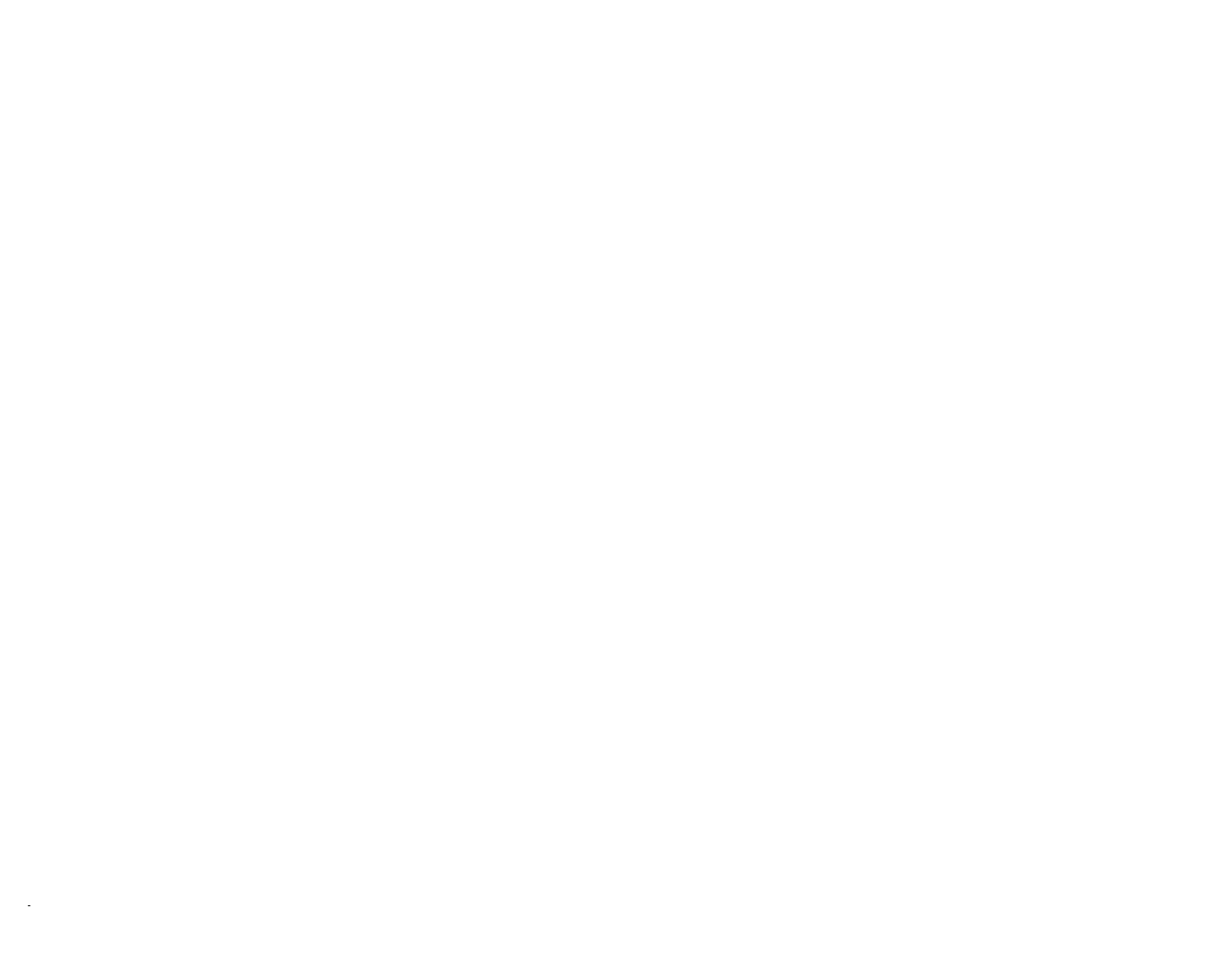|                    | Licence Business Name                                   | <b>Address</b>                                       | <b>Licence Type/Sub</b>                    |                                      | <b>Phone</b>          |      | Fax                     |     |
|--------------------|---------------------------------------------------------|------------------------------------------------------|--------------------------------------------|--------------------------------------|-----------------------|------|-------------------------|-----|
| 16 735140          | Japadog                                                 | 7899 Templeton Station Rd Richmond V7B 0B7           | Assembly Use Group 1                       | Food Service<br>Establishment        | (604) 322-6465        |      | Work (604) 322-6649 Fax |     |
| <b>Issue Date:</b> |                                                         | June 29, 2016                                        |                                            |                                      |                       |      |                         |     |
| 16 735550          | <b>Access Community Therapists</b><br>Ltd               | 1534 RAND AVE VANCOUVER BC V6P 3G2                   | Service Use                                |                                      | (604) 736-7009        | Work |                         | Hom |
| 16 73 6428         | <b>Westmont Enterprises</b>                             | 20245 53 AVE UNIT 202 LANGLEY BC V3A 3V2             | Service Use                                |                                      | (604) 779-6597        | Work |                         | Hom |
| 16 736397          | MJ International Investment Ltd                         | 7520 Belair Dr Richmond BC V7A 1B6                   | Service Use                                | Home Occupation                      | (604) 278-2958        | Work |                         | Hom |
| 16 73 6490         | <b>CS Home Solution Ltd</b>                             | 5091 SIDLEY ST BURNABY BC V5J 1T6                    | Service Use                                | <b>General Contractor</b>            | 604355 306            | Work |                         | Hom |
| 16 735530          | Dayu Holdings Ltd                                       | 8191 Francis Rd Unit 9 Richmond BC V6Y 1A5           | Service Use                                | <b>Plumbing Contractor</b>           | (778) 885-7733        | Hom  |                         |     |
| 16 735529          | Dayu Holdings Ltd                                       | 8191 Francis Rd Unit 9 Richmond BC V6Y 1A5           | Service Use                                | <b>Electrical Contractor</b>         | (778) 885-7733        | Hom  |                         |     |
| 16 729623          | A <sub>1</sub>                                          | 8279 Saba Rd Unit 170 Richmond BC V6Y 4B6            | Service Use                                |                                      | (778) 320-2861        | Work |                         | Hom |
| 15 707729          | <b>Buttar Farm</b>                                      | 12120 No 5 Rd Richmond BC V7A 4G1                    | Mercantile Use                             | Roadside Stand                       | (604) 241-8898        | Work |                         | Hom |
| 16 727314          | <b>Natural Cate</b>                                     | 4000 No 3 Rd Unit 3335 Richmond BC V6X 0J8           | Assembly Use Group 1                       | <b>Food Service</b><br>Establishment | (604) 723-8189        |      | Work (604) 879-2189 Fax |     |
| <b>Issue Date:</b> |                                                         | <b>June 30, 2016</b>                                 |                                            |                                      |                       |      |                         |     |
| 16 736682          | Nursing in Motion                                       | 9399 Tomicki Ave Unit 423 Richmond BC V6X 0H6        | Service Use                                |                                      | (778) 806-8017        | Work |                         | Hom |
| 16 730943          | <b>Canadian Tactical Cowboy</b><br>Supplies Ltd         | 21900 Westminster Hwy Unit 130 Richmond BC V6V 0A8   | Mercantile Use                             | <b>Wholesale Trading</b>             | (604) 553-3176        | Work |                         |     |
| 16 736586          | <b>Goodwins Greenhouse Supply</b><br><b>And Service</b> | 31319 WHEEL AVE UNIT 4 ABBOTSFORD BC V2T 6H2         | Service Use                                | <b>General Contractor</b>            | (604) 746-3322        | Work |                         | Hom |
| 16 73 6591         | Hugo Ru                                                 | 8569 Citation Dr Richmond BC V6Y 2X9                 | Service Use                                | <b>General Contractor</b>            | (778) 865-3314        | Work |                         | Hom |
| 16 73 6597         | Natalia Katsupeev                                       | 9200 Dolphin Ave Richmond BC V6Y 1C5                 | Service Use                                |                                      | (778) 320-1239        | Work |                         | Hom |
| 16 73 6599         | Top To Bottom Construction                              | 10651 Rosecroft Cr Richmond BC V7A 2H9               | Service Use                                | <b>General Contractor</b>            | (604) 723-7753        | Work |                         | Hom |
| 16 73 6601         | Top To Bottom Construction                              | 10651 Rosecroft Cr Richmond BC V7A 2H9               | <b>Inter-Municipal Business</b><br>Licence | <b>General Contractor</b>            | (604) 723-7753        | Work |                         | Hom |
| 16 73 6602         | DNY Enterprizes Inc.                                    | 3031 Williams Rd Unit 49 Richmond BC V7E 1H9         | Service Use                                | <b>General Contractor</b>            | (604) 603-0777        | Work |                         | Hom |
| 16 73 6622         | New Trend Hair Salon by Lea                             | 5591 Steveston Hwy Richmond BC V7E 2K7               | Service Use                                |                                      | (604) 723-7640        | Work |                         | Hom |
| 16 736633          | Picasso Luxury Homes Inc                                | 12130 GARDEN ST MAPLE RIDGE BC V2X 5Z3               | Service Use                                | <b>General Contractor</b>            | (778) 240-7282        | Work |                         | Hom |
| 16 73 6643         | <b>Fascinating Lady Beauty Centre</b><br>Ltd            | 6940 Dunsany PI Richmond BC V7C 4N8                  | Service Use                                | <b>General Contractor</b>            | (604) 369-7883        | Hom  |                         |     |
| 16 736692          | <b>Ted Baker Canada</b>                                 | 7899 Templeton Station Rd Unit 1178 Richmond V7B 0B7 | Mercantile Use                             | <b>Retail Trading</b>                | (707) 467-1269        |      | Work (604) 821-0549 Alt |     |
| 16 736662          | <b>Arctic International Trading</b><br>Company          | 3531 Rosamond Ave Richmond BC V7E 1A6                | Service Use                                | Home Occupation                      | (778) 681-5179        | Work |                         | Hom |
| <b>Issue Date:</b> |                                                         | <b>July 4, 2016</b>                                  |                                            |                                      |                       |      |                         |     |
|                    | 12 630391 Pacific Banner Stable                         | 12400 No 3 Rd Richmond BC V7A 1X5                    | Service Use                                |                                      | (604) 763-8869 Work   |      |                         | Hom |
|                    | 16 729127 Solution Lease Club                           | 11220 Voyageur Way Unit 6 Richmond BC V6X 3E1        | Service Use                                |                                      | (604) 518-8777 Cellul |      |                         | Hom |
| <b>Issue Date:</b> |                                                         | <b>July 5, 2016</b>                                  |                                            |                                      |                       |      |                         |     |
|                    | 16 735443  Wynn Gold Inc                                | 4000 No 3 Rd Unit 2400 Richmond BC V6X 0J8           | Mercantile Use                             | <b>Retail Trading</b>                | (604) 285-1213        | Work |                         | Hom |
| 16 735448          | Jin Hui Finance Services Inc                            | 4000 No 3 Rd Unit 2400 Richmond BC V6X 0J8           | Service Use                                |                                      | (604) 285-1213        | Work |                         | Hom |
| 16 735330          | Wun2Free Entertainment Inc                              | 2971 Viking Way Unit 105 Richmond BC V6V 1Y1         | Service Use                                |                                      | (604) 447-6223        | Work |                         | Hom |
| 16 734688          | Jade Ever Holdings Inc                                  | 4000 No 3 Rd Unit 2015 Richmond BC V6X 0J8           | Mercantile Use                             | <b>Retail Trading</b>                | (604) 447-7277        | Work |                         | Hom |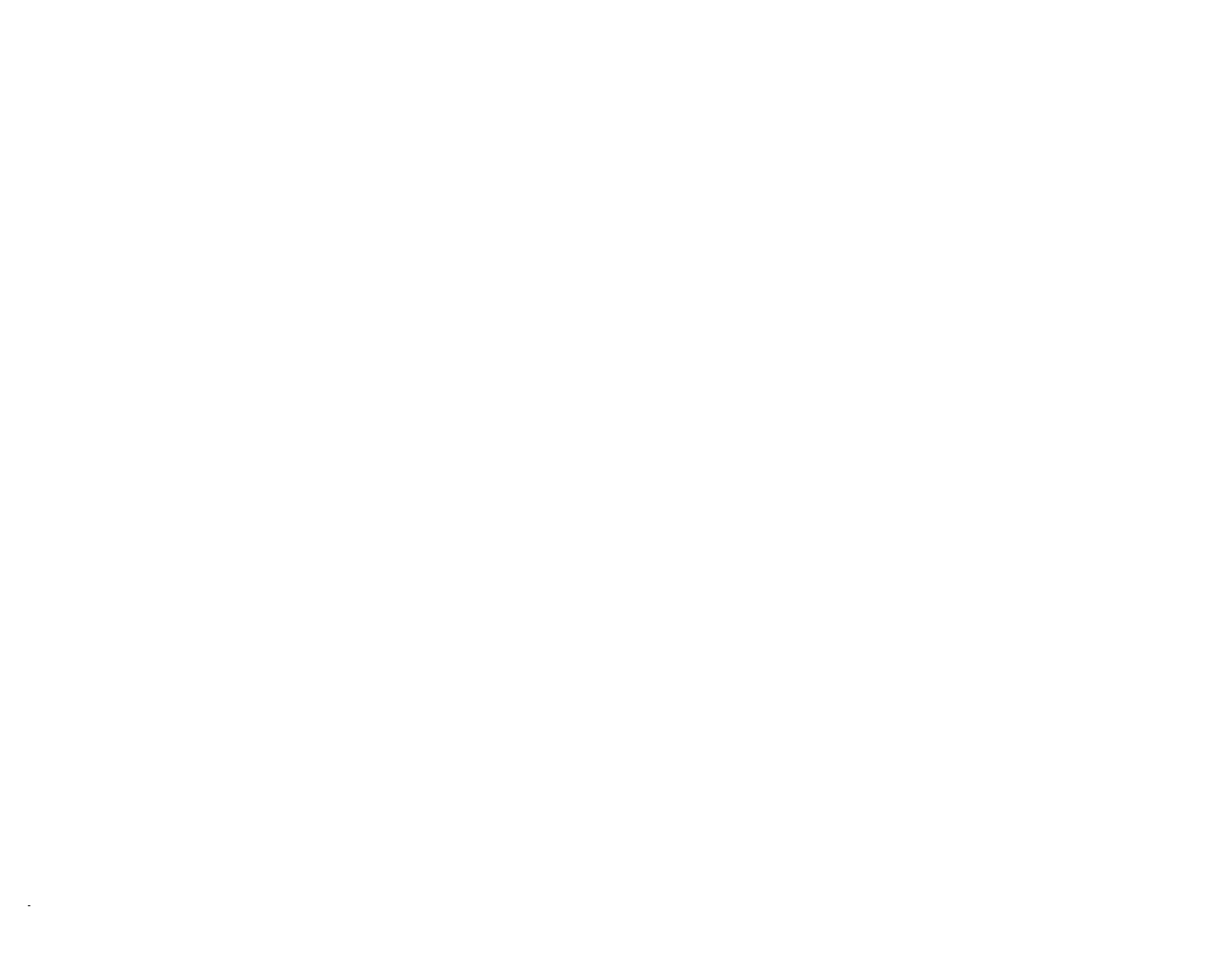|                    | <b>Licence Business Name</b>                   | <b>Address</b>                                                    | <b>Licence Type/Sub</b>         |                                                    | <b>Phone</b>     |      | Fax                     |     |
|--------------------|------------------------------------------------|-------------------------------------------------------------------|---------------------------------|----------------------------------------------------|------------------|------|-------------------------|-----|
| 16 724645          | Shanghai Station Foods Co Ltd                  | 4540 No 3 Rd Unit 1150 Richmond BC V6X 4E4                        | Assembly Use Group 1            | <b>Food Service</b><br>Establishment, Take-<br>Out | (604) 671-3928   | Work |                         | Hom |
| 16 733925          | Mobil 1 Lube Express                           | 3011 No 5 Rd Richmond BC V6X 2T4                                  | Service Use                     |                                                    | $(604)$ 615-8146 |      | Work (604) 625-8146 Fax |     |
| 16 736508          | <b>Superwit Law Corporation</b>                | 6081 No 3 Rd Unit 706 Richmond BC V6Y 2B2                         | Service Use                     |                                                    | (604) 278-6669   |      | Work (604) 303-6662 Fax |     |
| 16 731705          | 1922103 Ontario Inc                            | 2551 No 6 Rd Unit 1135 Richmond BC V6V 1P3                        | Mercantile Use                  | Wholesale Trading                                  | (604) 285-9757   |      | Work (604) 285-9759 Fax |     |
| 16 733927          | Mobil 1 Lube Express                           | 3011 No 5 Rd Richmond BC V6X 2T4                                  | Service Use                     |                                                    | (604) 615-8146   |      | Work (604) 625-8146 Fax |     |
| <b>Issue Date:</b> |                                                | <b>July 6, 2016</b>                                               |                                 |                                                    |                  |      |                         |     |
| 16 735361          | Saltworks Technologies Inc                     | 13800 Steveston Hwy Richmond BC V6W 1A8                           | Industrial/Manufacturing<br>Use |                                                    | (604) 628-6508   |      | Work (604) 676-2463 Fax |     |
| 16 729954          | Top Tier Tea House                             | 5800 Minoru Blvd Unit 130 Richmond BC V6X 2A9                     | Assembly Use Group 1            | <b>Food Service</b><br>Establishment               | (778) 227-3885   | Work |                         | Hom |
| 15 717828          | Yang's Health Therapeutic Clinic               | 4380 No 3 Rd Unit 1140 Richmond BC V6X 3V7                        | Service Use                     | <b>Registered Massage</b><br><b>Therapy Clinic</b> | (778) 881-4968   | Work |                         | Hom |
| 16 736605          | <b>SLM Group Consultants Ltd</b>               | 11780 Hammersmith Way Unit 240 Richmond BC V7A 5E9 Service Use    |                                 |                                                    | (604) 696-2636   |      | Work (604) 731-2655 Fax |     |
| <b>Issue Date:</b> |                                                | <b>July 7, 2016</b>                                               |                                 |                                                    |                  |      |                         |     |
| 16 737344          | <b>BC Electrical Services Ltd</b>              | 5747 TELEGRAPH TRAIL WEST VANCOUVER BC V7W<br>1R3                 | Service Use                     | <b>Electrical Contractor</b>                       | (604) 970-3883   | Work |                         | Hom |
| 16 737383          | HJ & ZG Investment Ltd                         | 3626 Semlin Dr Richmond BC V7C 5R6                                | Service Use                     | Home Occupation                                    | $(604)$ 233-0686 | Work |                         | Hom |
| 16 737660          | Din Tai                                        | 6300 Alder St Unit 5 Richmond BC V6Y 4G5                          | Service Use                     | <b>General Contractor</b>                          | (778) 803-9686   | Work |                         | Hom |
| 16 737408          | <b>Weekes General Contracting Ltd</b>          | 1845 SANDSTONE MANOR UNIT 19 PICKERING ON<br>L <sub>1</sub> W 3X9 | Service Use                     | <b>General Contractor</b>                          | (905) 831-6835   |      | Work (905) 831-8433 Fax |     |
| 16 737380          | Arisheh's Ice Cream                            | 8554 148 ST SURREY BC V3S 3G6                                     | Assembly Use Group 1            | <b>Food Peddlers</b>                               | (604) 700-3744   | Work |                         | Hom |
| 16 737360          | DuoTeck Electrical Ltd                         | 450 NEAVE CRT UNIT 104 KELOWNA BC V1V 2M2                         | Service Use                     | <b>Electrical Contractor</b>                       | (778) 753-7500   |      | Work (778) 753-6110 Fax |     |
| 16 737350          | Kubee Games Ltd                                | 6260 Bassett Rd Richmond BC V7C 2Y4                               | Service Use                     | Home Occupation                                    | (604) 729-0609   | Work |                         | Hom |
| 16 737245          | <b>ZKH Construction Ltd</b>                    | 8820 Spires Rd Richmond BC V6Y 1W5                                | Service Use                     | <b>General Contractor</b>                          | (778) 858-1898   | Work |                         | Hom |
| 16 737188          | Orbit Fresh Natural Floor Care                 | 12339 Steveston Hwy Unit 422 Richmond BC V6W 0B4                  | Service Use                     | Home Occupation                                    | (604) 998-1907   | Work |                         | Hom |
| 16 737143          | <b>Exland Construction MGMT Inc</b>            | 7146 CAMANO ST VANCOUVER BC V5S 4B9                               | Service Use                     | <b>General Contractor</b>                          | (778) 908-3988   | Work |                         | Hom |
| 16 737040          | Wingreen International Trading<br>(Canada) Ltd | 9199 McCutcheon PI Richmond BC V6Y 1A2                            | Service Use                     | Home Occupation                                    | (604) 370-1187   |      | Work (604) 370-3476 Fax |     |
| 16 726004          | Imagine Art & Design Studio                    | 8788 McKim Way Unit 2125 Richmond BC V6X 4E2                      | Assembly Use Group 3            | <b>Education Institution</b>                       | (778) 994-2207   | Work |                         | Hom |
| 16 737000          | GES                                            | 6391 Minoru Blvd Unit 320 Richmond BC V6Y 1Y4                     | Service Use                     | <b>General Contractor</b>                          | (778) 859-4224   | Work |                         | Hom |
| 16 737496          | Peco Construction (2012) Ltd                   | 7891 Willowfield Dr Richmond BC V7C 4S8                           | Service Use                     | <b>General Contractor</b>                          | (604) 274-6068   |      | Work (604) 274-6069     | Fax |
| 16 73 6821         | Archstyle Design and<br>Constructions          | 3148 SAINT JOHNS ST UNIT 413 PORT MOODY BC<br><b>V3H 5E6</b>      | Service Use                     | <b>General Contractor</b>                          | (778) 242-7574   | Work |                         | Hom |
|                    | 16 737300 Chickpea Truck                       | 1008 CAMBIE RD UNIT 908 VANCOUVER BC V6B 6J7                      | Assembly Use Group 1            | <b>Food Service</b><br>Establishment, Take-<br>Out | (778) 385-2382   | Work |                         | Hom |
| <b>Issue Date:</b> |                                                | <b>July 12, 2016</b>                                              |                                 |                                                    |                  |      |                         |     |
| 16 729589          | Can-Go Vacations                               | 10691 No 4 Rd Richmond BC V7A 2Z5                                 | Service Use                     | <b>Travel Agency</b>                               | (604) 678-2885   | Work |                         | Hom |
| 16 735419          | Desigual                                       | 3880 Grant McConachie Way Richmond BC V7B 0A5                     | Mercantile Use                  | <b>Retail Trading</b>                              | (604) 244-8660   | Work |                         | Hom |
|                    | 16 735415 Tech On The Go                       | 3880 Grant McConachie Way Richmond BC V7B 0A5                     | Mercantile Use                  | <b>Retail Trading</b>                              | (604) 214-9690   | Work |                         | Hom |
| 16 735413          | <b>Eddie Bauer</b>                             | 3880 Grant McConachie Way Richmond BC V7B 0A5                     | Mercantile Use                  | <b>Retail Trading</b>                              | (604) 303-3277   | Work |                         | Hom |
| 16 735411          | <b>CNN</b>                                     | 3880 Grant McConachie Way Richmond BC V7B 0A5                     | Mercantile Use                  | <b>Retail Trading</b>                              | (604) 214-9690   | Work |                         | Hom |
|                    |                                                |                                                                   |                                 |                                                    |                  |      |                         |     |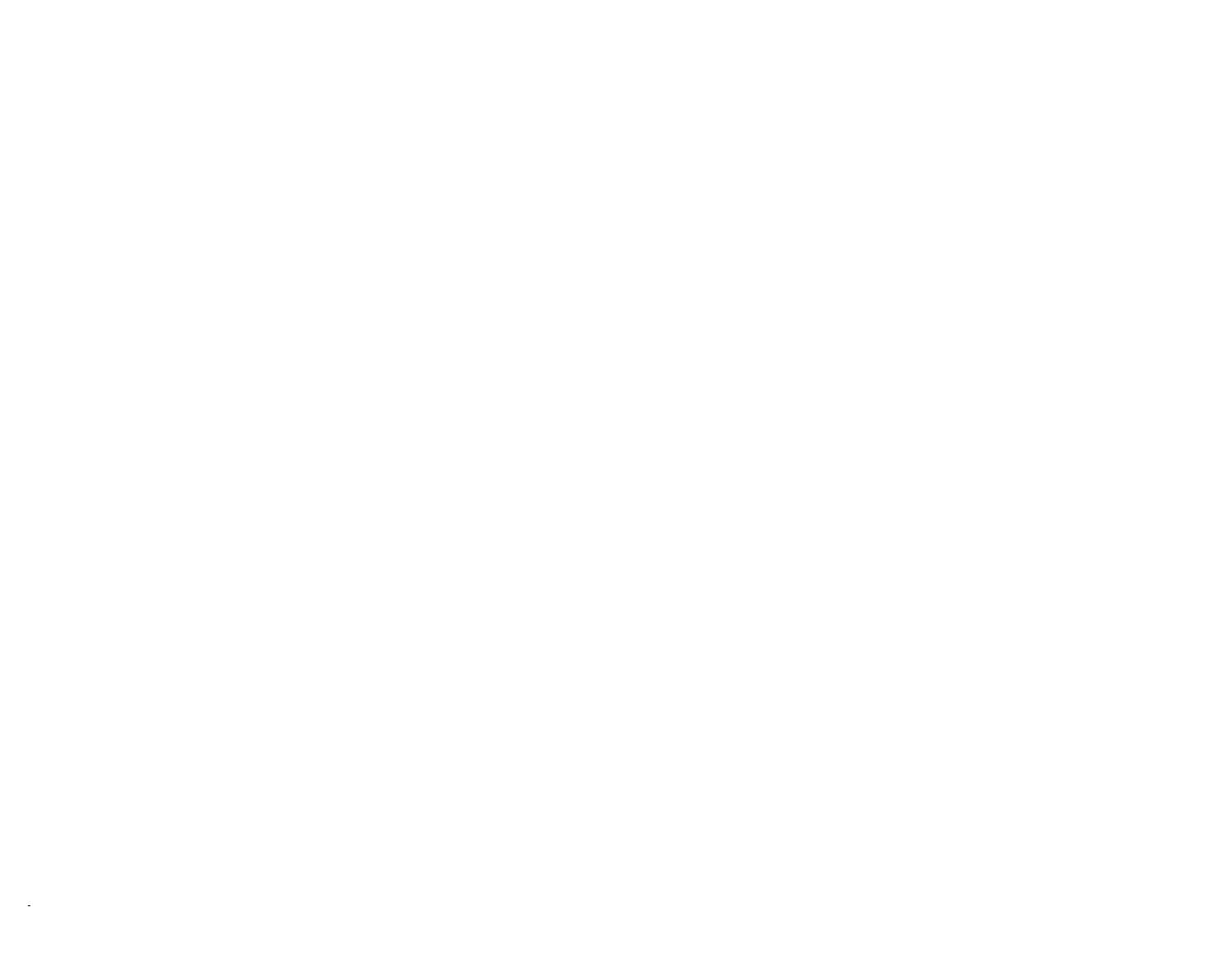|                    | <b>Licence Business Name</b>                                  | <b>Address</b>                                               | <b>Licence Type/Sub</b>                    |                                                    | <b>Phone</b>   |      | Fax                      |     |
|--------------------|---------------------------------------------------------------|--------------------------------------------------------------|--------------------------------------------|----------------------------------------------------|----------------|------|--------------------------|-----|
| 16 735164          | Earth Child Montessori School<br>Ltd                          | 7780 Alderbridge Way Richmond BC V6X 2A3                     | Assembly Use Group 3                       |                                                    | (604) 270-0131 | Work |                          | Hom |
| 16 731027          | Appleseed Children's Playhouse<br>Corp                        | 5300 No 3 Rd Unit 420 Richmond BC V6X 2X9                    | Assembly Use Group 3                       | <b>Education Institution</b>                       | (604) 244-0906 | Work |                          | Hom |
| 16 735161          | Earth Child Montessori School<br>Ltd                          | 7780 Alderbridge Way Richmond BC V6X 2A3                     | Assembly Use Group 3                       | <b>Education Institution</b>                       | (604) 270-0131 | Work |                          | Hom |
| <b>Issue Date:</b> |                                                               | <b>July 13, 2016</b>                                         |                                            |                                                    |                |      |                          |     |
| 16 722162          | The LM Fireplace Warehouse Ltd                                | 12320 Vulcan Way Unit 115 Richmond BC V6V 1J8                | Mercantile Use                             | <b>Retail Trading</b>                              | (604) 284-2550 |      | Work (604) 284-2551 Fax  |     |
| <b>Issue Date:</b> |                                                               | <b>July 14, 2016</b>                                         |                                            |                                                    |                |      |                          |     |
| 16 735322          | Van De Maple Gift Shop                                        | 10251 St Edwards Dr Richmond BC V6X 2M9                      | Mercantile Use                             | <b>Retail Trading</b>                              | (604) 278-9611 |      | Work (604) 233-7733 Fax  |     |
| 16 737402          | Richway Exploration Ltd                                       | 12520 Horseshoe Way Unit 118 Richmond BC V7A 5K3             | Service Use                                |                                                    | (604) 277-5556 |      | Work (604) 275-2203 Hom  |     |
| 16 737649          | Mama's Mobile Food                                            | 5621 CULLODER ST VANCOUVER BC V5W 3R9                        | Assembly Use Group 1                       | <b>Food Service</b><br>Establishment, Take-<br>Out | (604) 897-4240 | Work |                          | Hom |
| 15 713801          | Paintshield Technology<br>Corporation                         | 9111 Beckwith Rd Unit 2050 Richmond BC V6X 1V7               | Service Use                                |                                                    | (855) 771-7055 | Work |                          | Hom |
| 16 734900          | Morfus Mixed Reality Inc                                      | 13982 Cambie Rd Unit 143 Richmond BC V6V 2K2                 | Service Use                                |                                                    | (778) 223-8599 | Work |                          | Hom |
| 16 732661          | Mei Xue B and B                                               | 6471 Goldsmith Dr Richmond BC V7E 4G6                        | <b>Residential Use</b>                     | <b>Bed &amp; Breakfast</b>                         | (778) 999-1800 | Work |                          | Hom |
| <b>Issue Date:</b> |                                                               | July 15, 2016                                                |                                            |                                                    |                |      |                          |     |
| 16 738027          | W K G Refirgeration and Air<br>Conditioning Ltd               | 1168 HAZELTON ST VANCOUVER BC V5K 4H9                        | Service Use                                | Refrigeration<br>Contractor                        | (604) 255-6326 |      | Work (604) 639-5201 Fax  |     |
| 16 737977          | 0966087 BC Ltd                                                | 12130 GARDEN ST MAPLE RIDGE BC V2X 5Z3                       | Service Use                                | <b>General Contractor</b>                          | (604) 771-1313 | Work |                          | Hom |
| 16 737983          | Soothing Touch                                                | 14356 63A AVE UNIT 34 SURREY BC V3X 0E3                      | Service Use                                | <b>Therapeutic Touch</b><br>Treatments             | (778) 954-9640 | Work |                          | Hom |
| 16 737985          | Cork It, Social-Ecological<br>Innovation Inc                  | 8500 Lansdowne Rd Unit 310 Richmond BC V6X 3G4               | Service Use                                | Home Occupation                                    | (778) 833-4818 | Work |                          |     |
| 16 737990          | S2K Envirographics Inc                                        | 55 HAWTHORN DR UNIT 26 PORT MOODY BC V3H<br>0 <sub>B</sub> 3 | Service Use                                | <b>General Contractor</b>                          | (778) 898-7746 | Work |                          | Hom |
| 16 737999          | Oshwa Group                                                   | 5900 Alderbridge Way Unit 1103 Richmond BC V6X 0B6           | Service Use                                | Home Occupation                                    | (778) 819-6389 |      | Work (778) 968-5798 Cell |     |
| 16 735045          | Yuan's Chuan Chuan Xiang                                      | 4151 Hazelbridge Way Unit 2792 Richmond BC V6X 4J7           | Assembly Use Group 1                       | <b>Food Service</b><br>Establishment               | (604) 285-9266 |      | Work (604) 285-9266 Fax  |     |
| 16 738080          | Xinda Electrical & Service Ltd                                | 6111 Tiffany Blvd Unit 2 Richmond BC V7C 4Y7                 | Service Use                                | <b>Electrical Contractor</b>                       | (604) 873-9189 | Work |                          | Hom |
| 16 738118          | Magnificent Security Inc.                                     | 3648 Howell Crt Richmond BC V6X 3C8                          | Service Use                                | Home Occupation                                    | (778) 889-8998 | Work |                          | Hom |
| 16 738119          | <b>Magnificent Security Inc.</b>                              | 3648 Howell Crt Richmond BC V6X 3C8                          | <b>Inter-Municipal Business</b><br>Licence | <b>General Contractor</b>                          | (778) 889-8998 | Work |                          | Hom |
| 16 738209          | <b>Decorex Construction Company</b>                           | 11720 Bird Rd Richmond BC V6X 1N9                            | Service Use                                | <b>General Contractor</b>                          | (778) 855-9888 | Work |                          | Hom |
| 16 737961          | VinoZen Canada Inc                                            | 9388 McKim Way Unit 218 Richmond BC V6X 0J7                  | Service Use                                | Home Occupation                                    | (778) 800-9388 | Work |                          | Hom |
| 16 738024          | <b>Exquisite Enterprises Ltd</b>                              | 13110 100A AVE SURREY BC V3T 1J9                             | Service Use                                | <b>General Contractor</b>                          | (604) 805-5855 |      | Work (604) 588-6656 Fax  |     |
| 16 735418          | <b>Translinks International Customs</b><br><b>Brokers Ltd</b> | 8888 Odlin Cr Unit 3280 Richmond BC V6X 3Z8                  | Service Use                                |                                                    | (604) 688-8823 |      | Work (604) 285-8000 Fax  |     |
| 16 737899          | Amigo Pet Services                                            | 11791 King Rd Unit 114 Richmond BC V7A 3B5                   | Service Use                                | Home Occupation                                    | (604) 241-8522 | Work |                          | Hom |
| 16 729612          | Jiatu Trading                                                 | 4380 No 3 Rd Unit 1535 Richmond BC V6X 3V7                   | Service Use                                |                                                    | (778) 558-5892 | Work |                          | Hom |
| 16 734741          | China Airlines Ltd                                            | 10451 Shellbridge Way Unit 240 Richmond BC V6X 2W8           | Service Use                                |                                                    | (604) 639-9290 |      | Work (604) 682-6381      | Fax |
| 16 73 6437         | Circle Super Buy inc                                          | 10451 Shellbridge Way Unit 150 Richmond BC V6X 2W8           | Service Use                                |                                                    | (604) 249-2807 | Work |                          | Hom |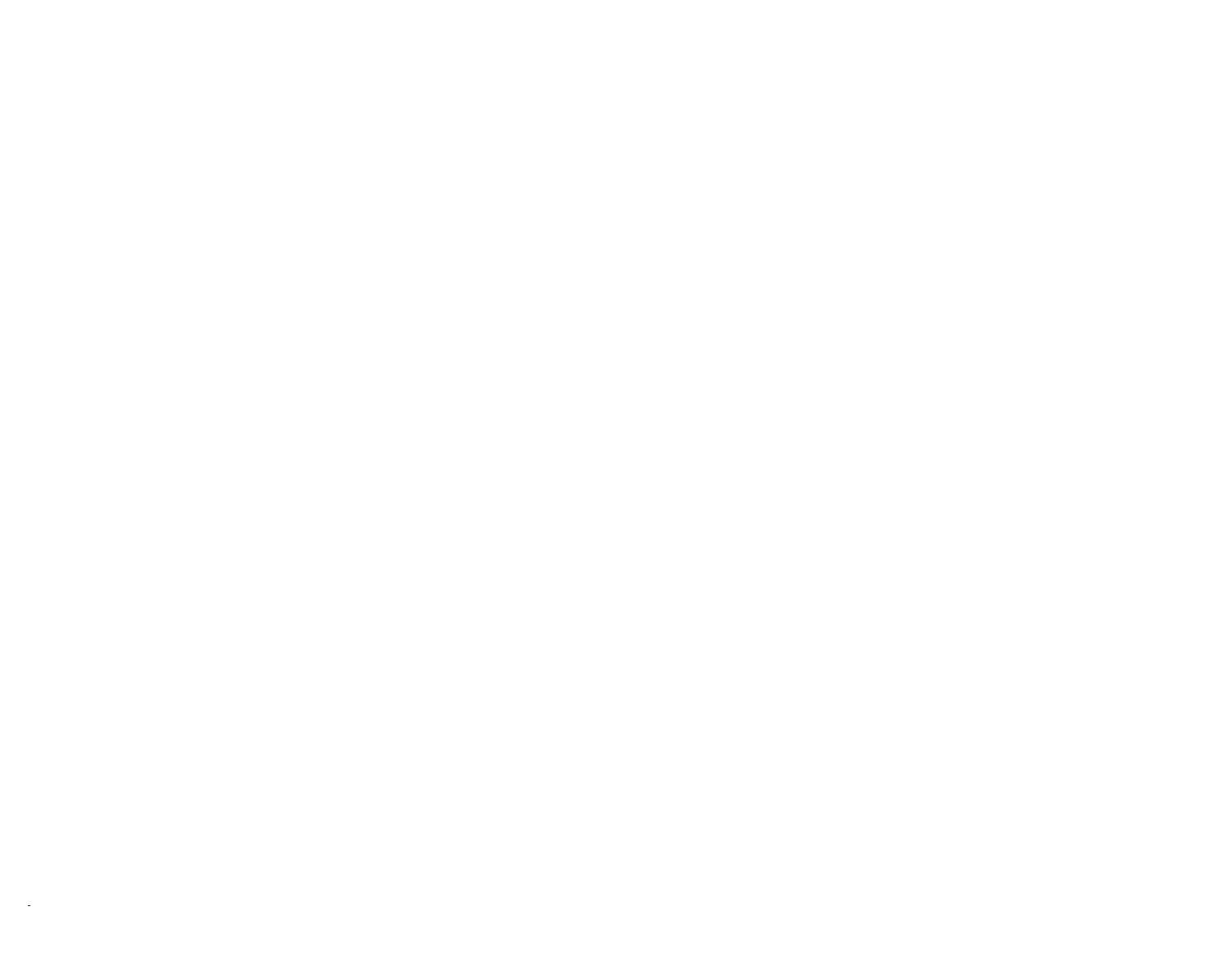|                    | Licence Business Name                                   | <b>Address</b>                                           | <b>Licence Type/Sub</b> |                                                    | Phone                                 |      | Fax                      |            |
|--------------------|---------------------------------------------------------|----------------------------------------------------------|-------------------------|----------------------------------------------------|---------------------------------------|------|--------------------------|------------|
| 16 736902          | Canada Healing Herb Research<br>Ltd                     | 10451 Shellbridge Way Unit 150 Richmond BC V6X 2W8       | Service Use             |                                                    | (778) 883-8619                        | Work |                          | Hom        |
| 16 737395          | Finca Mortgage Investment<br>Corporation                | 5731 No 3 Rd Richmond BC V6X 2C9                         | Service Use             |                                                    | 6042859818307 Work (604) 285-9816 Fax |      |                          |            |
| 16 737472          | <b>Star One Entertainment</b><br><b>Productions Ltd</b> | 8888 Odlin Cr Unit 1080 Richmond BC V6X 3Z8              | Service Use             |                                                    | (604) 339-1862                        | Work |                          | Hom        |
| 16 737702          | <b>Major Crown Projects</b><br>Incorporated             | 7600 Gilbert Rd Unit 9 Richmond BC V7C 3W2               | Service Use             | Home Occupation                                    | (604) 551-2968                        | Work |                          | Hom        |
| 16 737736          | <b>Sky Security Ltd</b>                                 | 2558 PARKVIEW LANE UNIT 211 PORT COQUITLAM<br>BC V3C 6L8 | Service Use             | <b>Electrical Contractor</b>                       | (604) 722-0404                        | Work |                          | Hom        |
| 16 737761          | <b>Top C Delivery</b>                                   | 3088 Airey Dr Unit 63 Richmond BC V6X 4A3                | Service Use             |                                                    | (604) 880-4163                        |      | Work (604) 272-3952 Fax  |            |
| 16 734995          | New Power Realty Inc                                    | 4140 No 3 Rd Unit 250 Richmond BC V6X 2C2                | Service Use             |                                                    | (604) 800-9788                        | Work |                          | Hom        |
| <b>Issue Date:</b> |                                                         | <b>July 18, 2016</b>                                     |                         |                                                    |                                       |      |                          |            |
| 15 710637          | Jin Fookyuan Conditioning Foot<br>Reflexology Ltd       | 8700 McKim Way Unit 1181 Richmond BC V6X 4A5             | Service Use             | <b>Therapeutic Touch</b><br>Treatments             | (778) 682-8896                        | Work |                          | Hom        |
| 16 738331          | Steveston Motor Co                                      | 6091 Dyke Rd Unit 135 Richmond BC V7E 3R3                | Mercantile Use          | <b>Wholesale Trading</b>                           | (604) 771-0433                        | Work |                          | <b>Hom</b> |
| 16 738336          | Pacific Coast Painting Ltd                              | 12468 82ND AVE UNIT 14 SURREY BC V3W 3E9                 | Service Use             | <b>General Contractor</b>                          | (604) 593-5033                        |      | Work (604) 593-5034 Fax  |            |
| 16 738334          | Web Arena IT Solutions                                  | 6411 Gilbert Rd Unit 204 Richmond BC V7C 3V8             | Service Use             | Home Occupation                                    | (604) 401-1092                        | Work |                          | Hom        |
| 16 738243          | New Image Innovations                                   | 8100 St Albans Rd Richmond BC V6Y 2K9                    | Service Use             | <b>General Contractor</b>                          | (604) 274-3278                        |      | Work (604) 274-3279 Fax  |            |
| 16 738114          | Zhang Ja Da Yuan                                        | 9651 No 6 Rd Richmond BC V6W 1E5                         | Mercantile Use          | Roadside Stand                                     | (778) 990-0666                        |      | Work (778) 990-0666 Cell |            |
| 16 731418          | Doterra Wellness Living Inc                             | 12420 No 1 Rd Unit 140 Richmond BC V7E 6N2               | Mercantile Use          | Retail Trading                                     | (604) 808-2117                        | Work |                          | Hom        |
| 16 738113          | Cai Ja Yuan                                             | 9660 No 6 Rd Richmond BC V6W 1E4                         | Mercantile Use          | Roadside Stand                                     | (778) 896-2369                        | Work |                          |            |
| <b>Issue Date:</b> |                                                         | <b>July 19, 2016</b>                                     |                         |                                                    |                                       |      |                          |            |
| 16 738380          | Rockport                                                | 7899 Templeton Station Rd Unit 1019 Richmond V7B 0B7     | Mercantile Use          | <b>Retail Trading</b>                              |                                       | Work |                          | Hom        |
| 16 738466          | <b>Corix Utilities Inc.</b>                             | 19900 84TH AVE LANGLEY BC V2Y 3C2                        | Service Use             |                                                    | $(604)$ 455-3500                      |      | Work (604) 455-3502 Fax  |            |
| 16 732471          | A Plus Tutorial                                         | 4400 Hazelbridge Way Unit 280 Richmond BC V6X 3R8        | Assembly Use Group 3    | <b>Education Institution</b>                       | (778) 883-4038                        | Work |                          | Hom        |
| 16 738399          | Mr Bubble Car Wash Ltd                                  | 8751 Citation Dr Unit 102 Richmond BC V6Y 2Y5            | Service Use             | Home Occupation                                    | (778) 239-1988                        | Work |                          | Hom        |
| 16 738490          | Altima                                                  | 10531 Gilmore Cr Richmond BC V6X 1X3                     | Service Use             | <b>General Contractor</b>                          | (604) 723-6036                        | Work |                          |            |
| 16 738387          | Moda Smart Home Inc                                     | PO BOX 65423 RPO COMO LAKE COQUITLAM BC V3J<br>7V7       | Service Use             | <b>General Contractor</b>                          | (604) 492-1480                        |      | Work (604) 492-1481 Fax  |            |
| 16 738355          | Okanagan Plumbing & Gas<br><b>Fitting Ltd</b>           | 2520 JULIANN RD UNIT 7 WEST KELOWNA BC V1Z<br>3R4        | Service Use             | <b>Gas Contractor</b>                              | (778) 755-6724                        | Work |                          | Hom        |
| 16 738344          | Copper Creek Homes Inc                                  | 31929 ROYAL CR ABBOTSFORD BC V2T 2J2                     | Service Use             | <b>General Contractor</b>                          | $(604) 866 - 6615$                    | Work |                          | <b>Hom</b> |
| 15 704616          | Bag and Go Packaging Supplies<br>Inc                    | 6551 Westminster Hwy Unit 160 Richmond BC V7C 4V4        | Mercantile Use          | <b>Wholesale Trading</b>                           | $(604)$ 241-0818                      |      | Work (604) 608-2907 Fax  |            |
| 16 738356          | Okanagan Plumbing & Gas<br><b>Fitting Ltd</b>           | 2520 JULIANN RD UNIT 7 WEST KELOWNA BC V1Z<br>3R4        | Service Use             | <b>General Contractor</b>                          | (778) 755-6724                        | Work |                          | Hom        |
| 16 738352          | Okanagan Plumbing & Gas<br><b>Fitting Ltd</b>           | 2520 JULIANN RD UNIT 7 WEST KELOWNA BC V1Z<br>3R4        | Service Use             | <b>Plumbing Contractor</b>                         | (778) 755-6724                        | Work |                          | Hom        |
| <b>Issue Date:</b> |                                                         | <b>July 20, 2016</b>                                     |                         |                                                    |                                       |      |                          |            |
|                    | 15 713429 17 Gaming                                     | 4351 No 3 Rd Unit 120 Richmond BC V6X 3A7                | Vending Machine Use     | <b>Amusement Centre</b>                            | (778) 223-6705                        | Work |                          | Hom        |
|                    | 15 713431 17 Gaming                                     | 4351 No 3 Rd Unit 120 Richmond BC V6X 3A7                | Assembly Use Group 1    | <b>Food Service</b><br>Establishment, Take-<br>Out | (778) 223-6705                        | Work |                          | Hom        |
|                    | 16 738627 Unlimited Events                              | 1690 MCKENZIE RD ABBOTSFORD BC V2S 8J6                   | Service Use             |                                                    | (778) 908-4988                        | Work |                          | Hom        |
| January 3, 2017    |                                                         |                                                          | Page 32 of 58           |                                                    |                                       |      |                          |            |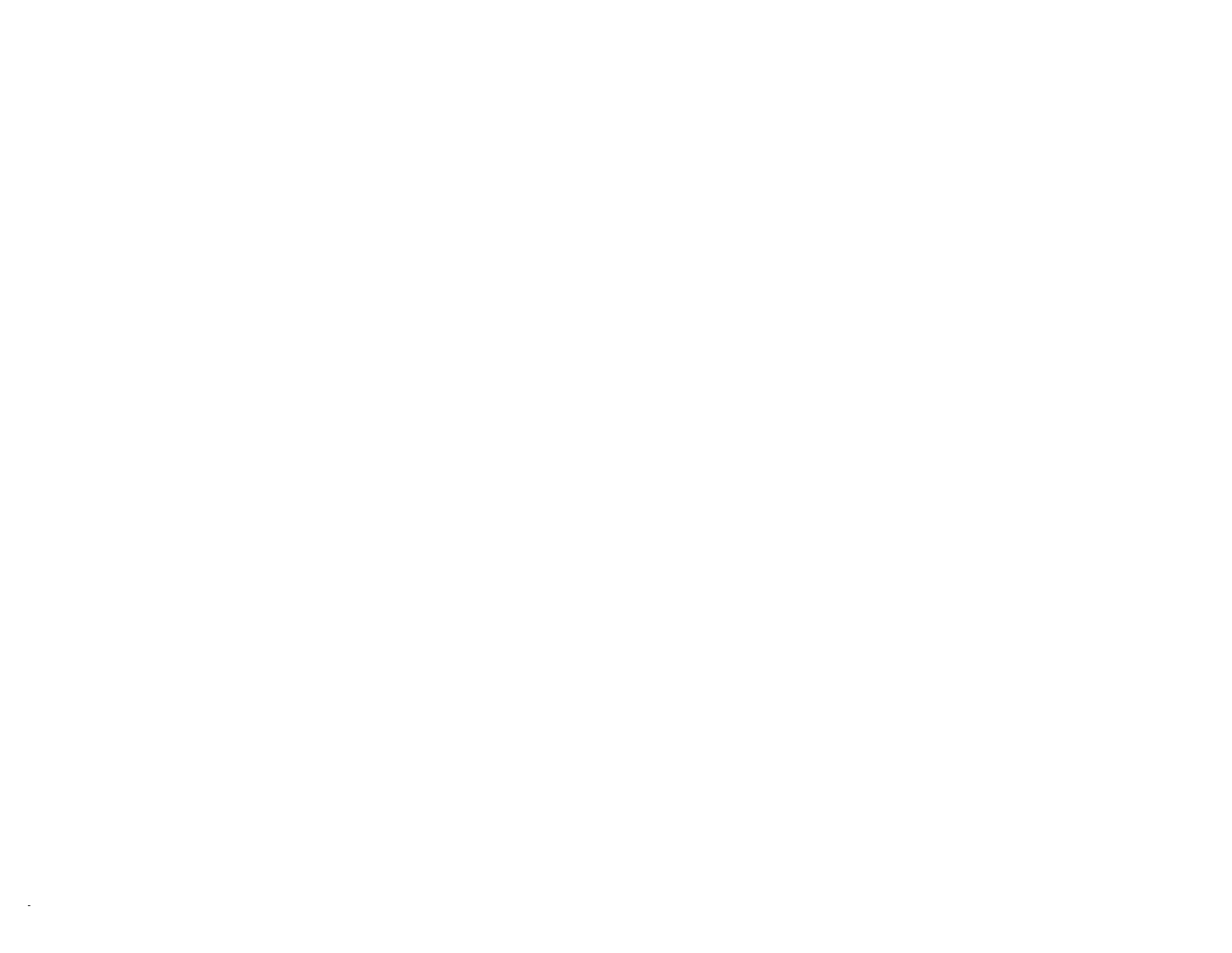|                        | <b>Licence Business Name</b>                    | <b>Address</b>                                     | <b>Licence Type/Sub</b>                    |                                             | <b>Phone</b>                       |      | Fax                       |     |
|------------------------|-------------------------------------------------|----------------------------------------------------|--------------------------------------------|---------------------------------------------|------------------------------------|------|---------------------------|-----|
| <b>Issue Date:</b>     |                                                 | <b>July 21, 2016</b>                               |                                            |                                             |                                    |      |                           |     |
| 13 640966              | Four Seasons Flooring Ltd                       | 11211 Bridgeport Rd Unit 101 Richmond BC V6X 1T3   | Mercantile Use                             | <b>Retail Trading</b>                       | (604) 370-2002                     |      | Work (604) 370-2003 Fax   |     |
| 16 738647              | Lo's International Trading Inc                  | 10511 Odlin Rd Richmond BC V6X 1E3                 | Service Use                                | Home Occupation                             | (778) 803-1280                     | Work |                           | Hom |
| 16 738642              | David Lin Design Studio                         | 916 FINLAY ST WHITE ROCK BC V4B 4K4                | Service Use                                |                                             | (604) 961-1307                     | Work |                           | Hom |
| 16 738630              | Now and New Construction                        | 7878 Westminster Hwy Unit 802 Richmond BC V6X 1A5  | Service Use                                | Home Occupation                             | (778) 855-5283                     | Work |                           | Hom |
| 16 738622              | Vancouver Executive Real Estate                 | 12562 Jack Bell Dr Richmond BC V6V 2R9             | Service Use                                | Home Occupation                             | (604) 715-8393                     | Work |                           | Hom |
| 16 738606              | <b>Metast Development Company</b>               | 11380 Cambie Rd Richmond BC V6X 1L5                | <b>Inter-Municipal Business</b><br>Licence | <b>General Contractor</b>                   | (778) 928-8862                     | Work |                           | Hom |
| 16 738605              | <b>Flywell Electric Ltd</b>                     | 12070 76 AVE UNIT 13 SURREY BC V3W 5Z2             | Service Use                                | <b>Electrical Contractor</b>                | (778) 953-4000                     |      | Work (778) 565-5560       | Fax |
| 16 738581              | La Mora Fashion                                 | 10155 River Dr Unit 510 Richmond BC V6X 1Z2        | Mercantile Use                             | <b>Retail Trading</b>                       | (778) 879-4035                     | Work |                           | Hom |
| 16 738604              | <b>Metast Development Company</b>               | 11380 Cambie Rd Richmond BC V6X 1L5                | Service Use                                | <b>General Contractor</b>                   | (778) 928-8862                     | Work |                           | Hom |
| <b>Issue Date:</b>     |                                                 | <b>July 22, 2016</b>                               |                                            |                                             |                                    |      |                           |     |
| 16 738649              | Jaskaran Sarai                                  | 22631 McClinton Ave Richmond BC V6V 2P8            | Service Use                                | Home Occupation                             | (778) 251-3527                     | Work |                           | Hom |
| 16 738701              | <b>Pure Integrated Marketing</b><br>Consultant  | 8711 Calder Rd Richmond BC V7C 4B9                 | Service Use                                | Home Occupation                             | (778) 838-2610                     | Work |                           | Hom |
| <b>Issue Date:</b>     |                                                 | July 26, 2016                                      |                                            |                                             |                                    |      |                           |     |
| 15 713804              | Paintshield Technology<br>Corporation           | 9111 Beckwith Rd Unit 2050 Richmond BC V6X 1V7     | Service Use                                |                                             | (855) 771-7055                     | Work |                           | Hom |
| <b>Issue Date:</b>     |                                                 | <b>July 27, 2016</b>                               |                                            |                                             |                                    |      |                           |     |
| 16 726355              | <b>UFO Entertainment Ltd</b>                    | 4311 Hazelbridge Way Unit 1830 Richmond BC V6X 3L7 | Mercantile Use                             | <b>Retail Trading</b>                       | $(604)$ 285-8331                   | Work |                           |     |
| 16 730081              | <b>Steveston Solar</b>                          | 11191 Schooner Crt Richmond BC V7E 4L1             | Service Use                                | <b>General Contractor</b>                   | (604) 771-5588                     | Work |                           |     |
| 16 738101              | American United Investment Corp                 | 10451 Shellbridge Way Unit 150 Richmond BC V6X 2W8 | Service Use                                |                                             | (604) 249-2800                     |      | Work (604) 278-5760 Fax   |     |
| 16 738358              | Jin-Ocean Investment Consulting<br>Ltd          | 4000 No 3 Rd Unit 3030 Richmond BC V6X 0J8         | Service Use                                |                                             | (604) 285-8278                     |      | Work (604) 285-8279 Fax   |     |
| 16 738520              | Jhaj Blueberry Farm                             | 7431 No 6 Rd Richmond BC V6W 1C9                   | Mercantile Use                             | Roadside Stand                              | (604) 290-3784                     | Work |                           | Hom |
| 16 738643              | 1024295 BC Ltd                                  | 11871 Horseshoe Way Unit 1161 Richmond BC V7A 5H5  | Service Use                                |                                             | (604) 719-3403                     |      | Cellul (778) 321-7770 Hom |     |
| <b>Issue Date:</b>     |                                                 | <b>July 28, 2016</b>                               |                                            |                                             |                                    |      |                           |     |
| 16 734680              | <b>BC Alliance for Manufacturing</b>            | 10451 Shellbridge Way Unit 230 Richmond BC V6X 2W8 | Assembly Use Group 3                       | <b>Education Institution</b>                | (604) 900-1980                     | Work |                           | Hom |
| 16 738082              | Holi Masala Foods Inc                           | 3024 E 15TH AVE VANCOUVER BC V5M 2K9               | Assembly Use Group 1                       | <b>Food Service</b><br>Establishment, Take- | (604) 644-8940                     | Work |                           |     |
| 16 738650              | SK Star Import Export Inc.                      | 11500 Bridgeport Rd Unit 103 Richmond BC V6X 1T2   | Service Use                                | Out                                         | (778) 713-0713                     | Work |                           | Hom |
|                        | 16 738826 Qoola Franchise Canada Ltd            | 2560 Shell Rd Unit 2023 Richmond BC V6X 0B8        | Service Use                                |                                             | (604) 273-0889                     | Work |                           | Hom |
| <b>Issue Date:</b>     |                                                 | <b>July 29, 2016</b>                               |                                            |                                             |                                    |      |                           |     |
|                        |                                                 | 7733 Turnill St Unit 9 Richmond BC V6Y 4H9         |                                            |                                             |                                    |      |                           |     |
| 16 738761              | <b>Shirak Accounting</b><br>Parkgreen Homes Ltd | 12777 76 A AVE UNIT 1A SURREY BC V3W 4Y8           | Service Use<br>Service Use                 | <b>General Contractor</b>                   | (604) 754-4857                     | Work |                           | Hom |
| 16 739020<br>16 738843 | Leonso Concrete                                 | 8520 Granville Ave Unit 6 Richmond BC V6Y 3S4      | Service Use                                | <b>General Contractor</b>                   | $(604)$ 593-8806<br>(604) 441-3424 |      | Work (604) 593-8807 Fax   |     |
|                        | Orbit Fresh Natural Floor Care                  |                                                    |                                            |                                             |                                    | Work |                           | Hom |
| 16 738780              |                                                 | 12339 Steveston Hwy Unit 422 Richmond BC V6W 0B4   | <b>Inter-Municipal Business</b><br>Licence | <b>General Contractor</b>                   | (604) 998-1907                     | Work |                           | Hom |
| 16 738754              | <b>Blank Space Inc</b>                          | 6871 Francis Rd Unit 39 Richmond BC V7C 4S9        | Service Use                                | <b>General Contractor</b>                   | (778) 865-2755                     | Work |                           | Hom |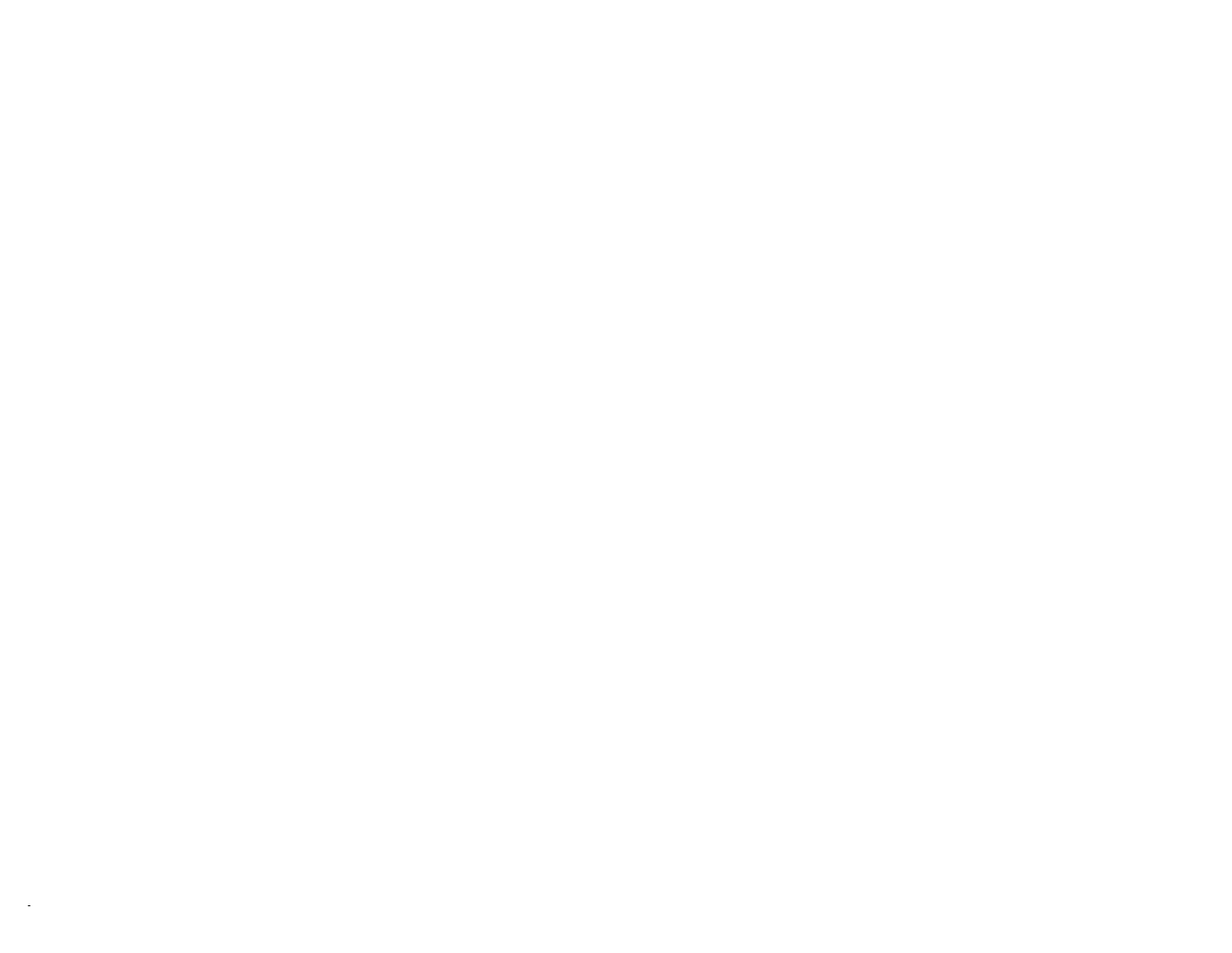|                    | Licence Business Name                      | <b>Address</b>                                      | <b>Licence Type/Sub</b>                    |                                                    | <b>Phone</b>        |      | Fax                     |     |
|--------------------|--------------------------------------------|-----------------------------------------------------|--------------------------------------------|----------------------------------------------------|---------------------|------|-------------------------|-----|
|                    | 16 738807 Saini Nirmal                     | 5838 DUMFRIES ST VANCOUVER BC V5P 3A8               | Service Use                                | <b>General Contractor</b>                          | (778) 999-1545      | Work |                         | Hom |
| <b>Issue Date:</b> |                                            | <b>August 2, 2016</b>                               |                                            |                                                    |                     |      |                         |     |
| 16 739998          | Amity Property Management Co               | 10420 Shepherd Dr Richmond BC V6X 4C3               | Service Use                                | Home Occupation                                    | (604) 655-5372      | Work |                         |     |
| 16 738949          | iTrade Global Inc                          | 8476 164A ST SURREY BC V4N 3G8                      | Service Use                                | <b>General Contractor</b>                          | (604) 249-4555      |      | Work (778) 282-8675 Fax |     |
| 16 740386          | 1083747 BC Ltd                             | 4851 McLure Ave Richmond BC V7C 4K1                 | <b>Inter-Municipal Business</b><br>Licence | <b>General Contractor</b>                          | (604) 644-1150      | Work |                         | Hom |
| 16 740385          | 1083747 BC Ltd                             | 4851 McLure Ave Richmond BC V7C 4K1                 | Service Use                                | <b>General Contractor</b>                          | (604) 644-1150      | Work |                         | Hom |
| 16 740360          | 2B Fitness                                 | 12411 Jack Bell Dr Unit 51 Richmond BC V6V 2S5      | Service Use                                | Home Occupation                                    | (604) 719-8887      | Work |                         | Hom |
| 16 740320          | Ace Hire Car                               | 12331 McNeely Dr Unit 44 Richmond BC V6V 2S3        | Vehicle for Hire                           | Class B - Limousine                                | (855) 602-5466      |      | Work (604) 635-3540 Fax |     |
| 16 740319          | Infinity West Development Group<br>Inc     | 4580 Pendlebury Rd Richmond BC V7E 1E7              | Service Use                                | <b>General Contractor</b>                          | (778) 997-2827      |      | Work (604) 304-1377 Fax |     |
| 16 740318          | Ace Hire Car                               | 12331 McNeely Dr Unit 44 Richmond BC V6V 2S3        | Vehicle for Hire                           | Vehicle For Hire<br>Office                         | (855) 602-5466      |      | Work (604) 635-3540 Fax |     |
| 16 740149          | Reliable Moving Ltd                        | 9388 Odlin Rd Unit 407 Richmond BC                  | Service Use                                |                                                    | (778) 986-2758      | Work |                         |     |
| 16 740148          | A & A Renovations                          | 1269 ESQUIMALT AVE WEST VANCOUVER BC V7T<br>1K4     | Service Use                                | <b>General Contractor</b>                          | (604) 377-4469      | Work |                         | Hom |
| 16 740140          | <b>Thaker Developments</b><br>Incorporated | 3160 River Rd Richmond BC V7C 5N2                   | Service Use                                | Home Occupation                                    | (778) 878-6818      | Work |                         | Hom |
| 16 739062          | Magokoro Wellness Team                     | 9100 Ferndale Rd Unit 477 Richmond BC V6Y 4L1       | Service Use                                | Home Occupation                                    | (604) 312-8883      | Work |                         | Hom |
| 15 709957          | Trinity Language Centre Inc                | 5900 Minoru Blvd Unit 305 Richmond BC V6X 2A9       | Assembly Use Group 3                       | <b>Education Institution</b>                       | $(604)$ 513-2191    |      | Work (604) 513-2192 Fax |     |
| 16 739023          | SMR Plumbing and Heating                   | 175 E 4TH ST UNIT 314 NORTH VANCOUVER BC V7L<br>1H8 | Service Use                                | <b>Plumbing Contractor</b>                         | (604) 616-0062      | Work |                         | Hom |
| 16 738938          | ORCA Pool & Spa Service                    | 2120 KING GEORGE BLVD UNIT 3 SURREY BC V4A<br>6Y8   | Service Use                                | <b>General Contractor</b>                          | (604) 536-8179      | Work |                         | Hom |
| 16 738936          | Ana Property Rescue                        | 3080 LINCOLN AVE UNIT 3205 COQUITLAM BC V3B<br>7L9  | Service Use                                | <b>General Contractor</b>                          | (778) 668-1984      | Work |                         | Hom |
| 16 738933          | <b>RTN Electric</b>                        | 86014 VEDDER RD UNIT 321 CHILLIWACK BC V2R 5P5      | Service Use                                | <b>Electrical Contractor</b>                       | (604) 791-7693      | Work |                         | Hom |
| 16 738907          | <b>Empire Renovation Ltd</b>               | 7906 Bennett Rd Richmond BC V6Y 1N2                 | Service Use                                | <b>General Contractor</b>                          | (778) 823-0625      | Work |                         | Hom |
| 16 738868          | <b>Langley Drywall</b>                     | 20465 DOUGLAS CR UNIT 302 LANGLEY BC V3A 4B6        | Service Use                                | <b>General Contractor</b>                          | (604) 636-8486      | Work |                         | Hom |
| 16 739996          | Tian Yuan Consulting Inc                   | 5951 Minoru Blvd Unit 165 Richmond BC V6X 4B1       | Service Use                                |                                                    | (604) 248-2622      | Work |                         | Hom |
| 16 739025          | SMR Plumbing and Heating                   | 175 E 4TH ST UNIT 314 NORTH VANCOUVER BC V7L<br>1H8 | Service Use                                | <b>Gas Contractor</b>                              | (604) 616-0062      | Work |                         | Hom |
| <b>Issue Date:</b> |                                            | <b>August 3, 2016</b>                               |                                            |                                                    |                     |      |                         |     |
| 16 734021          | New Margin Travel Ltd                      | 3779 Sexsmith Rd Unit 1282 Richmond BC V6X 3Z9      | Service Use                                | <b>Travel Agency</b>                               | (604) 284-4119      |      | Work (604) 284-4119 Fax |     |
| 16 740545          | RF II Microwave Systems                    | 9566 Tomicki Ave Unit 41 Richmond BC V6X 0E6        | Service Use                                | Home Occupation                                    | (778) 322-9689      | Work |                         | Hom |
| 16 740502          | Nofziger Construction Inc                  | 7884 JOFFRE AVE BURNABY BC V5J 3L1                  | Service Use                                | <b>General Contractor</b>                          | (778) 378-8354      | Work |                         | Hom |
|                    | 16 738525 Balloon Place                    | 12211 1st Ave Unit 310 Richmond BC V7E 3M3          | Mercantile Use                             | <b>Retail Trading</b>                              | (778) 953-2565      | Work |                         | Hom |
|                    | 16 740146 Hollybridge Limited Partnership  | 7671 Alderbridge Way Richmond BC V6X 1Z9            | Service Use                                |                                                    | (604) 356-7719      | Work |                         | Hom |
| <b>Issue Date:</b> |                                            | <b>August 4, 2016</b>                               |                                            |                                                    |                     |      |                         |     |
|                    | 16 729578 Zee's Grilled Cheese Inc         | 12420 No 1 Rd Unit 160 Richmond BC V7E 6N2          | Assembly Use Group 1                       | <b>Food Service</b><br>Establishment, Take-<br>Out | (604) 897-5712 Work |      |                         | Hom |

## *Issue Date: August 5, 2016*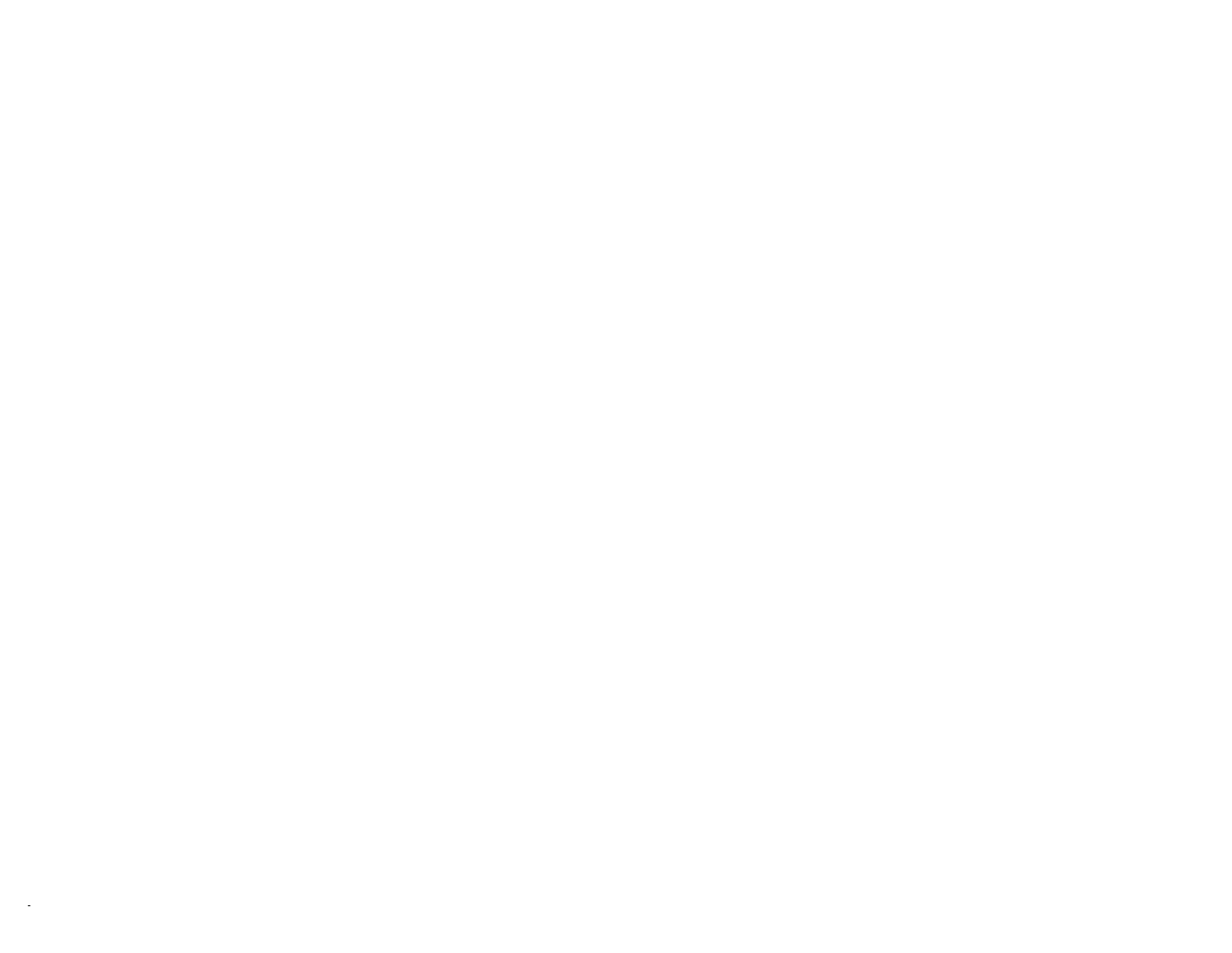|                    | Licence Business Name                         | <b>Address</b>                                                     | <b>Licence Type/Sub</b>                    |                                        | <b>Phone</b>     |      | Fax                      |     |
|--------------------|-----------------------------------------------|--------------------------------------------------------------------|--------------------------------------------|----------------------------------------|------------------|------|--------------------------|-----|
| 16 738401          | <b>TRM Projects</b>                           | 11568 Eburne Way Unit 131 Richmond BC V6V 0A7                      | Industrial/Manufacturing<br>Use            |                                        | (604) 327-7790   |      | Work (604) 327-7768 Fax  |     |
| <b>Issue Date:</b> |                                               | <b>August 10, 2016</b>                                             |                                            |                                        |                  |      |                          |     |
| 16 74 0661         | Wantone Education Inc                         | 7240 Bates Rd Richmond BC V7A 1C7                                  | Service Use                                | Home Occupation                        | (778) 996-0177   | Work |                          | Hom |
| 16 740731          | <b>LSC Pre-Cast Systems Ltd</b>               | 8285A LICKMAN RD CHILLIWACK BC V2R 3Z9                             | Service Use                                | <b>General Contractor</b>              | (604) 792-4244   | Work |                          | Hom |
| 16 737712          | Sunshine Health & Slim Clinic                 | 9371 No 5 Rd Unit 1 Richmond BC V7A 4E1                            | Service Use                                | <b>Therapeutic Touch</b><br>Treatments | (778) 889-7934   | Work |                          | Hom |
| 16 740700          | Raven Plumbing & Heating Ltd                  | 1833 COAST MERIDIAN RD UNIT 63 PORT COQUITLAM<br>BC V3C 6G5        | Service Use                                | Gas Contractor                         | $(604)$ 250-4006 |      | Work (604) 945-7114 Fax  |     |
| 16 740742          | Devo Entertainment Inc                        | 4211 Granville Ave Richmond BC V7C 1E1                             | Service Use                                | Home Occupation                        | (778) 319-5626   | Work |                          | Hom |
| 16 737643          | 1077989 B C Ltd                               | 6081 No 3 Rd Unit 805 Richmond BC V6Y 2B2                          | Service Use                                |                                        | (778) 919-1750   | Work |                          | Hom |
| 16 737636          | Foreros Bags and Luggage Ltd                  | 6060 Minoru Blvd Unit 2102 Richmond BC V6Y 2V7                     | Mercantile Use                             | <b>Retail Trading</b>                  | (604) 569-2020   | Work |                          | Hom |
| 16 734223          | Happy Dream Beauty Lounge Ltd                 | 4000 No 3 Rd Unit 1105 Richmond BC V6X 0J8                         | Service Use                                |                                        | (604) 723-1273   | Work |                          | Hom |
| 16 733711          | SGC Manufacturing and Trading<br>Inc          | 8860 Beckwith Rd Unit 210 Richmond BC V6X 1V5                      | Mercantile Use                             | <b>Wholesale Trading</b>               | (778) 682-5565   | Work |                          | Hom |
| 16 740702          | Raven Plumbing & Heating Ltd                  | 1833 COAST MERIDIAN RD UNIT 63 PORT COQUITLAM<br><b>BC V3C 6G5</b> | Service Use                                | <b>Plumbing Contractor</b>             | $(604)$ 250-4006 |      | Work (604) 945-7114 Fax  |     |
| 16 737709          | <b>Brilliant Road Education</b><br>Consulting | 6081 No 3 Rd Unit 802 Richmond BC V6Y 2B2                          | Service Use                                |                                        | (604) 288-8825   |      | Work (604) 288-1370 Hom  |     |
| <b>Issue Date:</b> |                                               | <b>August 11, 2016</b>                                             |                                            |                                        |                  |      |                          |     |
| 16 740941          | <b>Cartier Mechanical Ltd</b>                 | 15588 32 AVE S UNIT 61 SURREY BC V3Z 0G3                           | Service Use                                | <b>Plumbing Contractor</b>             | (604) 773-5883   | Work |                          | Hom |
| 16 741001          | Everest Universe Inc                          | 5399 Cedarbridge Way Unit 206 Richmond BC V6X 0L6                  | Service Use                                | Home Occupation                        | (403) 389-8968   |      | Work (778) 709-8968 Cell |     |
| 16 740972          | Master-Dex                                    | 8620 Sidaway Rd Richmond BC V6W 1G8                                | Service Use                                | Home Occupation                        | (604) 653-5752   |      | Work (604) 241-9955 Fax  |     |
| 16 740928          | <b>Treasure City Construction Ltd</b>         | 3575 W 20TH AVE VANCOUVER BC V6S 1E6                               | Service Use                                | <b>General Contractor</b>              | (604) 700-9606   | Work |                          |     |
| 16 740876          | Suburban Beach Farmhouse                      | 10880 Springwood Crt Richmond BC V7E 1Y1                           | Service Use                                | Home Occupation                        | (604) 272-2529   | Work |                          | Hom |
| 16 741000          | 1073803 BC Ltd                                | 6211 Barnard Dr Richmond BC V7C 5P8                                | Service Use                                | Home Occupation                        | (604) 763-5509   | Work |                          | Hom |
| <b>Issue Date:</b> |                                               | <b>August 12, 2016</b>                                             |                                            |                                        |                  |      |                          |     |
|                    | 16 741042 Susan Low                           | 2135 HERITAGE PARK LANE UNIT 402 NORTH<br>VANCOUVER BC V7H 0B6     | Service Use                                |                                        | (604) 818-4976   | Work |                          | Hom |
| 16 741122          | <b>William Ross Interiors</b>                 | 6061 BOUNDARY DR W UNIT 1 SURREY BC V3X 2A6                        | Service Use                                | <b>General Contractor</b>              | (778) 378-6981   | Work |                          | Hom |
| 16 741467          | Space Makers Construction Ltd                 | 1318 FIFESHIRE ST COQUITLAM BC V3E 0L8                             | Service Use                                | <b>General Contractor</b>              | (778) 996-9664   | Work |                          | Hom |
| 16 741443          | <b>Crystal Pond Design Ltd</b>                | 5300 Clifton Rd Richmond BC V7C 3B9                                | <b>Inter-Municipal Business</b><br>Licence | <b>General Contractor</b>              | (604) 272-4801   |      | Work (604) 808-6969 Hom  |     |
|                    | 16 741442 Crystal Pond Design Ltd             | 5300 Clifton Rd Richmond BC V7C 3B9                                | Service Use                                | <b>General Contractor</b>              | (604) 272-4801   |      | Work (604) 808-6969 Hom  |     |
|                    | 16 741382 R & R Stucco Ltd                    | 7958 116 ST DELTA BC V4C 5T8                                       | Service Use                                | <b>General Contractor</b>              | (604) 219-6266   | Work |                          |     |
|                    | 16 741165 Sound-Rite Acoustics Inc            | 998 HARBOURSIDE DR UNIT 117 NORTH VANCOUVER<br><b>BC V7P 3T2</b>   | Service Use                                |                                        | (604) 417-3780   | Work |                          | Hom |
| 16 741090          | In Via                                        | 9133 Hemlock Dr Unit 1105 Richmond BC V6Y 4J9                      | Service Use                                | Home Occupation                        | (778) 986-1014   | Work |                          | Hom |
| 16 741088          | <b>Clarkson Events</b>                        | 5500 Andrews Rd Unit 426 Richmond BC V7E 6M9                       | Service Use                                | Home Occupation                        | (778) 835-8897   | Work |                          | Hom |
| 16 741082          | <b>ACSS Ceramic Services Inc</b>              | C/O BDO CANADA LLP TD BANK TWR, PO BOX 131<br>STN TORONTO DOM      | Service Use                                | <b>General Contractor</b>              |                  | Work |                          | Hom |
|                    | 16 741043 Techno Heating & Plumbing           | 145 KEITH RD W UNIT 608 NORTH VANCOUVER BC<br><b>V7M 1L3</b>       | Service Use                                | Gas Contractor                         | (604) 789-7699   | Work |                          | Hom |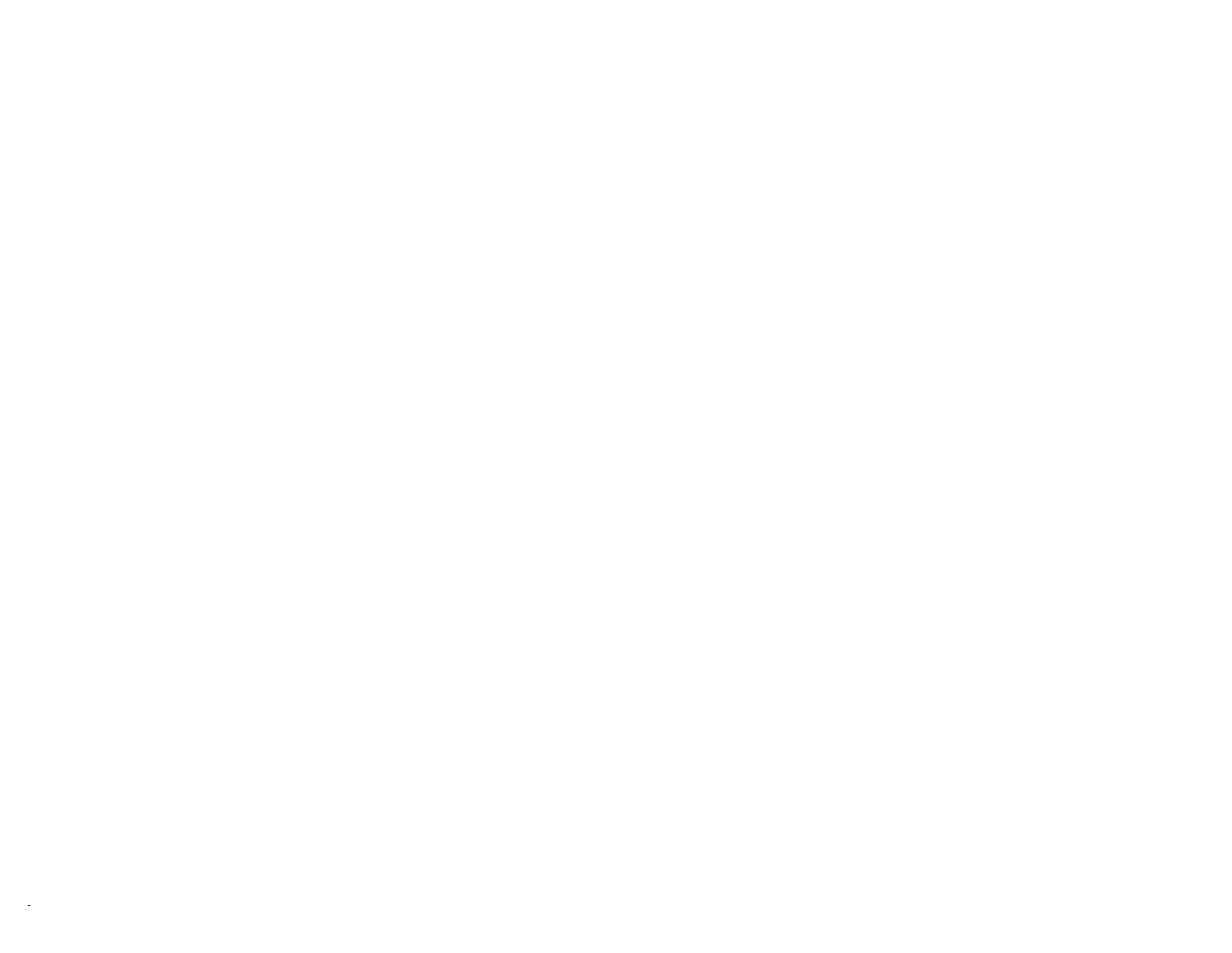|                    | Licence Business Name                            | <b>Address</b>                                                               | <b>Licence Type/Sub</b>                    |                                                    | Phone            |      | Fax                     |     |
|--------------------|--------------------------------------------------|------------------------------------------------------------------------------|--------------------------------------------|----------------------------------------------------|------------------|------|-------------------------|-----|
| 16 729998          | Mama's Dumpling and Coffee                       | 11782 Hammersmith Way Unit 103 Richmond BC V7A 5E2 Assembly Use Group 1      |                                            | <b>Food Service</b><br>Establishment. Take-<br>Out | (604) 232-9092   | Fax  |                         | Hom |
| 16 729965          | Univision Financial Services Ltd                 | 8171 Ackroyd Rd Unit 5070 Richmond BC V6X 3K1                                | Service Use                                |                                                    | (604) 285-8171   |      | Work (604) 285-7172 Fax |     |
| 16 741081          | Microblading by Ly                               | 9299 Tomicki Ave Unit 301 Richmond BC V6X 0C5                                | Service Use                                | Home Occupation                                    | (778) 772-4467   | Work |                         | Hom |
| <b>Issue Date:</b> |                                                  | <b>August 15, 2016</b>                                                       |                                            |                                                    |                  |      |                         |     |
| 16 738063          | <b>Boson Fitness Club</b>                        | 9111 Beckwith Rd Unit 2020 Richmond BC V6X 1V7                               | Assembly Use Group 3                       | <b>Health Studio</b>                               | (778) 680-8857   | Work |                         | Hom |
| 16 731507          | One Sky Travel Ltd                               | 8788 McKim Way Unit 3110 Richmond BC V6X 4E2                                 | Service Use                                | <b>Travel Agency</b>                               | (604) 284-2628   |      | Work (604) 284-2629 Fax |     |
| 16 740314          | 99 Car Rental Company Ltd                        | 3411 No 3 Rd Unit 160 Richmond BC V6X 2B8                                    | Vehicle for Hire                           | Vehicle For Hire<br>Office                         | (604) 355-5555   | Work |                         | Hom |
| 16 738504          | George's Best Grapes Ltd                         | 1411 Valmont Way Unit 3 Richmond BC V6V 1Y3                                  | Mercantile Use                             | <b>Wholesale Trading</b>                           | (604) 418-1741   |      | Work (604) 270-6300 Fax |     |
| 16 740316          | 99 Car Rental Company Ltd                        | 3411 No 3 Rd Unit 160 Richmond BC V6X 2B8                                    | Vehicle for Hire                           | Class J - Rental<br>Vehicle Group 1                | $(604)$ 355-5555 | Work |                         | Hom |
| 16 734671          | IntroPro Ventures Inc                            | 21300 Gordon Way Unit 233 Richmond BC V6W 1M2                                | Service Use                                |                                                    | (778) 994-6644   | Work |                         | Hom |
| 16 720879          | Beauty Semi Permanent Make-<br>up Studio Ltd     | 8271 Westminster Hwy Unit 5 Richmond BC V6X 1A7                              | Service Use                                |                                                    | (604) 285-1177   | Work |                         | Hom |
| 16 734758          | Jeremy Paul Nolasco RMT                          | 2251 No 5 Rd Richmond BC V6X 2S8                                             | Service Use                                | <b>Registered Massage</b><br><b>Therapy Clinic</b> | (778) 238-2707   | Work |                         | Hom |
| 16 737988          | Richmond Trap Fabrication Ltd                    | 6260 Graybar Rd Unit 155 Richmond BC V6W 1H6                                 | Industrial/Manufacturing<br>Use            |                                                    | $(604)$ 868-1168 | Work |                         | Hom |
| <b>Issue Date:</b> |                                                  | <b>August 16, 2016</b>                                                       |                                            |                                                    |                  |      |                         |     |
| 16 741585          | Letain Mechanical                                | 4631 Lancelot Dr Richmond BC V7C 4S4                                         | Service Use                                | <b>Plumbing Contractor</b>                         | (604) 828-3214   | Work |                         | Hom |
| 16 741717          | Letain Mechanical                                | 4631 Lancelot Dr Richmond BC V7C 4S4                                         | Service Use                                | Gas Contractor                                     | (604) 828-3214   | Work |                         | Hom |
| 16 741711          | 1028 Construction & Design Ltd                   | 1028 GARDEN DR VANCOUVER BC V5L 5E5                                          | Service Use                                | <b>General Contractor</b>                          | (778) 869-8628   | Work |                         |     |
| 16 741591          | Letain Mechanical                                | 4631 Lancelot Dr Richmond BC V7C 4S4                                         | <b>Inter-Municipal Business</b><br>Licence | <b>General Contractor</b>                          | (604) 828-3214   | Work |                         | Hom |
| 16 741494          | Jenibi Vape Shop                                 | 6231 Madrona Cr Richmond BC V7C 2T3                                          | Service Use                                | Home Occupation                                    | (604) 726-7867   | Work |                         | Hom |
| 16 741283          | Honghot Enterprises Inc                          | 1220 W 64TH AVE VANCOUVER BC V6P 2M8                                         | Service Use                                | <b>General Contractor</b>                          | (604) 616-3807   | Work |                         | Hom |
| 16 740920          | Sachiel Water Inc                                | 4940 No 3 Rd Unit 309 Richmond BC V6X 3A5                                    | Service Use                                |                                                    | (604) 671-3088   | Work |                         |     |
| 16 740 645         | <b>Westblue Construction Ltd</b>                 | 7575 Alderbridge Way Unit 4 Richmond BC V6X 4L3                              | <b>Inter-Municipal Business</b><br>Licence | <b>General Contractor</b>                          | (604) 716-2911   | Work |                         | Hom |
| 16 740644          | <b>Westblue Construction Ltd</b>                 | 7575 Alderbridge Way Unit 4 Richmond BC V6X 4L3                              | Service Use                                | <b>General Contractor</b>                          | (604) 716-2911   | Work |                         | Hom |
| 14 658102          | Hosting Dreams Enterprises Ltd                   | 11181 Voyageur Way Unit 160 Richmond BC V6X 3N9                              | Service Use                                |                                                    | (778) 688-9407   | Work |                         | Hom |
| 16 741484          | Icebreaker Merino                                | 7899 Templeton Station Rd Unit 1069 Richmond V7B 0B7                         | Mercantile Use                             | <b>Retail Trading</b>                              | (778) 328-9666   | Work |                         | Hom |
| 16 741595          |                                                  | Design Roofing & Sheet Metal Ltd 1385 KINGSWAY AVE PORT COQUITLAM BC V3C 1S2 | Service Use                                | <b>General Contractor</b>                          | (604) 944-2977   |      | Work (604) 944-2916 Fax |     |
| <b>Issue Date:</b> |                                                  | <b>August 17, 2016</b>                                                       |                                            |                                                    |                  |      |                         |     |
| 16 739906          | Shirley's Music Studio                           | 10124 Lawson Dr Richmond BC V7E 5M3                                          | Service Use                                |                                                    | (778) 829-8688   |      | Work (604) 272-9463 Fax |     |
| 16 741726          | The Reset Team Corp                              | 28 ESSEX AVE THORNHILL ON L3T 3Y7                                            | Service Use                                | <b>General Contractor</b>                          | (905) 882-3140   |      | Work (866) 936-1974 Fax |     |
| 16 741691          | Four Star Commercial Cleaning<br>Services Ltd    | 11840 Mellis Dr Richmond BC V6X 1M1                                          | <b>Inter-Municipal Business</b><br>Licence | <b>General Contractor</b>                          | (604) 710-7825   | Work |                         | Hom |
| 16 741685          | Four Star Commercial Cleaning<br>Services Ltd    | 11840 Mellis Dr Richmond BC V6X 1M1                                          | Service Use                                | Home Occupation                                    | (604) 710-7825   | Work |                         | Hom |
| 16 74 16 38        | Power in Truth                                   | 5000 Francis Rd Richmond BC V7C 1K3                                          | Service Use                                | Home Occupation                                    | (604) 275-7829   |      | Work (604) 275-7897 Fax |     |
| 16 741360          | North American Green Solutions<br>Enterprise Inc | 9133 Hemlock Dr Unit 9 Richmond BC V6Y 4J9                                   | Service Use                                | Home Occupation                                    | (778) 927-0405   | Work |                         | Hom |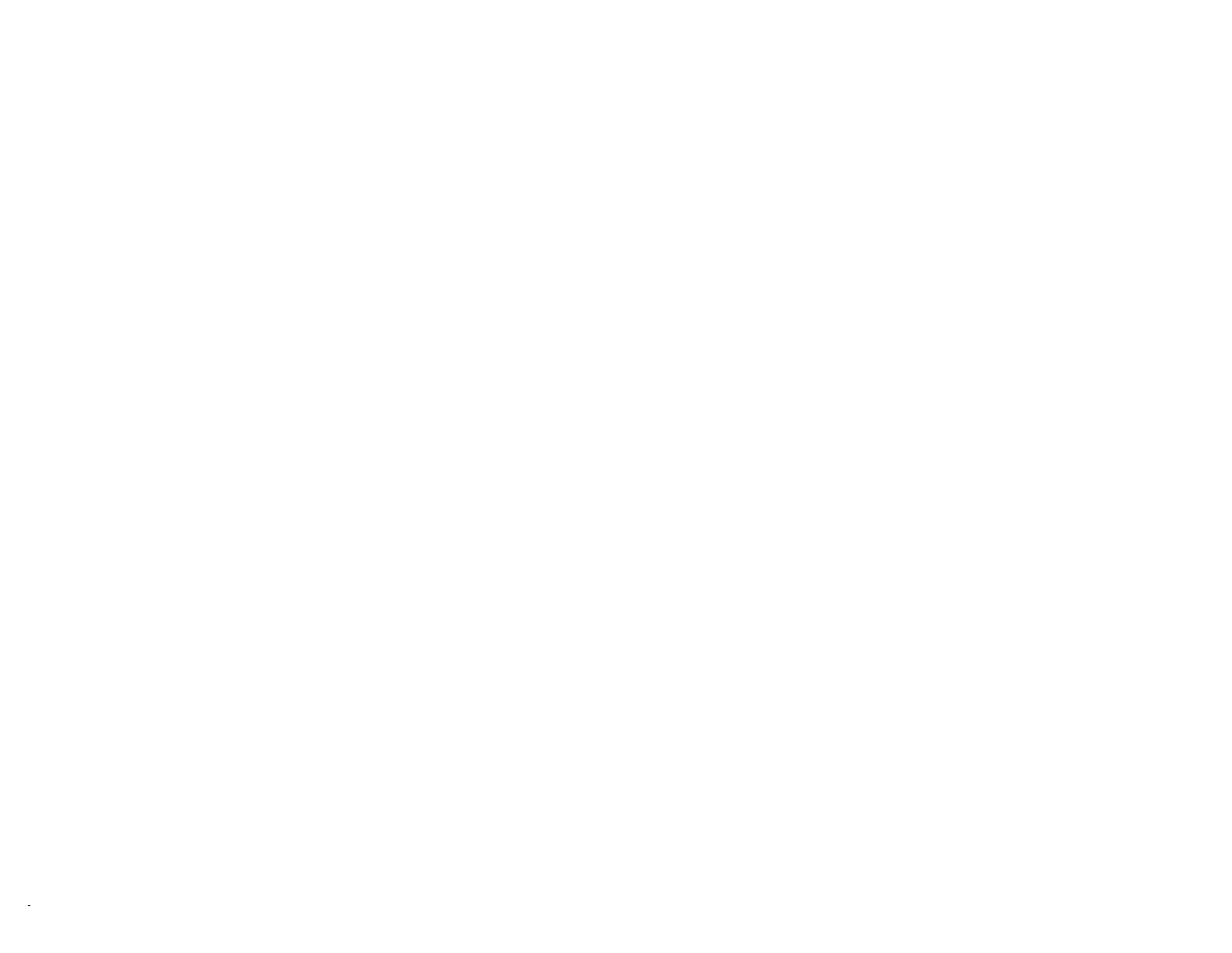|                    | Licence Business Name                        | <b>Address</b>                                     | <b>Licence Type/Sub</b> |                                      | Phone               | Fax                                    |     |
|--------------------|----------------------------------------------|----------------------------------------------------|-------------------------|--------------------------------------|---------------------|----------------------------------------|-----|
| 16 741461          | <b>Stockholm Construction Group</b><br>Ltd   | 6300 Woodwards Rd Richmond BC V7E 1H3              | Service Use             | <b>General Contractor</b>            | $(604)$ 808-9603    | Work                                   |     |
| <b>Issue Date:</b> |                                              | <b>August 18, 2016</b>                             |                         |                                      |                     |                                        |     |
| 16 741557          | J H Student Consulting Inc                   | 4099 Stolberg St Unit 677 Richmond BC V6X 0J4      | Service Use             | Home Occupation                      | (778) 240-9967      | Work                                   | Hom |
| 16 738901          | Alfresen (Canada) Ltd                        | 8288 Granville Ave Unit 1910 Richmond BC V6Y 0H6   | Service Use             | Home Occupation                      | (604) 332-9610      | Work                                   | Hom |
| 16 734164          | Haixin Business Ltd                          | 4000 No 3 Rd Unit 2125 Richmond BC V6X 0J8         | Service Use             |                                      | (604) 285-0868      | Work                                   | Hom |
| 16 74 1692         | <b>Black Label Vinyl</b>                     | 6068 No 3 Rd Unit 502 Richmond BC V6Y 4M7          | Service Use             | Home Occupation                      | (778) 686-6566      | Work                                   | Hom |
| <b>Issue Date:</b> |                                              | <b>August 19, 2016</b>                             |                         |                                      |                     |                                        |     |
| 16 741466          | Salta Framing                                | P O BOX 366 7101 C 120TH ST DELTA BC V4E 2A9       | Service Use             | <b>General Contractor</b>            | (604) 710-1250      | Work                                   | Hom |
| 16 741593          | H S Plumbing                                 | 15432 16A AVE UNIT 10 SURREY BC V4A 1T3            | Service Use             | <b>Plumbing Contractor</b>           | (604) 808-3655      | Work                                   | Hom |
| 16 741643          | Chysik Project Management<br>(2014) Ltd      | 15095 ROYAL AVE WHITE ROCK BC V4B 1M1              | Service Use             | <b>General Contractor</b>            | (604) 538-4625      | Work                                   | Hom |
| 16 741820          | Oat Development Ltd                          | 8870 STEGAVIK CRT DELTA BC V4C 0C6                 | Service Use             | <b>General Contractor</b>            | (604) 537-8817      | Work                                   | Hom |
| 16 741822          | Fortune Tile Installation &<br>Decoration Co | 1748 HEATHER AVE PORT COQUITLAM BC V3B 2L1         | Service Use             | <b>General Contractor</b>            | (778) 822-9199      | Work                                   | Hom |
| 16 741823          | Paramount Homes Ltd                          | 13445 WATERFORD PL SURREY BC V3W 6V2               | Service Use             | <b>General Contractor</b>            | (604) 729-0198      | Work                                   | Hom |
| 16 741849          | Plum Corporation                             | 5925 AIRPORT RD UNIT 200 MISSISSAUGA BC V4V<br>1C9 | Service Use             | <b>General Contractor</b>            | (416) 557-4257      | Work                                   | Hom |
| <b>Issue Date:</b> |                                              | <b>August 22, 2016</b>                             |                         |                                      |                     |                                        |     |
| 16 741037          | In Insurance Agency Limited                  | 8300 Capstan Way Unit 1061 Richmond BC V6X 4B7     | Service Use             |                                      | $(604)$ 285-1195    | Work (604) 285-1196 Fax                |     |
| 16 742054          | The Sweetest Day Events                      | 7071 Bridge St Unit 2 Richmond BC V6Y 2S6          | Service Use             |                                      | (604) 671-0891      | Work                                   | Hom |
| 16 741242          | Yunda Express Canada Ltd                     | 6081 No 3 Rd Unit 929 Richmond BC V6Y 2B2          | Service Use             | <b>Delivery Services</b>             | (778) 829-2788      | Work                                   | Hom |
| 16 740126          | Nxgen Canada                                 | 13351 Commerce Pkwy Unit 1218 Richmond BC V6V 2X7  | Service Use             |                                      | (604) 946-8884      | Work                                   | Hom |
| 16 737919          | <b>Bulk Barn Foods Limited</b>               | 11380 Steveston Hwy Unit 190 Richmond BC V7A 1N6   | Mercantile Use          | <b>Retail Trading</b>                | (905) 726-5000      | Work                                   | Hom |
| 16 735436          | Mixed Chinese Martial Art Private<br>Club    | 12851 No 5 Rd Unit 100 Richmond BC V7A 4E9         | Assembly Use Group 3    | <b>Health Studio</b>                 | (778) 891-6889      | Work                                   | Hom |
| 16 725630          | Winners Lounge                               | 10151 No 3 Rd Richmond BC V7A 4R6                  | Mercantile Use          | <b>Retail Trading</b>                | (604) 271-0089      | Work                                   | Hom |
| 16 729961          | Univision Financial Services Ltd             | 8171 Ackroyd Rd Unit 5050 Richmond BC V6X 3K1      | Service Use             |                                      | (604) 285-8171      | Work (604) 285-7172 Fax                |     |
| 16 726730          | Fallow                                       | 11180 Coppersmith PI Unit 133 Richmond BC V7A 5G8  | Mercantile Use          | <b>Wholesale Trading</b>             | (604) 655-6783      | Work                                   | Hom |
| 16 737730          | Vancouver Tire Centre                        | 2840 Olafsen Ave Unit 130 Richmond BC V6X 2R3      | Mercantile Use          | <b>Wholesale Trading</b>             | (604) 284-3663      | Work                                   | Hom |
| 16 74 16 65        | Laschuk Law                                  | 8171 Ackroyd Rd Unit 5080 Richmond BC V6X 3K1      | Service Use             |                                      | (604) 284-2055      | Work (604) 273-2290                    | Fax |
| <b>Issue Date:</b> |                                              | <b>August 23, 2016</b>                             |                         |                                      |                     |                                        |     |
|                    | 16 742098 KO Trucking Ltd                    | 19643 3A AVE LANGLEY BC V2Z 0A6                    | Service Use             |                                      | (604) 537-5767 Work |                                        | Hom |
|                    | 16 741972 Urban Construction Co Ltd          | 3833 200 ST LANGLEY BC V3A 1K4                     | Service Use             | <b>General Contractor</b>            |                     | (604) 530-1822 Work (604) 530-5583 Fax |     |
|                    | 16 742063 TMJ Design + Build Ltd             | 4786 WINDSOR ST VANCOUVER BC V5V 4R2               | Service Use             | <b>General Contractor</b>            | (604) 375-0998      | Work                                   | Hom |
|                    | 16 742093 Cubeit Portable Storage            | 15028 32ND AVE SURREY BC V4P 1A3                   | Service Use             |                                      | (604) 541-8538      | Work (604) 541-8537 Fax                |     |
| <b>Issue Date:</b> |                                              | <b>August 24, 2016</b>                             |                         |                                      |                     |                                        |     |
| 16 740612 Le Tea   |                                              | 3779 Sexsmith Rd Unit 1161 Richmond BC V6X 3Z9     | Assembly Use Group 1    | <b>Food Service</b><br>Establishment | (604) 248-7576      | Work                                   | Hom |
|                    | 16 740565 Stitch It Alterations              | 6551 No 3 Rd Unit 1502 Richmond BC V6Y 2B6         | Service Use             |                                      | (604) 273-2003      | Work (905) 335-6090 Fax                |     |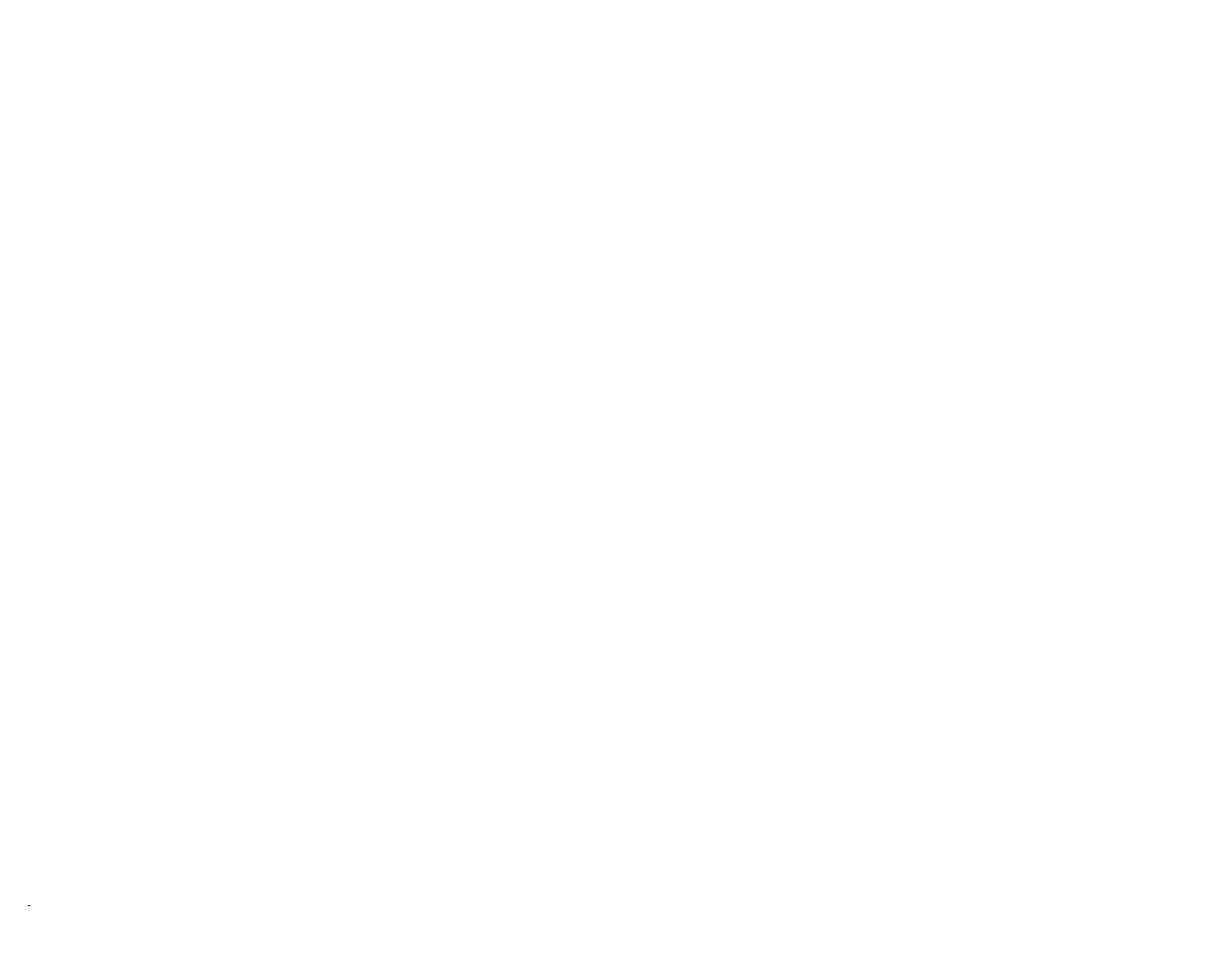|                    | Licence Business Name                                        | <b>Address</b>                                                     | <b>Licence Type/Sub</b>         |                                      | <b>Phone</b>                           |      | Fax                     |     |
|--------------------|--------------------------------------------------------------|--------------------------------------------------------------------|---------------------------------|--------------------------------------|----------------------------------------|------|-------------------------|-----|
| 16 730133          | <b>Bubble Waffle Cafe</b>                                    | 11660 Steveston Hwy Unit 1030 Richmond BC V7A 1N6                  | Assembly Use Group 1            | <b>Food Service</b><br>Establishment | (604) 537-0005                         | Work |                         | Hom |
| 16 741140 K Trend  |                                                              | 6551 No 3 Rd Richmond BC V6Y 2B6                                   | Mercantile Use                  | <b>Retail Trading</b>                | (778) 952-4348                         | Work |                         | Hom |
| 16 73 6487         | <b>Voice News</b>                                            | 2891 Simpson Rd Richmond BC V6X 2R2                                | Service Use                     |                                      | (604) 325-1333                         | Work |                         | Hom |
| <b>Issue Date:</b> |                                                              | <b>August 25, 2016</b>                                             |                                 |                                      |                                        |      |                         |     |
|                    | 16 743143 Landa Global                                       | 1285 W BROADWAY ST UNIT 680 VANCOUVER BC<br><b>V6H 3X8</b>         | Service Use                     | <b>General Contractor</b>            | (604) 738-0988                         | Work |                         | Hom |
| 16 743241          | Prochmedia                                                   | 9399 Alexandra Rd Unit 108 Richmond BC V6X 0L7                     | Service Use                     | Home Occupation                      | (778) 863-8175                         | Work |                         | Hom |
| 16 743200          | Jun Renovation Company                                       | 10377 Finlayson Dr Richmond BC V6X 1W8                             | Service Use                     | <b>General Contractor</b>            | (778) 318-6226                         | Work |                         | Hom |
| 16 743184          | <b>Melka Construction</b>                                    | 5900 Muir Dr Unit 57 Richmond BC V6V 2Y8                           | Service Use                     | <b>General Contractor</b>            | (604) 218-4641                         | Work |                         | Hom |
| 16 743168          | Reno Perfecto                                                | 11491 7th Ave Unit 55 Richmond BC V7E 4J5                          | Service Use                     | <b>General Contractor</b>            | (604) 719-7775                         | Work |                         | Hom |
| 16 743162          | <b>Starr Projects</b>                                        | 5139 DENNISON PL DELTA BC V4M 1S2                                  | Service Use                     | <b>General Contractor</b>            | (778) 863-4002                         | Work |                         | Hom |
| 16 742321          | T Sekhon Trucking Ltd                                        | 14504 83A AVE SURREY BC V3S 0N5                                    | Service Use                     | <b>General Contractor</b>            | (604) 816-9650                         | Work |                         | Hom |
| 16 742120          | The Macboyz                                                  | 7991 Frobisher Dr Richmond BC V7C 4M6                              | Service Use                     | Home Occupation                      | (778) 895-7447                         | Work |                         | Hom |
| 16 742095          | Auto V Trader                                                | 6951 Elmbridge Way Unit 1203 Richmond BC V7C 0A4                   | Service Use                     | Home Occupation                      | (778) 558-2333                         | Work |                         |     |
| 16 741902          | Ve Staging Services Ltd                                      | 12280 Vickers Way Richmond BC V6V 1H9                              | Service Use                     |                                      | (778) 898-9967                         | Work |                         | Hom |
| 16 738208          | IQ Design Gallery                                            | 20800 Westminster Hwy Unit 1388 Richmond BC V6V 2W3                | Service Use                     |                                      | (604) 839-8964                         | Work |                         | Hom |
| 16 734563          | Premier Montessori Academy Ltd                               | 9140 Bridgeport Rd Richmond BC V6X 1S1                             | Assembly Use Group 3            |                                      | (604) 214-2927                         | Work |                         | Hom |
| 16 743106          |                                                              | L&J Premium Whole Sale Limited 10440 Aragon Rd Richmond BC V7A 3E9 | Service Use                     | Home Occupation                      | (778) 839-5028                         | Work |                         |     |
| <b>Issue Date:</b> |                                                              | <b>August 30, 2016</b>                                             |                                 |                                      |                                        |      |                         |     |
| 16 742217          | Act Management Services Ltd                                  | 16131 Blundell Rd 140 Richmond BC V6W 0A3                          | Service Use                     |                                      | (604) 247-1668                         |      | Work (604) 247-0191 Hom |     |
| 16 743565          | Vancouver Subaru Club                                        | 10802 Seahurst PI Richmond BC V7A 3Z8                              | Service Use                     | Home Occupation                      | (604) 780-8930                         | Work |                         | Hom |
| 16 740760          | <b>USeeScience</b>                                           | 8888 Odlin Cr Unit 2285 Richmond BC V6X 3Z8                        | Assembly Use Group 3            | <b>Education Institution</b>         | 60481381396                            | Work |                         | Hom |
| 16 737584          | Little Buddy Kitchen                                         | 8580 Alexandra Rd Unit 1085 Richmond BC V6X 4B3                    | Assembly Use Group 1            | <b>Food Service</b><br>Establishment | $(604)$ 285-1085                       |      | Work (604) 277-6768 Fax |     |
| 16 734769          | Columbia International University<br>Planning Inc            | 5631 No 3 Rd Unit 100 Richmond BC V6X 2C7                          | Service Use                     |                                      | (778) 297-6833                         | Work |                         | Hom |
| <b>Issue Date:</b> |                                                              | <b>August 31, 2016</b>                                             |                                 |                                      |                                        |      |                         |     |
|                    |                                                              |                                                                    |                                 |                                      |                                        |      |                         |     |
| 16 734646          | Art Centrum Gallery Inc                                      | 2631 Viking Way Unit 223 Richmond BC V6V 3B5                       | Mercantile Use                  | <b>Wholesale Trading</b>             | (604) 249-2153                         | Work |                         | Hom |
| 16 734647          | Art Centrum Gallery Inc<br>16 734643 Art Centrum Gallery Inc | 2631 Viking Way Unit 223 Richmond BC V6V 3B5                       | Assembly Use Group 3            | <b>Education Institution</b>         | (604) 249-2153                         | Work |                         | Hom |
|                    |                                                              | 2631 Viking Way Unit 223 Richmond BC V6V 3B5                       | Service Use                     |                                      | (604) 249-2153                         | Work |                         | Hom |
| <b>Issue Date:</b> |                                                              | September 1, 2016                                                  |                                 |                                      |                                        |      |                         |     |
|                    | 16 737732 Dr Daphne Cheng, Optometrist                       | 4000 No 3 Rd Unit 3255 Richmond BC V6X 0J8                         | Service Use                     |                                      | (604) 821-0202 Work (604) 270-0327 Fax |      |                         |     |
| 16 734125          | Imperial Distributors Canada Inc                             | 13711 Mayfield PI Unit 150 Richmond BC V6V 2G9                     | Mercantile Use                  | <b>Wholesale Trading</b>             | (604) 273-8899                         |      | Work (604) 273-8199 Fax |     |
| 16 742164          | Global Gardens Group Inc                                     | 10691 Shellbridge Way Unit 130 Richmond BC V6X 2W8                 | Service Use                     |                                      | (604) 295-7075                         |      | Work (604) 270-3644 Fax |     |
| 16 741979          | Addendum W                                                   | 4000 No 3 Rd Unit 2070 Richmond BC V6X 0J8                         | Mercantile Use                  | <b>Retail Trading</b>                | (604) 339-7898                         | Work |                         | Hom |
| 16 741853          | All Makes Auto Sales Ltd                                     | 21320 Westminster Hwy Unit 2118 Richmond BC V6V 2X5                | Mercantile Use                  | Automobile Dealer                    | (604) 218-5995                         | Work |                         | Hom |
| 16 741734          | <b>DEK Distribution Ltd</b>                                  | 16062 Portside Rd Richmond BC V6W 1M1                              | Mercantile Use                  | <b>Wholesale Trading</b>             | (604) 231-8756                         | Work |                         | Hom |
| 16 740958          | This Thing Called Life                                       | 12417 No 2 Rd Unit 105 Richmond BC V7E 6H6                         | Industrial/Manufacturing<br>Use |                                      | (604) 204-0700                         | Work |                         | Hom |
| 16 738177          | Trans - Interlink Business<br>Agencies Ltd                   | 8700 McKim Way Unit 1001 Richmond BC V6X 4A5                       | Mercantile Use                  | <b>Retail Trading</b>                | (604) 332-9609                         | Work |                         |     |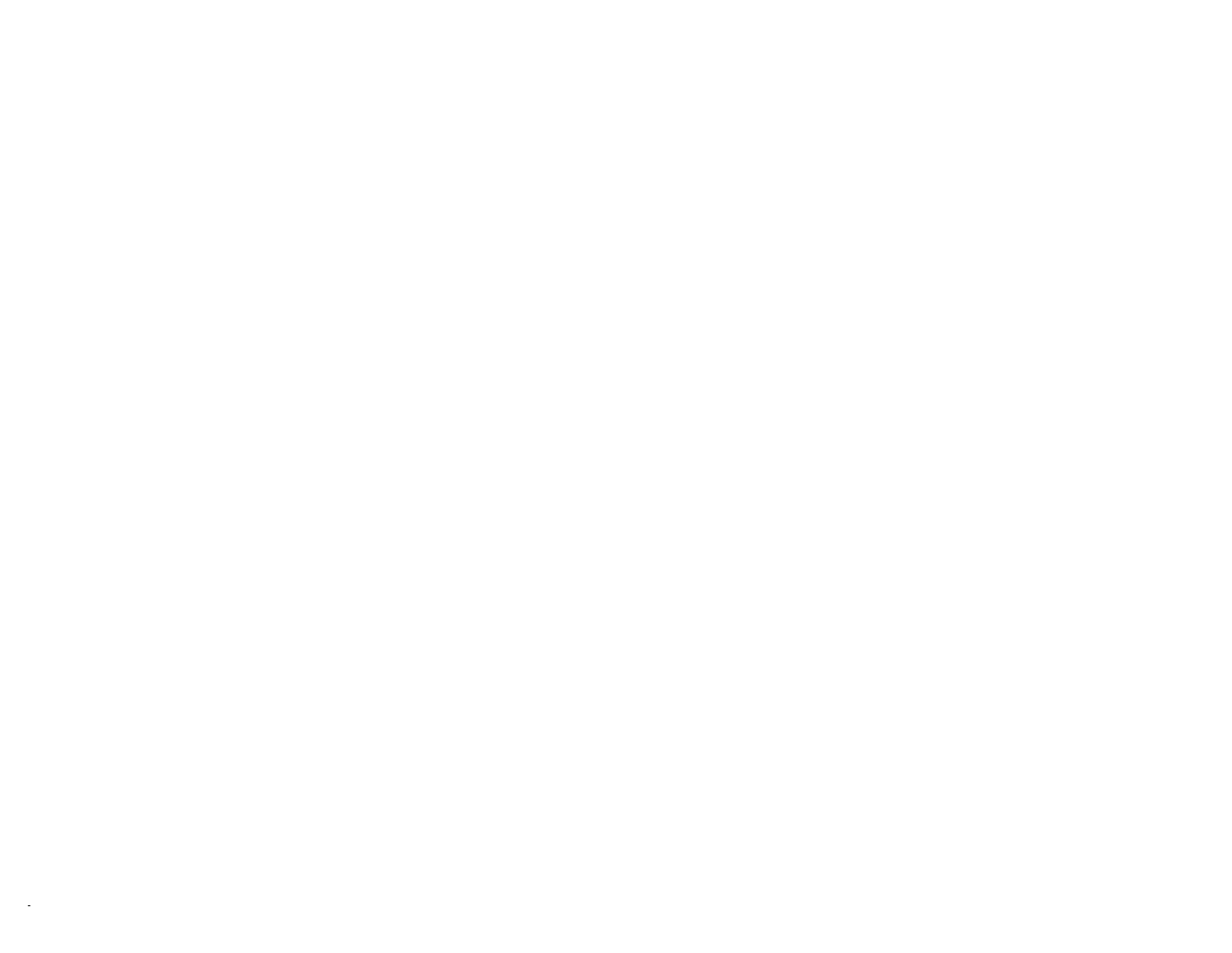|                    | <b>Licence Business Name</b>              | <b>Address</b>                                     | <b>Licence Type/Sub</b> |                                            | <b>Phone</b>     | Fax                      |     |
|--------------------|-------------------------------------------|----------------------------------------------------|-------------------------|--------------------------------------------|------------------|--------------------------|-----|
| 16 73 660 6        | Copac Framing Ltd                         | 13500 Maycrest Way Unit 235 Richmond BC V6V 2N8    | Mercantile Use          | <b>Wholesale Trading</b>                   | (604) 278-6640   | Work (604) 278-6650 Fax  |     |
| 15 708855          | Priority MRI Richmond BC                  | 13353 Commerce Pkwy Unit 2158 Richmond BC V6V 3A1  | Service Use             |                                            | (604) 970-7787   | Work (778) 294-2522 Fax  |     |
| 16 734522          | VIP 360 Cards                             | 8580 Cambie Rd Unit 203 Richmond BC V6X 4J8        | Service Use             |                                            | (604) 278-0020   | Work (604) 278-0718 Fax  |     |
| 16 729941          | Fit4Less by GoodLife                      | 9100 Blundell Rd Unit 455 Richmond BC V6Y 3X9      | Assembly Use Group 3    | <b>Health Studio</b>                       | (604) 207-1319   | Work                     | Hom |
| 16 729917          | Anra Beauty Studio Inc                    | 4000 No 3 Rd Unit 2375 Richmond BC V6X 0J8         | Mercantile Use          | <b>Retail Trading</b>                      | (778) 898-7816   | Work                     | Hom |
| 16 73 6641         | <b>Bright Holiday Travel Ltd</b>          | 4000 No 3 Rd Unit 5065 Richmond BC V6X 0J8         | Service Use             |                                            | (604) 285-0826   | Work (604) 285-0827      | Fax |
| 16 735451          | Smart Start Canada                        | 11171 Horseshoe Way Unit 12 Richmond BC V7A 4S5    | Service Use             |                                            | (844) 432-4776   | Work                     | Hom |
| <b>Issue Date:</b> |                                           | September 2, 2016                                  |                         |                                            |                  |                          |     |
| 16 735457          | <b>RYIS</b>                               | 10700 Cambie Rd Unit 105 Richmond BC V6X 1K8       | Service Use             |                                            | (604) 273-8712   | Work (604) 273-8912 Fax  |     |
| 16 734863          | Eagle Travel                              | 10700 Cambie Rd Unit 105 Richmond BC V6X 1K8       | Service Use             | <b>Travel Agency</b>                       | (604) 736-3738   | Work (604) 273-8912 Fax  |     |
| 16 734864          | <b>RYIS Travel</b>                        | 10700 Cambie Rd Unit 105 Richmond BC V6X 1K8       | Service Use             |                                            | (604) 200-2333   | Work (604) 273-8912 Fax  |     |
| <b>Issue Date:</b> |                                           | September 3, 2016                                  |                         |                                            |                  |                          |     |
| 16 743441          | <b>Trans Canadian Distributors</b>        | 5800 Andrews Rd Unit 127 Richmond BC V7E 6M2       | Service Use             | Home Occupation                            | (604) 218-2250   | Work                     | Hom |
| 16 743484          | <b>MFL Development Ltd</b>                | 1885 W 61ST AVE VANCOUVER BC V6P 2C5               | Service Use             | <b>General Contractor</b>                  | (778) 938-3318   | Cellul                   | Hom |
| 16 743564          | Soft-N-Fresh Supreme Clean Ltd            | 9331 No 5 Rd Unit 12 Richmond BC V7A 4E1           | Service Use             | Home Occupation                            | (604) 889-7312   | Work                     | Hom |
| 16 743660          | Powerhouse Retail Services LLC            | 812 S CROWLEY RD SUITE A CROWLEY TX 76036 USA      | Service Use             | <b>General Contractor</b>                  | (817) 297-8575   | Work (682) 233-7050      | Fax |
| 16 743681          | <b>KIS Web Service</b>                    | 8171 Saba Rd Unit 1302 Richmond BC V6Y 4B3         | Service Use             | Home Occupation                            | (604) 518-7161   | Work                     | Hom |
| 16 743384          | Cubic Helix Inc                           | 8311 No 2 Rd Unit 4 Richmond BC V7C 3M2            | Service Use             |                                            | (778) 990-5558   | Work                     | Hom |
| 16 743860          | Diamond Parking / DPS #4390               | 4140 No 3 Rd Richmond BC V6X 2C2                   | Service Use             | Parking Enforcement<br><b>Business</b>     | (604) 681-8797   | Work (604) 684-0329 Fax  |     |
| 16 743562          | S Whitlock Maintenance                    | 3031 Williams Rd Unit 32 Richmond BC V7E 1H9       | Service Use             | Home Occupation                            | (604) 241-1963   | Work (604) 916-6373 Cell |     |
| 16 743861          | Coastline Market Inc                      | 16330 60TH AVE SURREY BC V3S 1S4                   | Service Use             |                                            | (519) 871-2980   | Work                     | Hom |
| 16 743742          | <b>Allaire Construction Inc.</b>          | 9600 CAMERON ST UNIT 245 BURNABY BC V3J 7N3        | Service Use             | <b>General Contractor</b>                  | (604) 422-8718   | Work (604) 422-8798      | Fax |
| 16 741986          | Match Action Inc                          | 5225 SATELLITE DR MISSISSAUGA ON L4W 5P9           | Service Use             | Mobile Vendor -<br><b>Private Property</b> | (905) 566-2824   | Work                     | Hom |
| 16 743367          | 0987439 BC Ltd                            | 9360 Sidaway Rd Richmond BC V6W 1C2                | Service Use             | <b>General Contractor</b>                  | (604) 726-0550   | Work                     | Hom |
| 16 723968          | <b>Richmond Archery Club</b>              | 6851 Elmbridge Way Unit 150 Richmond BC V7C 4N1    | Assembly Use Group 3    | <b>Health Studio</b>                       | (604) 338-3999   | Work                     | Hom |
| 16 743578          | <b>Stuart Lee</b>                         | 11985 203 ST UNIT 222 MAPLE RIDGE BC V2X 4V2       | Service Use             | <b>General Contractor</b>                  | (604) 767-4176   | Work                     | Hom |
| 16 738665          | Lamb Hot Pot                              | 3779 Sexsmith Rd Unit 1103 Richmond BC V6X 3Z9     | Assembly Use Group 1    | Food Service<br>Establishment              | $(604)$ 285-8058 | Work                     | Hom |
| 16 743266          | Danylchuk Brothers Construction<br>Ltd    | 2339 TURNER ST VANCOUVER BC V5L 2A6                | Service Use             | <b>General Contractor</b>                  | (604) 880-6178   | Work                     | Hom |
| 16 743286          | Welcome Seniors Home Care<br>Services Inc | 5791 Laurelwood Crt Richmond BC V7C 5J1            | Service Use             | Home Occupation                            | (604) 771-7993   | Work                     | Hom |
|                    | 16 743343 S N Glamour Makeup & Hair       | 6588 Barnard Dr Unit 3 Richmond BC V7C 5R8         | Service Use             | Home Occupation                            | (604) 338-6382   | Work                     | Hom |
| 16 743344          | S N Glamour Makeup & Hair                 | 6588 Barnard Dr Unit 3 Richmond BC V7C 5R8         | Service Use             | Home Occupation                            | (604) 338-6382   | Work                     | Hom |
| 16 743360          | Trimleaf Co                               | 7233 Heather St Unit 16 Richmond BC V6Y 4J8        | Service Use             | Home Occupation                            | (604) 535-1834   | Work                     | Hom |
| 16 743361          | Wego Logistics Canada Inc                 | 5331 Lackner Cr Richmond BC V7E 6A1                | Service Use             |                                            | (604) 285-5182   | Work (604) 285-5189 Fax  |     |
| 16 738127          | Leon's Furniture Ltd                      | 2633 Sweden Way Unit 110 Richmond BC V6V 2Z6       | Mercantile Use          | <b>Retail Trading</b>                      | (604) 214-2440   | Work                     | Hom |
| <b>Issue Date:</b> |                                           | September 9, 2016                                  |                         |                                            |                  |                          |     |
| 16 739086          | Trilliant Wealth Management Ltd           | 4940 No 3 Rd Unit 216 Richmond BC V6X 3A5          | Service Use             |                                            | (778) 819-0283   | Work (60) 423-3222 Fax   |     |
| 16 744681          | Hundredone Capital Ltd                    | 10451 Shellbridge Way Unit 150 Richmond BC V6X 2W8 | Service Use             |                                            | (778) 868-3518   | Work                     | Hom |
|                    |                                           |                                                    |                         |                                            |                  |                          |     |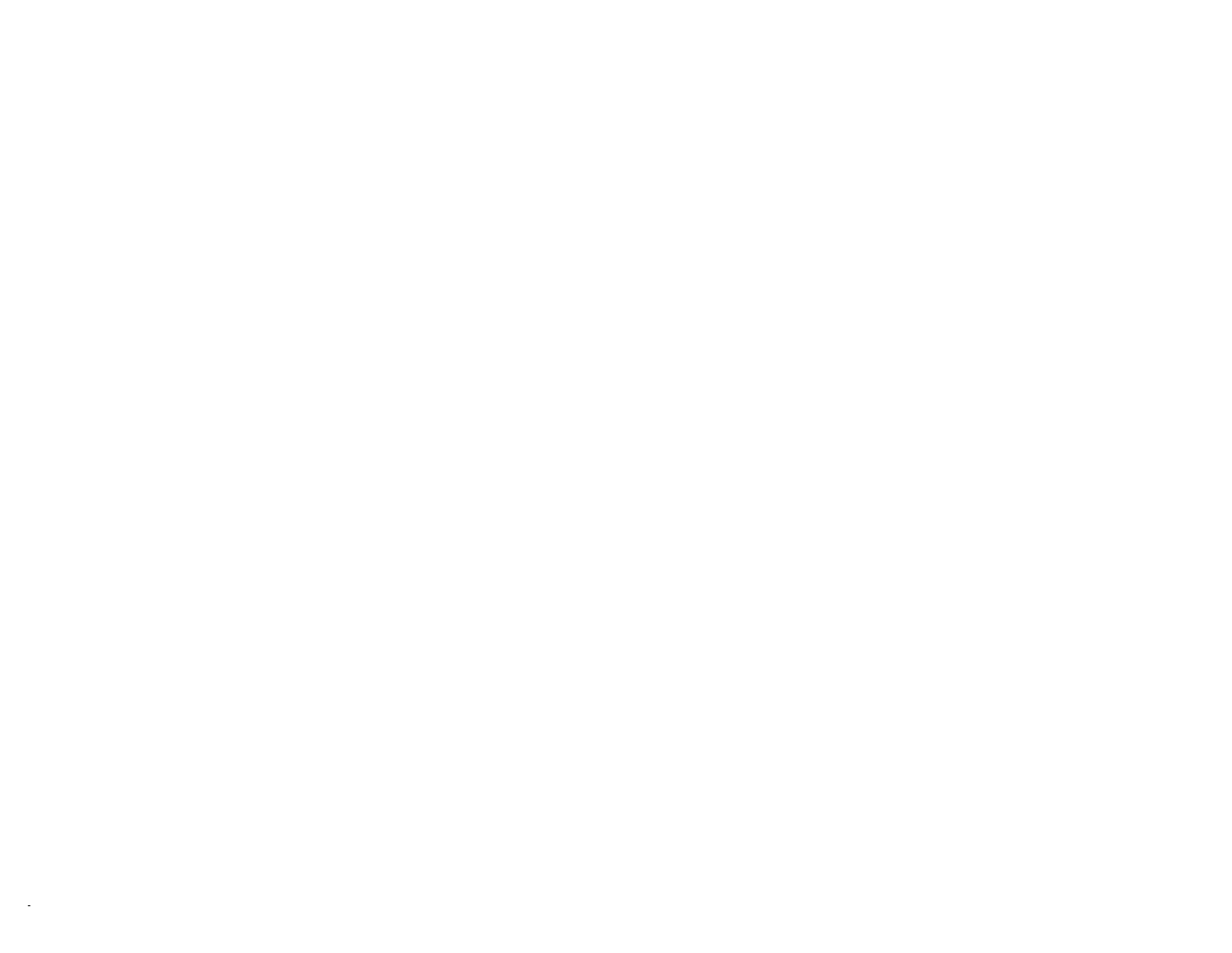|                    | Licence Business Name                           | <b>Address</b>                                         | <b>Licence Type/Sub</b>                    |                                                    | <b>Phone</b>     |      | Fax                      |     |
|--------------------|-------------------------------------------------|--------------------------------------------------------|--------------------------------------------|----------------------------------------------------|------------------|------|--------------------------|-----|
| 16 744001          | Chichi Holdings Inc                             | 10451 Shellbridge Way Unit 150 Richmond BC V6X 2W8     | Service Use                                |                                                    | (604) 562-6370   | Work |                          | Hom |
| 16 743522          | Silver Oak Capital Corporation                  | 11860 Hammersmith Way Unit 158 Richmond BC V7A 5G1     | Service Use                                |                                                    | (778) 829-5398   | Work |                          | Hom |
| 16 740820          | Golden Chateau Building<br>Materials Inc        | 10451 Shellbridge Way Unit 150 Richmond BC V6X 2W8     | Service Use                                | <b>General Contractor</b>                          | (778) 861-0588   | Work |                          | Hom |
| 16 735588          | <b>Marvel Cabinets Inc</b>                      | 11980 Hammersmith Way Unit 1135 Richmond BC V7A<br>0A4 | Mercantile Use                             | <b>Wholesale Trading</b>                           | (604) 277-3380   | Work |                          | Hom |
| 16 732224          | Simply Bread Inc                                | 6711 Elmbridge Way Unit 160 Richmond BC V7C 4N1        | Industrial/Manufacturing<br>Use            |                                                    | (604) 271-1700   | Work |                          | Hom |
| 16 741883          | The Alinker                                     | 11871 Horseshoe Way Unit 1201 Richmond BC V7A 5H5      | Service Use                                |                                                    | (778) 228-9618   | Work |                          | Hom |
| <b>Issue Date:</b> |                                                 | <b>September 11, 2016</b>                              |                                            |                                                    |                  |      |                          |     |
| 16 729327          | Good Daddy Foods Ltd                            | 11782 Hammersmith Way Unit 127 Richmond BC V7A 5E2     | Industrial/Manufacturing<br>Use            |                                                    | (604) 726-6366   | Work |                          | Hom |
| 16 744542          | G J M Projects Ltd                              | 5800 Plover Crt Richmond BC V7E 4K2                    | Service Use                                | <b>General Contractor</b>                          | (604) 828-0453   | Work |                          | Hom |
| 16 744543          | G J M Projects Ltd                              | 5800 Plover Crt Richmond BC V7E 4K2                    | <b>Inter-Municipal Business</b><br>Licence | <b>General Contractor</b>                          | (604) 828-0453   | Work |                          | Hom |
| 16 744562          | Ignite Construction Limited                     | 10411 No 1 Rd Richmond BC V7E 1S3                      | Service Use                                | <b>General Contractor</b>                          | (604) 518-7788   |      | Work (604) 518-7788 Cell |     |
| 16 744633          | Rhine River Luxury Homes Ltd                    | 7360 Minoru Blvd Unit 13 Richmond BC V6Y 3L4           | <b>Inter-Municipal Business</b><br>Licence | <b>General Contractor</b>                          | (778) 908-2068   |      | Work (604) 214-2068 Fax  |     |
| 16 744645          | Certa Pro Painters                              | 19789 92 A AVE UNIT 106 LANGLEY BC V1M 3B3             | Service Use                                |                                                    | (604) 888-2069   | Work |                          | Hom |
| <b>Issue Date:</b> |                                                 | September 13, 2016                                     |                                            |                                                    |                  |      |                          |     |
| 16 740203          | Bobbie's Food Truck Ltd                         | 7040 151A ST SURREY BC V3S 7Y9                         | Assembly Use Group 1                       | <b>Food Service</b><br>Establishment, Take-<br>Out | (604) 761-0998   | Work |                          | Hom |
| 16 744529          | Han W Construction Corp                         | 12311 No 2 Rd Unit 22 Richmond BC V7E 2G3              | Service Use                                | <b>General Contractor</b>                          | (778) 707-2999   | Work |                          | Hom |
| 16 744528          | <b>TBW Management Ltd</b>                       | 2448 160 ST UNIT 38077 SURREY BC V3Z 6R3               | Service Use                                | <b>General Contractor</b>                          | (778) 878-2260   | Work |                          | Hom |
| 16 744526          | Tom Harris Cellular Ltd                         | 3680 UPTOWN BLVD UNIT 209 VICTORIA BC V8Z 0B9          | Service Use                                | <b>General Contractor</b>                          | $(250)$ 360-0606 | Work |                          | Hom |
| 16 744511          | MW Trading Inc                                  | 3733 Lockhart Rd Richmond BC V7C 1M4                   | Service Use                                |                                                    | (778) 855-5509   | Work |                          | Hom |
| 16 740949          | Hiko Sushi Japanese Restaurant                  | 8288 Granville Ave Unit 1110 Richmond BC V6Y 0H6       | Assembly Use Group 1                       | <b>Food Service</b><br>Establishment, Take-<br>Out | (604) 241-4456   |      | Work (778) 388-5335 Cell |     |
| 16 741472          | Fusion Icy                                      | 12871 Bathgate Way Unit 12 Richmond BC V6V 1Y5         | Assembly Use Group 1                       | <b>Food Service</b><br>Establishment, Take-<br>Out | (604) 720-2086   | Work |                          | Hom |
| 16 735048          | City Vancouver Academy Inc                      | 8766 McKim Way Unit 2110 Richmond BC V6X 4G4           | Service Use                                |                                                    | (604) 278-6811   | Work |                          | Hom |
| 16 741921          | Kampong - Taste Of Malaysia                     | 11770 CREEKSIDE ST MAPLE RIDGE BC V4R 2V4              | Assembly Use Group 1                       | <b>Food Service</b><br>Establishment, Take-<br>Out | (604) 202-2788   | Work |                          | Hom |
| <b>Issue Date:</b> |                                                 | September 14, 2016                                     |                                            |                                                    |                  |      |                          |     |
| 16 744400          | Canadian International Legal<br><b>Services</b> | 7480 Gilbert Rd Unit 108 Richmond BC V7C 3W2           | Service Use                                | Home Occupation                                    | (780) 607-1097   | Work |                          | Hom |
| 16 744880          | Victory Volt Ventures Inc                       | 5177 Brighouse Way Unit 101 Richmond V7C 0A2           | Service Use                                | Home Occupation                                    | (778) 819-6757   | Work |                          | Hom |
| 16 744824          | Club Monaco                                     | 7899 Templeton Station Rd Unit 1002 Richmond V7B 0B7   | Mercantile Use                             | <b>Retail Trading</b>                              | (604) 278-0417   |      | Work (201) 531-6468 Fax  |     |
| 16 744822          | HA Seafood Trading Company                      | 12740 Trites Rd Richmond BC V7E 3R8                    | Mercantile Use                             | <b>Retail Trading</b>                              | (604) 710-7217   | Work |                          | Hom |
| 16 744402          | <b>Greatest Win Construction</b>                | 5500 Cooney Rd Unit 101 Richmond BC V6X 3E5            | Service Use                                | <b>General Contractor</b>                          | (778) 929-0830   | Work |                          | Hom |
| 16 744283          | <b>Capital Fitness Equipment</b><br>Services    | 14877 58TH AVE UNIT 20 SURREY BC V3S 8Y9               | Service Use                                |                                                    | (604) 728-9164   | Work |                          | Hom |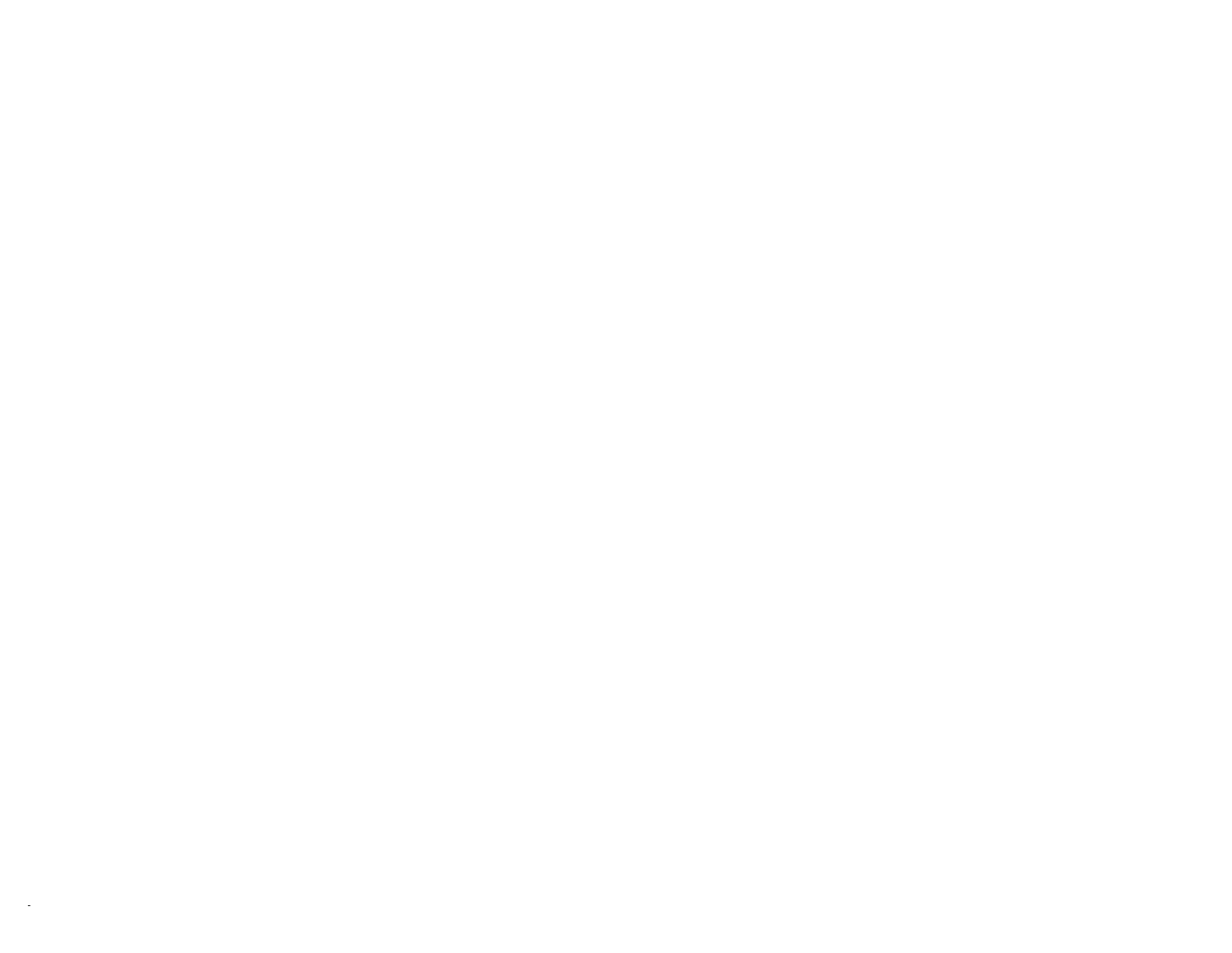|                    | Licence Business Name                               | <b>Address</b>                                         | <b>Licence Type/Sub</b>                    |                              | <b>Phone</b>     | Fax                      |     |
|--------------------|-----------------------------------------------------|--------------------------------------------------------|--------------------------------------------|------------------------------|------------------|--------------------------|-----|
| 16 744040          | Qualitech Construction Group Ltd                    | 3626 MAIN AVE BELCARRA BC V3H 4P7                      | Service Use                                | <b>General Contractor</b>    | (778) 886-9987   | Work                     | Hom |
| 16 735043          | Maple Leaf Community Centre                         | 8888 Odlin Cr Unit 1060 Richmond BC V6X 3Z8            | Assembly Use Group 3                       | <b>Education Institution</b> | (604) 800-2254   | Work                     | Hom |
| 16 734698          | e-Focus Business Solutions                          | 20800 Westminster Hwy Unit 1378 Richmond BC V6V 2W3    | Service Use                                |                              | (604) 227-8886   | Work (604) 227-8886 Fax  |     |
| 16 728774          | Yue Rong Court Beauty Salon Ltd                     | 5951 Minoru Blvd Unit 161 Richmond BC V6X 4B1          | Service Use                                |                              | (604) 998-8645   | Work                     | Hom |
| 16 744403          | <b>Greatest Win Construction</b>                    | 5500 Cooney Rd Unit 101 Richmond BC V6X 3E5            | <b>Inter-Municipal Business</b><br>Licence | <b>General Contractor</b>    | (778) 929-0830   | Work                     | Hom |
| <b>Issue Date:</b> |                                                     | <b>September 15, 2016</b>                              |                                            |                              |                  |                          |     |
|                    | 16 745310 Sahota Contractors Ltd                    | 5547 SE MARINE DR BURNABY BC V5J 5M5                   | Service Use                                | <b>General Contractor</b>    | (604) 434-8445   | Work (604) 657-1404 Cell |     |
| <b>Issue Date:</b> |                                                     | <b>September 16, 2016</b>                              |                                            |                              |                  |                          |     |
| 16 737169          | <b>TNG Packaging Ltd</b>                            | 11280 Twigg PI Unit 123 Richmond BC V6V 0A6            | Mercantile Use                             | <b>Wholesale Trading</b>     | (604) 716-6137   | Work                     | Hom |
| 16 745044          | Devon Technologies                                  | PO BOX 431 8840 210 ST UNIT 505 LANGLEY BC V1M<br>2Y2  | Service Use                                | <b>Electrical Contractor</b> | (604) 533-0205   | Work                     | Hom |
| 16 745335          | <b>Special Secret Service</b>                       | 10011 River Dr Unit 203 Richmond BC                    | <b>Inter-Municipal Business</b><br>Licence | <b>General Contractor</b>    | (778) 999-0007   | Work                     | Hom |
| 16 745323          | Aito Media Oy Ltd                                   | 1091 BROUGHTON ST UNIT 62 VANCOUVER BC V6G<br>2A9      | Service Use                                |                              |                  | Work                     | Hom |
| 16 745320          | <b>Special Secret Service</b>                       | 10011 River Dr Unit 203 Richmond BC                    | Service Use                                | Home Occupation              | (778) 999-0007   | Work                     | Hom |
| 16 745022          | Impark                                              | 7200 Elmbridge Way Richmond BC V6X 2Y1                 | Service Use                                |                              | 6044206446441    | Work                     | Hom |
| 16 738330          | <b>Cartech Collision Ltd</b>                        | 2380 Shell Rd Richmond BC V6X 2P1                      | Service Use                                |                              | (778) 881-3851   | Work                     | Hom |
| 16 736940          | Real Organics & Naturals House<br>Ltd               | 8191 Westminster Hwy Unit 328 Richmond BC V6X 1A7      | Service Use                                |                              | (604) 447-8828   | Work                     | Hom |
| 16 745021          | Feather Wood House Ltd                              | 9740 Seavale Rd Richmond BC V7A 4B5                    | Service Use                                | <b>General Contractor</b>    | (604) 644-5433   | Work                     | Hom |
| <b>Issue Date:</b> |                                                     | <b>September 20, 2016</b>                              |                                            |                              |                  |                          |     |
| 16 745364          | <b>Castle of Nasher Princess</b><br>Enterprises Inc | 10511 No 1 Rd Richmond BC V7E 1S3                      | Service Use                                | Home Occupation              | (778) 837-1251   | Work                     | Hom |
| 16 733648          | Mobile Viennoiserie                                 | 2188 No 5 Rd Unit 190 Richmond BC V6X 2T1              | Assembly Use Group 1                       | <b>Food Catering</b>         | (778) 689-7027   | Work                     | Hom |
| 16 745598          | Goliath Building LLC                                | 7600 ASDEN CRT REYNOLDSBURG OH 43068 USA               | Service Use                                | <b>General Contractor</b>    | (614) 568-7878   | Work (614) 413-2853 Cell |     |
| 16 745581          | Daljit Sandhu                                       | 9081 161 ST SURREY BC V4N 3E4                          | Service Use                                | <b>General Contractor</b>    | (778) 883-2175   | Work                     |     |
| 16 745440          | Nimbus Construction Inc                             | 6150 ARLINGTON ST VANCOUVER BC V5S 3N5                 | Service Use                                | <b>General Contractor</b>    | (604) 377-2340   | Work                     | Hom |
| 16 745437          | Acesh                                               | 5491 Colbeck Rd Richmond BC V7C 3E6                    | Service Use                                | Home Occupation              | (778) 865-2578   | Work                     | Hom |
| 16 745435          | Bayan Shop                                          | 5133 Garden City Rd Unit 1206 Richmond BC V6X 4H9      | Service Use                                | Home Occupation              | (250) 879-2400   | Work                     | Hom |
| 16 745428          | Tap 2 Drain Plumbing Services                       | 7111 BEATTY DR UNIT 1006 MISSION BC V2V 6L4            | Service Use                                | <b>Plumbing Contractor</b>   | (604) 476-9104   | Work                     | Hom |
| 16 745422          | J Summers Plumbing & Heating                        | BOX 314 20821 FRASER HWY UNIT 47 LANGLEY BC<br>V3A 4G7 | Service Use                                | <b>Plumbing Contractor</b>   | $(604)$ 510-5005 | Work (604) 510-5001 Fax  |     |
| 16 745421          | Sanjeev Katyal                                      | 7770 NURSERY ST BURNABY BC V5E 2B4                     | Service Use                                | <b>General Contractor</b>    | (604) 767-5195   | Work                     | Hom |
| 16 745416          | <b>Wu's Construction</b>                            | 2793 E PENDER ST VANCOUVER BC V5K 2B9                  | Service Use                                | <b>General Contractor</b>    | (778) 998-0598   | Work                     | Hom |
| 16 741093          | <b>CPIG Tax</b>                                     | 8171 Ackroyd Rd Unit 4080 Richmond BC V6X 3K1          | Service Use                                |                              | (604) 275-2744   | Work                     | Hom |
| 16 740145          | Baron Finance Incorporated                          | 22091 Fraserwood Way Unit 1250 Richmond BC V6W 1J5     | Service Use                                |                              | 7787270507330    | Work (778) 727-0508 Fax  |     |
| 16 740574          | Canadian Manufacturers &<br>Exporters               | 13353 Commerce Pkwy Unit 2163 Richmond BC V6V 3A1      | Service Use                                |                              | (604) 713-7800   | Work                     | Hom |
| 16 745345          | <b>Equipement Boni</b>                              | 1299 MARIE-VICTORIN ST ST-BRUNO HQ J3V 6B7             | Service Use                                | <b>General Contractor</b>    | (450) 653-1299   | Work (450) 653-5391 Hom  |     |
| 16 741094          | Canada Prime Investment Group                       | 8171 Ackroyd Rd Unit 4080 Richmond BC V6X 3K1          | Service Use                                |                              | (604) 275-2744   | Work                     | Hom |
| 16 742002          | Mapleville Holdings Inc                             | 22091 Fraserwood Way Unit 2000 Richmond BC V6W 1J5     | Service Use                                |                              | (778) 822-1799   | Work                     | Hom |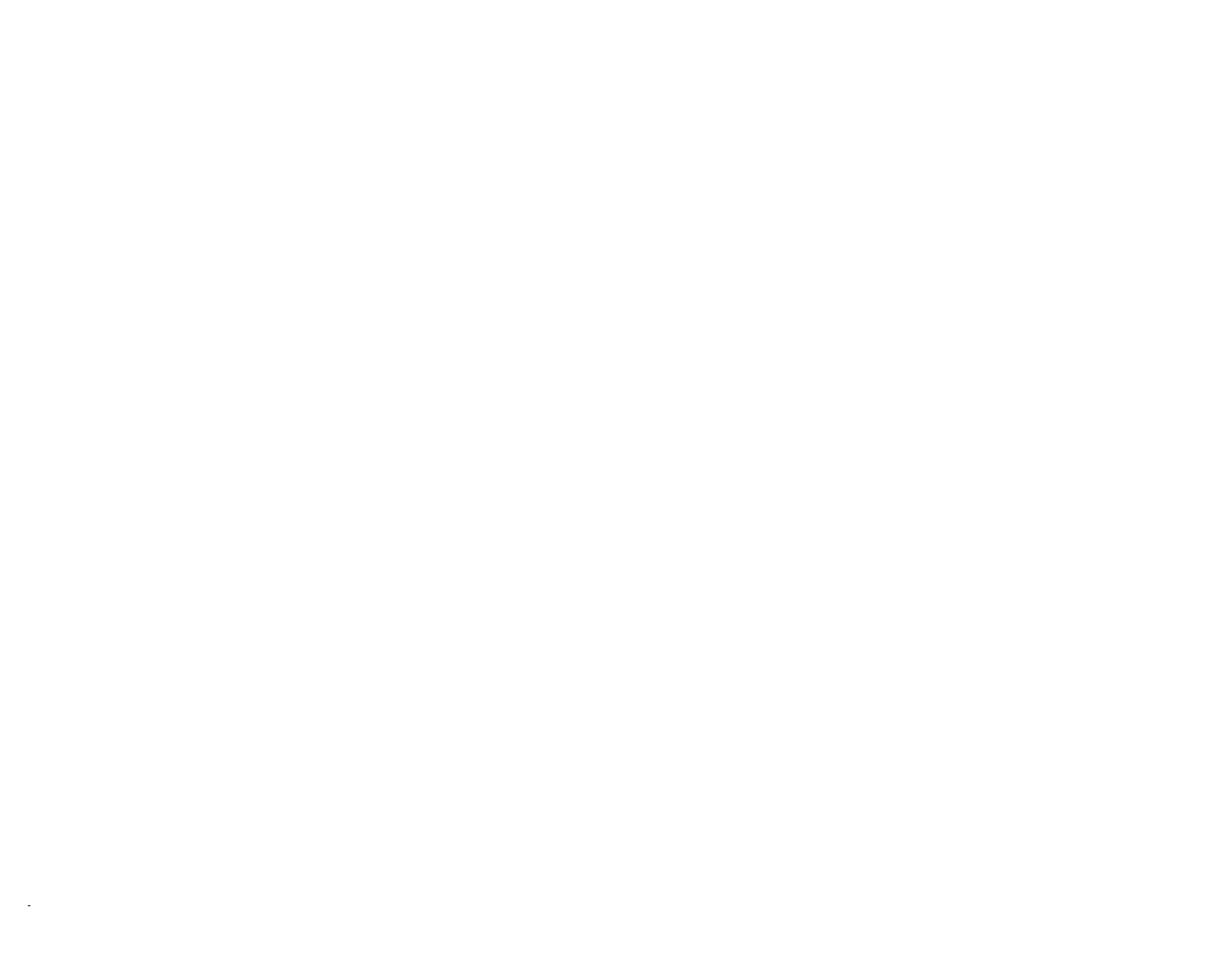|                    | Licence Business Name                               | <b>Address</b>                                     | <b>Licence Type/Sub</b> |                              | <b>Phone</b>       | Fax                     |     |
|--------------------|-----------------------------------------------------|----------------------------------------------------|-------------------------|------------------------------|--------------------|-------------------------|-----|
| 16 743270          | Huan Xin Home Inn                                   | 7571 Eperson Rd Richmond BC V7C 2K5                | <b>Residential Use</b>  | Bed & Breakfast              | (778) 713-2328     | Work                    | Hom |
| 16 743444          | Coast Mountain eCommerce<br>Corp                    | 10451 Shellbridge Way Unit 205 Richmond BC V6X 2W8 | Mercantile Use          | <b>Wholesale Trading</b>     | (604) 670-5670     | Work                    |     |
| 16 743780          | The Perfect Frame Shop<br>Aestetic Gallery          | 3700 No 3 Rd Unit 2020 Richmond BC V6X 3X2         | Mercantile Use          | <b>Retail Trading</b>        | $(604)$ 821-0890   | Work (604) 821-0890 Fax |     |
| 16 745220          | Sportball Vancouver                                 | 8563 GOVERNMENT ST BURNABY BC V3N 4S9              | Service Use             |                              | $(604) 688 - 3157$ | Work                    | Hom |
| 16 739042          | Vancouver Living Entertainment<br>Ltd               | 6631 Elmbridge Way Unit 160 Richmond BC V7C 4N1    | Service Use             |                              | (778) 650-0455     | Work                    | Hom |
| <b>Issue Date:</b> |                                                     | <b>September 21, 2016</b>                          |                         |                              |                    |                         |     |
| 16 735551          | Amazing JC Trading Ltd                              | 4000 No 3 Rd Unit 2180 Richmond BC V6X 0J8         | Mercantile Use          | <b>Retail Trading</b>        | (778) 385-1066     | Work                    | Hom |
| <b>Issue Date:</b> |                                                     | <b>September 23, 2016</b>                          |                         |                              |                    |                         |     |
| 16 742306          | Sidon Tax CPA                                       | 8700 McKim Way Unit 1083 Richmond BC V6X 4A5       | Service Use             |                              | $(604) 603 - 2968$ | Work                    | Hom |
| 16 745732          | Canada Hardware & Fasteners                         | 5399 Cedarbridge Way Unit 113 Richmond BC V6X 0L6  | Service Use             |                              | (604) 273-8782     | Work                    | Hom |
| 16 745505          | Bowen International Education<br>Inc                | 4000 No 3 Rd Unit 6060 Richmond BC V6X 0J8         | Assembly Use Group 3    | <b>Education Institution</b> | (604) 710-0126     | Work                    | Hom |
| 16 745855          | Katsura Designs                                     | 9388 McKim Way Unit 337 Richmond BC V6X 0J7        | Service Use             | Home Occupation              | (604) 771-7690     | Work                    | Hom |
| 16 741099          | <b>FYD Consultants Ltd</b>                          | 4000 No 3 Rd Unit 2280 Richmond BC V6X 0J8         | Service Use             |                              | (778) 316-6758     | Work                    | Hom |
| 16 740321          | <b>CCV</b> International Culture<br>Development Inc | 8888 Odlin Cr Unit 2360 Richmond BC V6X 3Z8        | Service Use             |                              | (604) 278-7730     | Work                    | Hom |
| 16 737950          | <b>Telus Retail Limited</b>                         | 4151 Hazelbridge Way Unit 1910 Richmond BC V6X 4J7 | Mercantile Use          | <b>Retail Trading</b>        | (705) 309-3097     | Work                    | Hom |
| 16 745404          | Maple Vita                                          | 4000 No 3 Rd Unit 3215 Richmond BC V6X 0J8         | Mercantile Use          | <b>Retail Trading</b>        | (604) 760-2189     | Work                    | Hom |
| 16 743843          | Avicenna Aromatherapeutics Ltd                      | 6551 No 3 Rd Richmond BC V6Y 2B6                   | Mercantile Use          | <b>Retail Trading</b>        | (250) 888-8402     | Work                    | Hom |
| <b>Issue Date:</b> |                                                     | <b>September 26, 2016</b>                          |                         |                              |                    |                         |     |
| 16 745966          | Uniqueone Moving Enterprise                         | 8231 Granville Ave Unit 114 Richmond BC V6Y 3A4    | Service Use             |                              | (604) 445-7967     | Work                    | Hom |
| 16 745867          | Malilai Import & Export Trading<br>Ltd              | 5340 Francis Rd Richmond BC V7C 1K3                | Service Use             | Home Occupation              | (604) 757-0092     | Work                    | Hom |
| 16 745964          | Splendid U Fashion Inc.                             | 5320 Lackner Cr Richmond BC V7E 6A1                | Service Use             | Home Occupation              | (604) 445-6814     | Work                    | Hom |
| <b>Issue Date:</b> |                                                     | <b>September 27, 2016</b>                          |                         |                              |                    |                         |     |
| 16 745904          | Fraser City Installations (1989)<br>Ltd             | 34118 MACLURE RD ABBOTSFORD BC V2S 7W3             | Service Use             | <b>Electrical Contractor</b> | (604) 859-8520     | Work (604) 859-9259 Fax |     |
| 16 745967          | <b>Future City Grids</b>                            | 4320 No 5 Rd Richmond BC V6X 2V3                   | Service Use             | Home Occupation              | (778) 868-4375     | Work                    | Hom |
| 16 746022          | <b>Team Industrial Ltd</b>                          | 33856 CHERRY AVE MISSION BC V2V 2V6                | Service Use             | <b>General Contractor</b>    | (604) 442-8326     | Work                    | Hom |
| 16 746046          | Seenay Security Systems Inc                         | 7711 Glacier Cr Richmond BC V7A 1L6                | Service Use             | Home Occupation              | (604) 783-6912     | Work                    | Hom |
| 16 746047          | Krown Retail Construction Ltd                       | 75 FIRST ST UNIT 236 ORANGEVILLE ON L9W 5B6        | Service Use             | <b>General Contractor</b>    | (519) 900-5547     | Work (519) 900-5528 Fax |     |
| 16 745830          | San Yang Global Logistics Ltd                       | 4000 No 3 Rd Unit 5145 Richmond BC V6X 0J8         | Service Use             |                              | (778) 968-1277     | Work                    | Hom |
| 16 74 6082         | Simson-Maxwell Ltd                                  | 8750 58 AVE EDMONTON AB T6E 6G6                    | Service Use             |                              | (780) 434-6431     | Work (780) 436-0394 Fax |     |
| 16 740543          | Century DZ Enterprises Ltd                          | 4000 No 3 Rd Unit 3025 Richmond BC V6X 0J8         | Mercantile Use          | <b>Wholesale Trading</b>     | (778) 996-7090     | Work (604) 731-7158 Fax |     |
| 16 74 6048         | Parmvir Tatla                                       | 10871 Dennis Cr Richmond BC V7A 3S2                | Service Use             | Home Occupation              | (604) 314-0673     | Work                    | Hom |
| 16 745 668         | ACTAS                                               | 8031 General Currie Rd Unit 15 Richmond BC V6Y 1L9 | Service Use             | Home Occupation              | (604) 779-0205     | Work                    | Hom |
| 16 744812          | <b>Emrise Contruction Ltd</b>                       | 5202 SPRUCEFIELD RD WEST VANCOUVER BC V7W<br>2X6   | Service Use             | <b>General Contractor</b>    | (604) 218-4185     | Work                    | Hom |
| 16 740729          | Shinikon                                            | 4311 Hazelbridge Way Unit 1735 Richmond BC V6X 3L7 | Mercantile Use          | <b>Retail Trading</b>        | (604) 716-9828     | Work                    | Hom |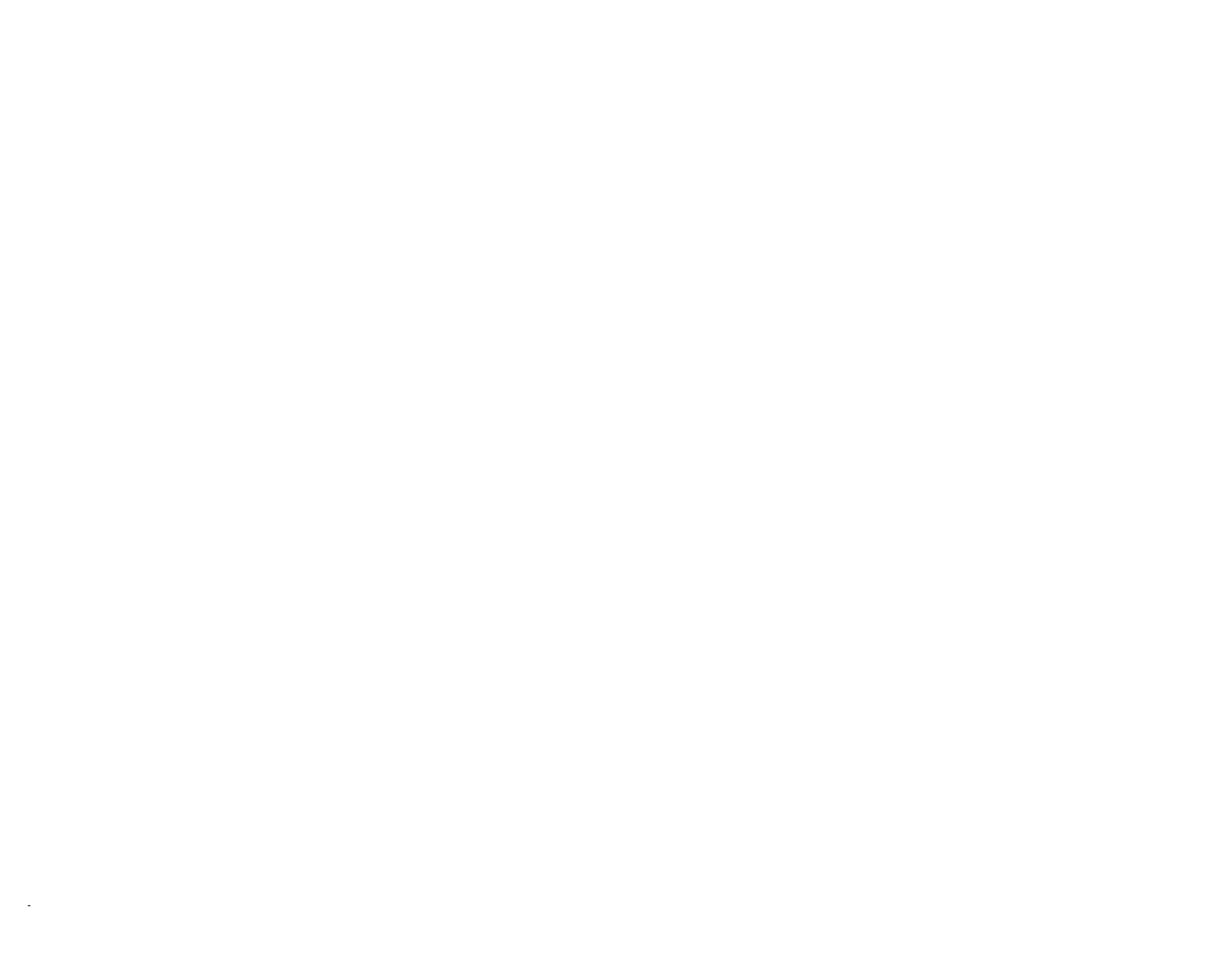|                    | Licence Business Name                           | <b>Address</b>                                      | <b>Licence Type/Sub</b>                    |                                        | <b>Phone</b>     |      | Fax                     |     |
|--------------------|-------------------------------------------------|-----------------------------------------------------|--------------------------------------------|----------------------------------------|------------------|------|-------------------------|-----|
| 16 734467          | <b>B M Art Renovation Ltd</b>                   | 11720 Voyageur Way Unit 8 Richmond BC V6X 3G9       | Service Use                                |                                        | (778) 863-6822   | Work |                         | Hom |
| 16 727322          | Hesca Antiaging Center Canada<br>Ltd            | 13988 Maycrest Way Unit 130 Richmond BC V6V 3C3     | Service Use                                |                                        | (604) 780-5800   | Work |                         | Hom |
| 16 723503          | Foodworld                                       | 21320 Gordon Way Unit 135 Richmond BC V6W 1J8       | Mercantile Use                             | <b>Wholesale Trading</b>               | (604) 722-3500   |      | Work (604) 284-3234 Fax |     |
| 15 717365          | U-Spa                                           | 5300 No 3 Rd Unit 428 Richmond BC V6X 2X9           | Service Use                                | <b>Therapeutic Touch</b><br>Treatments | (604) 720-2413   | Work |                         | Hom |
| 16 743842          | Daiso Canada                                    | 4400 Hazelbridge Way Unit 810 Richmond BC V6X 3R8   | Service Use                                |                                        | (604) 295-4037   |      | Work (604) 303-8174 Fax |     |
| <b>Issue Date:</b> |                                                 | <b>September 28, 2016</b>                           |                                            |                                        |                  |      |                         |     |
| 16 74 6931         | Time Art Renovations Inc                        | 11571 Thorpe Rd Unit 72 Richmond BC V6X 3Z4         | Service Use                                | <b>General Contractor</b>              | (778) 896-6728   | Work |                         | Hom |
| 16 746933          | Time Art Renovations Inc                        | 11571 Thorpe Rd Unit 72 Richmond BC V6X 3Z4         | <b>Inter-Municipal Business</b><br>Licence | <b>General Contractor</b>              | (778) 896-6728   | Work |                         | Hom |
| <b>Issue Date:</b> |                                                 | September 30, 2016                                  |                                            |                                        |                  |      |                         |     |
| 16 741882          | Ejet Logistics Ltd                              | 4540 No 3 Rd Unit 1015 Richmond BC V6X 4E4          | Service Use                                |                                        | $(604)$ 716-6148 | Work |                         | Hom |
| 16 741956          | Ejet Logistics Ltd                              | 4540 No 3 Rd Unit 1015 Richmond BC V6X 4E4          | Mercantile Use                             | <b>Retail Trading</b>                  | (604) 716-6148   | Work |                         | Hom |
| 16 744958          | Jiezhong's BnB                                  | 10231 Severn Dr Richmond BC V7A 2V4                 | <b>Residential Use</b>                     | Bed & Breakfast                        | (778) 388-2180   | Work |                         | Hom |
| 16 745662          | <b>Modern Automation Corp</b>                   | 3757 Jacombs Rd Unit 135 Richmond BC V6V 2R3        | Service Use                                |                                        | (604) 284-1301   | Work |                         | Hom |
| 16 745722          | <b>Trivor Consultancy Limited</b>               | 5811 Cooney Rd Unit 305 Richmond BC V6X 3M1         | Service Use                                |                                        | (778) 895-3182   | Work |                         | Hom |
| 16 745733          | <b>Modern Automation Corp</b>                   | 3757 Jacombs Rd Unit 135 Richmond BC V6V 2R3        | Mercantile Use                             | <b>Wholesale Trading</b>               | (604) 284-1301   | Work |                         | Hom |
| 16 747124          | Mannatech Import & Export<br><b>Trading Ltd</b> | 5340 Francis Rd Richmond BC V7C 1K3                 | Service Use                                | Home Occupation                        | (778) 996-3889   | Work |                         | Hom |
| 16 747161          | <b>Corporate Cleaning Services Ltd</b>          | 20285 STEWART CR UNIT 106 MAPLE RIDGE BC V2X<br>8G1 | Service Use                                |                                        | (604) 465-4699   |      | Work (604) 465-4674 Fax |     |
| 16 726828          | Chinatour.com                                   | 4000 No 3 Rd Unit 2380 Richmond BC V6X 0J8          | Service Use                                | <b>Travel Agency</b>                   | (604) 800-6411   |      | Work (866) 594-1370 Fax |     |
| <b>Issue Date:</b> |                                                 | <b>October 4, 2016</b>                              |                                            |                                        |                  |      |                         |     |
| 16 740105          | Kenwest Trading Ltd                             | 13468 Verdun PI Unit 130 Richmond BC V6V 1V2        | Mercantile Use                             | Wholesale Trading                      | (604) 270-6070   |      | Work (604) 909-2677 Fax |     |
| 16 747434          | Diamond Parking / DPS #4921                     | 8633 Capstan Way Richmond BC V6X 2H6                | Service Use                                | <b>Parking Enforcement</b><br>Business | (604) 681-8797   |      | Work (604) 684-0329 Fax |     |
| 16 747424          | <b>Branko Home Maintenance</b>                  | 3880 Westminster Hwy Unit 201 Richmond BC V7C 5S1   | Service Use                                |                                        | (604) 244-7776   | Work |                         | Hom |
| 16 747382          | A World Consulting Ltd                          | 5840 Dover Cr Unit 32 Richmond BC V7C 5P4           | Service Use                                |                                        | (778) 991-8593   | Work |                         | Hom |
| 16 747162          | McEwan Electric Ltd                             | 2628 204TH ST LANGLEY BC V2Z 2B8                    | Service Use                                | <b>Electrical Contractor</b>           | (604) 690-9024   | Work |                         | Hom |
| 16 744120          | Nephele Web Services Inc                        | 6191 Westminster Hwy Unit 201 Richmond BC V7C 4V4   | Service Use                                |                                        | (604) 279-2000   | Work | (604) 272-1233 Fax      |     |
| 16 728223          | Sunfunds                                        | 13711 International PI Unit 110 Richmond BC V6V 2Z8 | Service Use                                |                                        | (604) 285-9220   |      | Work (604) 285-9221     | Fax |
| 15 713163          | Kidz Etc Learn & Play Cafe                      | 9100 Blundell Rd Unit 460 Richmond BC V6Y 3X9       | Assembly Use Group 3                       | <b>Education Institution</b>           | (604) 328-5431   | Work |                         | Hom |
| 16 745041          | Perrys.                                         | 4000 No 3 Rd Unit 2300 Richmond BC V6X 0J8          | Mercantile Use                             | Retail Trading                         | (778) 995-3852   | Work |                         | Hom |
| <b>Issue Date:</b> |                                                 | October 5, 2016                                     |                                            |                                        |                  |      |                         |     |
| 16 747223          | Sheng He Renovation Ltd                         | 8888 151 ST UNIT 9 SURREY BC V3R 0Z9                | Service Use                                | <b>General Contractor</b>              | (604) 339-7822   |      | Work (778) 859-8892 Hom |     |
| 16 747560          | Care Package Home Health<br>Services Inc        | 1018 CAMBIE ST UNIT 503 VANCOUVER BC V6B 6J6        | Service Use                                |                                        | (778) 238-4985   | Work |                         | Hom |
| 16 747469          | Jagdev Grewal                                   | 10631 Seahaven Dr Richmond BC V7A 4C7               | Service Use                                | <b>General Contractor</b>              | (604) 727-5410   | Work |                         | Hom |
| 16 747455          | Moodyville Plumbing & Heating                   | 324 E 4TH ST NORTH VANCOUVER BC V7L 1J2             | Service Use                                | <b>Plumbing Contractor</b>             | (604) 613-0769   | Work |                         | Hom |
| 16 747333          | <b>GLE Green Landscape Experts</b><br>Ltd       | 5727 256 ST LANGLEY BC V4W 1H2                      | Service Use                                | <b>General Contractor</b>              | (604) 625-5010   |      | Work (888) 299-0824 Fax |     |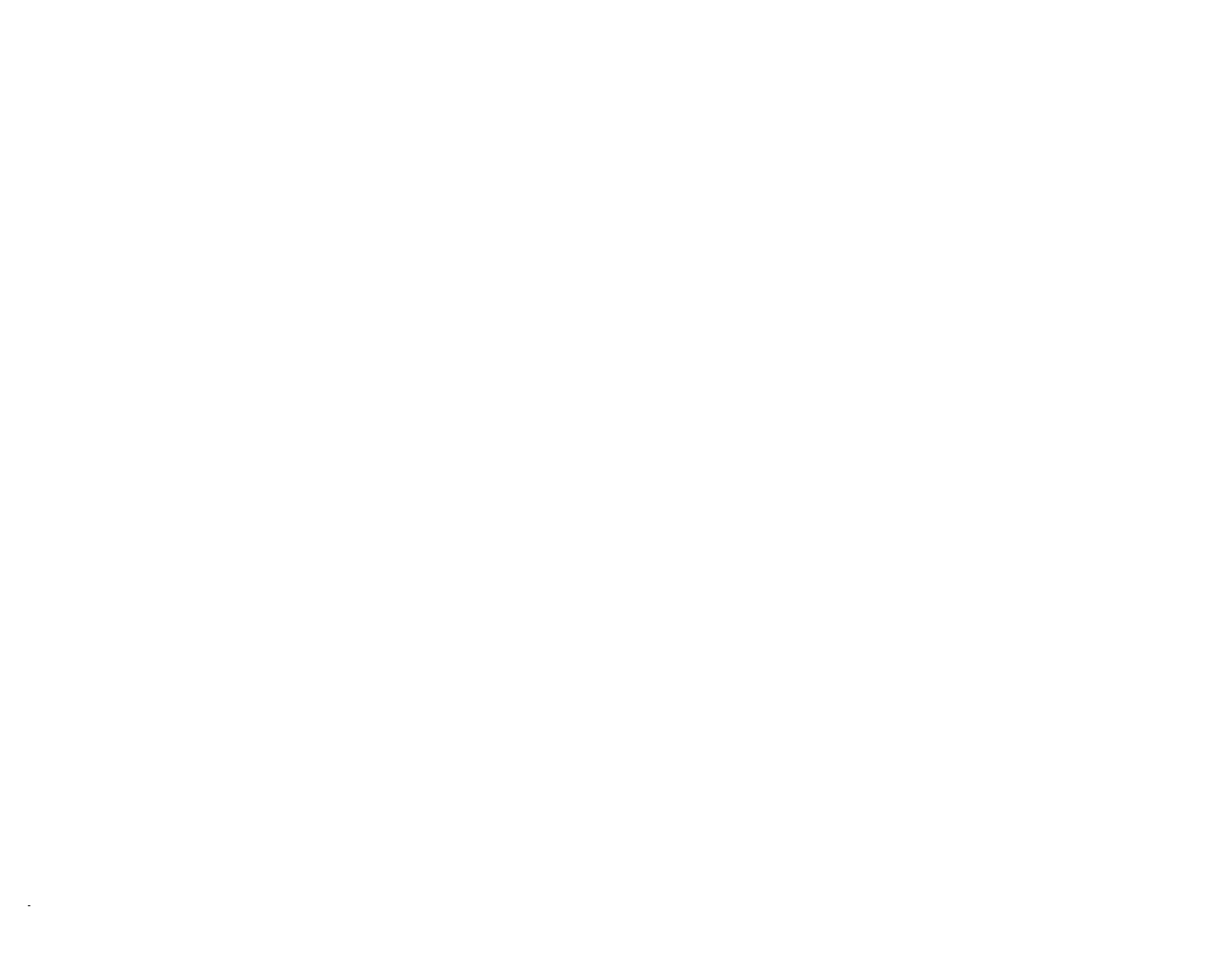|                    | Licence Business Name                                   | <b>Address</b>                                                                  | <b>Licence Type/Sub</b>                    |                                                    | <b>Phone</b>     | Fax                        |     |
|--------------------|---------------------------------------------------------|---------------------------------------------------------------------------------|--------------------------------------------|----------------------------------------------------|------------------|----------------------------|-----|
| 16 747574          | <b>G L Electric Contractor</b>                          | 6639 Azure Rd Richmond BC V7C 2S4                                               | Service Use                                | <b>Electrical Contractor</b>                       | (604) 830-9660   | Work<br>(604) 448-2058 Fax |     |
| 16 747234          | Restoration By Liam Ltd                                 | 36 RIEDER ST BAY 5 FORT MCMURRAY BC T9H 1E9                                     | Service Use                                |                                                    | (780) 791-1500   | Work                       | Hom |
| 16 747060          | <b>MG Demolition</b>                                    | 22888 Windsor Crt Unit 83 Richmond BC V6V 2W6                                   | <b>Inter-Municipal Business</b><br>Licence | <b>General Contractor</b>                          | (604) 553-3567   | Work                       | Hom |
| 16 747057          | <b>MG Demolition</b>                                    | 22888 Windsor Crt Unit 83 Richmond BC V6V 2W6                                   | Service Use                                |                                                    | (604) 553-3567   | Work                       | Hom |
| 16 747019          | S Rac                                                   | 1750 HARTLEY AVE UNIT 106 COQUITLAM BC V3K<br>7A1                               | Service Use                                |                                                    | (604) 420-0091   | Work (604) 420-0092 Fax    |     |
| 16 739040          | Trusens Hyperbaric & Wellness<br>Centre Inc.            | 4871 Shell Rd Unit 2105 Richmond BC V6X 3Z6                                     | Service Use                                |                                                    | (604) 821-9988   | Work                       |     |
| 15 713162          | Kidz Etc Learn & Play Cafe                              | 9100 Blundell Rd Unit 460 Richmond BC V6Y 3X9                                   | Assembly Use Group 1                       | <b>Food Service</b><br>Establishment               | (604) 328-5431   | Work                       | Hom |
| 16 747107          | Big Valley Heating & Sheet Metal<br>Ltd                 | 11868 216 ST MAPLE RIDGE BC V2X 5H8                                             | Service Use                                | <b>Gas Contractor</b>                              | (604) 467-6474   | Work (604) 467-3390 Fax    |     |
| 16 747246          | English Bridge                                          | 8111 Saunders Rd Unit 22 Richmond BC V7A 4L9                                    | Service Use                                | Home Occupation                                    | (778) 988-7788   | Cellul                     | Hom |
| <b>Issue Date:</b> |                                                         | <b>October 7, 2016</b>                                                          |                                            |                                                    |                  |                            |     |
| 16 747308          | Qoola Yogurt (Garden City) Ltd                          | 9040 Blundell Rd Unit 175 Richmond BC V6Y 1K3                                   | Assembly Use Group 1                       | <b>Food Service</b><br>Establishment, Take-<br>Out | (604) 370-3127   | Work                       | Hom |
| <b>Issue Date:</b> |                                                         | October 11, 2016                                                                |                                            |                                                    |                  |                            |     |
| 16 747580          | <b>Flow Rite Traffic Control</b>                        | 7100 Ledway Rd Richmond BC V7C 3N4                                              | Service Use                                |                                                    | (604) 700-1886   | Work                       | Hom |
| 16 747881          | Lodam Construction Ltd                                  | PO BOX 2502 STATION A ABBOTSFORD BC V2T 6K3                                     | Service Use                                | <b>General Contractor</b>                          | (604) 557-6031   | Work                       | Hom |
| 16 747843          | Karnpal Johal                                           | 10228 Hall Ave Richmond BC V6X 3S7                                              | Service Use                                | Home Occupation                                    | (604) 270-1806   | (604) 270-1806 Fax<br>Work |     |
| 16 747842          | Hands On Renovations                                    | 4191 No 4 Rd Unit 23 Richmond BC V6X 2M2                                        | <b>Inter-Municipal Business</b><br>Licence | <b>General Contractor</b>                          | (778) 318-0668   | Work                       |     |
| 16 747841          | Hands On Renovations                                    | 4191 No 4 Rd Unit 23 Richmond BC V6X 2M2                                        | Service Use                                | <b>General Contractor</b>                          | (778) 318-0668   | Work                       |     |
| 16 747688          | Xuchang Kong                                            | 4099 Stolberg St Unit 652 Richmond BC V6X 0J4                                   | Service Use                                | Home Occupation                                    | (778) 882-2658   | Work                       | Hom |
| 16 745427          | Sarah Designs Jewelry                                   | 4000 No 3 Rd Unit 5230 Richmond BC V6X 0J8                                      | Mercantile Use                             | <b>Retail Trading</b>                              | (604) 727-4893   | Work                       | Hom |
| 16 744644          | Canbank Financial Management<br>Corporation             | 6411 Buswell St Unit 310 Richmond BC V6Y 2G5                                    | Service Use                                |                                                    | (604) 285-0988   | Work (604) 285-0989        | Fax |
| 16 747783          | Soul Energy Healing                                     | 1836 W 11TH AVE VANCOUVER BC V6J 2C5                                            | Service Use                                |                                                    | (604) 842-5161   | Work                       | Hom |
| <b>Issue Date:</b> |                                                         | October 12, 2016                                                                |                                            |                                                    |                  |                            |     |
|                    | 16 735557 Vancouver Furniture Repair                    | 2633 Viking Way Unit 163 Richmond BC V6V 3B6                                    | Service Use                                |                                                    | (604) 441-6797   | Work                       | Hom |
| <b>Issue Date:</b> |                                                         | October 13, 2016                                                                |                                            |                                                    |                  |                            |     |
|                    | 16 747058 Soxco (COCOMOLO)                              | 4151 Hazelbridge Way Unit 3380 Richmond BC V6X 4J7                              | Mercantile Use                             | <b>Retail Trading</b>                              | (604) 790-0972   | Work                       | Hom |
| 16 747429          | <b>Gap Communications Ltd</b>                           | 13351 Commerce Pkwy Unit 1248 Richmond BC V6V 2X7                               | <b>Inter-Municipal Business</b><br>Licence | <b>General Contractor</b>                          | (604) 249-3900   | Work (604) 249-3901 Fax    |     |
| 16 748063          | Western Management<br>Consultants                       | 1188 W GEORGIA ST UNIT 2000 VANCOUVER BC V6E<br>4A2                             | Service Use                                |                                                    | (604) 687-0391   | Work                       | Hom |
| 16 747423          | <b>Gap Communications Ltd</b>                           | 13351 Commerce Pkwy Unit 1248 Richmond BC V6V 2X7                               | Service Use                                | <b>General Contractor</b>                          | (604) 249-3900   | Work (604) 249-3901 Fax    |     |
| 16 742261          | Hairuo International Fashion<br>Trading (Canada) Co Ltd | 5511 Hollybridge Way Unit 6013 Richmond BC V7C 0A3                              | Service Use                                |                                                    | (778) 869-2666   | Work                       | Hom |
| 16 731257          | Premier Badminton Academy Ltd                           | 7951 Alderbridge Way Unit 135 Richmond BC V6X 2A4                               | Assembly Use Group 3                       | <b>Health Studio</b>                               | $(604)$ 396-6868 | Work                       | Hom |
| 16 731259          |                                                         | Premier Badminton Academy Ltd 7951 Alderbridge Way Unit 135 Richmond BC V6X 2A4 | Mercantile Use                             | <b>Retail Trading</b>                              | (604) 396-6868   | Work                       | Hom |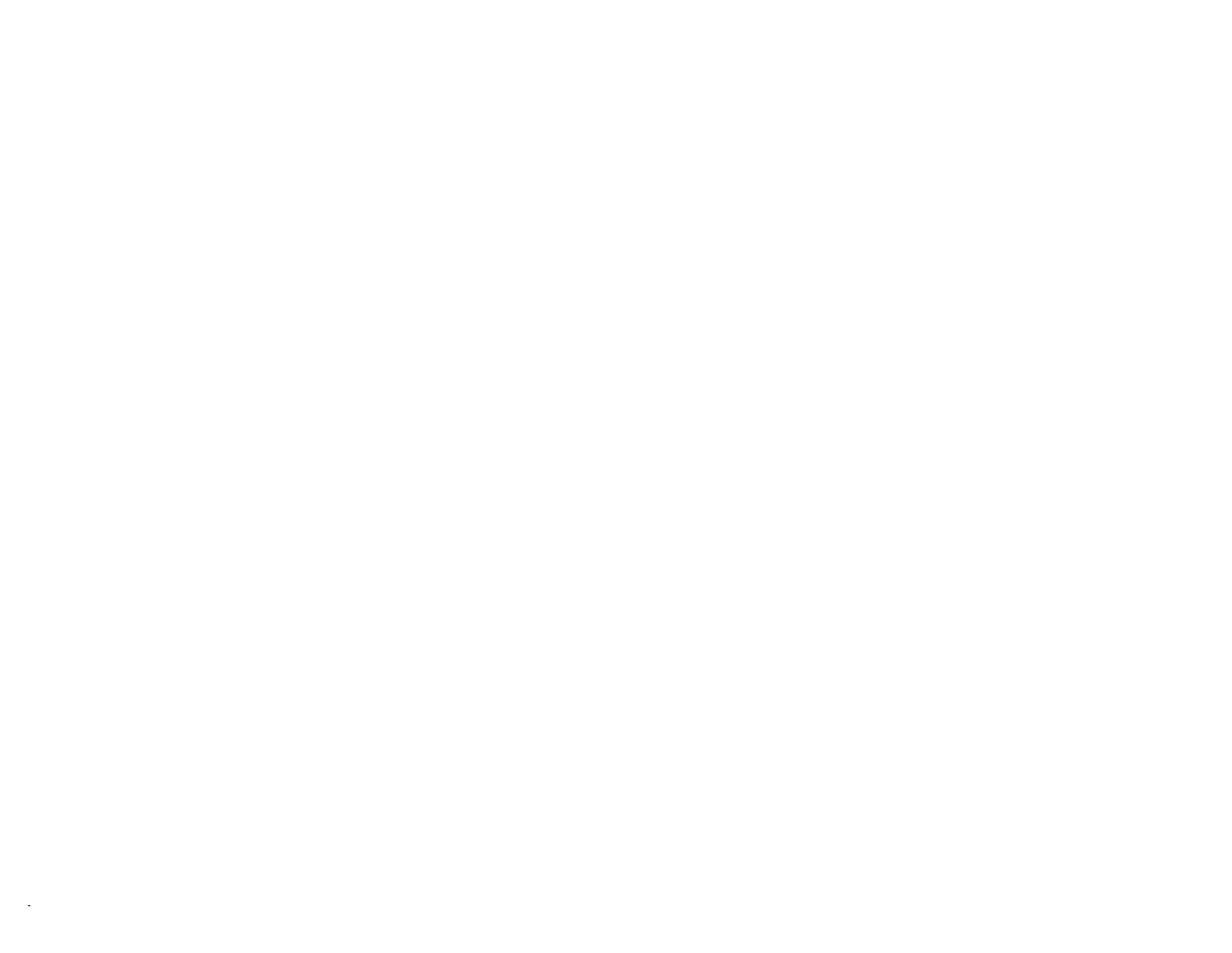|                     | Licence Business Name                               | <b>Address</b>                                                  | <b>Licence Type/Sub</b>                    |                              | <b>Phone</b>       |      | Fax                      |     |
|---------------------|-----------------------------------------------------|-----------------------------------------------------------------|--------------------------------------------|------------------------------|--------------------|------|--------------------------|-----|
| 16 744346           | Canada Griffin International<br><b>Trading Ltd</b>  | 8351 Alexandra Rd Unit 280 Richmond BC V6X 3P3                  | Service Use                                |                              | (778) 889-6639     | Work |                          | Hom |
| <b>Issue Date:</b>  |                                                     | October 14, 2016                                                |                                            |                              |                    |      |                          |     |
| 16 744723           | Shichida Kids Academy of<br>Canada                  | 4400 Hazelbridge Way Unit 600 Richmond BC V6X 3R8               | Assembly Use Group 3                       | <b>Education Institution</b> | (778) 986-7575     | Work |                          | Hom |
| 16 745309           | Muse Auto Group                                     | 7900 River Rd Unit 4 Richmond BC V6X 1X7                        | Mercantile Use                             | Automobile Dealer            | (604) 273-0337     | Work |                          | Hom |
| 16 745775           | New Legend Technology Ltd                           | 4940 No 3 Rd Unit 213 Richmond BC V6X 3A5                       | Service Use                                |                              | (778) 319-9926     | Work |                          | Hom |
| 16 74 60 67         | <b>Palette Education Services Ltd</b>               | 8700 McKim Way Unit 1023 Richmond BC V6X 4A5                    | Service Use                                |                              | $(60)$ 479-0293    | Work |                          | Hom |
| 16 748115           | LZ Silver Jewelry Ltd                               | 6651 Minoru Blvd Unit 1206 Richmond BC V6Y 1Z2                  | Service Use                                | Home Occupation              | (604) 600-5521     | Work |                          | Hom |
| <b>Issue Date:</b>  |                                                     | October 18, 2016                                                |                                            |                              |                    |      |                          |     |
| 16 748234           | Strongbuild Sunrooms & Patio<br>Covers              | 4180 Danforth Dr Richmond BC V6X 2X2                            | <b>Inter-Municipal Business</b><br>Licence | <b>General Contractor</b>    | (778) 320-0471     | Work |                          | Hom |
| 16 748241           | Be Top Janitorial Services Ltd                      | 4933 Fisher Dr Unit 76 Richmond BC V6X 3Z2                      | Service Use                                | Home Occupation              | (604) 244-8792     |      | Work (604) 244-8792 Fax  |     |
| 16 748231           | Strongbuild Sunrooms & Patio<br>Covers              | 4180 Danforth Dr Richmond BC V6X 2X2                            | Service Use                                | Home Occupation              | (778) 320-0471     | Work |                          | Hom |
| 16 747953           | <b>Midland Exteriors Limited</b>                    | 12069 HARRIS RD UNIT 103 PITT MEADOWS BC V3Y<br>0C <sub>8</sub> | Service Use                                | <b>General Contractor</b>    | (604) 457-2275     |      | Work (604) 457-2578 Fax  |     |
| 16 747896           | Valley Countertops Industries Ltd                   | 30781 SIMPSON RD ABBOTSFORD BC V2T 6X4                          | Service Use                                | <b>General Contractor</b>    | (604) 852-8125     |      | Work (604) 852-9066 Fax  |     |
| 16 748184           | Tim's Electric                                      | 8191 Francis Rd Unit 12 Richmond BC V6Y 1A5                     | Service Use                                | <b>Electrical Contractor</b> | (778) 908-5678     | Work |                          | Hom |
| <b>Issue Date:</b>  |                                                     | October 19, 2016                                                |                                            |                              |                    |      |                          |     |
| 16 747921           | 1078453 BC Ltd                                      | 6688 Chelmsford St Richmond BC V7C 4J2                          | Service Use                                | Home Occupation              | (604) 275-6329     |      | Work (604) 275-6329 Fax  |     |
| 16 748146           | MacDonald and Lawrence<br><b>Timber Framing Ltd</b> | 1451 TROWSSE RD MILL BAY BC VOR 2P4                             | Service Use                                | <b>General Contractor</b>    | (250) 743-8840     |      | Work (250) 929-1116 Cell |     |
| 16 748108           | Nelson Woo                                          | 422 RICHARDS ST UNIT 170 VANCOUVER BC V6B 2Z4                   | Service Use                                | <b>General Contractor</b>    | $(778)$ 881-0618   |      | Work (778) 728-0155 Fax  |     |
| 16 740910           | Minoru TLC                                          | 12110 75A AVE UNIT 47 SURREY BC V3W 1M1                         | Service Use                                |                              | (604) 244-5312     | Work |                          | Hom |
| 16 748082           | Grace Kitchen Cabinets Inc                          | 7925 128 ST UNIT 5 SURREY BC V3W 4E7                            | Service Use                                |                              | (604) 593-5359     |      | Work (604) 593-5360 Fax  |     |
| 16 747852           | <b>Better Mechanical Ltd</b>                        | 932 GATENSBURY ST COQUITLAM BC V3J 5J1                          | Service Use                                | <b>Plumbing Contractor</b>   | (604) 345-7275     | Work |                          |     |
| 16 743381           | Zone Golf Academy Inc                               | 3691 Viking Way Unit 8 Richmond BC V6V 2J6                      | Industrial/Manufacturing<br>Use            |                              | (778) 999-3026     | Work |                          | Hom |
| 16 743380           | Zone Golf Academy Inc                               | 3691 Viking Way Unit 8 Richmond BC V6V 2J6                      | Assembly Use Group 3                       | <b>Health Studio</b>         | (778) 999-3026     | Work |                          | Hom |
| 16 748103 Northstar |                                                     | 9400 Diamond Rd Richmond BC V7E 1P6                             | Service Use                                | <b>General Contractor</b>    | (778) 558-3821     | Work |                          |     |
| <b>Issue Date:</b>  |                                                     | October 20, 2016                                                |                                            |                              |                    |      |                          |     |
|                     | 16 748465 Yearn to Learn                            | 6351 Buswell St Unit 1705 Richmond BC V6Y 0A4                   | Service Use                                | Home Occupation              | (778) 552-2888     | Work |                          | Hom |
| 16 741952 CC Clinic |                                                     | 4400 Hazelbridge Way Unit 340 Richmond BC V6X 3R8               | Service Use                                |                              | (604) 278-6696     | Work |                          | Hom |
| 16 748600           | <b>BigFish Financial Services Corp</b>              | 5311 Cedarbridge Way Unit 701 Richmond BC V6X 1Z9               | Service Use                                | Home Occupation              | (778) 858-8315     | Work |                          | Hom |
| 16 748580           | <b>Edumax Business and Education</b><br>Corp        | 5311 Cedarbridge Way Unit 701 Richmond BC V6X 1Z9               | Service Use                                | Home Occupation              | (604) 719-2660     |      | Work (778) 858-8315 Cell |     |
| 16 748480           | Fresh Touch Services Ltd                            | 3236 E 47TH AVE VANCOUVER BC V5S 1C6                            | Service Use                                | <b>General Contractor</b>    | $(604)$ 357-5561   | Work |                          | Hom |
| 16 734127           | ProTool Industrial Sales &<br>Service Ltd           | 11960 Hammersmith Way Unit 160 Richmond BC V7A 5C9              | Service Use                                |                              | (604) 299-6664     |      | Work (604) 299-6694 Fax  |     |
| 16 744627           | <b>Futureland Education Inc.</b>                    | 4400 Hazelbridge Way Unit 230 Richmond BC V6X 3R8               | Assembly Use Group 3                       | <b>Education Institution</b> | (604) 276-4599     | Work |                          | Hom |
| 16 745768           | Allbright Financial Ltd                             | 8260 Westminster Hwy Unit 2220 Richmond BC V6X 3Y2              | Service Use                                |                              | $(604) 639 - 6606$ | Work |                          | Fax |
| 16 734621           | Dr Su Natural Health Care Inc                       | 4400 Hazelbridge Way Unit 580 Richmond BC V6X 3R8               | Service Use                                |                              | (778) 710-8999     | Work |                          | Hom |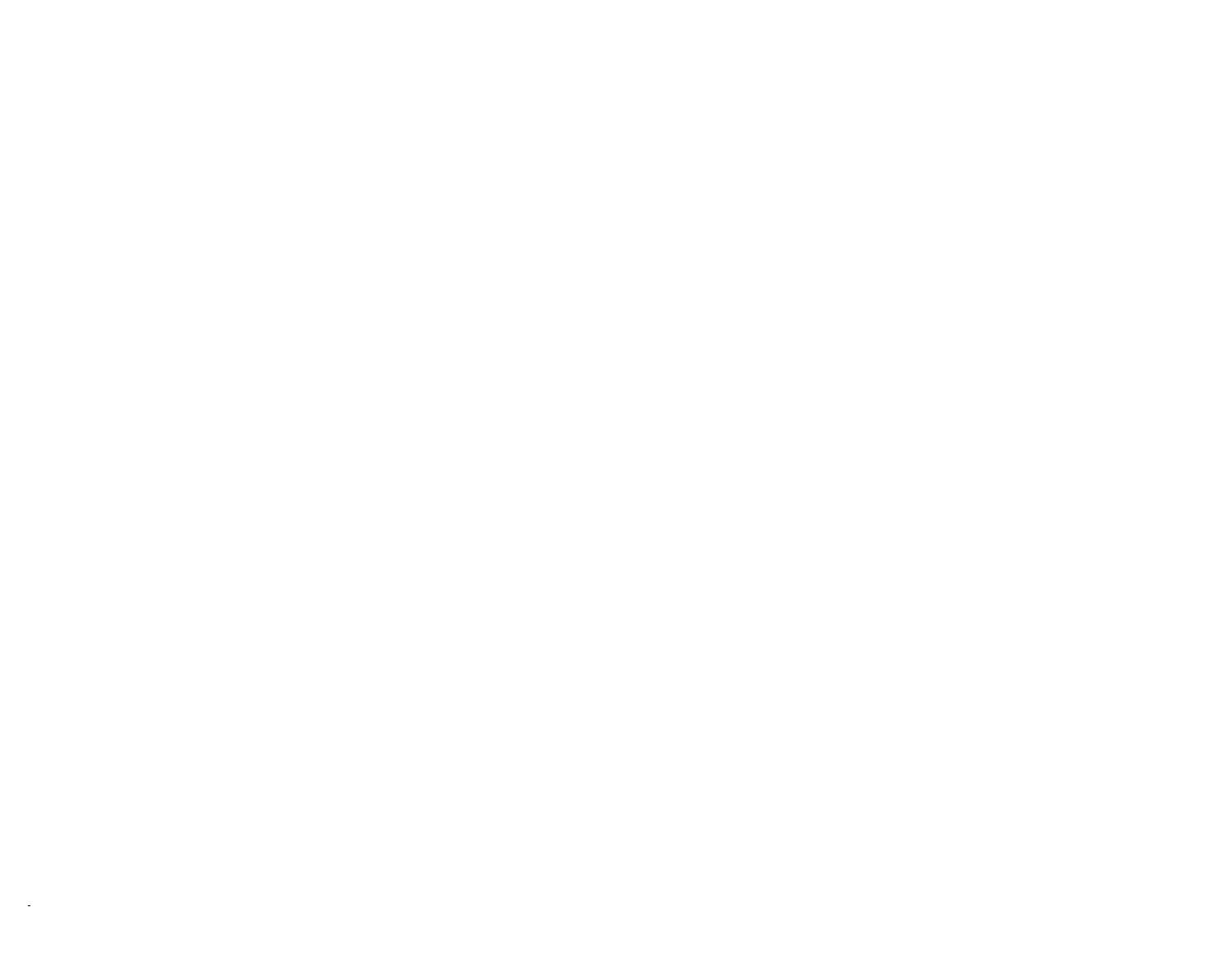|                    | <b>Licence Business Name</b>                        | <b>Address</b>                                    | <b>Licence Type/Sub</b>                    |                              | <b>Phone</b>       |      | Fax                     |      |
|--------------------|-----------------------------------------------------|---------------------------------------------------|--------------------------------------------|------------------------------|--------------------|------|-------------------------|------|
|                    | 16 746385 T & R Home Inspections                    | 3711 Robson Crt Unit 36 Richmond BC V7C 5T8       | Service Use                                |                              | (604) 315-7738     | Work |                         | Hom  |
| <b>Issue Date:</b> |                                                     | October 21, 2016                                  |                                            |                              |                    |      |                         |      |
| 16 748670          | <b>Shawn's Cleaning Services</b>                    | 23380 Westminster Hwy Richmond BC V6V 1C2         | Service Use                                | Home Occupation              | (604) 306-0414     | Work |                         | Hom  |
| 16 748778          | Killynure Plumbing                                  | 22308 124TH AVE UNIT 58 MAPLE RIDGE BC V2X 0R6    | Service Use                                | <b>Plumbing Contractor</b>   | (778) 788-6632     | Work |                         | Hom  |
| 16 748666          | Archie Johnstone Plumbing &<br><b>Heating Ltd</b>   | 113 GAVA PL NANAIMO BC V9T 0H9                    | Service Use                                | <b>Plumbing Contractor</b>   | (250) 754-2232     | Work |                         | Hom  |
| 16 748662          | <b>Cand Electric Limited</b>                        | 7380 Minoru Blvd Unit 7 Richmond BC V6Y 1Z5       | Service Use                                | <b>Electrical Contractor</b> | (604) 788-4458     | Work |                         | Hom  |
| 16 748647          | <b>Emergere Tech</b>                                | 6611 Cooney Rd Unit 1101 Richmond BC V6Y 4C5      | Service Use                                | Home Occupation              | (647) 773-3682     | Work |                         | Hom  |
| 16 748645          | Ammeter Electric 1998 Inc                           | 10780 GUILBRIDE RD LADYSMITH BC V9G 2B3           | Service Use                                | <b>Electrical Contractor</b> | (250) 246-4899     | Work |                         | Hom  |
| 16 748568          | <b>Express Line Corporation</b>                     | 5000 Miller Rd Unit 2114 Richmond BC V7B 1K9      | Service Use                                |                              | (604) 278-5590     |      | Work (604) 276-0809 Fax |      |
| 16 748421          | Karnpal Johal                                       | 10228 Hall Ave Richmond BC V6X 3S7                | <b>Inter-Municipal Business</b><br>Licence | <b>General Contractor</b>    | (604) 270-1806     |      | Work (604) 270-1806 Fax |      |
| 16 748383          | <b>Ga On Construction Ltd</b>                       | 3287 W 38 AVE VANCOUVER BC V6N 2X5                | Service Use                                | <b>Plumbing Contractor</b>   | (778) 899-2418     | Work |                         | Hom  |
| 16 748346          | T J Construction Ltd                                | 7061 ADAIR ST BURNABY BC V5A 1N5                  | Service Use                                | <b>General Contractor</b>    | (604) 728-8698     | Work |                         | Hom  |
| 08 441523          | Go Biggar Real Estate Services<br>Inc               | 13020 No 2 Rd Unit 115 Richmond BC V7E 6S3        | Service Use                                |                              | $(604) 868 - 1779$ |      | Work (604) 241-9958 Fax |      |
| 16 745621          | YKLM Artspace Co Ltd                                | 4211 No 3 Rd Richmond BC V6X 2C3                  | Mercantile Use                             | <b>Retail Trading</b>        | (604) 285-9975     |      | Work (604) 285-9976 Fax |      |
| 16 745020          | Yikon Artspace Co Ltd                               | 4211 No 3 Rd Richmond BC V6X 2C3                  | Service Use                                |                              | (604) 285-9975     |      | Work (604) 285-9976 Fax |      |
| 16 744712          | Smartaste Foods Inc                                 | 7900 Westminster Hwy Unit 120 Richmond BC V6X 1A5 | Service Use                                |                              | (778) 798-1559     |      | Work (604) 214-0358 Fax |      |
| 16 744711          | Smartaste Foods Inc                                 | 7900 Westminster Hwy Unit 120 Richmond BC V6X 1A5 | Mercantile Use                             | <b>Retail Trading</b>        | (778) 798-1559     |      | Work (604) 214-0358 Fax |      |
| 16 743165          | Walmart Supercentre #3652                           | 9251 Alderbridge Way Richmond BC V6X 0N1          | Mercantile Use                             | <b>Retail Trading</b>        | 9058212111780      |      | Work (905) 821-6352 Fax |      |
| 16 741428          | The LM Fireplace Warehouse Ltd                      | 12320 Vulcan Way Unit 115 Richmond BC V6V 1J8     | <b>Inter-Municipal Business</b><br>Licence | Gas Contractor               | (604) 284-2550     |      | Work (604) 284-2551 Fax |      |
| 16 741424          | The LM Fireplace Warehouse Ltd                      | 12320 Vulcan Way Unit 115 Richmond BC V6V 1J8     | Service Use                                | Gas Contractor               | (604) 284-2550     |      | Work (604) 284-2551 Fax |      |
| 16 721339          | Lipont Investments Ltd                              | 4211 No 3 Rd Richmond BC V6X 2C3                  | Service Use                                |                              | (604) 821-1141     |      | Work (604) 821-1175 Fax |      |
| 16 748341          | Broadway Art & Antiques Ltd                         | 9333 Sills Ave Unit 34 Richmond BC V6Y 4K8        | Service Use                                | Home Occupation              | (778) 995-4612     | Work |                         | Hom  |
| <b>Issue Date:</b> |                                                     | October 24, 2016                                  |                                            |                              |                    |      |                         |      |
| 16 748880          | J Pro Plumbing & Heating Ltd                        | 1375 OXFORD ST COQUITLAM BC V3E 3G4               | Service Use                                | <b>Gas Contractor</b>        | (604) 618-9033     | Work |                         | Cell |
| 16 748881          | J Pro Plumbing & Heating Ltd                        | 1375 OXFORD ST COQUITLAM BC V3E 3G4               | Service Use                                | <b>Plumbing Contractor</b>   | (604) 618-9033     | Work |                         | Cell |
| <b>Issue Date:</b> |                                                     | October 25, 2016                                  |                                            |                              |                    |      |                         |      |
| 16 747166          | Al Premium Foods                                    | 9251 Alderbridge Way Richmond BC V6X 0N1          | Mercantile Use                             | <b>Retail Trading</b>        | (905) 270-2009     |      | Work (905) 270-5157 Fax |      |
| 16 748188          | <b>DrsClinix Richmond</b>                           | 9251 Alderbridge Way Richmond BC V6X 0N1          | Service Use                                |                              | (604) 836-1982     |      | Work (604) 278-3555 Fax |      |
| <b>Issue Date:</b> |                                                     | October 26, 2016                                  |                                            |                              |                    |      |                         |      |
| 16 748710          | <b>Bumper Bubble</b>                                | 5800 Cantrell Rd Richmond BC V7C 3H1              | Service Use                                | Home Occupation              | (778) 323-8426     | Work |                         | Hom  |
| 16 748865          | Adesso Plumbing Drainage And<br><b>Heating Ltd</b>  | 2775 NADINA DR COQUITLAM BC V3C 6A5               | Service Use                                | Gas Contractor               | (604) 710-0076     | Work |                         | Hom  |
| 16 748862          | Hashtag Plumbing Ltd                                | 729 ANDERSON AVE COQUITLAM BC V3K 1T9             | Service Use                                | <b>Plumbing Contractor</b>   | (778) 995-5153     | Work |                         | Hom  |
| 16 734617          | Marshalls                                           | 4751 McClelland Rd Unit 1205 Richmond BC V6X 0M5  | Mercantile Use                             | <b>Retail Trading</b>        |                    | Work |                         | Hom  |
| 16 748821          | eDeveloper Solutions                                | 6333 No 1 Rd Unit 21 Richmond BC V7C 1T4          | Service Use                                | Home Occupation              | (604) 283-4663     |      | Work (484) 737-0051 Fax |      |
| 16 749006          | Jonet Construction Ltd                              | PO BOX 2094 STN A ABBOTSFORD BC V2T 3X8           | Service Use                                | <b>General Contractor</b>    | (604) 854-5700     |      | Work (604) 854-5702 Fax |      |
| 16 748104          | North America Vital Vocational<br>Development Group | 5900 No 3 Rd Unit 300 Richmond BC V6X 3P7         | Service Use                                |                              | (604) 270-3382     | Work |                         | Hom  |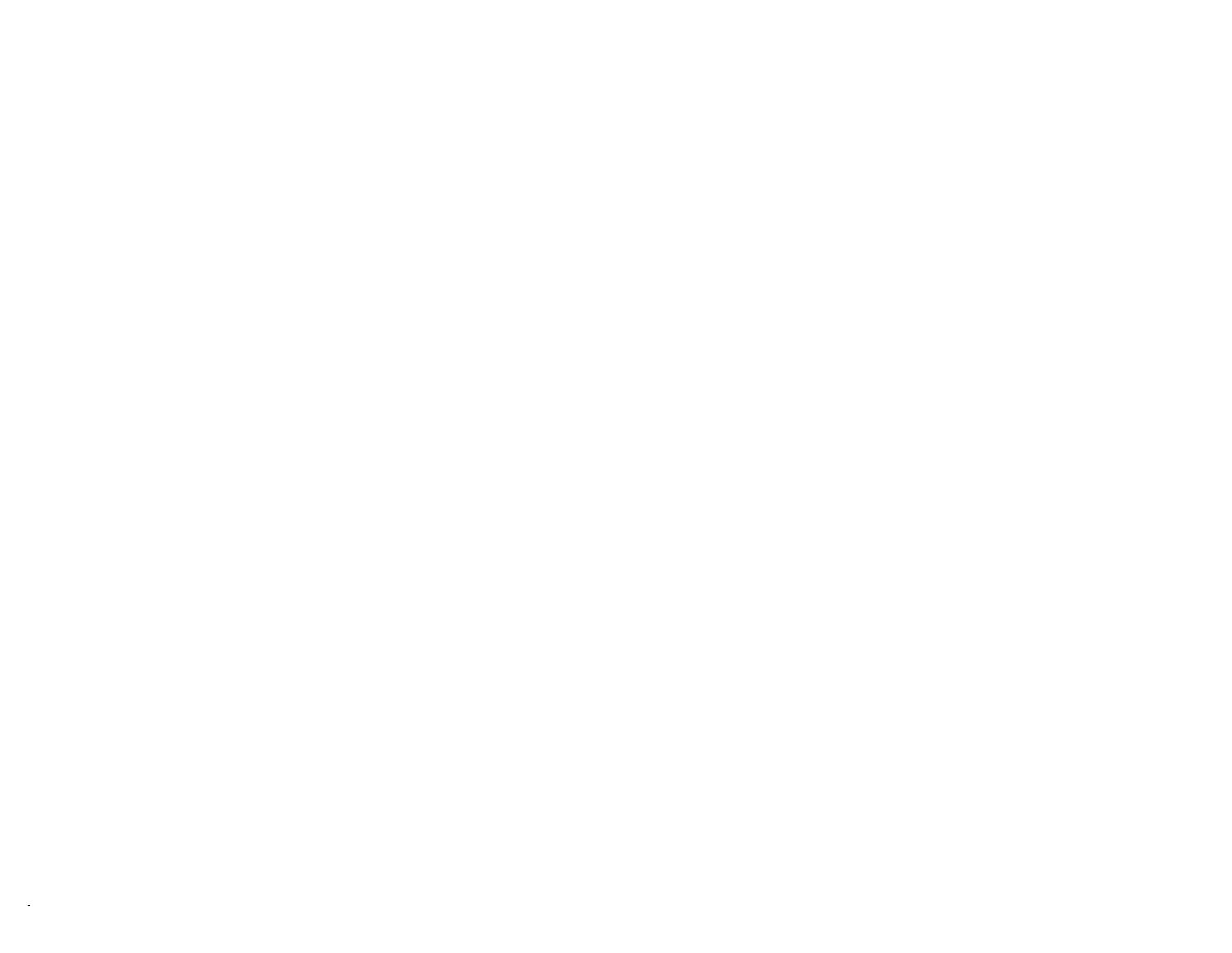|                    | <b>Licence Business Name</b>                                   | <b>Address</b>                                         | <b>Licence Type/Sub</b>         |                                             | <b>Phone</b>   |      | Fax                        |
|--------------------|----------------------------------------------------------------|--------------------------------------------------------|---------------------------------|---------------------------------------------|----------------|------|----------------------------|
| 16 747140          | Living Alchemy Ltd                                             | 11980 Hammersmith Way Unit 2145 Richmond BC V7A<br>0A4 | Mercantile Use                  | <b>Wholesale Trading</b>                    | (604) 285-2929 |      | Work (604) 273-6175 Fax    |
| 16 735433          | Sense Massage Inc                                              | 8180 No 2 Rd Unit 172 Richmond BC V7C 5K1              | Service Use                     | Registered Massage<br><b>Therapy Clinic</b> | (778) 388-6592 | Work | Hom                        |
| 16 729950          | I-CE Queen                                                     | 4000 No 3 Rd Unit 2355 Richmond BC V6X 0J8             | Assembly Use Group 1            | <b>Food Service</b><br>Establishment        | (604) 377-2718 | Work | Hom                        |
| 16 740735          | Sense Massage Inc                                              | 8180 No 2 Rd Unit 172 Richmond BC V7C 5K1              | Service Use                     | Therapeutic Touch<br>Treatments             | (778) 388-6592 | Work | Hom                        |
| <b>Issue Date:</b> |                                                                | October 27, 2016                                       |                                 |                                             |                |      |                            |
| 16 738530          | <b>RBC Royal Bank</b>                                          | 4791 McClelland Rd Unit 1605 Richmond BC V6X 0M5       | Service Use                     |                                             | (604) 234-1990 |      | Work (604) 665-0203 Fax    |
| 16 740662          | TD Bank                                                        | 4777 McClelland Rd Unit 1505 Richmond BC V6X 0M5       | Service Use                     |                                             | (204) 223-4343 | Work | Hom                        |
| 16 743283          | <b>DSW</b> - Designer Shoe<br>Warehouse                        | 4751 McClelland Rd Unit 2205 Richmond BC V6X 0M5       | Mercantile Use                  | <b>Retail Trading</b>                       | (416) 638-5011 |      | Work (416) 638-3847 Fax    |
| 16 745315          | Bed Bath & Beyond                                              | 4751 McClelland Rd Unit 2220 Richmond BC V6X 0M5       | Mercantile Use                  | <b>Retail Trading</b>                       | (604) 303-0517 | Work | Hom                        |
| <b>Issue Date:</b> |                                                                | October 28, 2016                                       |                                 |                                             |                |      |                            |
| 16 748907          | <b>Blue Leaf Enterprises Ltd</b>                               | 10831 Bamberton Dr Richmond BC V7A 1K6                 | Service Use                     | Home Occupation                             | (778) 682-5883 | Work | Hom                        |
| 16 748785          | <b>Mountain View</b>                                           | 3314 JERVIS ST PORT COQUITLAM BC V3B 4P3               | Service Use                     |                                             | (604) 349-1907 | Work | Hom                        |
| 16 748989          | Enviro-Vac Division of Paragon<br><b>Remediation Group Ltd</b> | 8815 HARVIE RD SURREY BC V4N 4B9                       | Service Use                     | <b>General Contractor</b>                   | (604) 513-1324 | Work | Hom                        |
| 16 748799          | C2Land Trading Ltd                                             | 6800 Eckersley Rd Unit 208 Richmond BC V6Y 0E7         | Service Use                     | Home Occupation                             | (778) 322-6806 | Work | Hom                        |
| 16 744814          | <b>Strength Through Motion</b>                                 | 2251 No 5 Rd Richmond BC V6X 2S8                       | Service Use                     |                                             | (604) 771-4819 |      | Work (604) 327-5869<br>Fax |
| 16 731272          | <b>Troll Productions Inc.</b>                                  | 11280 Twigg PI Unit 158 Richmond BC V6V 0A6            | Industrial/Manufacturing<br>Use |                                             | (604) 325-1179 |      | Work (604) 325-0897 Fax    |
| 16 733677          | Faebrew Cafe Ltd                                               | 4328 No 3 Rd Unit 140 Richmond BC V6X 2C2              | Assembly Use Group 1            | <b>Food Service</b><br>Establishment        | (778) 895-5486 | Work | Hom                        |
| 16 748201          | Mio Manufacturing Ltd                                          | 12191 Bridgeport Rd Unit 3 Richmond BC V6V 1J4         | Industrial/Manufacturing<br>Use |                                             | (778) 997-9997 | Work | Hom                        |
| <b>Issue Date:</b> |                                                                | October 31, 2016                                       |                                 |                                             |                |      |                            |
| 16 739063          | <b>QM Environmental</b>                                        | 3600 Viking Way Unit 100 Richmond BC V6V 1N6           | Service Use                     | <b>General Contractor</b>                   | (604) 270-7388 |      | Work (604) 270-7389 Hom    |
| <b>Issue Date:</b> |                                                                | <b>November 1, 2016</b>                                |                                 |                                             |                |      |                            |
| 16 749881          | Aaron Tong RMT                                                 | 4391 Steveston Hwy Richmond BC V7E 2K4                 | Service Use                     | Home Occupation                             | (778) 999-3819 | Work | Hom                        |
| 16 750209          | Sigma Trading Inc                                              | 8711 Cooper Rd Richmond BC V6Y 2M6                     | Service Use                     |                                             | (778) 223-0160 | Work | Hom                        |
| 16 750208          | Arcadia Pacific Development Inc                                | 8711 COOPER RD RICHMOND BC V6Y 2M6                     | Service Use                     | <b>General Contractor</b>                   | (778) 223-0160 | Work | Hom                        |
| 16 750205          | JL Global Education Services                                   | 4388 Bonavista Dr Richmond BC V7E 5E5                  | Service Use                     | Home Occupation                             | (778) 869-4530 | Work | Hom                        |
| 16 750198          | <b>THT Properties Ltd</b>                                      | 592 W 28TH AVE VANCOUVER BC V5Z 2H1                    | Service Use                     | <b>General Contractor</b>                   | (778) 238-1982 | Work | Hom                        |
| 16 750194          | Infinitech Security & Integration                              | 6200 River Rd Unit 205 Richmond BC V7C 0B1             | Service Use                     |                                             | (604) 445-5082 | Work | Hom                        |
| 16 750156          | Lung Tat Trading Ltd                                           | 8080 Cambie Rd Unit 618 Richmond BC V6X 0C1            | Service Use                     | Home Occupation                             | (778) 918-0766 | Work | Hom                        |
| 16 750141          | Kris Coste Construction Ltd                                    | 1441 W 70TH AVE UNIT 205 VANCOUVER BC V6P 2Z3          | Service Use                     | <b>General Contractor</b>                   | (604) 771-5619 | Work | Hom                        |
| 16 750128          | Asuna's Art Gallery Ltd                                        | 6828 Eckersley Rd Unit 332 Richmond BC V6Y 0E8         | Service Use                     | Home Occupation                             | (778) 223-7373 | Work | Hom                        |
| 16 749888          | Donovan Management Ltd                                         | 4180 SALISH DR VANCOUVER BC V6N 3M4                    | Service Use                     | <b>General Contractor</b>                   | (604) 240-5500 | Work | Hom                        |
| 16 750282          | DavidsTea Inc                                                  | 7899 Templeton Station Rd Unit 1024 Richmond V7B 0B7   | Mercantile Use                  | <b>Retail Trading</b>                       | (604) 785-0337 | Work | Hom                        |
| 16 748473          | Blue Swan Maintenance Ltd                                      | 10451 Shellbridge Way Unit 150 Richmond BC V6X 2W8     | Service Use                     |                                             | (604) 276-8729 |      | Work (604) 276-8729 Fax    |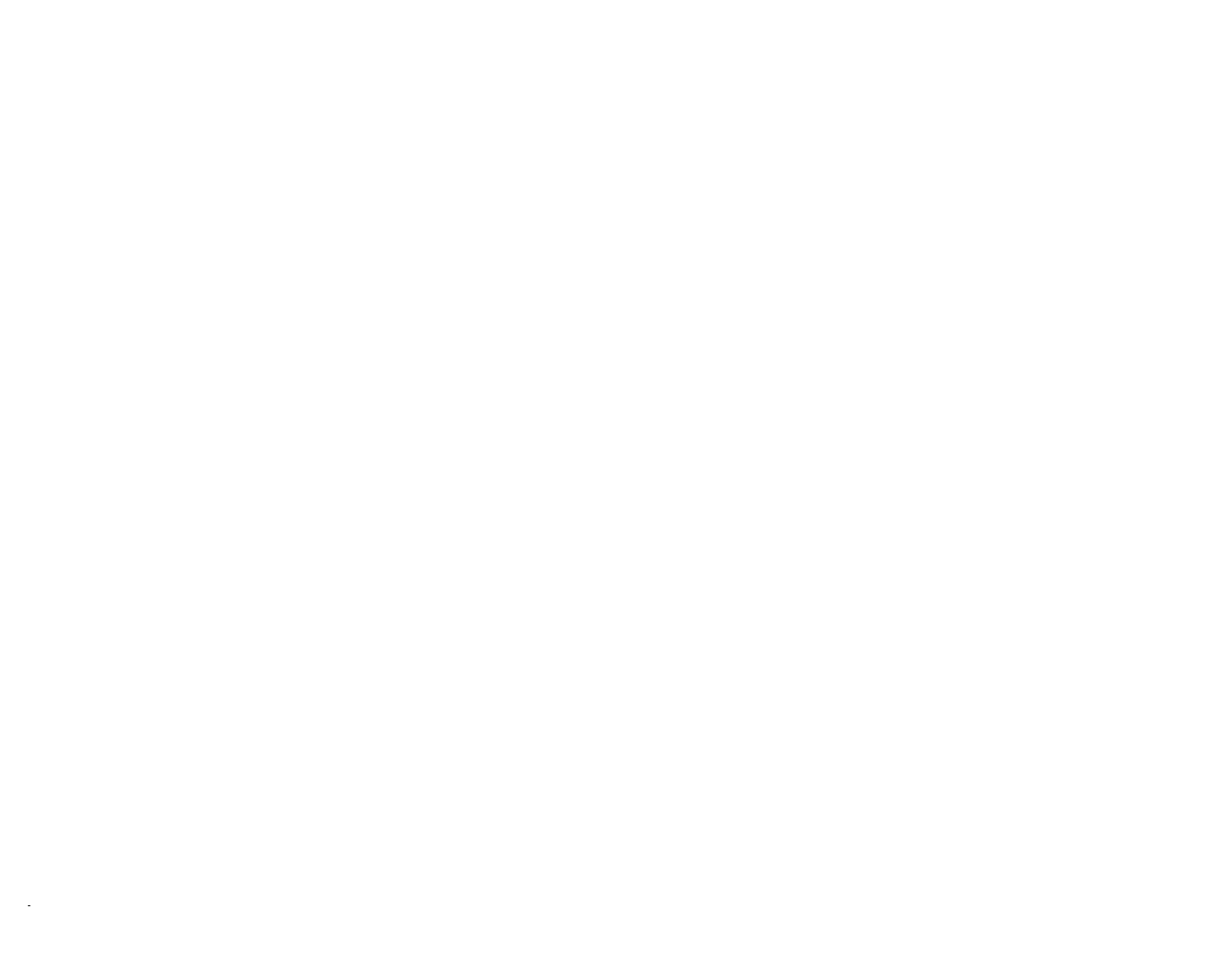|                    | <b>Licence Business Name</b>          | <b>Address</b>                                     | <b>Licence Type/Sub</b> |                                                    | <b>Phone</b>     |      | Fax                      |     |
|--------------------|---------------------------------------|----------------------------------------------------|-------------------------|----------------------------------------------------|------------------|------|--------------------------|-----|
| 16 748164 Typhoon  |                                       | 11700 Cambie Rd Unit 175 Richmond BC V6X 1L5       | Assembly Use Group 1    | <b>Food Service</b><br>Establishment, Take-<br>Out | (604) 278-1335   | Work |                          |     |
| 16 746994          | Banh Mi Tres Bon                      | 4720 McClelland Rd Unit 1840 Richmond BC V6X 0M6   | Assembly Use Group 1    | <b>Food Service</b><br>Establishment, Take-<br>Out | (604) 273-4422   | Work |                          | Hom |
| 16 744626          | Viceroy Construction Ltd              | 12211 Horseshoe Way Richmond BC V7A 4V4            | Service Use             | <b>General Contractor</b>                          | (604) 639-3220   | Work |                          | Hom |
| 16 744570          | N I T Neurons in Training             | 11020 No 5 Rd Unit 225 Richmond BC V7A 4E7         | Service Use             |                                                    | (604) 365-4367   | Work |                          | Hom |
| 16 744321          | Scarabs Industry Corporation          | 9111 Beckwith Rd Unit 2010 Richmond BC V6X 1V7     | Service Use             |                                                    | (604) 816-0978   | Work |                          | Hom |
| 16 744301          | AM Industry Solutions Inc             | 9111 Beckwith Rd Unit 2010 Richmond BC V6X 1V7     | Service Use             |                                                    | (604) 816-0978   | Work |                          | Hom |
| 13 651 854         | <b>Complete Metal Markets Ltd</b>     | 2251 No 5 Rd Unit 173 Richmond BC V6X 2S8          | Mercantile Use          | <b>Wholesale Trading</b>                           | $(604)$ 304-9686 |      | Work (604) 304-9086      | Fax |
| 16 750125          | Guiding Star Canada Inc               | 3031 Williams Rd Unit 159 Richmond BC V7E 4G1      | Service Use             | Home Occupation                                    | (778) 588-3329   | Work |                          | Hom |
| <b>Issue Date:</b> |                                       | November 4, 2016                                   |                         |                                                    |                  |      |                          |     |
| 16 735021          | Dr Yekta Alizadeh                     | 4651 No 3 Rd Unit 110 Richmond BC V6X 2C4          | Service Use             |                                                    | (604) 244-8749   | Work |                          | Hom |
| 16 750584          | <b>Teremarketing Ltd</b>              | 10691 Shellbridge Way Unit 130 Richmond BC V6X 2W8 | Service Use             |                                                    | (778) 686-2045   | Work |                          | Hom |
| 16 747329          | Canada Tian Yuan Wei Qi<br>School Ltd | 4400 Hazelbridge Way Unit 390 Richmond BC V6X 3R8  | Assembly Use Group 3    |                                                    | (604) 715-8825   | Work |                          | Hom |
| 16 737190          | <b>Rogue Nation Games</b>             | 4000 No 3 Rd Unit 1290 Richmond BC V6X 0J8         | Mercantile Use          | <b>Retail Trading</b>                              | $(604)$ 369-7018 | Work |                          | Hom |
| 16 732294          | Treyo Trading Group Inc               | 11871 Horseshoe Way Unit 1109 Richmond BC V7A 5H5  | Service Use             |                                                    | (604) 285-9903   | Work |                          | Hom |
| 16 731770          | Treyo Trading Group Inc               | 11871 Horseshoe Way Unit 1109 Richmond BC V7A 5H5  | Mercantile Use          | <b>Wholesale Trading</b>                           | $(604)$ 285-9903 | Work |                          | Hom |
| 16 734123          | Muse                                  | 4151 Hazelbridge Way Unit 2770 Richmond BC V6X 4J7 | Mercantile Use          | <b>Retail Trading</b>                              | (778) 320-2586   | Work |                          | Hom |
| 16 732236          | Living Home Furniture Studio Ltd      | 4975 No 3 Rd Richmond BC V6X 2C3                   | Mercantile Use          | <b>Retail Trading</b>                              | (604) 270-9186   |      | Work (604) 765-1618 Cell |     |
| <b>Issue Date:</b> |                                       | November 8, 2016                                   |                         |                                                    |                  |      |                          |     |
| 15 711013          | Fotile                                | 11400 Bridgeport Rd Unit 106 Richmond BC V6X 1T2   | Mercantile Use          | <b>Retail Trading</b>                              | (604) 285-9919   | Work |                          | Hom |
| 16 723700          | <b>Chow Fusion Restaurant</b>         | 8500 Alexandra Rd Unit 170 Richmond BC V6X 1C4     | Assembly Use Group 1    | <b>Food Service</b><br>Establishment               | (778) 885-3211   | Work |                          | Hom |
| 16 741723          | Hariyall Yoga Institute               | 10013 River Dr Unit 2020 Richmond BC               | Assembly Use Group 3    | <b>Health Studio</b>                               | (604) 727-8399   | Work |                          | Hom |
| 16 749024          | Feng Lu House                         | 8328 Bowcock Rd Richmond BC V6Y 1C2                | <b>Residential Use</b>  | Bed & Breakfast                                    | (778) 800-0965   | Work |                          | Hom |
| 16 749963          | Canyatt                               | 4475 Steveston Hwy Richmond BC V7E 2K4             | <b>Residential Use</b>  | Bed & Breakfast                                    | (604) 259-5585   | Work |                          | Hom |
| <b>Issue Date:</b> |                                       | November 9, 2016                                   |                         |                                                    |                  |      |                          |     |
| 16 738741          | Evermore Growth Trading Ltd           | 2631 Viking Way Unit 243 Richmond BC V6V 3B5       | Service Use             |                                                    | 604207080322     | Work |                          | Hom |
| 16 750745          | HF Zephyr & Co                        | 5177 Brighouse Way Unit 207 Richmond V7C 0A2       | Service Use             | Home Occupation                                    | (604) 880-9738   | Work |                          |     |
| 16 750702          | Gurbagh Aulakh and Jarnail<br>Aulakh  | 10160 Leonard Rd Richmond BC V7A 2N3               | Service Use             | <b>General Contractor</b>                          | (604) 368-5885   |      | Work (604) 278-1695 Fax  |     |
|                    | 16 750392 Eun Sun Roh                 | 1150 STATION ST UNIT 146 VANCOUVER BC V6A 4C7      | Vending Machine Use     | \$.25 or More                                      | (778) 836-6732   | Work |                          | Hom |
| 16 750340          | Aracadia Botanicals Inc               | 9533 Tomicki Ave Unit 9 Richmond BC V6X 0E5        | Service Use             | Home Occupation                                    | (289) 809-8921   |      | Work (888) 242-2303 Fax  |     |
| 16 745740          | Sun Fung (2006) Co Ltd                | 2451 Vauxhall PI Richmond BC V6V 1Z5               | Mercantile Use          | Wholesale Trading                                  | (604) 279-9729   |      | Work (604) 279-9730 Fax  |     |
| 16 743182          | Valmont Cafe                          | 1211 Valmont Way Unit 110 Richmond BC V6V 1Y3      | Assembly Use Group 1    | <b>Food Service</b><br>Establishment               | (604) 360-8142   | Work |                          | Hom |
| 16 743929          | <b>Favor Home Appliance</b>           | 8260 Westminster Hwy Unit 1230 Richmond BC V6X 3Y2 | Mercantile Use          | <b>Retail Trading</b>                              | (604) 227-1306   | Work |                          | Hom |
| <b>Issue Date:</b> |                                       | <b>November 10, 2016</b>                           |                         |                                                    |                  |      |                          |     |
|                    | 16 750682 Kaiser Cleaning             | 8251 Bennett Rd Unit 209 Richmond BC V6Y 1N4       | Service Use             | Home Occupation                                    | (778) 833-0931   | Work |                          | Hom |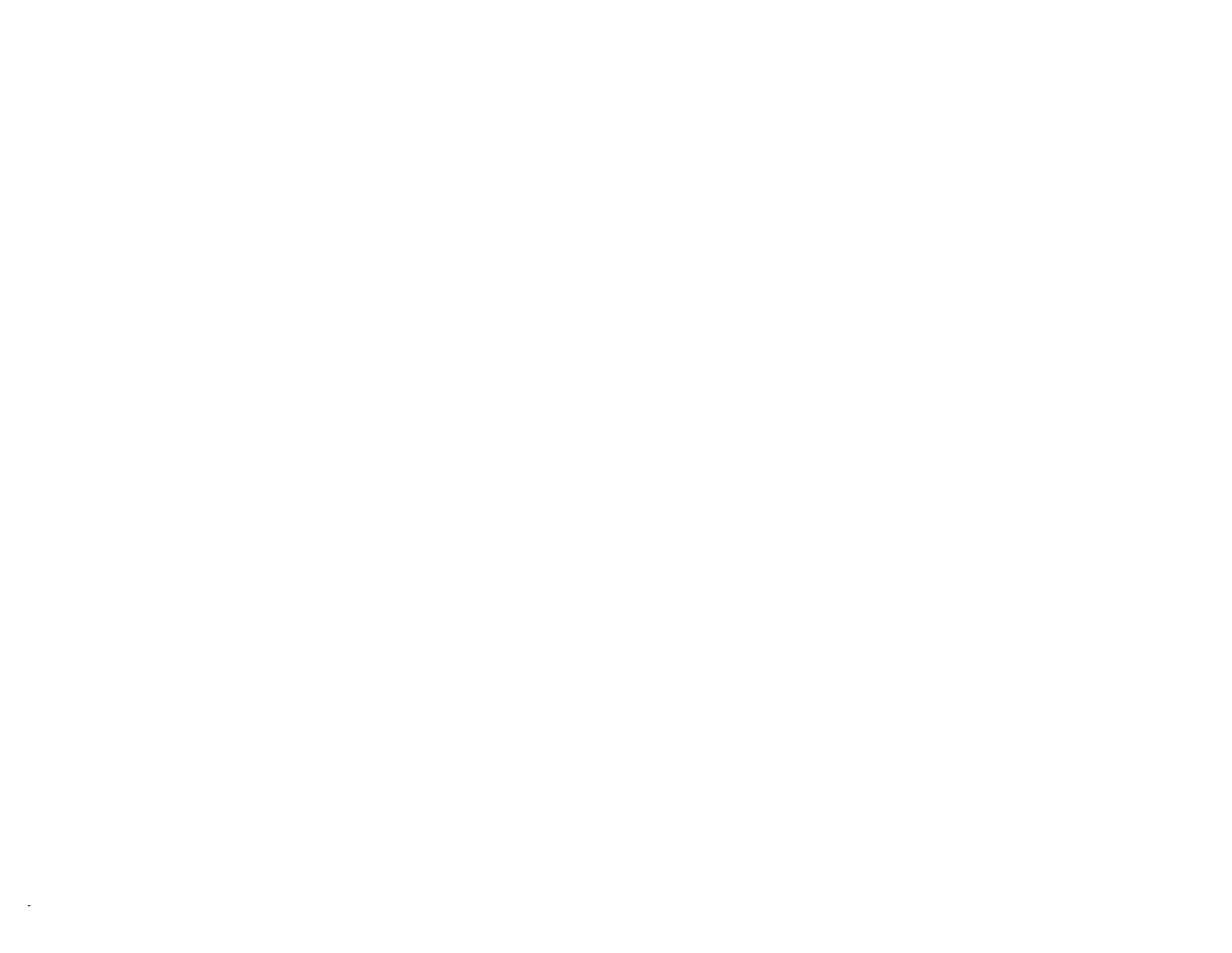|                    | Licence Business Name                             | <b>Address</b>                                      | <b>Licence Type/Sub</b>         |                                      | <b>Phone</b>     |        | Fax                     |     |
|--------------------|---------------------------------------------------|-----------------------------------------------------|---------------------------------|--------------------------------------|------------------|--------|-------------------------|-----|
| 16 750866          |                                                   | 1250 E GEORGIA ST VANCOUVER BC V6A 2B1              | Service Use                     | <b>General Contractor</b>            | (604) 253-8252   | Work   |                         |     |
| 16 750866          | McGregor & Thompson<br>Hardware Ltd               | 1250 GEORGIA ST VANCOUVER BC V6A 2B1                | Service Use                     | <b>General Contractor</b>            | (604) 253-8252   |        | Work (604) 253-4260 Fax |     |
| 16 750805          | <b>Avant Garde Fuelling Solutions</b>             | 5706 Moncton St Richmond BC V7E 3B2                 | Service Use                     | Home Occupation                      | (604) 816-4619   | Work   |                         | Hom |
| 16 750522          | Yini Jewellery                                    | 7995 Westminster Hwy Unit 806 Richmond BC V6X 3Y5   | Service Use                     | Home Occupation                      | (604) 518-4839   | Work   |                         | Hom |
| 16 749009          | Regal Nails Salon and Spa                         | 9251 Alderbridge Way Richmond BC V6X 0N1            | Service Use                     |                                      | (604) 780-1908   | Work   |                         | Hom |
| 16 745847          | <b>Bridgewater Dental Richmond</b>                | 4720 McClelland Rd Unit 1815 Richmond BC V6X 0M6    | Service Use                     |                                      | (604) 285-9800   | Work   |                         | Hom |
| 16 750642          | Look4Tutor Inc                                    | 7393 Turnill St Unit 7 Richmond BC V6Y 0C1          | Service Use                     | Home Occupation                      | (778) 927-1511   | Cellul |                         | Hom |
| <b>Issue Date:</b> |                                                   | <b>November 15, 2016</b>                            |                                 |                                      |                  |        |                         |     |
| 16 740044          | Dayu Holdings Ltd                                 | 8191 Francis Rd Unit 9 Richmond BC V6Y 1A5          | Service Use                     | <b>Gas Contractor</b>                | (778) 885-7733   | Hom    |                         |     |
| 16 744791          | Sharp Motorsports Ltd                             | 21320 Westminster Hwy Unit 2118 Richmond BC V6V 2X5 | Mercantile Use                  | <b>Automobile Dealer</b>             | (604) 722-4012   | Work   |                         | Hom |
| 16 750206          | Dr. Razwan Chaudhry Dental<br>Corp                | 9251 Alderbridge Way Richmond BC V6X 0N1            | Service Use                     |                                      | (778) 296-4300   | Work   |                         | Hom |
| <b>Issue Date:</b> |                                                   | <b>November 17, 2016</b>                            |                                 |                                      |                  |        |                         |     |
| 16 740120          | Auto-Camping Ltd                                  | 4320 Viking Way Unit 110 Richmond BC V6V 2L4        | Mercantile Use                  | <b>Wholesale Trading</b>             | (604) 999-7706   | Work   |                         | Hom |
| 16 740566          | <b>UHome Development</b>                          | 11451 Bridgeport Rd Unit 170 Richmond BC V6X 1T4    | Service Use                     | <b>General Contractor</b>            | (778) 235-3662   | Work   |                         | Hom |
| 15 721728          | <b>CPC</b> Enterprises Inc                        | 15100 Knox Way Unit 180 Richmond BC V6V 3A6         | Industrial/Manufacturing<br>Use |                                      | $(604)$ 279-0818 |        | Work (604) 279-0838 Hom |     |
| 16 745831          | Happy Currency Exchange                           | 4777 McClelland Rd Unit 1520 Richmond BC V6X 0M5    | Service Use                     |                                      | (604) 438-6888   | Work   |                         | Hom |
| <b>Issue Date:</b> |                                                   | <b>November 18, 2016</b>                            |                                 |                                      |                  |        |                         |     |
| 16 747809          | Elco Fine Foods Ltd                               | 13100 Mitchell Rd Unit 120 Richmond BC V6V 1M8      | Mercantile Use                  | <b>Wholesale Trading</b>             | (604) 324-1551   |        | Work (604) 324-1553 Fax |     |
| 16 744588          | Cargo Dynamics Warehousing &<br>Distribution Inc. | 21300 Gordon Way Unit 128 Richmond BC V6W 1M2       | Service Use                     |                                      | (604) 273-1882   |        | Work (604) 273-1887 Fax |     |
| 16 741846          | 1084113 B C Ltd                                   | 22091 Fraserwood Way Unit 2000 Richmond BC V6W 1J5  | Service Use                     |                                      | (778) 865-6067   | Work   |                         |     |
| 16 742221          | Act Management Services Ltd                       | 7419 Nelson Rd Unit 130 Richmond BC V6W 1G3         | Service Use                     |                                      | (604) 207-8929   |        | Work (604) 207-8977 Fax |     |
| 16 742225          | Act Management Services Ltd                       | 18279 Blundell Rd Unit 130 Richmond BC V6W 1L8      | Service Use                     |                                      | (604) 207-8929   |        | Work (604) 207-8977 Fax |     |
| 16 743520          | Silver Oak Mortgage Investment<br>Corporation     | 11860 Hammersmith Way Unit 158 Richmond BC V7A 5G1  | Service Use                     |                                      | (778) 829-5398   | Work   |                         | Hom |
| 16 744160          | Andorralife Health Ltd                            | 4611 Viking Way Unit 185 Richmond BC V6V 2K9        | Service Use                     |                                      | (778) 882-7833   | Work   |                         | Hom |
| 16 744343          | Vanwhole Flooring                                 | 11511 Bridgeport Rd Unit 105 Richmond BC V6X 1T4    | Mercantile Use                  | <b>Retail Trading</b>                | (604) 600-6868   | Work   |                         | Hom |
| 16 745582          | <b>Meet Fresh</b>                                 | 8328 Capstan Way Unit 1136 Richmond BC V6X 4B6      | Assembly Use Group 1            | <b>Food Service</b><br>Establishment | (778) 859-9828   | Work   |                         | Hom |
| 16 745 657         | Ciena                                             | 13353 Commerce Pkwy Unit 2218 Richmond BC V6V 3A1   | Service Use                     |                                      | (778) 858-4614   | Work   |                         | Hom |
|                    | 16 745982 Uhome Enterprises Inc                   | 8171 Ackroyd Rd Unit 6045 Richmond BC V6X 3K1       | Service Use                     |                                      | (778) 237-2068   | Work   |                         | Hom |
| 16 747307          | Fu Shi Enterprises Ltd                            | 2633 Simpson Rd Unit 2030 Richmond BC V6X 0B9       | Service Use                     |                                      | (604) 278-2522   |        | Work (604) 370-2086 Fax |     |
| 16 740681          | CCIG Immigration Consulting Inc                   | 13071 Vanier PI Unit 230 Richmond BC V6V 2J1        | Service Use                     |                                      | $(604)$ 278-6187 | Work   |                         | Hom |
| 16 748120          | Hallwood Milham Technologies<br>Inc               | 6900 Graybar Rd Unit 1115 Richmond BC V6W 0A5       | Service Use                     |                                      | (604) 526-4288   |        | Work (604) 526-1850 Fax |     |
| 16 748229          | Resvera                                           | 4871 Shell Rd Unit 2250 Richmond BC V6X 3Z6         | Service Use                     |                                      | (604) 636-8622   |        | Work (604) 636-8622 Fax |     |
| 16 748384          | Jiang Law Corporation                             | 6411 Buswell St Unit 301 Richmond BC V6Y 2G5        | Service Use                     |                                      | (778) 297-9111   |        | Work (778) 297-9555 Fax |     |
| 16 747231          | Canada JHL Logistics Ltd                          | 4871 Shell Rd Unit 2225 Richmond BC V6X 3Z6         | Service Use                     |                                      | (778) 865-9910   | Work   |                         | Hom |
| 16 730985          | Royal Emerald Motors Ltd                          | 21320 Westminster Hwy Unit 2113 Richmond BC V6V 2X5 | Mercantile Use                  | Automobile Dealer                    | (604) 723-5634   |        | Work (604) 594-1256 Fax |     |
| 12 601716          | Star Labour Supply Ltd                            | 3620 No 6 Rd Richmond BC V6V 1P6                    | Mercantile Use                  | Roadside Stand                       | (604) 325-1027   |        | Work (604) 325-1026 Fax |     |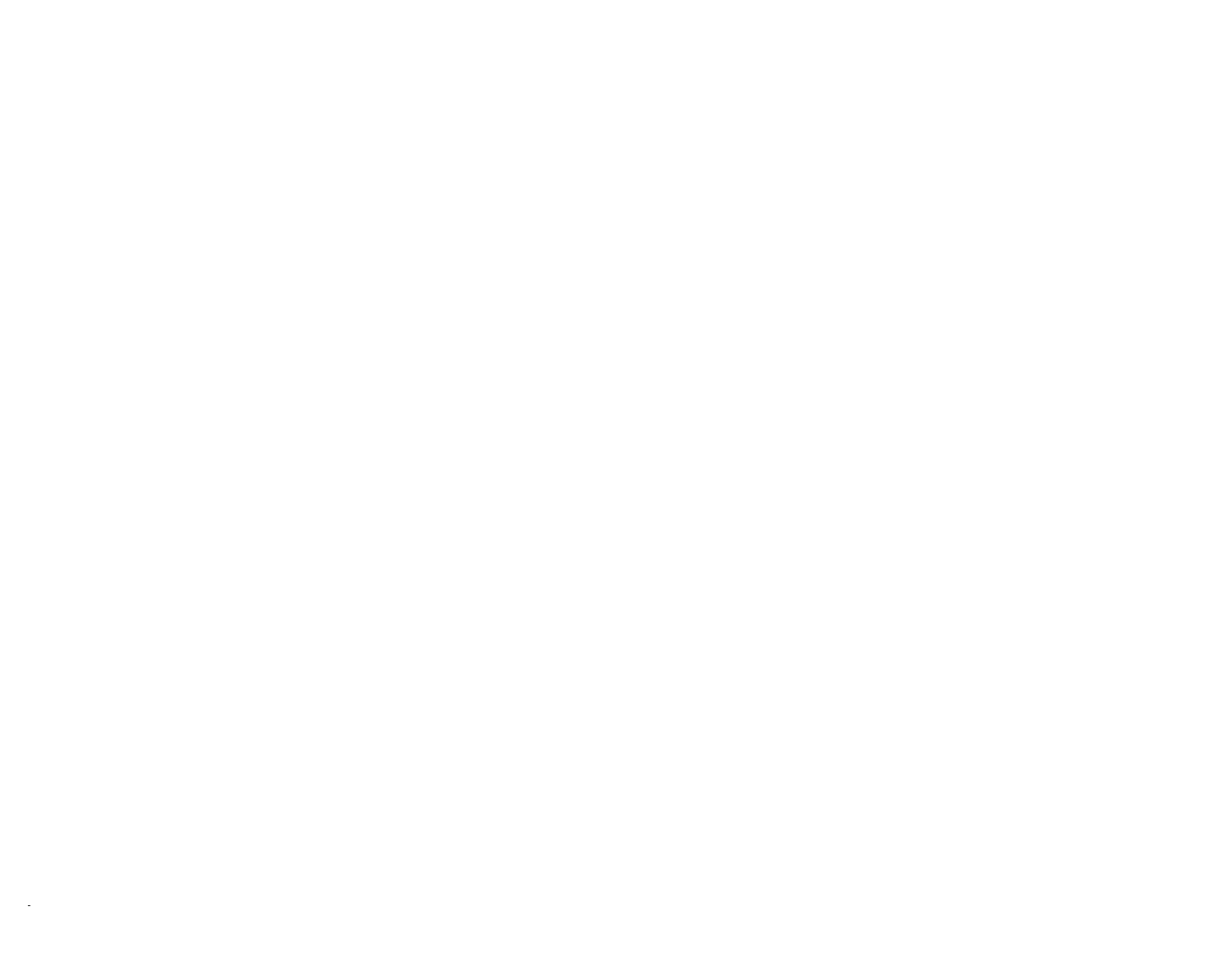|                    | <b>Licence Business Name</b>                   | <b>Address</b>                                     | <b>Licence Type/Sub</b> |                                     | <b>Phone</b>     |      | Fax                       |     |
|--------------------|------------------------------------------------|----------------------------------------------------|-------------------------|-------------------------------------|------------------|------|---------------------------|-----|
| 16 740940          | <b>BCP Installations Ltd</b>                   | 2200 Shell Rd Richmond BC V6X 1L1                  | Service Use             |                                     | (604) 270-2274   |      | Work (604) 285-6234 Fax   |     |
| 16 729545          | Northbang Design                               | 5920 No 6 Rd Unit 214 Richmond BC V6V 1Z1          | Mercantile Use          | <b>Wholesale Trading</b>            | (604) 248-8893   | Work |                           | Hom |
| 16 740701          | <b>CCIG Culture &amp; Communication</b><br>Inc | 13071 Vanier PI Unit 230 Richmond BC V6V 2J1       | Service Use             |                                     | (604) 278-6187   | Work |                           | Hom |
| 16 731194          | <b>HD Fashion</b>                              | 8260 Westminster Hwy Unit 1180 Richmond BC V6X 3Y2 | Mercantile Use          | <b>Retail Trading</b>               | (778) 997-0412   | Work |                           | Hom |
| 16 731237          | Top Gear Enterprises Inc                       | 11051 Bridgeport Rd Unit 130 Richmond BC V6X 1T3   | Service Use             |                                     | (778) 892-9899   | Work |                           | Hom |
| 16 732633          | Technotrash Recycling British<br>Columbia Ltd  | 11280 Twigg PI Unit 125 Richmond BC V6V 0A6        | Service Use             |                                     | (604) 303-7958   | Work |                           | Hom |
| 16 734039          | Gloria Dance                                   | 6910 No 3 Rd Richmond BC V6Y 2C5                   | Assembly Use Group 3    | <b>Health Studio</b>                | (778) 709-7755   | Work |                           | Hom |
| 16 734481          | Canada Longhu Electronics Ltd                  | 12020 Bridgeport Rd Unit 204 Richmond BC V6V 1J3   | Mercantile Use          | <b>Retail Trading</b>               | $(604)$ 249-8969 | Work |                           | Hom |
| 16 734482          | Canada Longhu Electronics Ltd                  | 12020 Bridgeport Rd Unit 204 Richmond BC V6V 1J3   | Service Use             |                                     | (604) 249-8969   | Work |                           | Hom |
| 16 737242          | Columbia English College                       | 8181 Cambie Rd Unit 6615 Richmond BC V6X 3X9       | Assembly Use Group 3    | <b>Education Institution</b>        | $(604)$ 998-1816 |      | Work (604) 998-1816 Fax   |     |
| 16 737632          | <b>PW Enterprises</b>                          | 4311 Hazelbridge Way Unit 1780 Richmond BC V6X 3L7 | Mercantile Use          | <b>Retail Trading</b>               | (604) 779-6308   | Work |                           | Hom |
| 16 737947          | Heavy PDG Equipment Ltd                        | 12360 Trites Rd Richmond BC V7E 3R7                | Service Use             |                                     | (604) 242-6655   |      | Work (604) 242-6640 Fax   |     |
| 16 738010          | Par 5 Invstment Inc                            | 2551 Vauxhall PI Unit 7 Richmond BC V6V 1Z5        | Service Use             |                                     | (778) 288-6038   | Work |                           | Hom |
| 16 738066          | 360 Members Club                               | 11460 Voyageur Way Unit 6 Richmond BC V6X 3E1      | Service Use             |                                     | (778) 760-1939   | Work |                           | Hom |
| 16 734422          | Dr Steven Chang Inc                            | 8171 Ackroyd Rd Unit 6020 Richmond BC V6X 3K1      | Service Use             |                                     | (604) 279-2332   | Work |                           | Hom |
| 15 692093          | <b>CCY Marine Ltd</b>                          | 11580 Mitchell Rd Richmond BC V6V 1T7              | Mercantile Use          | <b>Retail Trading</b>               | (604) 325-6920   |      | Work (604) 325-6970 Fax   |     |
| <b>Issue Date:</b> |                                                | <b>November 21, 2016</b>                           |                         |                                     |                  |      |                           |     |
| 16 750004          | Radius Consulting Ltd                          | 4800 No 3 Rd Unit 213 Richmond BC V6X 3A6          | Service Use             |                                     | (604) 518-9233   | Work |                           | Hom |
| 16 750005          | M-Bridge Enterprises Ltd                       | 4800 No 3 Rd Unit 213 Richmond BC V6X 3A6          | Service Use             |                                     | (604) 518-9233   | Work |                           | Hom |
| 16 750280          | <b>Higoing Canada</b>                          | 2688 Shell Rd Unit 123 Richmond BC V6X 4E1         | Service Use             |                                     | (604) 239-0023   |      | Work (604) 239-0023 Fax   |     |
| 16 750281          | Ace Canada Express Ltd                         | 9151 Van Horne Way Richmond BC V6X 1W2             | Service Use             |                                     | (778) 804-8648   | Work |                           | Hom |
| 16 750406          | Jia Tu Recruitment                             | 4380 No 3 Rd Unit 1535 Richmond BC V6X 3V7         | Service Use             |                                     | (604) 278-2102   | Work |                           | Hom |
| 16 750461          | <b>Learning Hub Services</b>                   | 11871 Horseshoe Way Unit 1201 Richmond BC V7A 5H5  | Assembly Use Group 3    | <b>Education Institution</b>        | (604) 368-5225   | Work |                           | Hom |
| 16 750808          | <b>JXL Premium Travel Inc.</b>                 | 8181 Cambie Rd Unit 6640 Richmond BC V6X 3X9       | Service Use             | <b>Travel Agency</b>                | (604) 233-0717   |      | Work (604) 233-9219 Fax   |     |
| 16 750539          | Morning Yu Personal Real Estate<br>Corporation | 10691 Shellbridge Way Unit 130 Richmond BC V6X 2W8 | Service Use             |                                     | (604) 248-8908   |      | Work (604) 288-5039 Fax   |     |
| 16 750688          | Jia Hua Travel                                 | 8700 McKim Way Unit 1033 Richmond BC V6X 4A5       | Service Use             | <b>Travel Agency</b>                | (604) 227-3688   | Work |                           | Hom |
| 16 750462          | Higoing Canada                                 | 2688 Shell Rd Unit 123 Richmond BC V6X 4E1         | Mercantile Use          | <b>Wholesale Trading</b>            | (604) 239-0023   |      | Work (604) 239-0023 Fax   |     |
| 16 734022          | Hamilton High Street Residence                 | 7600 Alderbridge Way Richmond BC V6X 2A2           | Service Use             |                                     | (604) 273-1808   | Work |                           | Hom |
| 16 748984          | Julian Feldman                                 | 12004 No 1 Rd Richmond BC V7E 1T4                  | Service Use             |                                     | (604) 274-7224   |      | Work (604) 241-8526 Fax   |     |
| 16 729393          | <b>BC Wireless Solutions</b>                   | 5300 No 3 Rd Unit 432 Richmond BC V6X 2X9          | Mercantile Use          | <b>Retail Trading</b>               | (604) 247-2355   | Work |                           | Hom |
| 16 750634          | Zhang's Variety Store                          | 4000 No 3 Rd Unit 2245 Richmond BC V6X 0J8         | Mercantile Use          | <b>Retail Trading</b>               | (778) 798-6628   | Work |                           | Hom |
|                    | 16 734773 CCAA Car Rental Ltd                  | 7951 Alderbridge Way Unit 135 Richmond BC V6X 2A4  | Vehicle for Hire        | Vehicle For Hire<br>Office          | (778) 891-5628   |      | Work (604) 636-1587 Fax   |     |
|                    | 16 734774 CCAA Car Rental Ltd                  | 7951 Alderbridge Way Unit 135 Richmond BC V6X 2A4  | Vehicle for Hire        | Class J - Rental<br>Vehicle Group 2 | (778) 891-5628   |      | Work (604) 636-1587 Fax   |     |
| 16 737622          | Seafair Montessori Academy                     | 3920 Francis Rd Unit 160 Richmond BC V7C 1J7       | Assembly Use Group 3    | <b>Education Institution</b>        | (604) 370-0573   |      | Work (778) 230-0239 Cell  |     |
| 16 737626          | Seafair Montessori Academy                     | 4071 Francis Rd Richmond BC V7C 1J8                | Assembly Use Group 3    |                                     | (604) 370-0573   | Work |                           | Hom |
| 16 745 658         | <b>APC Trading Ltd</b>                         | 8877 Odlin Cr Unit 120 Richmond BC V6X 3Z7         | Service Use             |                                     | (604) 285-8838   | Work |                           |     |
| 16 747666          | Flytoca Immigration                            | 7080 River Rd Unit 207 Richmond BC V6X 1X5         | Service Use             |                                     | (780) 655-8815   |      | Cellul (866) 824-8920 Fax |     |
| 16 748060          | <b>Freddy Pant Room</b>                        | 6551 No 3 Rd Unit 1506 Richmond BC V6Y 2B6         | Mercantile Use          | <b>Retail Trading</b>               | (604) 284-3487   | Work |                           | Hom |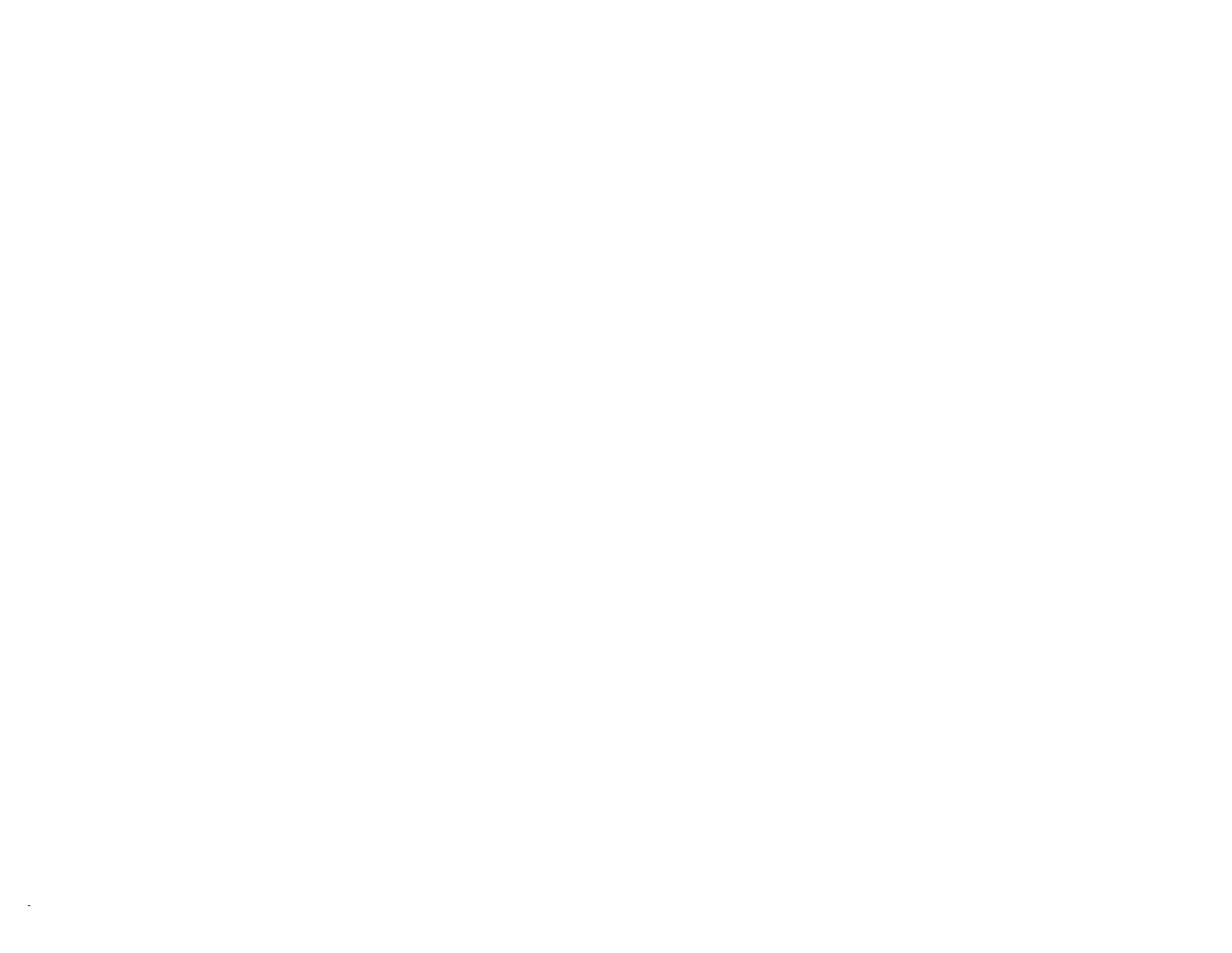|                    | Licence Business Name                                                          | <b>Address</b>                                               | <b>Licence Type/Sub</b>                    |                                      | <b>Phone</b>     |      | Fax                     |     |
|--------------------|--------------------------------------------------------------------------------|--------------------------------------------------------------|--------------------------------------------|--------------------------------------|------------------|------|-------------------------|-----|
| 16 724524          | Rainbow Angels Montessori<br>Child Care Center Ltd                             | 8531 Alexandra Rd Unit 208 Richmond BC V6X 1C3               | Assembly Use Group 3                       |                                      | (604) 365-8128   | Work |                         | Hom |
| <b>Issue Date:</b> |                                                                                | <b>November 22, 2016</b>                                     |                                            |                                      |                  |      |                         |     |
| 16 751150          | Maple Leaf Educational Tours<br>and Services Ltd                               | 8788 McKim Way Unit 3260 Richmond BC V6X 4E2                 | Service Use                                |                                      | (604) 200-7700   |      | Work (604) 200-7733 Fax |     |
| 16 750961          | Archtag Innovation Technology<br>Inc                                           | 5811 Cooney Rd Unit 305 Richmond BC V6X 3M1                  | Service Use                                |                                      | (778) 926-2588   | Work |                         | Hom |
| 16 751003          | Babito Plumbing and Heating                                                    | 12520 Horseshoe Way Unit 148 Richmond BC V7A 5K3             | Service Use                                |                                      | (604) 277-3128   | Work |                         |     |
| 16 751048          | Athena Fashion Inc                                                             | 4380 No 3 Rd Unit 1305 Richmond BC V6X 3V7                   | Mercantile Use                             | <b>Retail Trading</b>                | (604) 303-9832   | Work |                         |     |
| 16 751049          | K Trans Worldwide Logistics Ltd                                                | 3771 Jacombs Rd Unit 410 Richmond BC V6V 2L9                 | Service Use                                |                                      | $(604)$ 256-1256 | Work |                         | Hom |
| 16 751119          | MC United Food Ltd                                                             | 3860 Jacombs Rd Unit 106 Richmond BC V6V 1Y6                 | Mercantile Use                             | <b>Wholesale Trading</b>             | (604) 761-6482   | Work |                         | Hom |
| 16 751 185         | <b>RE/MAX Crest Realty</b>                                                     | 5731 No 3 Rd Richmond BC V6X 2C9                             | Service Use                                |                                      | (604) 285-8827   | Work |                         | Hom |
| 16 751 660         | Ken's Salt Shed                                                                | 4084 202A ST LANGLEY BC V3A 4Z5                              | Service Use                                | <b>General Contractor</b>            | (778) 551-0792   | Work |                         | Hom |
| 16 751741          | Pacific Coast Masonry Ltd                                                      | BOX 3381 STN MAIN MISSON BC V2V 4J5                          | Service Use                                | <b>General Contractor</b>            | (604) 820-4467   |      | Work (604) 820-4077 Fax |     |
| 16 751860          | Moody 3D Graphics Inc                                                          | 8620 Jones Rd Unit 312 Richmond BC V6Y 3Z4                   | Service Use                                | Home Occupation                      | (604) 518-5482   | Work |                         | Hom |
| 16 750936          | <b>Tyee Pacific Marine Operations</b><br>Ltd                                   | 13911 Mitchell Rd Richmond BC V6V 1M7                        | Service Use                                |                                      | (778) 833-0446   |      | Work (604) 521-7275 Fax |     |
| 16 752171          | <b>Rogers Smart Home Monitoring</b><br>and Rogers Smart Business<br>Monitoring | 350 BLOOR ST E FLOOR 6 TORONTO ON M4W 0A1                    | Service Use                                |                                      | (888) 764-3771   |      | Work (416) 935-7627 Fax |     |
| 16 750841          | Calendar Club                                                                  | 6060 Minoru Blvd Richmond BC V6Y 2V7                         | Mercantile Use                             | <b>Retail Trading</b>                | (604) 512-2171   | Work |                         |     |
| 16 752160          | Saxon Aerospace                                                                | 19055 34A AVE UNIT 120 SURREY BC V3A 8H2                     | Service Use                                |                                      | (866) 254-1288   | Work |                         | Hom |
| 16 744100          | DW & Company                                                                   | 8600 Cambie Rd Unit 240 Richmond BC V6X 4J9                  | Service Use                                |                                      | (778) 288-5422   | Work |                         | Hom |
| 16 741885          | <b>Empress Beauty</b>                                                          | 4000 No 3 Rd Unit 1065 Richmond BC V6X 0J8                   | Mercantile Use                             | Retail Trading                       | (604) 773-2942   | Work |                         | Hom |
| 16 750872          | Julie Wei Personal Real Estate<br>Corporation                                  | 5811 Cooney Rd Unit 101 Richmond BC V6X 3M1                  | Service Use                                |                                      | (604) 817-1111   |      | Work (604) 277-1186 Fax |     |
| 16 743605          | Higold Canada Inc                                                              | 11871 Horseshoe Way Unit 1143 Richmond BC V7A 5H5            | Mercantile Use                             | <b>Wholesale Trading</b>             | (604) 961-8982   | Work |                         | Hom |
| 16 750859          | Newgen Distribution Terminal Ltd                                               | 11568 Eburne Way Unit 111 Richmond BC V6V 0A7                | Service Use                                |                                      | (604) 715-2966   | Work |                         | Hom |
| 16 744521          | ADA Contracting Inc.                                                           | 11520 Voyageur Way Unit 5 Richmond BC V6X 3E1                | Service Use                                | <b>General Contractor</b>            | (855) 787-0035   | Work |                         | Hom |
| 16 744524          | <b>ADA Contracting Inc</b>                                                     | 11520 Voyageur Way Unit 5 Richmond BC V6X 3E1                | <b>Inter-Municipal Business</b><br>Licence | <b>General Contractor</b>            | (855) 787-0035   | Work |                         | Hom |
| 16 745735          | Ocean Giant Seafoods Ltd                                                       | 2460 Viscount Way Richmond BC V6V 1N1                        | Industrial/Manufacturing<br>Use            |                                      | (604) 248-1919   |      | Work (604) 248-2588 Fax |     |
| 16 748577          | Shu Tao Hot Pot                                                                | 5960 Minoru Blvd Unit 140 Richmond BC V6X 3J3                | Assembly Use Group 1                       | <b>Food Service</b><br>Establishment | (778) 789-9919   | Work |                         | Hom |
| 16 750126          | My Gym Richmond                                                                | 4751 Shell Rd Unit 9 Richmond BC V6X 3H4                     | Assembly Use Group 3                       | <b>Health Studio</b>                 | (778) 859-9680   | Work |                         | Hom |
|                    | 16 750135 Level Boutique Inc                                                   | 4000 No 3 Rd Unit 1055 Richmond BC V6X 0J8                   | Mercantile Use                             | <b>Retail Trading</b>                | (778) 995-5668   | Work |                         | Hom |
| 16 750193          | Jiade Pacific Holdings Group Ltd                                               | 11300 No 5 Rd Unit 135 Richmond BC V7A 5J7                   | Service Use                                |                                      | (604) 271-0879   | Work |                         | Hom |
| 16 750738          | Morning Glory Art Ltd                                                          | 4311 Hazelbridge Way Unit 1725 Richmond BC V6X 3L7           | Mercantile Use                             | <b>Retail Trading</b>                | (604) 767-4588   | Work |                         | Hom |
| 16 746005          | Home Stead Senior Care                                                         | 8788 McKim Way Unit 3200 Richmond BC V6X 4E2                 | Service Use                                |                                      | (604) 842-1790   | Work |                         | Hom |
| 16 743480          | Old Xian Foods                                                                 | 3779 Sexsmith Rd Unit 1111 Richmond BC V6X 3Z9               | Assembly Use Group 1                       | <b>Food Service</b><br>Establishment | (604) 285-9002   |      | Work (778) 994-9829 Hom |     |
| <b>Issue Date:</b> |                                                                                | <b>November 23, 2016</b>                                     |                                            |                                      |                  |      |                         |     |
| 16 752363          | Central City Films A Division of<br>Hannah-Rachel Production<br>Services Ltd   | 3500 CORNETT RD N BLDG C VANCOUVER BC V5M<br>2H <sub>5</sub> | Service Use                                | Film Production<br>Office            | (604) 453-4980   |      | Work (604) 453-4981 Fax |     |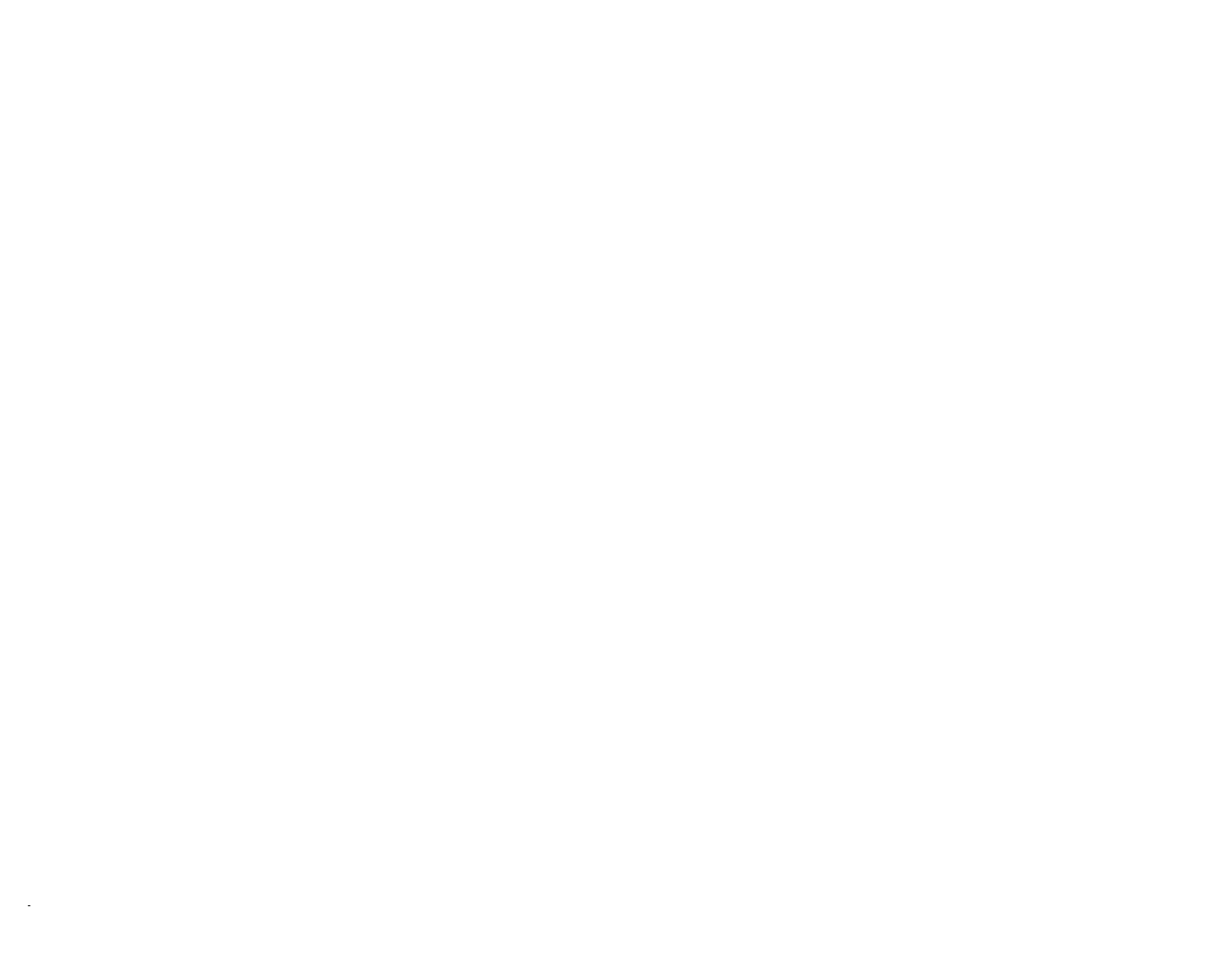|                    | Licence Business Name                               | <b>Address</b>                                    | <b>Licence Type/Sub</b>                    |                                               | <b>Phone</b>                          |      | Fax                     |     |
|--------------------|-----------------------------------------------------|---------------------------------------------------|--------------------------------------------|-----------------------------------------------|---------------------------------------|------|-------------------------|-----|
| 16 751146          | Richport Landscaping and<br>Masonry Ltd             | 22631 McClinton Ave Richmond BC V6V 2P8           | Service Use                                | <b>General Contractor</b>                     | (604) 781-6397                        | Work |                         |     |
| 16 751147          | Richport Landscaping and<br>Masonry Ltd             | 22631 McClinton Ave Richmond BC V6V 2P8           | <b>Inter-Municipal Business</b><br>Licence | <b>General Contractor</b>                     | (604) 781-6397                        | Work |                         |     |
| 16 751240          | Tim's Electric                                      | 8191 Francis Rd Unit 12 Richmond BC V6Y 1A5       | <b>Inter-Municipal Business</b><br>Licence | <b>Electrical Contractor</b>                  | (778) 908-5678                        | Work |                         | Hom |
| 16 751600          | <b>Yobo Development Enterprises</b><br>Inc          | 8120 Granville Ave Unit 208 Richmond BC V6Y 1P3   | Service Use                                |                                               | (778) 960-6631                        |      | Work (778) 297-7103 Fax |     |
| 16 751601          | <b>Yobo Development Enterprises</b><br>Inc          | 8120 Granville Ave Unit 208 Richmond BC V6Y 1P3   | Service Use                                |                                               | (778) 960-6631                        |      | Work (778) 297-7103 Fax |     |
| 16 751780          | PMI China Medical Inc                               | 4611 Viking Way Unit 280 Richmond BC V6V 2K9      | Service Use                                |                                               | (604) 222-1280                        | Work |                         | Hom |
| 16 752022          | LaBoutique Realty                                   | 5811 Cooney Rd Unit 305 Richmond BC V6X 3M1       | Service Use                                |                                               | (604) 249-2142                        | Work |                         |     |
| 16 752327          | <b>Group Security Services Ltd</b>                  | 4371 FRASER ST VANCOUVER BC V5V 4G4               | Service Use                                |                                               | (604) 321-9600                        |      | Work (604) 322-9610 Fax |     |
| 16 751121          | Rainforest Moving and Storage<br>Inc                | 6180 Alder St Unit 10 Richmond BC V6Y 0C9         | Service Use                                | Home Occupation                               | (604) 833-8174                        | Work |                         | Hom |
| 16 750923          | Blue Dream Driving School Inc.                      | 6420 Buswell St Unit 206 Richmond BC V6Y 2G3      | Vehicle for Hire                           | Vehicle For Hire<br>Office                    | (604) 600-6564                        |      | Work (604) 278-6160 Fax |     |
| 16 752045          | Haggan, Justin                                      | 4631 Pendlebury Rd Richmond BC V7E 1E6            | Service Use                                | <b>General Contractor</b>                     | (204) 890-7563                        | Work |                         | Hom |
| 16 745731          | World Fresh Seafood Ltd                             | 2633 Simpson Rd Unit 1010 Richmond BC V6X 0B9     | Mercantile Use                             | <b>Wholesale Trading</b>                      | (604) 343-6033                        | Work |                         | Hom |
| 16 751116          | Antaios Construction &<br>Development Ltd           | 13591 Blundell Rd Richmond BC V6W 1B6             | Service Use                                | <b>General Contractor</b>                     | (778) 892-0769                        | Work |                         | Hom |
| 16 737970          | 4PX Express (CA) Inc                                | 6351 Westminster Hwy Unit 110 Richmond BC V7C 4V4 | Service Use                                |                                               | (778) 999-8960                        | Work |                         |     |
| 16 745730          | Gallery Door Inc                                    | 4251 Vanguard Rd Richmond BC V6X 2P5              | Mercantile Use                             | <b>Wholesale Trading</b>                      | (604) 303-0566                        | Work |                         | Hom |
| 16 747087          | Fresh Slice Pizza                                   | 4700 McClelland Rd Unit 1720 Richmond BC V6X 0M6  | Assembly Use Group 1                       | <b>Food Service</b><br>Establishment          | (778) 231-0978                        | Work |                         | Hom |
| 16 747784          | DARUMAYA                                            | 4700 McClelland Rd Unit 1715 Richmond BC V6X 0M6  | Mercantile Use                             | <b>Retail Trading</b>                         | (604) 272-1411                        |      | Work (604) 273-0510 Fax |     |
| 16 750874          | PT Rehab                                            | 4065 SLOCAN ST VANCOUVER BC V5R 1Y9               | Service Use                                |                                               | (604) 716-6356                        | Work |                         | Hom |
| 16 751090          | Galaxy Mobile Car Wash Ltd                          | 6450 LANARK ST VANCOUVER BC V5P 2Z1               | Service Use                                |                                               | (778) 960-9913                        | Work |                         | Hom |
| 16 750924          | Blue Dream Driving School Inc                       | 6420 Buswell St Unit 206 Richmond BC V6Y 2G3      | Vehicle for Hire                           | Class K -<br><b>DriverTraining</b><br>Vehicle | (604) 600-6564                        |      | Work (604) 278-6160 Fax |     |
| 15 712780          | Wingsum International Trading<br>Inc                | 6753 Graybar Rd Unit 150 Richmond BC V6W 1H7      | Service Use                                |                                               | (604) 370-3610                        |      | Work (604) 370-3611 Fax |     |
| 16 744902          | Wang Heng Wu Shu Tai Chi<br>Institute               | 11800 River Rd Unit 132 Richmond BC V6X 1Z7       | Assembly Use Group 3                       | <b>Health Studio</b>                          | (778) 881-9185                        | Work |                         | Hom |
| <b>Issue Date:</b> |                                                     | <b>November 24, 2016</b>                          |                                            |                                               |                                       |      |                         |     |
| 16 751095          | Unique Interior Contracting                         | 10602 Odlin Rd Richmond BC V6X 4J6                | <b>Inter-Municipal Business</b><br>Licence | <b>General Contractor</b>                     | (604) 649-2707                        |      | Work (604) 279-0189 Fax |     |
|                    | 16 752150 Steady Hands Co                           | 11471 Pintail Dr Richmond BC V7E 4N7              | Service Use                                | Home Occupation                               | (778) 235-4536 Work                   |      |                         | Hom |
| 16 752462          | <b>Phoenix Molecular Designs Ltd</b>                | 13120 Vanier PI Unit 110 Richmond BC V6V 2J2      | Service Use                                |                                               | 6042324600134 Work (604) 232-4601 Fax |      |                         |     |
| 16 752369          | Mid-City Plumbing, Heating &<br>Drain Services      | 8005 CHAMPLAIN CR VANCOUVER BC V5S 4K3            | Service Use                                | <b>Plumbing Contractor</b>                    | (778) 772-8676                        | Work |                         | Hom |
| 16 752360          | <b>Stanley International Education</b><br>Group Inc | 7900 Westminster Hwy Unit 120 Richmond BC V6X 1A5 | Service Use                                |                                               | (778) 883-6838                        | Work |                         | Hom |
| 16 752200          | BigBigBear                                          | 4000 No 3 Rd Unit 2130 Richmond BC V6X 0J8        | Mercantile Use                             | <b>Retail Trading</b>                         | (778) 885-3995                        | Work |                         | Hom |
| 16 752148          | G & D Hayer Plumbing Ltd                            | 5570 DUNDEE ST VANCOUVER BC V5R 3T9               | Service Use                                | <b>Plumbing Contractor</b>                    | (604) 716-7472                        | Work |                         | Hom |
| 16 752141          | 1996 Cabinets (Showroom) Ltd                        | 7080 River Rd Unit 123 Richmond BC V6X 1X5        | Service Use                                |                                               | (604) 781-2372                        | Work |                         | Hom |
| 16 752048          | <b>Blok Jewelry</b>                                 | 3111 Corvette Way Unit 1007 Richmond BC V6X 0E2   | Service Use                                | Home Occupation                               | (604) 809-5964                        | Work |                         |     |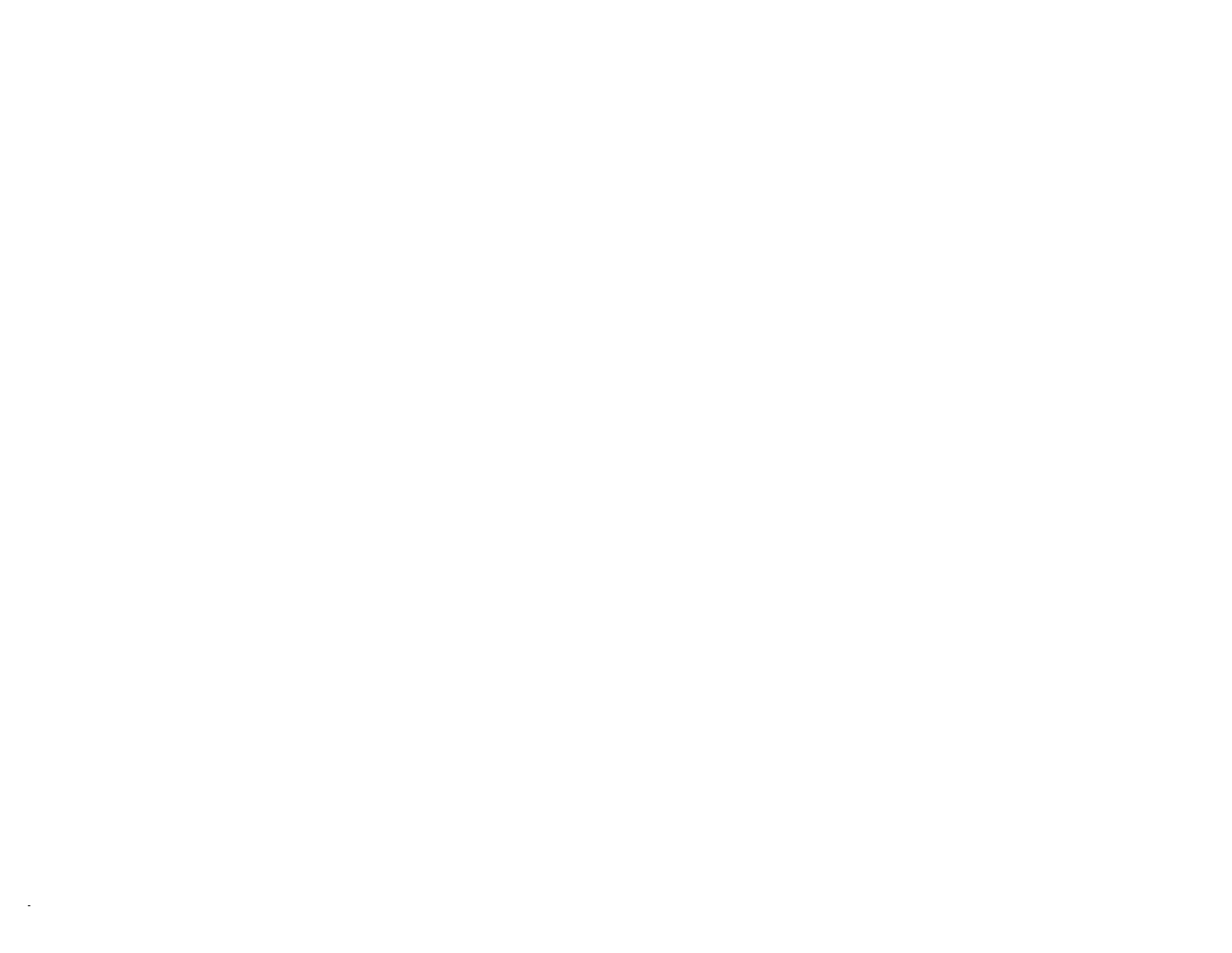|                    | <b>Licence Business Name</b>             | <b>Address</b>                                            | <b>Licence Type/Sub</b>                    |                                               | <b>Phone</b>     |      | Fax                      |     |
|--------------------|------------------------------------------|-----------------------------------------------------------|--------------------------------------------|-----------------------------------------------|------------------|------|--------------------------|-----|
| 16 747233          | Yat Ming Food Ltd                        | 8260 Westminster Hwy Unit 1375 Richmond BC V6X 3Y2        | Service Use                                |                                               | (604) 231-8987   |      | Work (604) 251-3853 Fax  |     |
| 16 738081          | Pure Beauty European Esthetic<br>Day Spa | 3800 Chatham St Unit 125 Richmond BC V7E 2Z3              | Service Use                                |                                               | (604) 231-0575   | Work |                          | Hom |
| 16 752130          | Long Long Vacation Ltd                   | 8888 Odlin Cr Unit 2185 Richmond BC V6X 3Z8               | Service Use                                | <b>Travel Agency</b>                          | (604) 285-2296   | Work |                          | Hom |
| <b>Issue Date:</b> |                                          | <b>November 25, 2016</b>                                  |                                            |                                               |                  |      |                          |     |
| 16 752503          | Ken's Driving School Inc                 | 9133 Sills Ave Unit 41 Richmond BC V6Y 4H6                | Vehicle for Hire                           | Vehicle For Hire<br>Office                    | (778) 300-1018   | Work |                          |     |
| 16 749873          | Tangerine Bank                           | 8211 Lansdowne Rd Richmond BC V6X 2X9                     | Service Use                                |                                               | (604) 999-3690   | Work |                          |     |
| 16 752620          | <b>YH Renovation Company</b>             | 10660 249 ST MAPLE RIDGE BC V2W 0E1                       | Service Use                                | <b>General Contractor</b>                     | (604) 655-8802   | Work |                          | Hom |
| 16 752701          | <b>Byond Vision Consulting</b>           | 9571 Thomas Dr Richmond BC V7E 5X9                        | Service Use                                | Home Occupation                               | (604) 635-6057   | Work |                          | Hom |
| 16 752504          | Ken's Driving School Inc                 | 9133 Sills Ave Unit 41 Richmond BC V6Y 4H6                | Vehicle for Hire                           | Class K -<br>DriverTraining<br>Vehicle        | (778) 300-1018   | Work |                          |     |
| 16 752484          | Energy Canvas Ltd                        | OFFICE 8788 375 WATER ST UNIT 200 VANCOUVER<br>BC V6B 0MP | Service Use                                | <b>General Contractor</b>                     | $(604)$ 288-7557 |      | Work (604) 880-6547 Cell |     |
| 16 752468          | Premiermf Building Services Ltd          | 8700 McKim Way Unit 3138 Richmond BC V6X 4A5              | Service Use                                |                                               | (604) 722-9775   | Work |                          | Hom |
| 16 752303          | Vancouver Wine School                    | 4000 No 3 Rd Unit 6115 Richmond BC V6X 0J8                | Assembly Use Group 3                       | <b>Education Institution</b>                  | $(604)$ 357-6009 |      | Work (604) 357-6010 Fax  |     |
| 16 752500          | <b>Tiger Ring Construction</b>           | 5261 WINDSOR ST VANCOUVER BC V5W 3H7                      | Service Use                                | <b>General Contractor</b>                     | (778) 986-2593   | Work |                          | Hom |
| 16 752309          | Bonvin Wine & Spirits Merchants<br>Ltd   | 4000 No 3 Rd Unit 6115 Richmond BC V6X 0J8                | Service Use                                |                                               | $(604)$ 357-6009 |      | Work (604) 357-6010 Fax  |     |
| <b>Issue Date:</b> |                                          | <b>November 29, 2016</b>                                  |                                            |                                               |                  |      |                          |     |
|                    | 16 744792 Damei Seafood Ltd              | 12611 Vulcan Way Unit 100 Richmond BC V6V 1V6             | Mercantile Use                             | <b>Wholesale Trading</b>                      | $(604)$ 238-1113 | Work |                          |     |
| <b>Issue Date:</b> |                                          | <b>November 30, 2016</b>                                  |                                            |                                               |                  |      |                          |     |
|                    | 16 747106 Connected Spaces               | 11400 Twigg PI Unit 135 Richmond BC V6V 3C1               | Service Use                                | <b>General Contractor</b>                     | $(604)$ 668-5812 | Work |                          | Hom |
| 16 750705          | Ridalong Investment Corp                 | 6011 No 1 Rd Unit 201 Richmond BC V7C 1T4                 | Service Use                                | Home Occupation                               | (604) 771-8861   |      | Work (604) 210-2802 Fax  |     |
| 16 750706          | <b>Ridalong Investment Corp</b>          | 6011 No 1 Rd Unit 201 Richmond BC V7C 1T4                 | Service Use                                | Home Occupation                               | (604) 771-8861   |      | Work (604) 210-2802 Fax  |     |
| <b>Issue Date:</b> |                                          | December 1, 2016                                          |                                            |                                               |                  |      |                          |     |
|                    | 16 753072 Dream Home                     | 6551 No 3 Rd Richmond BC V6Y 2B6                          | Mercantile Use                             | <b>Retail Trading</b>                         | $(639)$ 998-0585 | Work |                          | Hom |
| 16 753075          | Advanced Pulp & Paper<br>Machinery Ltd   | 5811 Cooney Rd Unit 305 Richmond BC V6X 3M1               | Service Use                                |                                               | (778) 927-1511   | Work |                          | Hom |
| 16 753102          | <b>Everyday Financial Services Ltd</b>   | 8311 Westminster Hwy Unit 120 Richmond BC V6X 1A7         | Service Use                                |                                               | (604) 273-3376   | Work |                          | Hom |
| 16 753127          | Huifu Rims                               | 784 E 56TH AVE VANCOUVER BC V5X 1R9                       | Service Use                                |                                               | (604) 773-7614   | Work |                          | Hom |
|                    | 16 753163 Spirit of Math Schools Inc     | 3720 Broadway St Richmond BC V7E 4Y8                      | Assembly Use Group 3                       | Education Institution                         | (604) 304-4032   | Work |                          | Hom |
| 16 753180          | Defined Home Staging Inc                 | 13500 Maycrest Way Unit 135 Richmond BC V6V 2N8           | Service Use                                |                                               | (604) 782-6149   |      | Work (604) 782-6149 Cell |     |
| 16 753366          | <b>Ultimate Electrical Ltd</b>           | 2200 McLennan Ave Richmond BC V6X 2N5                     | Service Use                                | <b>Electrical Contractor</b>                  | (778) 926-5001   | Work |                          |     |
| 16 753367          | Ace It Driving School Co                 | 3131 Ketcheson Rd Unit 1106 Richmond BC                   | Vehicle for Hire                           | Vehicle For Hire<br>Office                    | (604) 783-8767   |      | Work (604) 783-8767 Cell |     |
| 16 753371          | Ace It Driving School Co                 | 3131 Ketcheson Rd Unit 1106 Richmond BC                   | Vehicle for Hire                           | Class K -<br><b>DriverTraining</b><br>Vehicle | (604) 783-8767   |      | Work (604) 783-8767 Cell |     |
| 16 753369          | <b>Ultimate Electrical Ltd</b>           | 2200 McLennan Ave Richmond BC V6X 2N5                     | <b>Inter-Municipal Business</b><br>Licence | <b>Electrical Contractor</b>                  | (778) 926-5001   | Work |                          |     |
| 16 753481          | Kelowna Evolution Mechanical<br>Ltd      | 3308 APPALOOSA RD UNIT 3 KELOWNA BC V1X 7L2               | Service Use                                | Gas Contractor                                | (250) 870-0755   | Work |                          | Hom |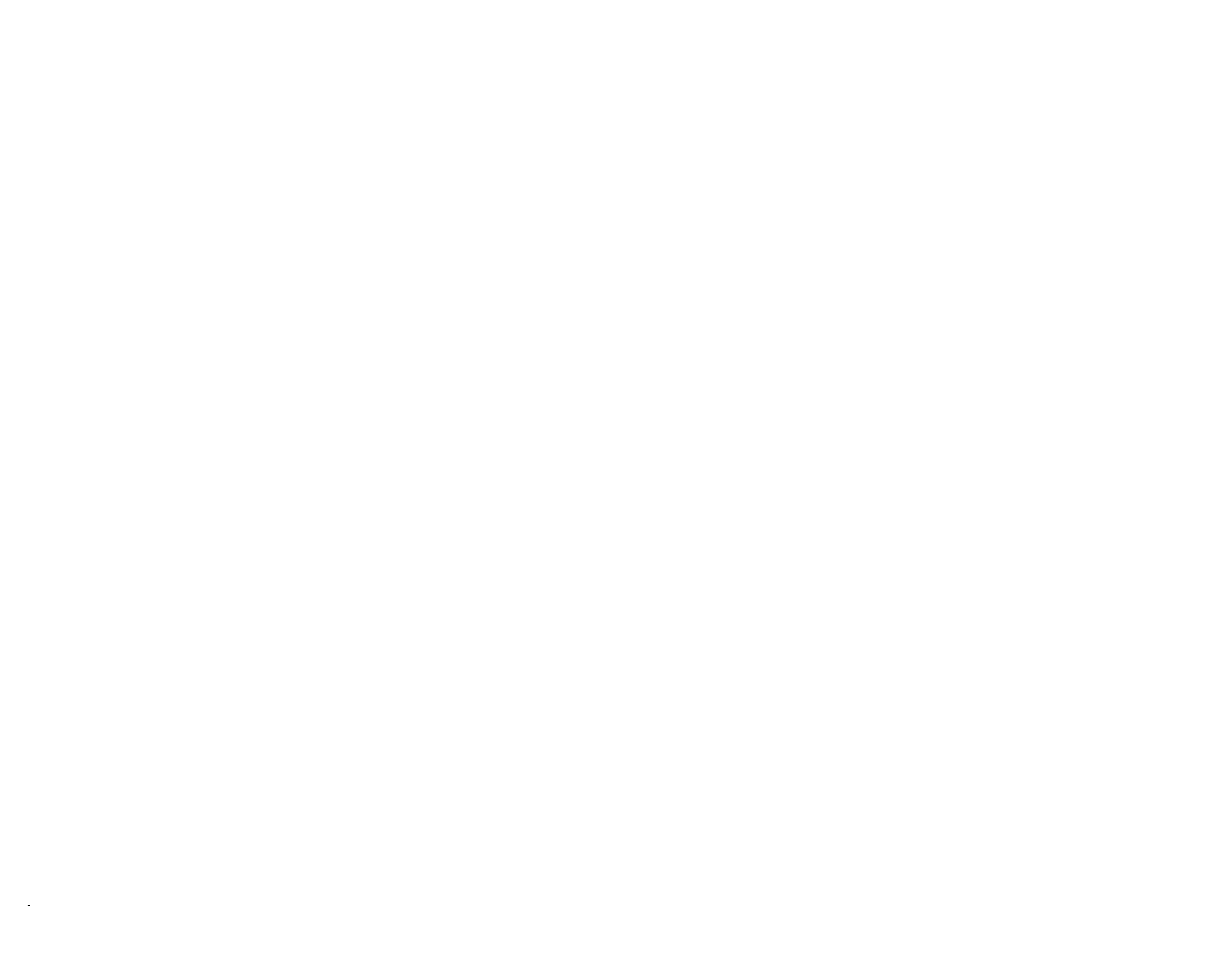|                    | Licence Business Name                                     | <b>Address</b>                                                                          | <b>Licence Type/Sub</b>                    |                                                    | <b>Phone</b>        | Fax                     |     |
|--------------------|-----------------------------------------------------------|-----------------------------------------------------------------------------------------|--------------------------------------------|----------------------------------------------------|---------------------|-------------------------|-----|
| 16 753068          | <b>ANR Construction Ltd</b>                               | PO BOX 20126 TOWNE CENTRE KELOWNA BC V1Y<br>9H <sub>2</sub>                             | Service Use                                | <b>General Contractor</b>                          | (250) 769-9069      | Work (866) 829-2662 Fax |     |
| 16 753065          | Beyond Value Enterprises Ltd                              | 10211 Defoe St Richmond BC V7E 4M8                                                      | Service Use                                | Home Occupation                                    | (604) 370-2235      | Work                    | Hom |
| 16 753061          | <b>Transform Your Site</b>                                | 9329 Kingsley Cr Richmond BC V7A 4V6                                                    | Service Use                                |                                                    | (778) 302-3343      | Work                    | Hom |
| 16 753060          | <b>Transform Your Site</b>                                | 9329 Kingsley Cr Richmond BC V7A 4V6                                                    | Service Use                                |                                                    | (778) 302-3343      | Work                    | Hom |
| 16 753059          | <b>Transform Your Site</b>                                | 9329 Kingsley Cr Richmond BC V7A 4V6                                                    | Service Use                                |                                                    | (778) 302-3343      | Work                    | Hom |
| 16 753058          | Le Le Piano Room                                          | 4360 Candlewood Dr Richmond BC V7C 4W1                                                  | Service Use                                | Home Occupation                                    | (604) 365-7228      | Work                    | Hom |
| 16 753057          | <b>Transform Your Site</b>                                | 9329 Kingsley Cr Richmond BC V7A 4V6                                                    | Service Use                                | Home Occupation                                    | (778) 302-3343      | Work                    | Hom |
| 16 753054          | One Source Renovations and<br>Repair                      | 1563 MARINE CR COQUITLAM BC V3J 5X6                                                     | Service Use                                | <b>General Contractor</b>                          | (604) 787-0498      | Work                    | Hom |
| 16 753022          | Parkway Developments Ltd                                  | 10585 SUMAC PL SURREY BC V4N 1Y4                                                        | Service Use                                | <b>General Contractor</b>                          | $(604)$ 588-4640    | Work                    | Hom |
| 16 752328          | Seahurst House                                            | 11631 Seahurst Rd Richmond BC V7A 4K1                                                   | <b>Residential Use</b>                     | Bed & Breakfast                                    | (604) 271-7761      | Work (604) 271-5535 Fax |     |
| 16 747579          | 2gopin.com                                                | 8995 Douglas St Richmond BC V6X 1V2                                                     | Mercantile Use                             | <b>Wholesale Trading</b>                           | (778) 834-3818      | Work                    | Hom |
| 16 747444          | <b>Shipexs Courier</b>                                    | 8995 Douglas St Richmond BC V6X 1V2                                                     | Service Use                                |                                                    | (604) 559-7911      | Work                    | Hom |
| 16 753466          | <b>Kelowna Evolution Mechanical</b><br>Ltd                | 3308 APPALOOSA RD UNIT 3 KELOWNA BC V1X 7L2                                             | Service Use                                | <b>Plumbing Contractor</b>                         | (250) 870-0755      | Work                    | Hom |
| <b>Issue Date:</b> |                                                           | <b>December 2, 2016</b>                                                                 |                                            |                                                    |                     |                         |     |
| 16 748620          | Dandelion Group Management<br>Corporation                 | 5811 Cooney Rd Unit 207 Richmond BC V6X 3M1                                             | Service Use                                |                                                    | $(604)$ 285-9338    | Work                    | Hom |
| 16 748945          | <b>Phoenix Global Investment Inc.</b>                     | 5811 Cooney Rd Unit 207 Richmond BC V6X 3M1                                             | Service Use                                |                                                    | (604) 285-9338      | Work                    | Hom |
| <b>Issue Date:</b> |                                                           | <b>December 5, 2016</b>                                                                 |                                            |                                                    |                     |                         |     |
| 16 743246          | D & Y Pastry Art Bakery Ltd                               | 12211 1st Ave Unit 110 Richmond BC V7E 3M3                                              | Assembly Use Group 1                       | <b>Food Service</b><br>Establishment, Take-<br>Out | (778) 929-8236      | Cellul                  | Hom |
|                    | 16 753408 Treyo Trading Group Inc                         | 11871 Horseshoe Way Unit 1109 Richmond BC V7A 5H5                                       | Service Use                                |                                                    | (604) 285-9903      | Work                    | Hom |
| <b>Issue Date:</b> |                                                           | December 6, 2016                                                                        |                                            |                                                    |                     |                         |     |
| 16 734121          | <b>Raincoast Books</b>                                    | 2440 Viking Way Unit 100 Richmond BC V6V 1N2                                            | Mercantile Use                             | <b>Wholesale Trading</b>                           | $(604)$ 448-7100    | Work (604) 270-7161 Fax |     |
| 16 73 6425         | Heritage Aluminum Arts Ltd                                | 11568 Eburne Way Unit 115 Richmond BC V6V 0A7                                           | Mercantile Use                             | <b>Wholesale Trading</b>                           | (778) 847-1399      | Work                    | Hom |
| 16 736513          | Canada Gold Alliance Spacious<br><b>Construction Corp</b> | 13091 Vanier PI Unit 200 Richmond BC V6V 2J1                                            | Service Use                                | <b>General Contractor</b>                          | (604) 282-3399      | Work                    | Hom |
| 16 736518          | Canada Gold Alliance Spacious<br><b>Construction Corp</b> | 13091 Vanier PI Unit 200 Richmond BC V6V 2J1                                            | <b>Inter-Municipal Business</b><br>Licence | <b>General Contractor</b>                          | (604) 282-3399      | Work                    | Hom |
| 16 740489          | Unique 1 Enterprise                                       | 11568 Eburne Way Unit 115 Richmond BC V6V 0A7                                           | Service Use                                |                                                    | (604) 332-7713      | Work                    | Hom |
| 16 741430          | Pixel Revolver Digital Agency Inc                         | 3740 Chatham St Unit 205 Richmond BC V7E 2Z3                                            | Service Use                                |                                                    | (604) 273-6442      | Work                    |     |
|                    | 16 753401 CMC Plumbing + Heating                          | 2021 MONTERAY PL ABBOTSFORD BC V2S 7S2                                                  | Service Use                                | <b>Gas Contractor</b>                              | (778) 878-0310 Work |                         | Hom |
| <b>Issue Date:</b> |                                                           | December 8, 2016                                                                        |                                            |                                                    |                     |                         |     |
|                    | Maintenance                                               | 16 745543 TigerExpress Auto Group Care & 11951 Mitchell Rd Unit 175 Richmond BC V6V 1T5 | Service Use                                |                                                    | (604) 600-4600 Work |                         | Hom |
| <b>Issue Date:</b> |                                                           | December 9, 2016                                                                        |                                            |                                                    |                     |                         |     |
| 16 753763          | Mr.W Workshop Ltd                                         | 4000 No 3 Rd Unit 3085 Richmond BC V6X 0J8                                              | Mercantile Use                             | <b>Retail Trading</b>                              | (778) 668-1591      | Work                    | Hom |
| 16 753675          | Periphery Digital Inc                                     | 4000 No 3 Rd Unit 5165 Richmond BC V6X 0J8                                              | Service Use                                |                                                    | (778) 886-2819      | Work                    | Hom |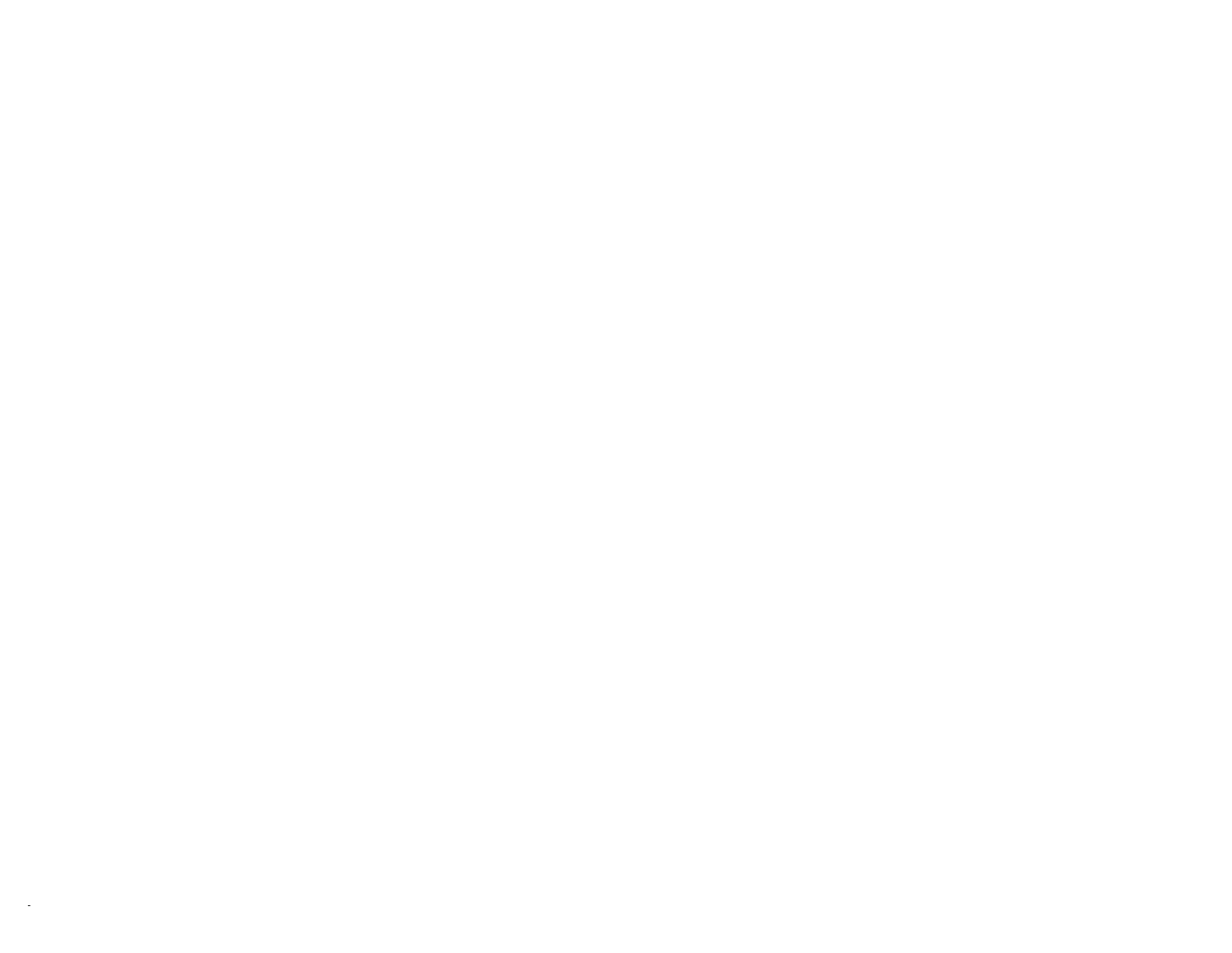|                                                                                                                   | <b>Address</b>                                                                          | <b>Licence Type/Sub</b>                                                                                                                                 |                                                    | Phone              |      | Fax |                                                                                                                                                                                            |
|-------------------------------------------------------------------------------------------------------------------|-----------------------------------------------------------------------------------------|---------------------------------------------------------------------------------------------------------------------------------------------------------|----------------------------------------------------|--------------------|------|-----|--------------------------------------------------------------------------------------------------------------------------------------------------------------------------------------------|
| International Hyperbaric Health<br>Centers Inc                                                                    | 12180 Horseshoe Way Unit 4 Richmond BC V7A 4V5                                          | Service Use                                                                                                                                             |                                                    | $(604)$ 277-8608   | Work |     | Hom                                                                                                                                                                                        |
| Sinuo Renovation Ltd                                                                                              | 2900 Simpson Rd Unit 2 Richmond BC V6X 2P9                                              | Service Use                                                                                                                                             | <b>General Contractor</b>                          | (604) 816-7916     | Work |     | Hom                                                                                                                                                                                        |
| Kaetlyn Ratzlaff, RMT                                                                                             | 14300 Entertainment Blvd Richmond BC V6W 1K3                                            | Service Use                                                                                                                                             | <b>Registered Massage</b><br><b>Therapy Clinic</b> | (604) 329-4440     | Work |     |                                                                                                                                                                                            |
|                                                                                                                   |                                                                                         |                                                                                                                                                         |                                                    |                    |      |     |                                                                                                                                                                                            |
| 0897055 BC Ltd                                                                                                    | 7460 No 1 Rd Richmond BC V7C 1T6                                                        | Service Use                                                                                                                                             | Home Occupation                                    | (604) 725-0008     | Work |     | Hom                                                                                                                                                                                        |
| Kai King Construction                                                                                             | 10440 No 4 Rd Richmond BC V7A 2Z7                                                       | Service Use                                                                                                                                             | <b>General Contractor</b>                          | (604) 773-9918     | Work |     |                                                                                                                                                                                            |
| Art of Golf Academy                                                                                               | 9271 Odlin Rd Richmond BC V6X 1E1                                                       | Service Use                                                                                                                                             | Home Occupation                                    | (778) 688-2003     | Work |     | Hom                                                                                                                                                                                        |
| Ana's Care and Home Support<br>Ltd                                                                                | 12110 Bath Rd Unit 65 Richmond BC V6V 2A6                                               | Service Use                                                                                                                                             |                                                    | (604) 276-1775     |      |     |                                                                                                                                                                                            |
| Kai King Construction                                                                                             | 10440 No 4 Rd Richmond BC V7A 2Z7                                                       | <b>Inter-Municipal Business</b><br>Licence                                                                                                              | <b>General Contractor</b>                          | (604) 773-9918     | Work |     |                                                                                                                                                                                            |
| <b>Hollyweld Fabricating</b>                                                                                      | 1973 MCLEAN AVE UNIT 13 PORT COQUITLAM BC<br><b>V3C 1N1</b>                             | Service Use                                                                                                                                             | <b>General Contractor</b>                          | (604) 945-9517     |      |     |                                                                                                                                                                                            |
| Prosperity Arwa Investment                                                                                        | 5660 Blundell Rd Unit 3 Richmond BC V7C 1H5                                             | Service Use                                                                                                                                             | Home Occupation                                    | (604) 499-2241     | Work |     | Hom                                                                                                                                                                                        |
| Vancouver Neurotherapy Health<br>Services Inc                                                                     | 8088 Spires Gate Unit 2 Richmond BC V6Y 4J6                                             | Service Use                                                                                                                                             |                                                    | (604) 244-8647     | Work |     | Hom                                                                                                                                                                                        |
| Unihouse For Consultation and<br><b>Services</b>                                                                  | 5660 Blundell Rd Unit 3 Richmond BC V7C 1H5                                             | Service Use                                                                                                                                             | Home Occupation                                    | (604) 499-2241     | Work |     | Hom                                                                                                                                                                                        |
| Indigo Kidz Education Ltd                                                                                         | 8888 Odlin Cr Unit 1250 Richmond BC V6X 3Z8                                             | Assembly Use Group 3                                                                                                                                    | <b>Education Institution</b>                       | (778) 883-7717     |      |     |                                                                                                                                                                                            |
| Canada Columbia Trading Corp                                                                                      | 2691 Viscount Way Unit 109 Richmond BC V6V 2R5                                          |                                                                                                                                                         | <b>Wholesale Trading</b>                           | (604) 273-2933     | Work |     | Hom                                                                                                                                                                                        |
| <b>Rex Homes Ltd</b>                                                                                              | 4368 BURKE ST BURNABY BC V5H 1B8                                                        | Service Use                                                                                                                                             | <b>General Contractor</b>                          | (778) 990-5766     |      |     |                                                                                                                                                                                            |
|                                                                                                                   |                                                                                         |                                                                                                                                                         |                                                    |                    |      |     |                                                                                                                                                                                            |
| <b>Pro-Account Accounting Services</b>                                                                            | 4000 No 3 Rd Unit 2280 Richmond BC V6X 0J8                                              | Service Use                                                                                                                                             |                                                    | (604) 346-9628     | Work |     | Hom                                                                                                                                                                                        |
| First On Site Insulation Ltd                                                                                      | 12377 82 AVE SURREY BC V3W 3E5                                                          | Service Use                                                                                                                                             | <b>General Contractor</b>                          | (604) 671-3940     | Work |     | Hom                                                                                                                                                                                        |
| <b>Martina Fashion Store</b>                                                                                      | 4380 No 3 Rd Unit 1355 Richmond BC V6X 3V7                                              | Mercantile Use                                                                                                                                          | <b>Retail Trading</b>                              | (604) 303-8733     | Work |     | Hom                                                                                                                                                                                        |
| Tera Nova Lighting                                                                                                | 6011 No 1 Rd Unit 309 Richmond BC V7C 1T4                                               | Service Use                                                                                                                                             | Home Occupation                                    | (604) 720-5810     | Work |     | Hom                                                                                                                                                                                        |
| <b>Suiza Cleaning Service</b>                                                                                     | 6011 No 1 Rd Unit 309 Richmond BC V7C 1T4                                               | Service Use                                                                                                                                             | Home Occupation                                    | (604) 720-5810     | Work |     | Hom                                                                                                                                                                                        |
| <b>Yuandi Sales</b>                                                                                               | 8600 Ackroyd Rd Unit 108 Richmond BC V6X 3G1                                            | Service Use                                                                                                                                             | Home Occupation                                    | (604) 285-3615     | Work |     | Hom                                                                                                                                                                                        |
| Shark Swim Club                                                                                                   | 7531 Minoru Blvd Unit 212 Richmond BC V6Y 1Z3                                           | Service Use                                                                                                                                             | Home Occupation                                    | (604) 909-4027     | Work |     | Hom                                                                                                                                                                                        |
| 1091456 BC Ltd                                                                                                    | 5311 Lackner Cr Unit 3 Richmond BC V7E 6B7                                              | Service Use                                                                                                                                             |                                                    | (604) 339-9789     | Work |     | Hom                                                                                                                                                                                        |
| Altima Telecom                                                                                                    | 10151 No 3 Rd Unit 255 Richmond BC V7A 4R6                                              | Service Use                                                                                                                                             |                                                    | (604) 900-2266     |      |     |                                                                                                                                                                                            |
| The We Wedding Canada Ltd                                                                                         | 4380 No 3 Rd Unit 1410 Richmond BC V6X 3V7                                              | Service Use                                                                                                                                             |                                                    | (604) 363-9988     | Work |     | Hom                                                                                                                                                                                        |
| The We Wedding Canada Ltd                                                                                         | 4380 No 3 Rd Unit 1410 Richmond BC V6X 3V7                                              | Mercantile Use                                                                                                                                          | <b>Retail Trading</b>                              | (604) 363-9988     | Work |     | Hom                                                                                                                                                                                        |
|                                                                                                                   |                                                                                         |                                                                                                                                                         |                                                    |                    |      |     |                                                                                                                                                                                            |
|                                                                                                                   |                                                                                         | Mercantile Use                                                                                                                                          | <b>Retail Trading</b>                              | (778) 919-0688     | Work |     | Hom                                                                                                                                                                                        |
| Paragon Martial Arts                                                                                              | 11871 Horseshoe Way Unit 1163 Richmond BC V7A 5H5                                       | Assembly Use Group 3                                                                                                                                    |                                                    | (778) 859-2029     | Work |     |                                                                                                                                                                                            |
| Stanley Financial Planning &<br>Wealth Management                                                                 | 8171 Ackroyd Rd Unit 120 Richmond BC V6X 3K1                                            | Service Use                                                                                                                                             |                                                    | (604) 285-3938     |      |     |                                                                                                                                                                                            |
| Pedi Nurse                                                                                                        | 9448 Romaniuk PI Richmond BC V7E 5G8                                                    | Service Use                                                                                                                                             | Home Occupation                                    | (604) 910-9829     | Work |     | Hom                                                                                                                                                                                        |
| 0872175 BC Ltd                                                                                                    | 1991 Savage Rd Unit 190 Richmond BC V6V 0A4                                             | Service Use                                                                                                                                             |                                                    | $(604) 808 - 8821$ | Work |     | Hom                                                                                                                                                                                        |
| Gems                                                                                                              | 11871 Horseshoe Way Unit 1169 Richmond BC V7A 5H5                                       | Mercantile Use                                                                                                                                          | <b>Wholesale Trading</b>                           | (604) 753-8986     |      |     |                                                                                                                                                                                            |
| 16 753674<br>16 753612<br>16 752942<br>16 748673<br>16 754113<br>16 748745<br>16 750714<br>16 754110<br>16 737385 | Licence Business Name<br><b>Issue Date:</b><br><b>Issue Date:</b><br><b>Issue Date:</b> | December 13, 2016<br><b>December 14, 2016</b><br><b>December 15, 2016</b><br>Green Ace Biopharmaceutical Inc 4000 No 3 Rd Unit 1115 Richmond BC V6X 0J8 | Mercantile Use                                     |                    |      |     | Work (604) 276-1775 Fax<br>Work (604) 945-9517 Fax<br>Work (778) 788-7062 Hom<br>Work (778) 990-5766 Cell<br>Work (514) 559-4322 Fax<br>Work (604) 285-3932 Fax<br>Work (604) 620-8308 Fax |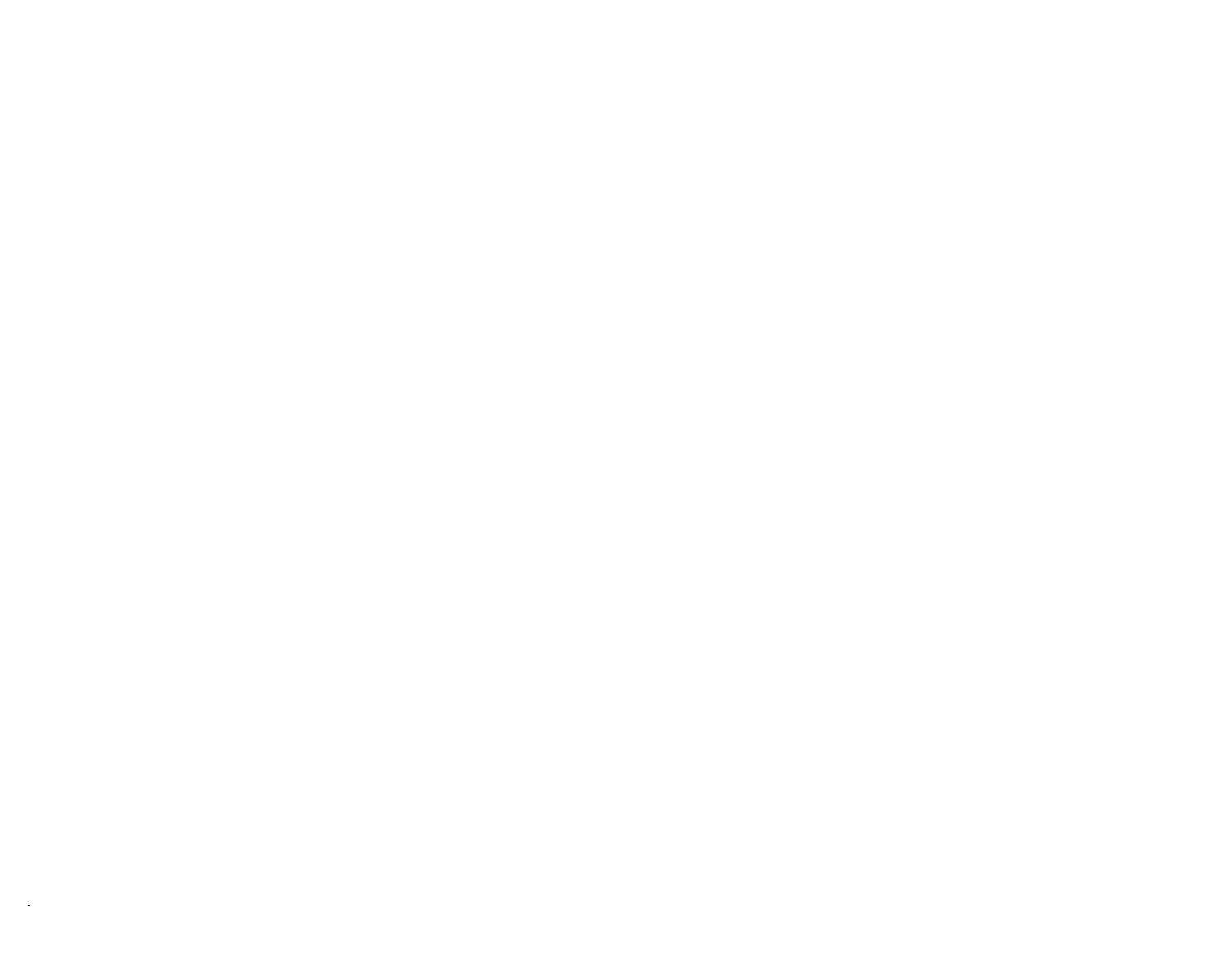|                    | <b>Licence Business Name</b>                                        | <b>Address</b>                                     | <b>Licence Type/Sub</b>                    |                                             | Phone            |      | Fax                      |     |
|--------------------|---------------------------------------------------------------------|----------------------------------------------------|--------------------------------------------|---------------------------------------------|------------------|------|--------------------------|-----|
| 16 735422          | Roma Metal Industries Inc                                           | 11800 River Rd Unit 118 Richmond BC V6X 1Z7        | Industrial/Manufacturing<br>Use            |                                             | (604) 970-7226   | Work |                          | Hom |
| 16 733974          | DermaMed Research<br>Laboratories Inc                               | 13160 Vanier PI Unit 110 Richmond BC V6V 2J2       | Service Use                                |                                             | $(604)$ 304-6011 |      | Work (604) 304-6012 Fax  |     |
| 16 753806          | <b>Maky Perry</b>                                                   | 8500 Demorest Dr Richmond BC V7A 4M1               | Service Use                                | Home Occupation                             | (778) 893-9783   | Work |                          |     |
| 16 744509          | Imrose Atelier                                                      | 4000 No 3 Rd Unit 2365 Richmond BC V6X 0J8         | Mercantile Use                             | <b>Retail Trading</b>                       | (604) 314-8759   | Work |                          | Hom |
| <b>Issue Date:</b> |                                                                     | December 16, 2016                                  |                                            |                                             |                  |      |                          |     |
|                    | 16 753724 Tim Horton's                                              | 3880 Grant McConachie Way Richmond BC V7B 0A5      | Assembly Use Group 1                       | Food Service<br>Establishment, Take-<br>Out | (604) 303-3288   |      | Work (604) 303-8799 Fax  |     |
| 16 753918          | Greenridge Holdings Ltd                                             | 11871 Horseshoe Way Unit 1103 Richmond BC V7A 5H5  | Service Use                                |                                             | (604) 447-3800   |      | Work (604) 862-7740 Hom  |     |
| 16 753903          | Nuwealth Financial Group Inc                                        | 8171 Ackroyd Rd Unit 3000 Richmond BC V6X 3K1      | Service Use                                |                                             | (604) 284-2788   |      | Work (604) 284-2787 Fax  |     |
| 16 750147          | L'otus Cake Boutique Ltd                                            | 8580 Cambie Rd Unit 103 Richmond BC V6X 4J8        | Assembly Use Group 1                       | Food Service<br>Establishment, Take-<br>Out | (778) 883-6635   | Work |                          | Hom |
| 16 749870          | Nando's Flame Grilled Chicken<br>Garden City                        | 4711 McClelland Rd Unit 1005 Richmond BC V6X 0M5   | Assembly Use Group 1                       | Food Service<br>Establishment               | (416) 809-0122   | Work |                          | Hom |
| 16 748859          | 720 Sweets                                                          | 8328 Capstan Way Unit 1121 Richmond BC V6X 4B6     | Assembly Use Group 1                       | Food Service<br>Establishment               | (604) 440-0748   | Work |                          |     |
| 16 747141          | Ajishou Japanese Restaurant                                         | 4791 McClelland Rd Unit 1610 Richmond BC V6X 0M5   | Assembly Use Group 1                       | Food Service<br>Establishment               | (604) 214-1402   |      | Work (604) 780-1211 Cell |     |
| 16 742143          | Apex Adventure-Plex Richmond                                        | 3810 Jacombs Rd Richmond BC V6V 1Y6                | Assembly Use Group 1                       | Food Service<br>Establishment               | (604) 394-2013   | Work |                          |     |
| 16 742142          | Apex Adventure-Plex Richmond                                        | 3810 Jacombs Rd Richmond BC V6V 1Y6                | Assembly Use Group 3                       | Commercial<br>Entertainment                 | (604) 394-2013   | Work |                          |     |
| 15 71 6991         | <b>Brxton Construction LP</b>                                       | 12240 Vickers Way Richmond BC V6V 1H9              | <b>Inter-Municipal Business</b><br>Licence | <b>General Contractor</b>                   | $(604)$ 249-0616 |      | Work (604) 273-0222 Fax  |     |
| 15 710284          | <b>Brxton Construction LP</b>                                       | 12240 Vickers Way Richmond BC V6V 1H9              | Service Use                                | <b>General Contractor</b>                   | (604) 249-0616   |      | Work (604) 273-0222 Fax  |     |
| 16 747143          | Z & Y Shanghai Seafood Cuisine                                      | 4711 McClelland Rd Unit 1010 Richmond BC V6X 0M5   | Assembly Use Group 1                       | <b>Food Service</b><br>Establishment        | (778) 994-5188   |      | Work (778) 389-8777 Wor  |     |
| 16 753904          | Jenson Immigration Consulting<br>Ltd                                | 8171 Ackroyd Rd Unit 3000 Richmond BC V6X 3K1      | Service Use                                |                                             | (604) 653-8201   |      | Work (778) 855-8117 Hom  |     |
| <b>Issue Date:</b> |                                                                     | <b>December 19, 2016</b>                           |                                            |                                             |                  |      |                          |     |
| 16 753833          | Husband and Wife Cleaning<br>Services                               | 22888 Windsor Crt Unit 36 Richmond BC V6V 2W6      | Service Use                                | Home Occupation                             | (778) 251-0644   | Work |                          | Hom |
| 16 754479          | Naseem Pirani                                                       | 8311 Steveston Hwy Unit 5 Richmond BC V7A 1M4      | Service Use                                | Home Occupation                             | (604) 817-9777   | Work |                          | Hom |
| 16 754230          | <b>Talon Floortek Services Inc</b>                                  | 9088 Dixon Ave Unit 4 Richmond BC V6Y 1E4          | Service Use                                | <b>General Contractor</b>                   | (604) 644-1740   | Work |                          | Hom |
| 16 754170          | Crystal Currency Exchange Inc                                       | 8311 Westminster Hwy Unit 120 Richmond BC V6X 1A7  | Service Use                                |                                             | (604) 273-3376   | Work |                          | Hom |
|                    | 16 754152 JM Plateau International Wealth<br><b>Management Corp</b> | 4940 No 3 Rd Unit 217 Richmond BC V6X 3A5          | Service Use                                |                                             | (604) 618-2798   | Work |                          | Hom |
| 16 754141          | Auscan Sunlight International Ltd                                   | 10451 Shellbridge Way Unit 150 Richmond BC V6X 2W8 | Service Use                                |                                             | (604) 278-5720   | Work |                          | Hom |
| 16 753831          | Kids The Sweet Trading Inc                                          | 10000 Fisher Gate Unit 5 Richmond BC V6X 3W8       | Service Use                                | Home Occupation                             | (604) 767-6266   | Work |                          |     |
| 16 752780          | Diamond Parking / DPS #4904                                         | 6011 No 3 Rd Richmond BC V6Y 2B2                   | Service Use                                | Parking Enforcement<br><b>Business</b>      | (604) 681-8797   |      | Work (604) 684-0329 Fax  |     |
| 16 754142          | A Plus Four Ocean Worldwide<br>Logistics Solution Ltd               | 10451 Shellbridge Way Unit 150 Richmond BC V6X 2W8 | Service Use                                |                                             | (604) 278-5720   | Work |                          | Hom |
|                    |                                                                     |                                                    |                                            |                                             |                  |      |                          |     |

## *Issue Date: December 20, 2016*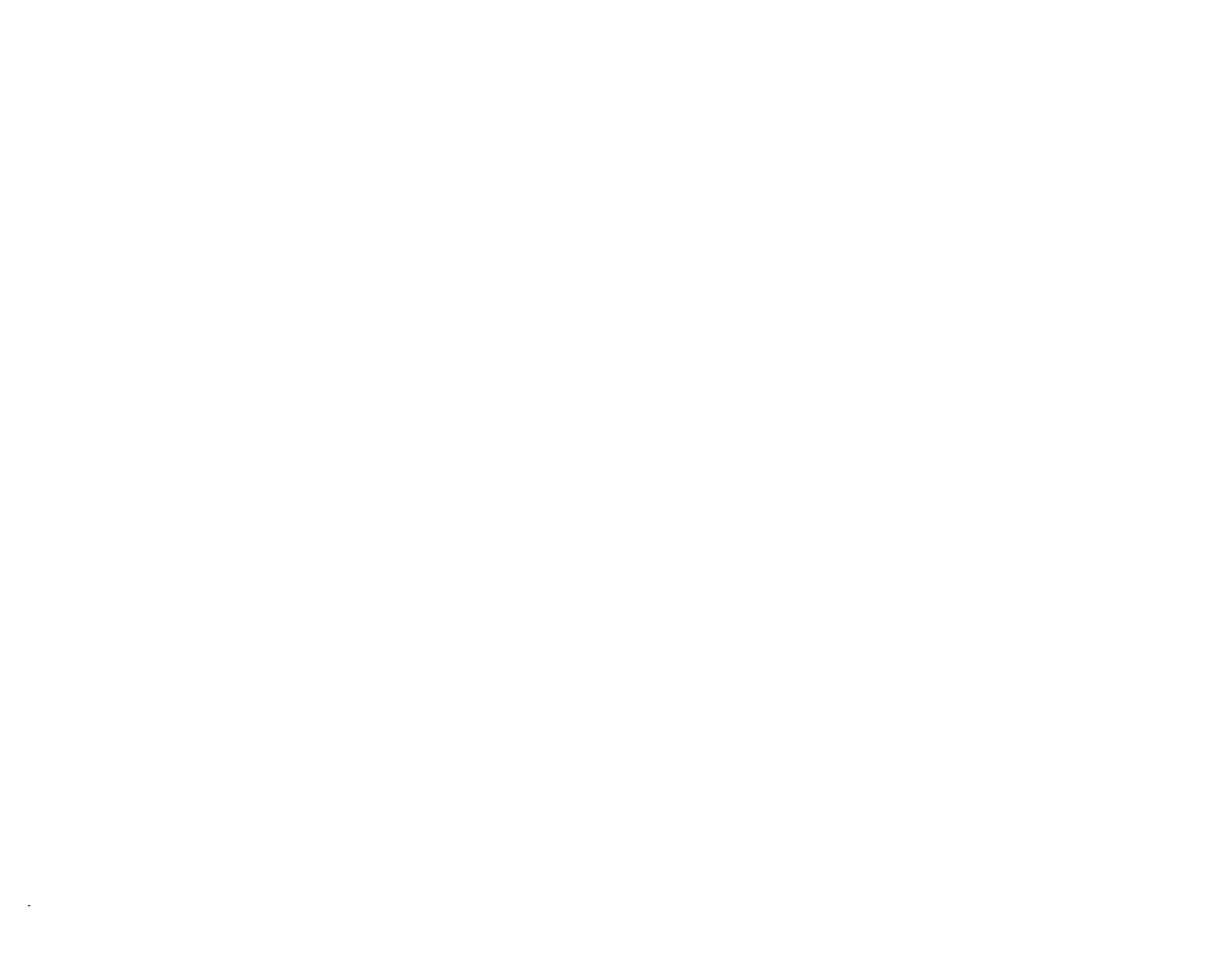|                    | <b>Licence Business Name</b>                                      | <b>Address</b>                                                                 | <b>Licence Type/Sub</b>         |                                             | <b>Phone</b>     |      | Fax                     |            |
|--------------------|-------------------------------------------------------------------|--------------------------------------------------------------------------------|---------------------------------|---------------------------------------------|------------------|------|-------------------------|------------|
| 16 753543          | <b>Envisio Solutions Inc.</b>                                     | 13777 Commerce Pkwy Unit 250 Richmond BC V6V 2X3                               | Service Use                     |                                             | (604) 670-0710   | Work |                         | <b>Hom</b> |
| 16 753615          | Dependable Autobody                                               | 5771 No 3 Rd Unit 150 Richmond BC V6X 2C9                                      | Service Use                     |                                             | (604) 285-9368   |      | Work (604) 233-9219 Fax |            |
| <b>Issue Date:</b> |                                                                   | <b>December 21, 2016</b>                                                       |                                 |                                             |                  |      |                         |            |
| 16 750846          | <b>RE/MAX West Coast</b>                                          | 6011 No 1 Rd Unit 125 Richmond BC V7C 1T4                                      | Service Use                     |                                             | (604) 317-7768   | Work |                         | Hom        |
| 16 754597          | Golden Sun Housing<br>Development Ltd                             | 5755 ANGUS DR VANCOUVER BC V6M 3N7                                             | Service Use                     | <b>General Contractor</b>                   | (778) 855-8957   |      | Work (604) 730-9987 Hom |            |
| 16 744525          | Digital World Studio Ltd                                          | 3800 Chatham St Unit 110 Richmond BC V7E 2Z3                                   | Service Use                     |                                             | (778) 861-1838   | Work |                         | Hom        |
| <b>Issue Date:</b> |                                                                   | <b>December 22, 2016</b>                                                       |                                 |                                             |                  |      |                         |            |
| 15 713420          |                                                                   | Grey Vein Marble and Granite Ltd 11566 Eburne Way Unit 106 Richmond BC V6V 2G7 | Service Use                     | <b>General Contractor</b>                   | (778) 883-7609   | Work |                         | Hom        |
| 16 73 6434         | IntelliNet                                                        | 21331 Gordon Way Unit 2155 Richmond BC V6W 1J9                                 | Service Use                     |                                             | 6042735001224    |      | Work (604) 273-5011 Fax |            |
| 16 740031          | <b>Ultrasonix Medical</b>                                         | 4311 Viking Way Unit 130 Richmond BC V6V 2K9                                   | Industrial/Manufacturing<br>Use |                                             | (604) 279-8550   |      | Work (604) 279-8550 Fax |            |
| 16 741967          | Eddie Yau, CPA                                                    | 11180 Voyageur Way Unit 280 Richmond BC V6X 3N8                                | Service Use                     |                                             | (604) 303-0366   |      | Work (604) 303-3063 Fax |            |
| 16 751480          | Aspac Granite                                                     | 11860 Hammersmith Way Unit 148 Richmond BC V7A 5G1                             | Industrial/Manufacturing<br>Use |                                             | (778) 892-2397   | Work |                         | Hom        |
| 16 752180          | <b>Pawsitive Connection Dog</b><br><b>Training &amp; Services</b> | 11871 Horseshoe Way Unit 1125 Richmond BC V7A 5H5                              | Assembly Use Group 3            | <b>Education Institution</b>                | (778) 881-1539   | Work |                         | Hom        |
| 16 753937          | Ark Interiors Inc                                                 | 11566 Eburne Way Unit 110 Richmond BC V6V 2G7                                  | Service Use                     |                                             | (778) 896-6858   | Work |                         |            |
| 15 713419          |                                                                   | Grey Vein Marble and Granite Ltd 11566 Eburne Way Unit 106 Richmond BC V6V 2G7 | Industrial/Manufacturing<br>Use |                                             | (778) 883-7609   | Work |                         | Hom        |
| <b>Issue Date:</b> |                                                                   | <b>December 23, 2016</b>                                                       |                                 |                                             |                  |      |                         |            |
| 16 754 671         | Big G Large Fried Chicken                                         | 8338 Capstan Way Unit 1231 Richmond BC V6X 4B5                                 | Assembly Use Group 1            | Food Service<br>Establishment, Take-<br>Out | (604) 278-9661   | Work |                         | Hom        |
| 16 754404          | Atlas Pest & Wildlife Control Ltd                                 | 3033 KING GEORGE BLVD UNIT 20 SURREY BC V4P<br>1B8                             | Service Use                     |                                             | (604) 503-5444   | Work |                         | Hom        |
| 16 754405          | Prime-Tech Telecom Services<br>Ltd                                | 3936 BRODSKY AVE UNIT 800 SASKATOON SK S7P<br>0 <sub>C</sub> 9                 | Service Use                     | <b>General Contractor</b>                   | (877) 883-1002   |      | Work (306) 374-0909 Fax |            |
| 16 754427          | The Money Club                                                    | 6840 Donald Rd Richmond BC V7C 2Y9                                             | Service Use                     |                                             | (778) 688-7218   | Work |                         | Hom        |
| 16 754441          | <b>Baiheng Trading Ltd</b>                                        | 6828 Eckersley Rd Unit 229 Richmond BC V6Y 0E8                                 | Service Use                     | Home Occupation                             | (778) 989-6251   | Work |                         | Hom        |
| 16 754539          | Ming Shing Trading Company                                        | 10133 River Dr Unit 49 Richmond BC V6X 1Z2                                     | Service Use                     |                                             | (778) 323-1263   | Work |                         | Hom        |
| 16 754384          | <b>BPM Electric Ltd</b>                                           | 21708 50 AVE LANGLEY BC V3A 3T3                                                | Service Use                     | <b>Electrical Contractor</b>                | (604) 539-0708   | Work | (604) 539-0706 Fax      |            |
| 16 754 652         | Edmond Kung - Cheng Ho                                            | 1045 W 10TH AVE UNIT 303 VANCOUVER BC V6H 1H9                                  | Service Use                     | <b>General Contractor</b>                   | (604) 782-6815   | Work |                         | Hom        |
| 16 753309          | Greenfields Apts                                                  | 8251 Bennett Rd Richmond BC V6Y 1N4                                            | <b>Residential Use</b>          | <b>Apartment Building</b>                   | (604) 669-7733   | Work | (604) 669-2921          | Fax        |
| 16 754734          | Mara Industries (2015) Inc                                        | 1815 PAULS PL QUALICUM BEACH BC V9K 2S3                                        | Service Use                     | <b>General Contractor</b>                   | (604) 218-4937   | Work |                         | Hom        |
|                    | 16 754552 Providence Accounting Services<br>Ltd                   | 4511 Wyne Cr Richmond BC V6V 2T2                                               | Service Use                     | Home Occupation                             | (778) 953-3388   | Work |                         | Hom        |
| 16 754365          | <b>Coit Services</b>                                              | 3755 WAYBURNE DR BURNABY BC V5G 3L1                                            | Service Use                     | Gas Contractor                              | $(604)$ 296-4000 | Work |                         |            |
| 16 754364          | Happy & Healthy Cooking Studio                                    | 8900 Sidaway Rd Richmond BC V6W 1G8                                            | Service Use                     |                                             | (604) 288-2647   | Work |                         | Hom        |
| 16 754294          | J P & 3P Consulting Ltd                                           | 5660 Blundell Rd Unit 2 Richmond BC V7C 1H5                                    | Service Use                     | Home Occupation                             | (778) 996-9217   | Work |                         | Hom        |
| 16 753605          | V Q Stone Ltd                                                     | 15100 River Rd Unit 180 Richmond BC V6V 1L5                                    | Industrial/Manufacturing<br>Use |                                             | (604) 276-0399   |      | Work (604) 276-0394 Fax |            |
| 16 748971          | 5th Stone Gallery Ltd                                             | 9060 River Rd Richmond BC V6X 1Y7                                              | Mercantile Use                  | <b>Wholesale Trading</b>                    | (604) 767-5855   | Work |                         | Hom        |
| 16 748347          | <b>Merling Travel.Ltd</b>                                         | 6191 Westminster Hwy Unit 140 Richmond BC V7C 4V4                              | Service Use                     | <b>Travel Agency</b>                        | (604) 295-8904   | Work |                         | Hom        |

 $\overline{a}$